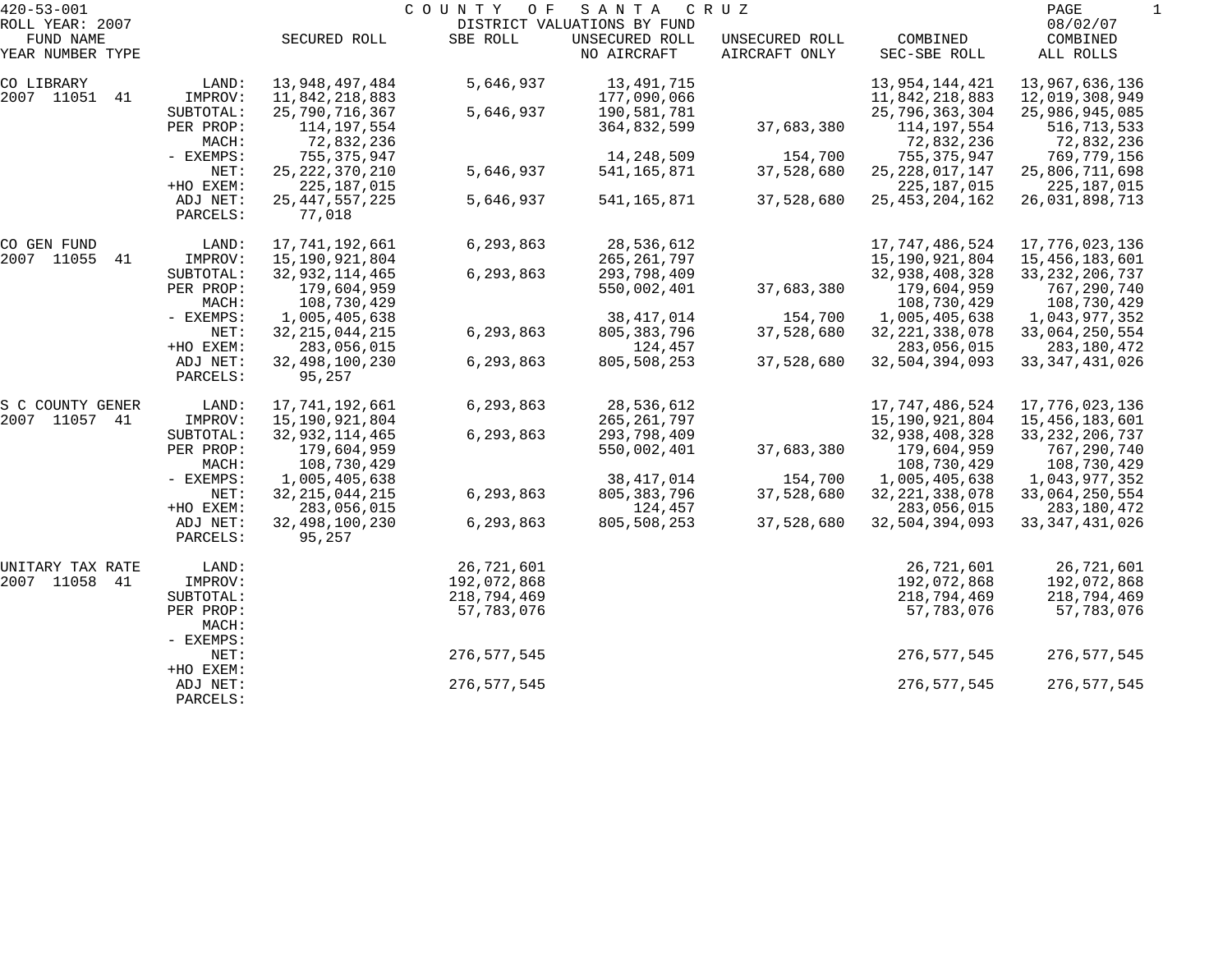| $420 - 53 - 001$<br>ROLL YEAR: 2007 |                                   |                        | COUNTY<br>O F | SANTA<br>DISTRICT VALUATIONS BY FUND | CRUZ                            |                          | PAGE<br>08/02/07      |  |
|-------------------------------------|-----------------------------------|------------------------|---------------|--------------------------------------|---------------------------------|--------------------------|-----------------------|--|
| FUND NAME<br>YEAR NUMBER TYPE       |                                   | SECURED ROLL           | SBE ROLL      | UNSECURED ROLL<br>NO AIRCRAFT        | UNSECURED ROLL<br>AIRCRAFT ONLY | COMBINED<br>SEC-SBE ROLL | COMBINED<br>ALL ROLLS |  |
| UNITARY DEBT SER                    | LAND:                             |                        | 26,721,601    |                                      |                                 | 26,721,601               | 26,721,601            |  |
| 2007 11059<br>41                    | IMPROV:                           |                        | 192,072,868   |                                      |                                 | 192,072,868              | 192,072,868           |  |
|                                     | SUBTOTAL:                         |                        | 218,794,469   |                                      |                                 | 218,794,469              | 218,794,469           |  |
|                                     | PER PROP:<br>MACH:<br>- EXEMPS:   |                        | 57,783,076    |                                      |                                 | 57,783,076               | 57,783,076            |  |
|                                     | NET:                              |                        | 276, 577, 545 |                                      |                                 | 276, 577, 545            | 276, 577, 545         |  |
|                                     | +HO EXEM:                         |                        |               |                                      |                                 |                          |                       |  |
|                                     | ADJ NET:<br>PARCELS:              |                        | 276, 577, 545 |                                      |                                 | 276, 577, 545            | 276,577,545           |  |
| RAILROAD UNITARY                    | LAND:                             |                        | 1,223,602     |                                      |                                 | 1,223,602                | 1,223,602             |  |
| 2007 11060<br>41                    | IMPROV:                           |                        | 837,679       |                                      |                                 | 837,679                  | 837,679               |  |
|                                     | SUBTOTAL:                         |                        | 2,061,281     |                                      |                                 | 2,061,281                | 2,061,281             |  |
|                                     | PER PROP:<br>MACH:<br>- EXEMPS:   |                        | 580,256       |                                      |                                 | 580,256                  | 580,256               |  |
|                                     | NET:                              |                        | 2,641,537     |                                      |                                 | 2,641,537                | 2,641,537             |  |
|                                     | +HO EXEM:<br>ADJ NET:<br>PARCELS: |                        | 2,641,537     |                                      |                                 | 2,641,537                | 2,641,537             |  |
| CO FIRE                             | LAND:                             | 1,585,134,693          | 214,040       | 1,153,101                            |                                 | 1,585,348,733            | 1,586,501,834         |  |
| 2007<br>23600<br>41                 | IMPROV:                           | 1,380,367,539          |               | 23,090,652                           |                                 | 1,380,367,539            | 1,403,458,191         |  |
|                                     | SUBTOTAL:                         | 2,965,502,232          | 214,040       | 24, 243, 753                         |                                 | 2,965,716,272            | 2,989,960,025         |  |
|                                     | PER PROP:                         | 15,265,782             |               | 24, 389, 305                         | 6,300                           | 15,265,782               | 39,661,387            |  |
|                                     | MACH:                             | 61,815,682             |               |                                      |                                 | 61,815,682               | 61,815,682            |  |
|                                     | - EXEMPS:                         | 71,309,735             |               | 5,559                                |                                 | 71,309,735               | 71,315,294            |  |
|                                     | NET:                              | 2,971,273,961          | 214,040       | 48,627,499                           | 6,300                           | 2,971,488,001            | 3,020,121,800         |  |
|                                     | +HO EXEM:                         | 27, 425, 612           |               |                                      |                                 | 27, 425, 612             | 27,425,612            |  |
|                                     | ADJ NET:<br>PARCELS:              | 2,998,699,573<br>9,609 | 214,040       | 48,627,499                           | 6,300                           | 2,998,913,613            | 3,047,547,412         |  |
| SALSIPUEDES SNTA                    | LAND:                             | 75,961,455             |               | 49,951                               |                                 | 75,961,455               | 76,011,406            |  |
| 2007<br>76000<br>44                 | IMPROV:                           | 74,949,970             |               | 316,247                              |                                 | 74,949,970               | 75,266,217            |  |
|                                     | SUBTOTAL:                         | 150,911,425            |               | 366,198                              |                                 | 150,911,425              | 151, 277, 623         |  |
|                                     | PER PROP:<br>MACH:                | 33,593                 |               | 1,480,709                            |                                 | 33,593                   | 1,514,302             |  |
|                                     | - EXEMPS:                         | 14,082,576             |               | 569,006                              |                                 | 14,082,576               | 14,651,582            |  |
|                                     | NET:                              | 136,862,442            |               | 1,277,901                            |                                 | 136,862,442              | 138,140,343           |  |
|                                     | +HO EXEM:                         | 1,993,600              |               |                                      |                                 | 1,993,600                | 1,993,600             |  |
|                                     | ADJ NET:<br>PARCELS:              | 138,856,042<br>490     |               | 1,277,901                            |                                 | 138,856,042              | 140,133,943           |  |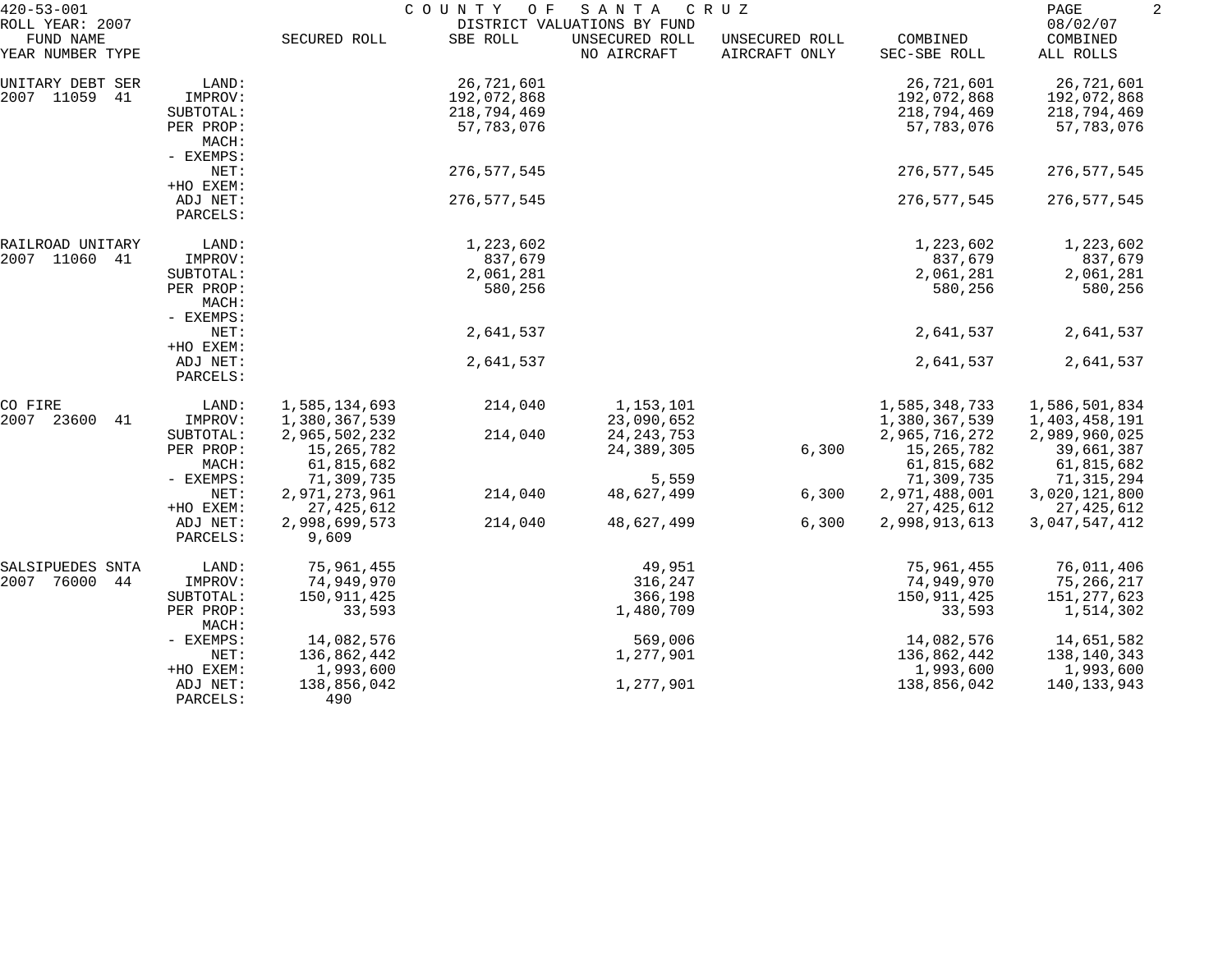| $420 - 53 - 001$                                 |                      |                         | COUNTY<br>O F | SANTA                                                        | C R U Z                         |                          | PAGE                              | 3 |
|--------------------------------------------------|----------------------|-------------------------|---------------|--------------------------------------------------------------|---------------------------------|--------------------------|-----------------------------------|---|
| ROLL YEAR: 2007<br>FUND NAME<br>YEAR NUMBER TYPE |                      | SECURED ROLL            | SBE ROLL      | DISTRICT VALUATIONS BY FUND<br>UNSECURED ROLL<br>NO AIRCRAFT | UNSECURED ROLL<br>AIRCRAFT ONLY | COMBINED<br>SEC-SBE ROLL | 08/02/07<br>COMBINED<br>ALL ROLLS |   |
|                                                  |                      |                         |               |                                                              |                                 |                          |                                   |   |
| AROMAS 2002 A                                    | LAND:                | 10,229,976              |               |                                                              |                                 | 10,229,976               | 10,229,976                        |   |
| 2007 77120 43                                    | IMPROV:              | 3,945,260               |               | 70,384                                                       |                                 | 3,945,260                | 4,015,644                         |   |
|                                                  | SUBTOTAL:            | 14, 175, 236<br>106,955 |               | 70,384                                                       |                                 | 14,175,236               | 14,245,620                        |   |
|                                                  | PER PROP:<br>MACH:   |                         |               | 240,148                                                      |                                 | 106,955                  | 347,103                           |   |
|                                                  | - EXEMPS:            | 93,649                  |               |                                                              |                                 | 93,649                   | 93,649                            |   |
|                                                  | NET:                 | 14, 188, 542            |               | 310,532                                                      |                                 | 14,188,542               | 14,499,074                        |   |
|                                                  | +HO EXEM:            | 91,000                  |               |                                                              |                                 | 91,000                   | 91,000                            |   |
|                                                  | ADJ NET:<br>PARCELS: | 14, 279, 542<br>67      |               | 310,532                                                      |                                 | 14,279,542               | 14,590,074                        |   |
| BONNY DOON 1999R                                 | LAND:                | 234,678,279             |               | 96,112                                                       |                                 | 234,678,279              | 234,774,391                       |   |
| 2007 77128 43                                    | IMPROV:              | 220,469,108             |               | 6,517,049                                                    |                                 | 220,469,108              | 226,986,157                       |   |
|                                                  | SUBTOTAL:            | 455,147,387             |               | 6,613,161                                                    |                                 | 455,147,387              | 461,760,548                       |   |
|                                                  | PER PROP:            | 2,609,111               |               | 3,297,920                                                    | 6,300                           | 2,609,111                | 5,913,331                         |   |
|                                                  | MACH:                | 5,808,595               |               |                                                              |                                 | 5,808,595                | 5,808,595                         |   |
|                                                  | - EXEMPS:            | 10,777,407              |               |                                                              |                                 | 10,777,407               | 10,777,407                        |   |
|                                                  | NET:                 | 452,787,686             |               | 9,911,081                                                    | 6,300                           | 452,787,686              | 462,705,067                       |   |
|                                                  | +HO EXEM:            | 4,853,800               |               |                                                              |                                 | 4,853,800                | 4,853,800                         |   |
|                                                  | ADJ NET:<br>PARCELS: | 457,641,486<br>1,291    |               | 9,911,081                                                    | 6,300                           | 457,641,486              | 467,558,867                       |   |
| LIVE OAK DS 92 S                                 | LAND:                | 1,570,228,931           | 396,581       | 5,926,353                                                    |                                 | 1,570,625,512            | 1,576,551,865                     |   |
| 2007 77259 43                                    | IMPROV:              | 1,127,994,192           |               | 32, 513, 237                                                 |                                 | 1,127,994,192            | 1,160,507,429                     |   |
|                                                  | SUBTOTAL:            | 2,698,223,123           | 396,581       | 38,439,590                                                   |                                 | 2,698,619,704            | 2,737,059,294                     |   |
|                                                  | PER PROP:            | 8,676,525               |               | 37,906,857                                                   |                                 | 8,676,525                | 46,583,382                        |   |
|                                                  | MACH:                | 111,580                 |               |                                                              |                                 | 111,580                  | 111,580                           |   |
|                                                  | - EXEMPS:            | 48,718,645              |               | 3,554,450                                                    |                                 | 48,718,645               | 52, 273, 095                      |   |
|                                                  | NET:                 | 2,658,292,583           | 396,581       | 72,791,997                                                   |                                 | 2,658,689,164            | 2,731,481,161                     |   |
|                                                  | +HO EXEM:            | 21, 251, 894            |               | 41,175                                                       |                                 | 21, 251, 894             | 21,293,069                        |   |
|                                                  | ADJ NET:<br>PARCELS: | 2,679,544,477<br>7,214  | 396,581       | 72,833,172                                                   |                                 | 2,679,941,058            | 2,752,774,230                     |   |
| LVE OAK 92B REFO                                 | LAND:                | 1,570,228,931           | 396,581       | 5,926,353                                                    |                                 | 1,570,625,512            | 1,576,551,865                     |   |
| 2007 77260 43                                    | IMPROV:              | 1,127,994,192           |               | 32,513,237                                                   |                                 | 1,127,994,192            | 1,160,507,429                     |   |
|                                                  | SUBTOTAL:            | 2,698,223,123           | 396,581       | 38,439,590                                                   |                                 | 2,698,619,704            | 2,737,059,294                     |   |
|                                                  | PER PROP:            | 8,676,525               |               | 37,906,857                                                   |                                 | 8,676,525                | 46,583,382                        |   |
|                                                  | MACH:                | 111,580                 |               |                                                              |                                 | 111,580                  | 111,580                           |   |
|                                                  | - EXEMPS:            | 48,718,645              |               | 3,554,450                                                    |                                 | 48,718,645               | 52, 273, 095                      |   |
|                                                  | NET:                 | 2,658,292,583           | 396,581       | 72,791,997                                                   |                                 | 2,658,689,164            | 2,731,481,161                     |   |
|                                                  | +HO EXEM:            | 21, 251, 894            |               | 41,175                                                       |                                 | 21, 251, 894             | 21, 293, 069                      |   |
|                                                  | ADJ NET:<br>PARCELS: | 2,679,544,477<br>7,214  | 396,581       | 72,833,172                                                   |                                 | 2,679,941,058            | 2,752,774,230                     |   |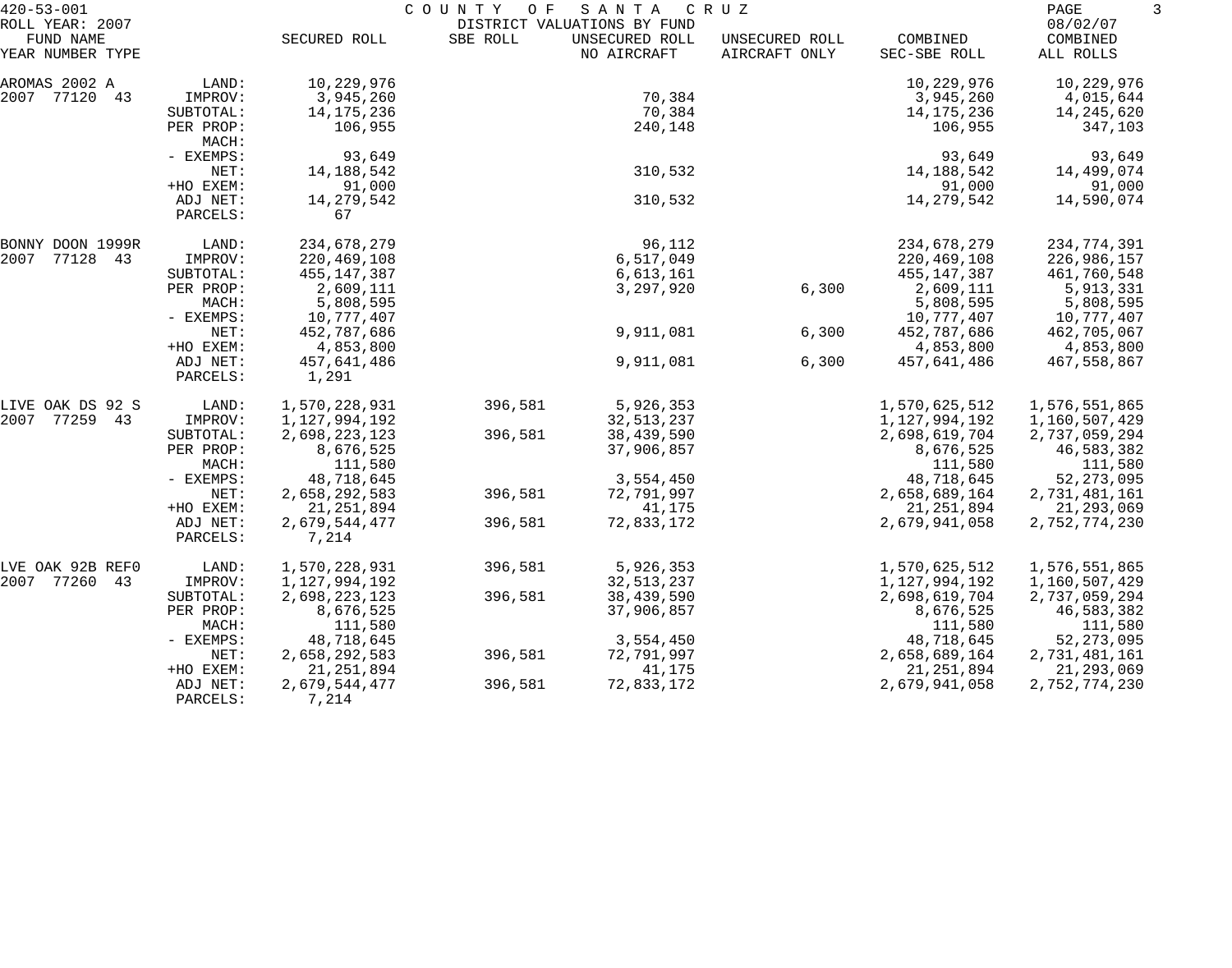| $420 - 53 - 001$             |                    | COUNTY OF<br>SANTA<br>C R U Z |          |                                               |                |                      |                       |  |
|------------------------------|--------------------|-------------------------------|----------|-----------------------------------------------|----------------|----------------------|-----------------------|--|
| ROLL YEAR: 2007<br>FUND NAME |                    | SECURED ROLL                  | SBE ROLL | DISTRICT VALUATIONS BY FUND<br>UNSECURED ROLL | UNSECURED ROLL | COMBINED             | 08/02/07<br>COMBINED  |  |
| YEAR NUMBER TYPE             |                    |                               |          | NO AIRCRAFT                                   | AIRCRAFT ONLY  | SEC-SBE ROLL         | ALL ROLLS             |  |
| LIVE OAK SCH 200             | LAND:              | 1,570,228,931                 | 396,581  | 5,926,353                                     |                | 1,570,625,512        | 1,576,551,865         |  |
| 2007 77261 43                | IMPROV:            | 1,127,994,192                 |          | 32,513,237                                    |                | 1,127,994,192        | 1,160,507,429         |  |
|                              | SUBTOTAL:          | 2,698,223,123                 | 396,581  | 38,439,590                                    |                | 2,698,619,704        | 2,737,059,294         |  |
|                              | PER PROP:<br>MACH: | 8,676,525<br>111,580          |          | 37,906,857                                    |                | 8,676,525<br>111,580 | 46,583,382<br>111,580 |  |
|                              | - EXEMPS:          | 48,718,645                    |          | 3,554,450                                     |                | 48,718,645           | 52, 273, 095          |  |
|                              | NET:               | 2,658,292,583                 | 396,581  | 72,791,997                                    |                | 2,658,689,164        | 2,731,481,161         |  |
|                              | +HO EXEM:          | 21, 251, 894                  |          | 41,175                                        |                | 21, 251, 894         | 21, 293, 069          |  |
|                              | ADJ NET:           | 2,679,544,477                 | 396,581  | 72,833,172                                    |                | 2,679,941,058        | 2,752,774,230         |  |
|                              | PARCELS:           | 7,214                         |          |                                               |                |                      |                       |  |
| LIVE OAK 2004B               | LAND:              | 1,570,228,931                 | 396,581  | 5,926,353                                     |                | 1,570,625,512        | 1,576,551,865         |  |
| 2007<br>77262 43             | IMPROV:            | 1,127,994,192                 |          | 32,513,237                                    |                | 1,127,994,192        | 1,160,507,429         |  |
|                              | SUBTOTAL:          | 2,698,223,123                 | 396,581  | 38,439,590                                    |                | 2,698,619,704        | 2,737,059,294         |  |
|                              | PER PROP:          | 8,676,525                     |          | 37,906,857                                    |                | 8,676,525            | 46,583,382            |  |
|                              | MACH:              | 111,580                       |          |                                               |                | 111,580              | 111,580               |  |
|                              | - EXEMPS:          | 48,718,645                    |          | 3,554,450                                     |                | 48,718,645           | 52, 273, 095          |  |
|                              | NET:               | 2,658,292,583                 | 396,581  | 72,791,997                                    |                | 2,658,689,164        | 2,731,481,161         |  |
|                              | +HO EXEM:          | 21, 251, 894                  |          | 41,175                                        |                | 21, 251, 894         | 21,293,069            |  |
|                              | ADJ NET:           | 2,679,544,477                 | 396,581  | 72,833,172                                    |                | 2,679,941,058        | 2,752,774,230         |  |
|                              | PARCELS:           | 7,214                         |          |                                               |                |                      |                       |  |
| SC ELEM 98A&B RF             | LAND:              | 3,672,087,104                 | 546,598  | 10,621,576                                    |                | 3,672,633,702        | 3,683,255,278         |  |
| 2007 77325 43                | IMPROV:            | 3, 179, 779, 301              |          | 71,494,979                                    |                | 3,179,779,301        | 3, 251, 274, 280      |  |
|                              | SUBTOTAL:          | 6,851,866,405                 | 546,598  | 82,116,555                                    |                | 6,852,413,003        | 6,934,529,558         |  |
|                              | PER PROP:          | 29, 341, 338                  |          | 148, 129, 485                                 |                | 29, 341, 338         | 177,470,823           |  |
|                              | MACH:              | 18,206,706                    |          |                                               |                | 18,206,706           | 18,206,706            |  |
|                              | - EXEMPS:          | 208, 162, 148                 |          | 22, 143, 824                                  |                | 208, 162, 148        | 230,305,972           |  |
|                              | NET:               | 6,691,252,301                 | 546,598  | 208, 102, 216                                 |                | 6,691,798,899        | 6,899,901,115         |  |
|                              | +HO EXEM:          | 56,828,425                    |          | 83,282                                        |                | 56,828,425           | 56,911,707            |  |
|                              | ADJ NET:           | 6,748,080,726                 | 546,598  | 208, 185, 498                                 |                | 6,748,627,324        | 6,956,812,822         |  |
|                              | PARCELS:           | 17,662                        |          |                                               |                |                      |                       |  |
| SC ELEM 98A&B RF             | LAND:              | 3,672,087,104                 | 546,598  | 10,621,576                                    |                | 3,672,633,702        | 3,683,255,278         |  |
| 2007<br>77328<br>43          | IMPROV:            | 3, 179, 779, 301              |          | 71,494,979                                    |                | 3,179,779,301        | 3, 251, 274, 280      |  |
|                              | SUBTOTAL:          | 6,851,866,405                 | 546,598  | 82, 116, 555                                  |                | 6,852,413,003        | 6,934,529,558         |  |
|                              | PER PROP:          | 29, 341, 338                  |          | 148,129,485                                   |                | 29, 341, 338         | 177,470,823           |  |
|                              | MACH:              | 18,206,706                    |          |                                               |                | 18,206,706           | 18,206,706            |  |
|                              | $-$ EXEMPS:        | 208, 162, 148                 |          | 22, 143, 824                                  |                | 208, 162, 148        | 230, 305, 972         |  |
|                              | NET:               | 6,691,252,301                 | 546,598  | 208, 102, 216                                 |                | 6,691,798,899        | 6,899,901,115         |  |
|                              | +HO EXEM:          | 56,828,425                    |          | 83,282                                        |                | 56,828,425           | 56,911,707            |  |
|                              | ADJ NET:           | 6,748,080,726                 | 546,598  | 208, 185, 498                                 |                | 6,748,627,324        | 6,956,812,822         |  |
|                              | PARCELS:           | 17,662                        |          |                                               |                |                      |                       |  |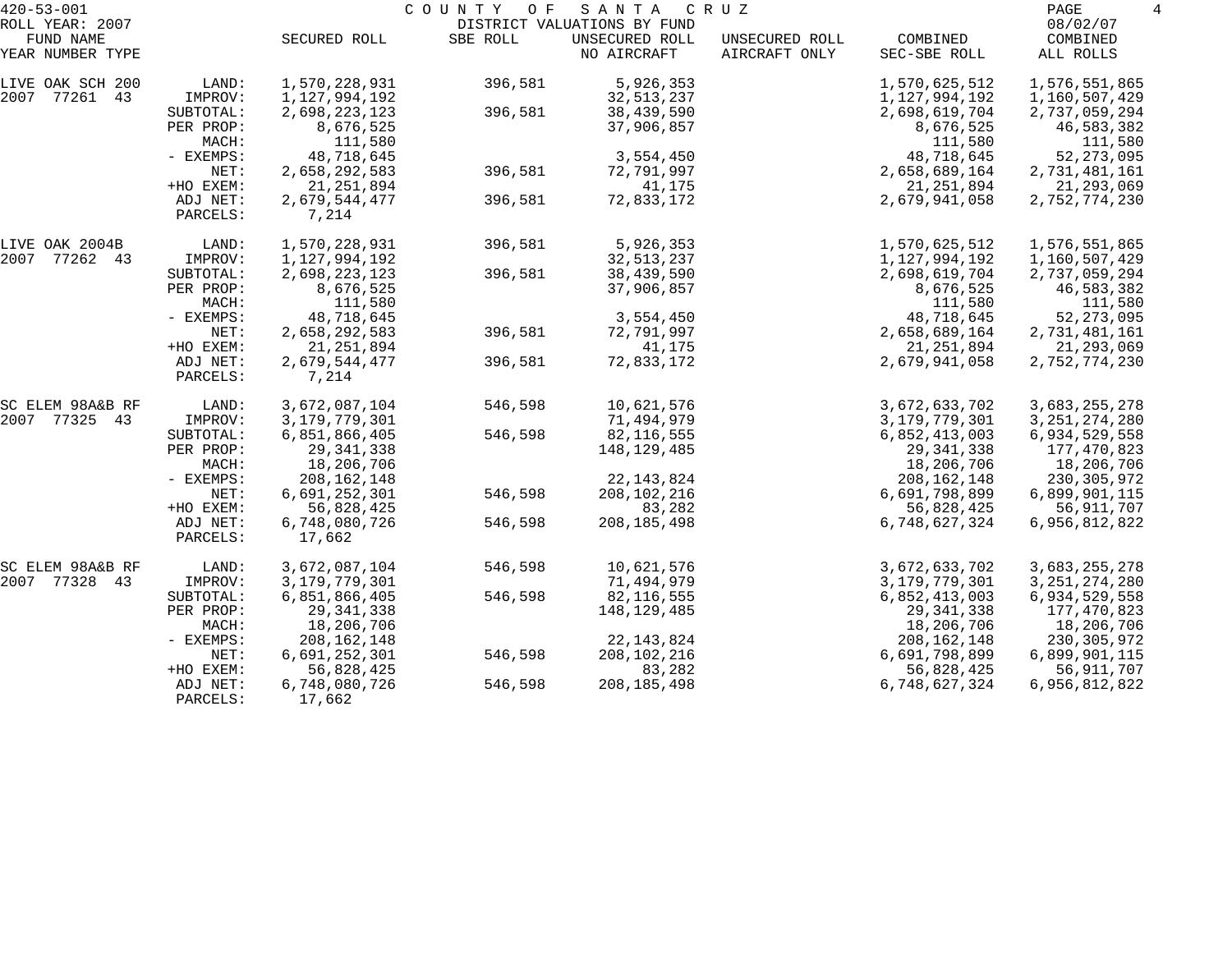| $420 - 53 - 001$              |                      |                         | COUNTY<br>O F | SANTA                         | C R U Z                         |                          | PAGE                  |  |
|-------------------------------|----------------------|-------------------------|---------------|-------------------------------|---------------------------------|--------------------------|-----------------------|--|
| ROLL YEAR: 2007               |                      |                         |               | DISTRICT VALUATIONS BY FUND   |                                 |                          | 08/02/07              |  |
| FUND NAME<br>YEAR NUMBER TYPE |                      | SECURED ROLL            | SBE ROLL      | UNSECURED ROLL<br>NO AIRCRAFT | UNSECURED ROLL<br>AIRCRAFT ONLY | COMBINED<br>SEC-SBE ROLL | COMBINED<br>ALL ROLLS |  |
| SC ELEM DS 1998               | LAND:                | 3,672,087,104           | 546,598       | 10,621,576                    |                                 | 3,672,633,702            | 3,683,255,278         |  |
| 2007 77329 43                 | IMPROV:              | 3, 179, 779, 301        |               | 71,494,979                    |                                 | 3, 179, 779, 301         | 3, 251, 274, 280      |  |
|                               | SUBTOTAL:            | 6,851,866,405           | 546,598       | 82,116,555                    |                                 | 6,852,413,003            | 6,934,529,558         |  |
|                               | PER PROP:            | 29, 341, 338            |               | 148,129,485                   |                                 | 29, 341, 338             | 177,470,823           |  |
|                               | MACH:                | 18,206,706              |               |                               |                                 | 18,206,706               | 18,206,706            |  |
|                               | - EXEMPS:            | 208, 162, 148           |               | 22, 143, 824                  |                                 | 208, 162, 148            | 230, 305, 972         |  |
|                               | NET:                 | 6,691,252,301           | 546,598       | 208, 102, 216                 |                                 | 6,691,798,899            | 6,899,901,115         |  |
|                               | +HO EXEM:            | 56,828,425              |               | 83,282                        |                                 | 56,828,425               | 56,911,707            |  |
|                               | ADJ NET:<br>PARCELS: | 6,748,080,726<br>17,662 | 546,598       | 208, 185, 498                 |                                 | 6,748,627,324            | 6,956,812,822         |  |
| SVUSD GO DS 1994              | LAND:                | 1,536,802,643           | 50,000        | 734,898                       |                                 | 1,536,852,643            | 1,537,587,541         |  |
| 2007 77344 43                 | IMPROV:              | 1,595,069,422           |               | 21,621,591                    |                                 | 1,595,069,422            | 1,616,691,013         |  |
|                               | SUBTOTAL:            | 3, 131, 872, 065        | 50,000        | 22,356,489                    |                                 | 3, 131, 922, 065         | 3, 154, 278, 554      |  |
|                               | PER PROP:            | 9,444,098               |               | 86, 134, 655                  | 75,000                          | 9,444,098                | 95,653,753            |  |
|                               | MACH:                | 2,333,442               |               |                               |                                 | 2,333,442                | 2,333,442             |  |
|                               | - EXEMPS:            | 69,828,454              |               | 756,378                       |                                 | 69,828,454               | 70,584,832            |  |
|                               | NET:                 | 3,073,821,151           | 50,000        | 107,734,766                   | 75,000                          | 3,073,871,151            | 3,181,680,917         |  |
|                               | +HO EXEM:            | 25,856,600              |               |                               |                                 | 25,856,600               | 25,856,600            |  |
|                               | ADJ NET:<br>PARCELS: | 3,099,677,751<br>7,334  | 50,000        | 107,734,766                   | 75,000                          | 3,099,727,751            | 3, 207, 537, 517      |  |
| SVUSD 1997 SER B              | LAND:                | 1,536,802,643           | 50,000        | 734,898                       |                                 | 1,536,852,643            | 1,537,587,541         |  |
| 2007 77345 43                 | IMPROV:              | 1,595,069,422           |               | 21,621,591                    |                                 | 1,595,069,422            | 1,616,691,013         |  |
|                               | SUBTOTAL:            | 3, 131, 872, 065        | 50,000        | 22,356,489                    |                                 | 3, 131, 922, 065         | 3, 154, 278, 554      |  |
|                               | PER PROP:            | 9,444,098               |               | 86,134,655                    | 75,000                          | 9,444,098                | 95,653,753            |  |
|                               | MACH:                | 2,333,442               |               |                               |                                 | 2,333,442                | 2,333,442             |  |
|                               | - EXEMPS:            | 69,828,454              |               | 756,378                       |                                 | 69,828,454               | 70,584,832            |  |
|                               | NET:                 | 3,073,821,151           | 50,000        | 107,734,766                   | 75,000                          | 3,073,871,151            | 3,181,680,917         |  |
|                               | +HO EXEM:            | 25,856,600              |               |                               |                                 | 25,856,600               | 25,856,600            |  |
|                               | ADJ NET:<br>PARCELS: | 3,099,677,751<br>7,334  | 50,000        | 107,734,766                   | 75,000                          | 3,099,727,751            | 3, 207, 537, 517      |  |
| SOQUEL GO DS 200              | LAND:                | 2,192,528,010           | 4, 285, 415   | 1,705,163                     |                                 | 2,196,813,425            | 2,198,518,588         |  |
| 2007 77362 43                 | IMPROV:              | 1,843,726,608           |               | 31,309,957                    |                                 | 1,843,726,608            | 1,875,036,565         |  |
|                               | SUBTOTAL:            | 4,036,254,618           | 4, 285, 415   | 33,015,120                    |                                 | 4,040,540,033            | 4,073,555,153         |  |
|                               | PER PROP:            | 35,875,403              |               | 70, 372, 493                  |                                 | 35,875,403               | 106,247,896           |  |
|                               | MACH:                | 1,706,426               |               |                               |                                 | 1,706,426                | 1,706,426             |  |
|                               | $-$ EXEMPS:          | 207,620,789             |               | 7,679,812                     |                                 | 207,620,789              | 215,300,601           |  |
|                               | NET:                 | 3,866,215,658           | 4, 285, 415   | 95,707,801                    |                                 | 3,870,501,073            | 3,966,208,874         |  |
|                               | +HO EXEM:            | 32,789,400              |               |                               |                                 | 32,789,400               | 32,789,400            |  |
|                               | ADJ NET:<br>PARCELS: | 3,899,005,058<br>10,506 | 4,285,415     | 95,707,801                    |                                 | 3,903,290,473            | 3,998,998,274         |  |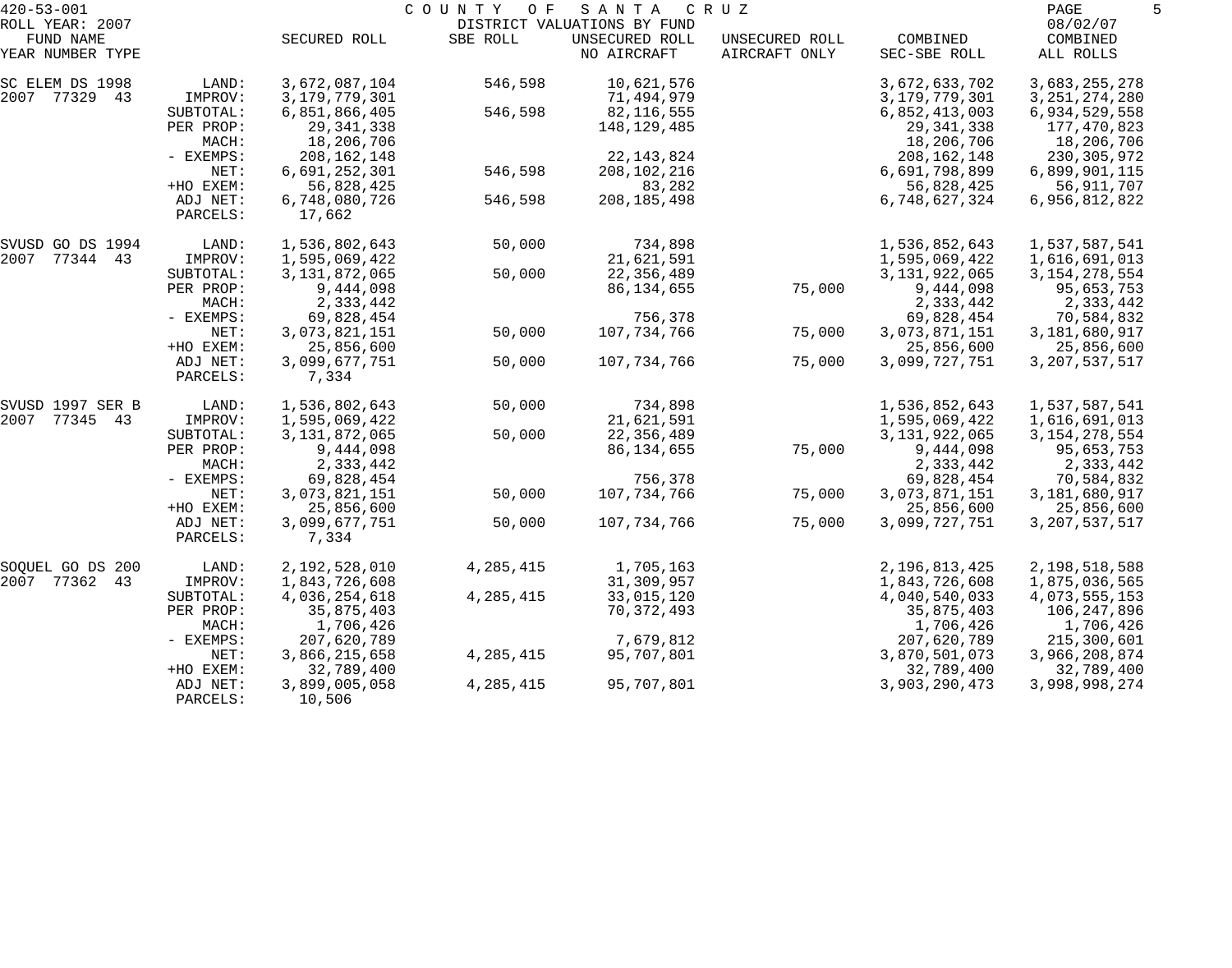| $420 - 53 - 001$              |                      |                         | COUNTY<br>O F | SANTA                         | C R U Z                         |                          | PAGE                  | 6 |
|-------------------------------|----------------------|-------------------------|---------------|-------------------------------|---------------------------------|--------------------------|-----------------------|---|
| ROLL YEAR: 2007               |                      |                         |               | DISTRICT VALUATIONS BY FUND   |                                 |                          | 08/02/07              |   |
| FUND NAME<br>YEAR NUMBER TYPE |                      | SECURED ROLL            | SBE ROLL      | UNSECURED ROLL<br>NO AIRCRAFT | UNSECURED ROLL<br>AIRCRAFT ONLY | COMBINED<br>SEC-SBE ROLL | COMBINED<br>ALL ROLLS |   |
| SOQUEL GO DS 200              | LAND:                | 2,192,528,010           | 4, 285, 415   | 1,705,163                     |                                 | 2,196,813,425            | 2,198,518,588         |   |
| 2007 77363 43                 | IMPROV:              | 1,843,726,608           |               | 31,309,957                    |                                 | 1,843,726,608            | 1,875,036,565         |   |
|                               | SUBTOTAL:            | 4,036,254,618           | 4, 285, 415   | 33,015,120                    |                                 | 4,040,540,033            | 4,073,555,153         |   |
|                               | PER PROP:            | 35,875,403              |               | 70,372,493                    |                                 | 35,875,403               | 106,247,896           |   |
|                               | MACH:                | 1,706,426               |               |                               |                                 | 1,706,426                | 1,706,426             |   |
|                               | - EXEMPS:            | 207,620,789             |               | 7,679,812                     |                                 | 207,620,789              | 215,300,601           |   |
|                               | NET:                 | 3,866,215,658           | 4,285,415     | 95,707,801                    |                                 | 3,870,501,073            | 3,966,208,874         |   |
|                               | +HO EXEM:            | 32,789,400              |               |                               |                                 | 32,789,400               | 32,789,400            |   |
|                               | ADJ NET:<br>PARCELS: | 3,899,005,058<br>10,506 | 4,285,415     | 95,707,801                    |                                 | 3,903,290,473            | 3,998,998,274         |   |
| SOQUEL GO DS 200              | LAND:                | 2,192,528,010           | 4,285,415     | 1,705,163                     |                                 | 2,196,813,425            | 2,198,518,588         |   |
| 2007 77364 43                 | IMPROV:              | 1,843,726,608           |               | 31,309,957                    |                                 | 1,843,726,608            | 1,875,036,565         |   |
|                               | SUBTOTAL:            | 4,036,254,618           | 4,285,415     | 33,015,120                    |                                 | 4,040,540,033            | 4,073,555,153         |   |
|                               | PER PROP:            | 35,875,403              |               | 70,372,493                    |                                 | 35,875,403               | 106,247,896           |   |
|                               | MACH:                | 1,706,426               |               |                               |                                 | 1,706,426                | 1,706,426             |   |
|                               | - EXEMPS:            | 207,620,789             |               | 7,679,812                     |                                 | 207,620,789              | 215,300,601           |   |
|                               | NET:                 | 3,866,215,658           | 4,285,415     | 95,707,801                    |                                 | 3,870,501,073            | 3,966,208,874         |   |
|                               | +HO EXEM:            | 32,789,400              |               |                               |                                 | 32,789,400               | 32,789,400            |   |
|                               | ADJ NET:             | 3,899,005,058           | 4,285,415     | 95,707,801                    |                                 | 3,903,290,473            | 3,998,998,274         |   |
|                               | PARCELS:             | 10,506                  |               |                               |                                 |                          |                       |   |
| SC HI SCH 2005 R              | LAND:                | 7,946,861,284           | 5,310,344     | 18,393,447                    |                                 | 7,952,171,628            | 7,970,565,075         |   |
| 2007 77400 43                 | IMPROV:              | 6,610,812,634           |               | 150,953,406                   |                                 | 6,610,812,634            | 6,761,766,040         |   |
|                               | SUBTOTAL:            | 14,557,673,918          | 5,310,344     | 169,346,853                   |                                 | 14,562,984,262           | 14,732,331,115        |   |
|                               | PER PROP:            | 82, 359, 939            |               | 264,689,905                   | 6,300                           | 82, 359, 939             | 347,056,144           |   |
|                               | MACH:                | 80,182,938              |               |                               |                                 | 80,182,938               | 80,182,938            |   |
|                               | - EXEMPS:            | 488,291,906             |               | 33, 378, 086                  |                                 | 488,291,906              | 521,669,992           |   |
|                               | NET:                 | 14, 231, 924, 889       | 5,310,344     | 400,658,672                   | 6,300                           | 14, 237, 235, 233        | 14,637,900,205        |   |
|                               | +HO EXEM:            | 120,687,906             |               | 124,457                       |                                 | 120,687,906              | 120,812,363           |   |
|                               | ADJ NET:             | 14, 352, 612, 795       | 5,310,344     | 400,783,129                   | 6,300                           | 14, 357, 923, 139        | 14,758,712,568        |   |
|                               | PARCELS:             | 38,239                  |               |                               |                                 |                          |                       |   |
| SC HI SCH 1998 B              | LAND:                | 7,946,861,284           | 5,310,344     | 18,393,447                    |                                 | 7,952,171,628            | 7,970,565,075         |   |
| 2007<br>77405 43              | IMPROV:              | 6,610,812,634           |               | 150,953,406                   |                                 | 6,610,812,634            | 6,761,766,040         |   |
|                               | SUBTOTAL:            | 14,557,673,918          | 5,310,344     | 169,346,853                   |                                 | 14,562,984,262           | 14,732,331,115        |   |
|                               | PER PROP:            | 82,359,939              |               | 264,689,905                   | 6,300                           | 82,359,939               | 347,056,144           |   |
|                               | MACH:                | 80,182,938              |               |                               |                                 | 80,182,938               | 80,182,938            |   |
|                               | $-$ EXEMPS:          | 488,291,906             |               | 33, 378, 086                  |                                 | 488,291,906              | 521,669,992           |   |
|                               | NET:                 | 14, 231, 924, 889       | 5,310,344     | 400,658,672                   | 6,300                           | 14, 237, 235, 233        | 14,637,900,205        |   |
|                               | +HO EXEM:            | 120,687,906             |               | 124,457                       |                                 | 120,687,906              | 120,812,363           |   |
|                               | ADJ NET:             | 14, 352, 612, 795       | 5,310,344     | 400,783,129                   | 6,300                           | 14, 357, 923, 139        | 14,758,712,568        |   |
|                               | PARCELS:             | 38,239                  |               |                               |                                 |                          |                       |   |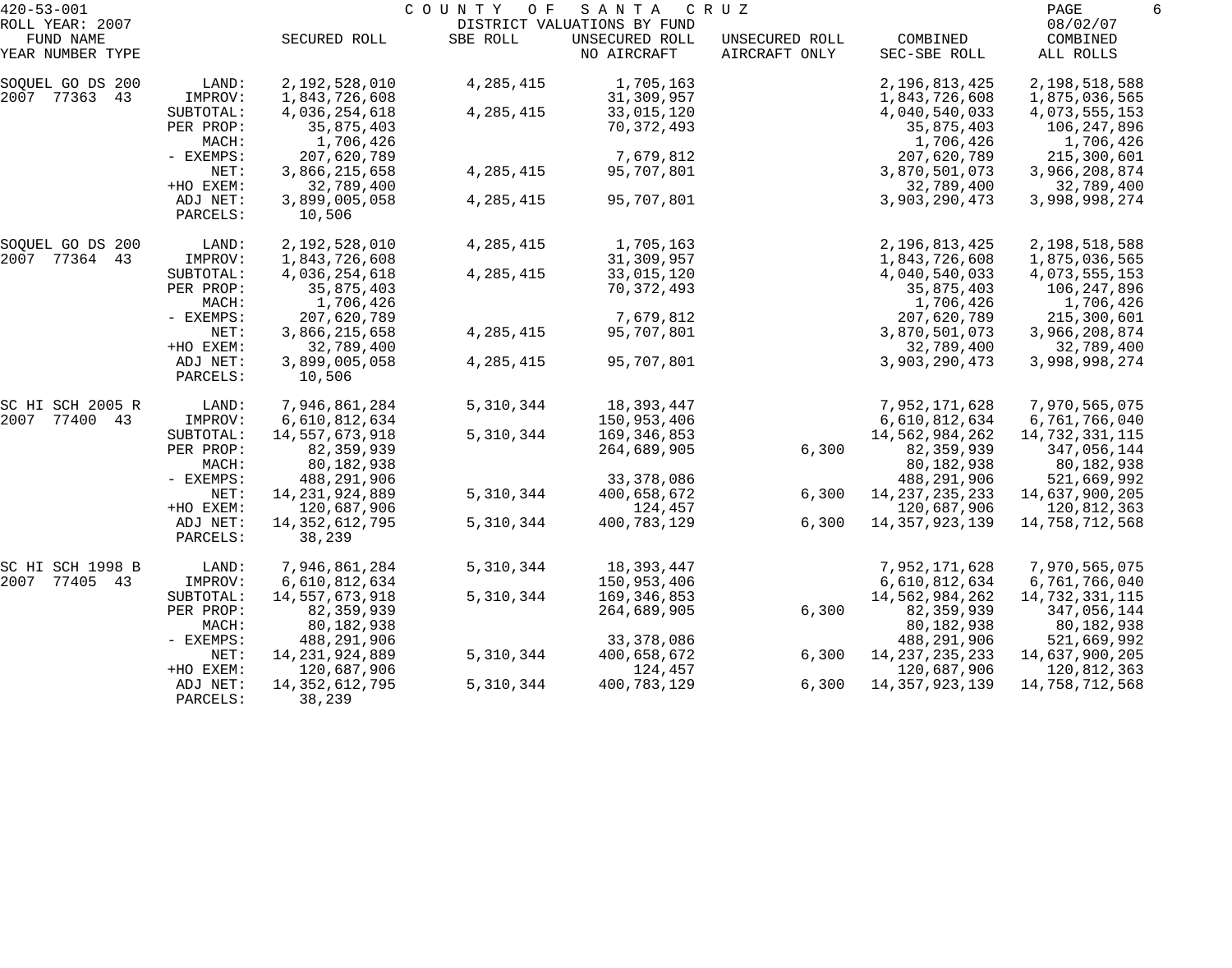| $420 - 53 - 001$             |                      |                   | COUNTY<br>O F | SANTA                                         | C R U Z        |                   | PAGE                 | 7 |
|------------------------------|----------------------|-------------------|---------------|-----------------------------------------------|----------------|-------------------|----------------------|---|
| ROLL YEAR: 2007<br>FUND NAME |                      | SECURED ROLL      | SBE ROLL      | DISTRICT VALUATIONS BY FUND<br>UNSECURED ROLL | UNSECURED ROLL | COMBINED          | 08/02/07<br>COMBINED |   |
| YEAR NUMBER TYPE             |                      |                   |               | NO AIRCRAFT                                   | AIRCRAFT ONLY  | SEC-SBE ROLL      | ALL ROLLS            |   |
| SC HI SCH 1998 C             | LAND:                | 7,946,861,284     | 5,310,344     | 18,393,447                                    |                | 7,952,171,628     | 7,970,565,075        |   |
| 2007 77408 43                | IMPROV:              | 6,610,812,634     |               | 150,953,406                                   |                | 6,610,812,634     | 6,761,766,040        |   |
|                              | SUBTOTAL:            | 14,557,673,918    | 5,310,344     | 169,346,853                                   |                | 14,562,984,262    | 14,732,331,115       |   |
|                              | PER PROP:            | 82, 359, 939      |               | 264,689,905                                   | 6,300          | 82, 359, 939      | 347,056,144          |   |
|                              | MACH:                | 80,182,938        |               |                                               |                | 80,182,938        | 80,182,938           |   |
|                              | - EXEMPS:            | 488,291,906       |               | 33, 378, 086                                  |                | 488,291,906       | 521,669,992          |   |
|                              | NET:                 | 14, 231, 924, 889 | 5,310,344     | 400,658,672                                   | 6,300          | 14, 237, 235, 233 | 14,637,900,205       |   |
|                              | +HO EXEM:            | 120,687,906       |               | 124,457                                       |                | 120,687,906       | 120,812,363          |   |
|                              | ADJ NET:             | 14, 352, 612, 795 | 5,310,344     | 400,783,129                                   | 6,300          | 14, 357, 923, 139 | 14,758,712,568       |   |
|                              | PARCELS:             | 38,239            |               |                                               |                |                   |                      |   |
| SLV USD 2000 SER             | LAND:                | 1,611,446,714     | 100,000       | 1,365,496                                     |                | 1,611,546,714     | 1,612,912,210        |   |
| 2007 77592<br>43             | IMPROV:              | 1,360,442,016     |               | 12,517,569                                    |                | 1,360,442,016     | 1,372,959,585        |   |
|                              | SUBTOTAL:            | 2,971,888,730     | 100,000       | 13,883,065                                    |                | 2,971,988,730     | 2,985,871,795        |   |
|                              | PER PROP:            | 9,624,142         |               | 14,079,775                                    |                | 9,624,142         | 23,703,917           |   |
|                              | MACH:                | 2,499,744         |               |                                               |                | 2,499,744         | 2,499,744            |   |
|                              | - EXEMPS:            | 96, 413, 673      |               | 80,938                                        |                | 96, 413, 673      | 96,494,611           |   |
|                              | NET:                 | 2,887,598,943     | 100,000       | 27,881,902                                    |                | 2,887,698,943     | 2,915,580,845        |   |
|                              | +HO EXEM:            | 36,630,409        |               |                                               |                | 36,630,409        | 36,630,409           |   |
|                              | ADJ NET:             | 2,924,229,352     | 100,000       | 27,881,902                                    |                | 2,924,329,352     | 2,952,211,254        |   |
|                              | PARCELS:             | 17,276            |               |                                               |                |                   |                      |   |
| SLV USD 2000 SER             | LAND:                | 1,611,446,714     | 100,000       | 1,365,496                                     |                | 1,611,546,714     | 1,612,912,210        |   |
| 2007 77593<br>43             | IMPROV:              | 1,360,442,016     |               | 12,517,569                                    |                | 1,360,442,016     | 1,372,959,585        |   |
|                              | SUBTOTAL:            | 2,971,888,730     | 100,000       | 13,883,065                                    |                | 2,971,988,730     | 2,985,871,795        |   |
|                              | PER PROP:            | 9,624,142         |               | 14,079,775                                    |                | 9,624,142         | 23,703,917           |   |
|                              | MACH:                | 2,499,744         |               |                                               |                | 2,499,744         | 2,499,744            |   |
|                              | - EXEMPS:            | 96, 413, 673      |               | 80,938                                        |                | 96, 413, 673      | 96,494,611           |   |
|                              | NET:                 | 2,887,598,943     | 100,000       | 27,881,902                                    |                | 2,887,698,943     | 2,915,580,845        |   |
|                              | +HO EXEM:            | 36,630,409        |               |                                               |                | 36,630,409        | 36,630,409           |   |
|                              | ADJ NET:<br>PARCELS: | 2,924,229,352     | 100,000       | 27,881,902                                    |                | 2,924,329,352     | 2,952,211,254        |   |
|                              |                      | 17,276            |               |                                               |                |                   |                      |   |
| SLV USD 2000 SER             | LAND:                | 1,611,446,714     | 100,000       | 1,365,496                                     |                | 1,611,546,714     | 1,612,912,210        |   |
| 2007 77594<br>43             | IMPROV:              | 1,360,442,016     |               | 12,517,569                                    |                | 1,360,442,016     | 1,372,959,585        |   |
|                              | SUBTOTAL:            | 2,971,888,730     | 100,000       | 13,883,065                                    |                | 2,971,988,730     | 2,985,871,795        |   |
|                              | PER PROP:            | 9,624,142         |               | 14,079,775                                    |                | 9,624,142         | 23,703,917           |   |
|                              | MACH:                | 2,499,744         |               |                                               |                | 2,499,744         | 2,499,744            |   |
|                              | - EXEMPS:            | 96, 413, 673      |               | 80,938                                        |                | 96, 413, 673      | 96,494,611           |   |
|                              | NET:                 | 2,887,598,943     | 100,000       | 27,881,902                                    |                | 2,887,698,943     | 2,915,580,845        |   |
|                              | +HO EXEM:            | 36,630,409        |               |                                               |                | 36,630,409        | 36,630,409           |   |
|                              | ADJ NET:             | 2,924,229,352     | 100,000       | 27,881,902                                    |                | 2,924,329,352     | 2,952,211,254        |   |
|                              | PARCELS:             | 17,276            |               |                                               |                |                   |                      |   |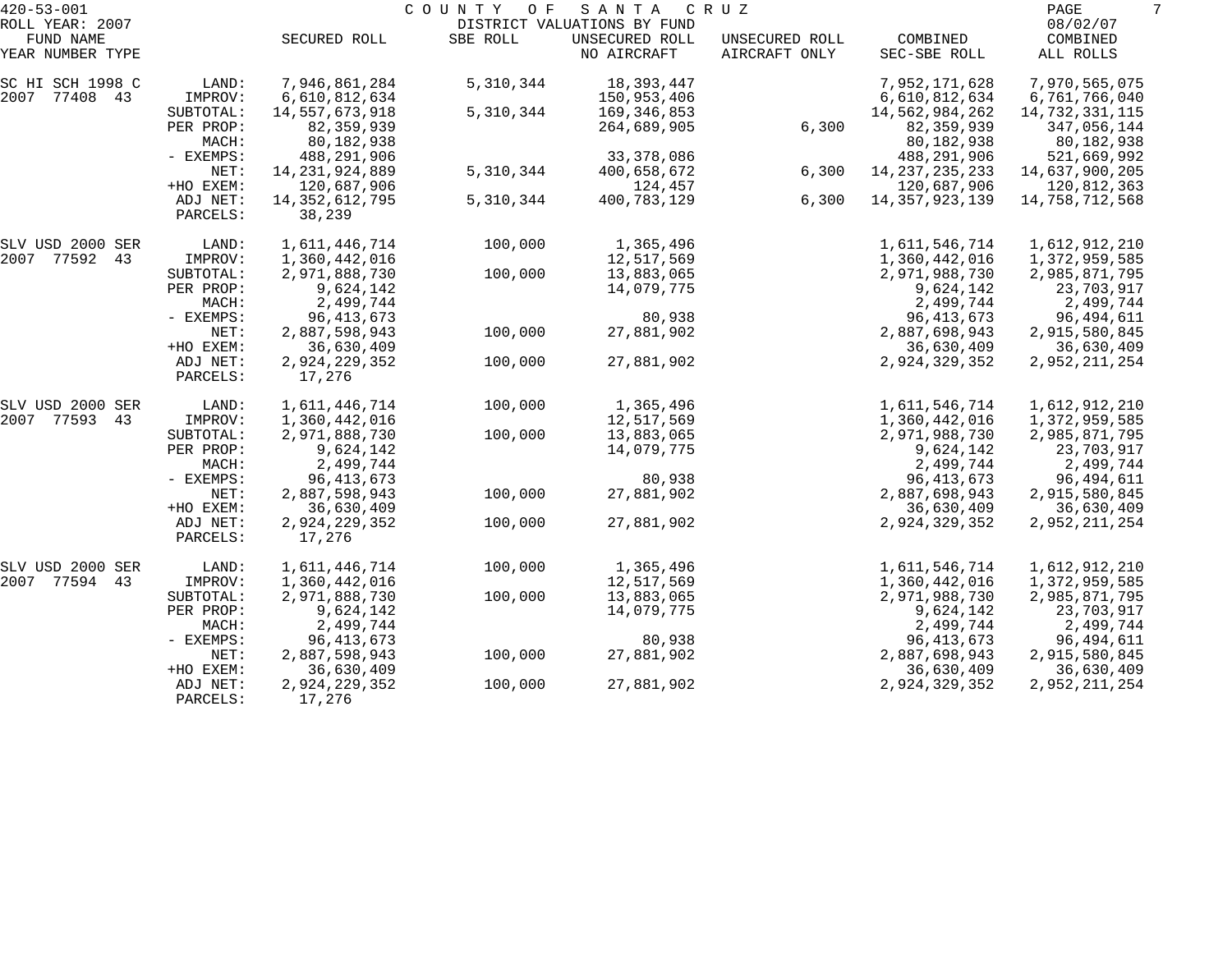| $420 - 53 - 001$              |                      |                          | COUNTY<br>O F | SANTA                         | C R U Z                         |                          | PAGE                  | 8 |
|-------------------------------|----------------------|--------------------------|---------------|-------------------------------|---------------------------------|--------------------------|-----------------------|---|
| ROLL YEAR: 2007               |                      |                          |               | DISTRICT VALUATIONS BY FUND   |                                 |                          | 08/02/07              |   |
| FUND NAME<br>YEAR NUMBER TYPE |                      | SECURED ROLL             | SBE ROLL      | UNSECURED ROLL<br>NO AIRCRAFT | UNSECURED ROLL<br>AIRCRAFT ONLY | COMBINED<br>SEC-SBE ROLL | COMBINED<br>ALL ROLLS |   |
| CAB COL GODS 199              | LAND:                | 17, 250, 978, 404        | 6,293,863     | 28, 475, 483                  |                                 | 17, 257, 272, 267        | 17, 285, 747, 750     |   |
| 2007 77641 43                 | IMPROV:              | 14,742,893,743           |               | 264,808,451                   |                                 | 14,742,893,743           | 15,007,702,194        |   |
|                               | SUBTOTAL:            | 31,993,872,147           | 6,293,863     | 293, 283, 934                 |                                 | 32,000,166,010           | 32, 293, 449, 944     |   |
|                               | PER PROP:            | 178,043,038              |               | 547,914,727                   | 37,683,380                      | 178,043,038              | 763,641,145           |   |
|                               | MACH:                | 108,730,429              |               |                               |                                 | 108,730,429              | 108,730,429           |   |
|                               | - EXEMPS:            | 995, 393, 479            |               | 38, 417, 014                  | 154,700                         | 995, 393, 479            | 1,033,965,193         |   |
|                               | NET:                 | 31, 285, 252, 135        | 6,293,863     | 802,781,647                   | 37,528,680                      | 31, 291, 545, 998        | 32, 131, 856, 325     |   |
|                               | +HO EXEM:            | 274,937,415              |               | 124,457                       |                                 | 274,937,415              | 275,061,872           |   |
|                               | ADJ NET:<br>PARCELS: | 31,560,189,550<br>92,914 | 6,293,863     | 802,906,104                   | 37,528,680                      | 31,566,483,413           | 32, 406, 918, 197     |   |
|                               |                      |                          |               |                               |                                 |                          |                       |   |
| CAB COL GODS 199              | LAND:                | 17,250,978,404           | 6,293,863     | 28, 475, 483                  |                                 | 17, 257, 272, 267        | 17, 285, 747, 750     |   |
| 2007 77645 43                 | IMPROV:              | 14,742,893,743           |               | 264,808,451                   |                                 | 14,742,893,743           | 15,007,702,194        |   |
|                               | SUBTOTAL:            | 31,993,872,147           | 6,293,863     | 293, 283, 934                 |                                 | 32,000,166,010           | 32, 293, 449, 944     |   |
|                               | PER PROP:            | 178,043,038              |               | 547,914,727                   | 37,683,380                      | 178,043,038              | 763,641,145           |   |
|                               | MACH:                | 108,730,429              |               |                               |                                 | 108,730,429              | 108,730,429           |   |
|                               | - EXEMPS:            | 995, 393, 479            |               | 38, 417, 014                  | 154,700                         | 995, 393, 479            | 1,033,965,193         |   |
|                               | NET:                 | 31, 285, 252, 135        | 6,293,863     | 802,781,647                   | 37,528,680                      | 31, 291, 545, 998        | 32, 131, 856, 325     |   |
|                               | +HO EXEM:            | 274,937,415              |               | 124,457                       |                                 | 274,937,415              | 275,061,872           |   |
|                               | ADJ NET:             | 31,560,189,550           | 6,293,863     | 802,906,104                   | 37,528,680                      | 31,566,483,413           | 32, 406, 918, 197     |   |
|                               | PARCELS:             | 92,914                   |               |                               |                                 |                          |                       |   |
| CAB COL GODS 199              | LAND:                | 17, 250, 978, 404        | 6,293,863     | 28, 475, 483                  |                                 | 17, 257, 272, 267        | 17, 285, 747, 750     |   |
| 2007 77650<br>43              | IMPROV:              | 14,742,893,743           |               | 264,808,451                   |                                 | 14,742,893,743           | 15,007,702,194        |   |
|                               | SUBTOTAL:            | 31,993,872,147           | 6,293,863     | 293, 283, 934                 |                                 | 32,000,166,010           | 32, 293, 449, 944     |   |
|                               | PER PROP:            | 178,043,038              |               | 547,914,727                   | 37,683,380                      | 178,043,038              | 763,641,145           |   |
|                               | MACH:                | 108,730,429              |               |                               |                                 | 108,730,429              | 108,730,429           |   |
|                               | - EXEMPS:            | 995, 393, 479            |               | 38, 417, 014                  | 154,700                         | 995, 393, 479            | 1,033,965,193         |   |
|                               | NET:                 | 31, 285, 252, 135        | 6,293,863     | 802,781,647                   | 37,528,680                      | 31, 291, 545, 998        | 32, 131, 856, 325     |   |
|                               | +HO EXEM:            | 274,937,415              |               | 124,457                       |                                 | 274,937,415              | 275,061,872           |   |
|                               | ADJ NET:             | 31,560,189,550           | 6,293,863     | 802,906,104                   | 37,528,680                      | 31,566,483,413           | 32, 406, 918, 197     |   |
|                               | PARCELS:             | 92,914                   |               |                               |                                 |                          |                       |   |
| CAB COL GODS 199              | LAND:                | 17,250,978,404           | 6,293,863     | 28, 475, 483                  |                                 | 17,257,272,267           | 17,285,747,750        |   |
| 2007<br>77655<br>43           | IMPROV:              | 14,742,893,743           |               | 264,808,451                   |                                 | 14, 742, 893, 743        | 15,007,702,194        |   |
|                               | SUBTOTAL:            | 31,993,872,147           | 6,293,863     | 293, 283, 934                 |                                 | 32,000,166,010           | 32, 293, 449, 944     |   |
|                               | PER PROP:            | 178,043,038              |               | 547, 914, 727                 | 37,683,380                      | 178,043,038              | 763,641,145           |   |
|                               | MACH:                | 108,730,429              |               |                               |                                 | 108,730,429              | 108,730,429           |   |
|                               | $-$ EXEMPS:          | 995, 393, 479            |               | 38, 417, 014                  | 154,700                         | 995, 393, 479            | 1,033,965,193         |   |
|                               | NET:                 | 31, 285, 252, 135        | 6,293,863     | 802,781,647                   | 37,528,680                      | 31, 291, 545, 998        | 32, 131, 856, 325     |   |
|                               | +HO EXEM:            | 274,937,415              |               | 124,457                       |                                 | 274,937,415              | 275,061,872           |   |
|                               | ADJ NET:             | 31,560,189,550           | 6,293,863     | 802,906,104                   | 37,528,680                      | 31,566,483,413           | 32, 406, 918, 197     |   |
|                               | PARCELS:             | 92,914                   |               |                               |                                 |                          |                       |   |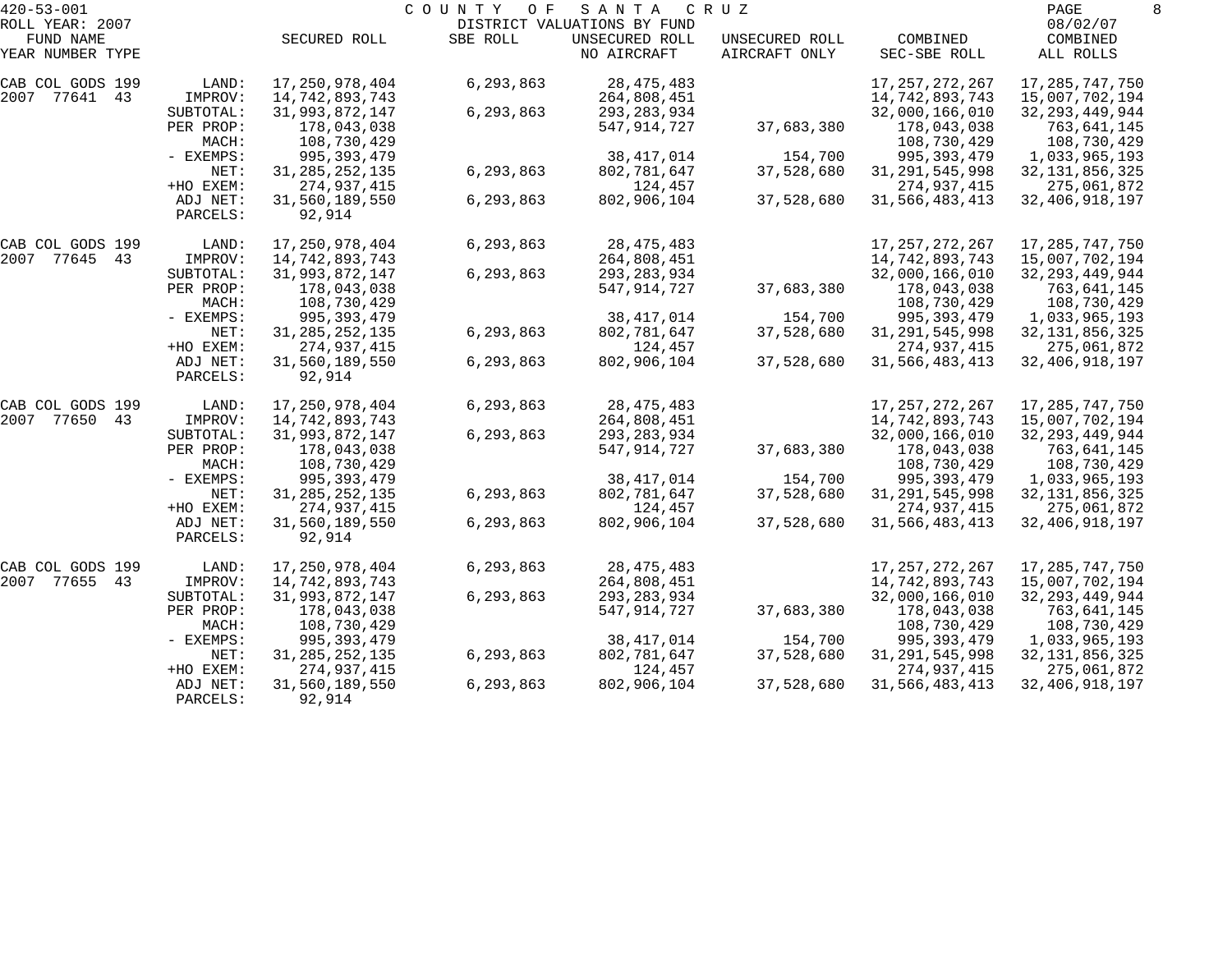| $420 - 53 - 001$    |           |                   | COUNTY<br>O F | SANTA                       | C R U Z        |                   | PAGE              |  |
|---------------------|-----------|-------------------|---------------|-----------------------------|----------------|-------------------|-------------------|--|
| ROLL YEAR: 2007     |           |                   |               | DISTRICT VALUATIONS BY FUND |                |                   | 08/02/07          |  |
| FUND NAME           |           | SECURED ROLL      | SBE ROLL      | UNSECURED ROLL              | UNSECURED ROLL | COMBINED          | COMBINED          |  |
| YEAR NUMBER TYPE    |           |                   |               | NO AIRCRAFT                 | AIRCRAFT ONLY  | SEC-SBE ROLL      | ALL ROLLS         |  |
| CAB COL GODS 200    | LAND:     | 17, 250, 978, 404 | 6,293,863     | 28, 475, 483                |                | 17, 257, 272, 267 | 17, 285, 747, 750 |  |
| 2007 77660<br>43    | IMPROV:   | 14,742,893,743    |               | 264,808,451                 |                | 14,742,893,743    | 15,007,702,194    |  |
|                     | SUBTOTAL: | 31,993,872,147    | 6,293,863     | 293, 283, 934               |                | 32,000,166,010    | 32, 293, 449, 944 |  |
|                     | PER PROP: | 178,043,038       |               | 547,914,727                 | 37,683,380     | 178,043,038       | 763,641,145       |  |
|                     | MACH:     | 108,730,429       |               |                             |                | 108,730,429       | 108,730,429       |  |
|                     | - EXEMPS: | 995, 393, 479     |               | 38, 417, 014                | 154,700        | 995, 393, 479     | 1,033,965,193     |  |
|                     | NET:      | 31, 285, 252, 135 | 6,293,863     | 802,781,647                 | 37,528,680     | 31, 291, 545, 998 | 32, 131, 856, 325 |  |
|                     | +HO EXEM: | 274,937,415       |               | 124,457                     |                | 274,937,415       | 275,061,872       |  |
|                     | ADJ NET:  | 31,560,189,550    | 6,293,863     | 802,906,104                 | 37,528,680     | 31,566,483,413    | 32, 406, 918, 197 |  |
|                     | PARCELS:  | 92,914            |               |                             |                |                   |                   |  |
| CABRILLO GODS 04    | LAND:     | 17, 250, 978, 404 | 6,293,863     | 28, 475, 483                |                | 17, 257, 272, 267 | 17, 285, 747, 750 |  |
| 2007 77661 43       | IMPROV:   | 14,742,893,743    |               | 264,808,451                 |                | 14,742,893,743    | 15,007,702,194    |  |
|                     | SUBTOTAL: | 31,993,872,147    | 6,293,863     | 293, 283, 934               |                | 32,000,166,010    | 32, 293, 449, 944 |  |
|                     | PER PROP: | 178,043,038       |               | 547,914,727                 | 37,683,380     | 178,043,038       | 763,641,145       |  |
|                     | MACH:     | 108,730,429       |               |                             |                | 108,730,429       | 108,730,429       |  |
|                     | - EXEMPS: | 995, 393, 479     |               | 38, 417, 014                | 154,700        | 995, 393, 479     | 1,033,965,193     |  |
|                     | NET:      | 31, 285, 252, 135 | 6,293,863     | 802,781,647                 | 37,528,680     | 31, 291, 545, 998 | 32, 131, 856, 325 |  |
|                     | +HO EXEM: | 274,937,415       |               | 124,457                     |                | 274,937,415       | 275,061,872       |  |
|                     | ADJ NET:  | 31,560,189,550    | 6,293,863     | 802,906,104                 | 37,528,680     | 31,566,483,413    | 32, 406, 918, 197 |  |
|                     | PARCELS:  | 92,914            |               |                             |                |                   |                   |  |
| CAB COL 98A REF     | LAND:     | 17,250,978,404    | 6,293,863     | 28, 475, 483                |                | 17, 257, 272, 267 | 17, 285, 747, 750 |  |
| 2007 77665 43       | IMPROV:   | 14,742,893,743    |               | 264,808,451                 |                | 14,742,893,743    | 15,007,702,194    |  |
|                     | SUBTOTAL: | 31,993,872,147    | 6,293,863     | 293, 283, 934               |                | 32,000,166,010    | 32, 293, 449, 944 |  |
|                     | PER PROP: | 178,043,038       |               | 547,914,727                 | 37,683,380     | 178,043,038       | 763,641,145       |  |
|                     | MACH:     | 108,730,429       |               |                             |                | 108,730,429       | 108,730,429       |  |
|                     | - EXEMPS: | 995, 393, 479     |               | 38, 417, 014                | 154,700        | 995, 393, 479     | 1,033,965,193     |  |
|                     | NET:      | 31, 285, 252, 135 | 6,293,863     | 802,781,647                 | 37,528,680     | 31, 291, 545, 998 | 32, 131, 856, 325 |  |
|                     | +HO EXEM: | 274,937,415       |               | 124,457                     |                | 274,937,415       | 275,061,872       |  |
|                     | ADJ NET:  | 31,560,189,550    | 6,293,863     | 802,906,104                 | 37,528,680     | 31,566,483,413    | 32, 406, 918, 197 |  |
|                     | PARCELS:  | 92,914            |               |                             |                |                   |                   |  |
| LMPCO CO WTR DT     | LAND:     | 66,671,780        |               |                             |                | 66,671,780        | 66,671,780        |  |
| 2007<br>77812<br>44 | IMPROV:   | 46,101,207        |               | 4,164                       |                | 46,101,207        | 46,105,371        |  |
|                     | SUBTOTAL: | 112,772,987       |               | 4,164                       |                | 112,772,987       | 112,777,151       |  |
|                     | PER PROP: |                   |               | 169,261                     |                |                   | 169,261           |  |
|                     | MACH:     |                   |               |                             |                |                   |                   |  |
|                     | - EXEMPS: | 2,976,009         |               |                             |                | 2,976,009         | 2,976,009         |  |
|                     | NET:      | 109,796,978       |               | 173,425                     |                | 109,796,978       | 109,970,403       |  |
|                     | +HO EXEM: | 1,797,600         |               |                             |                | 1,797,600         | 1,797,600         |  |
|                     | ADJ NET:  | 111,594,578       |               | 173,425                     |                | 111,594,578       | 111,768,003       |  |
|                     | PARCELS:  | 1,621             |               |                             |                |                   |                   |  |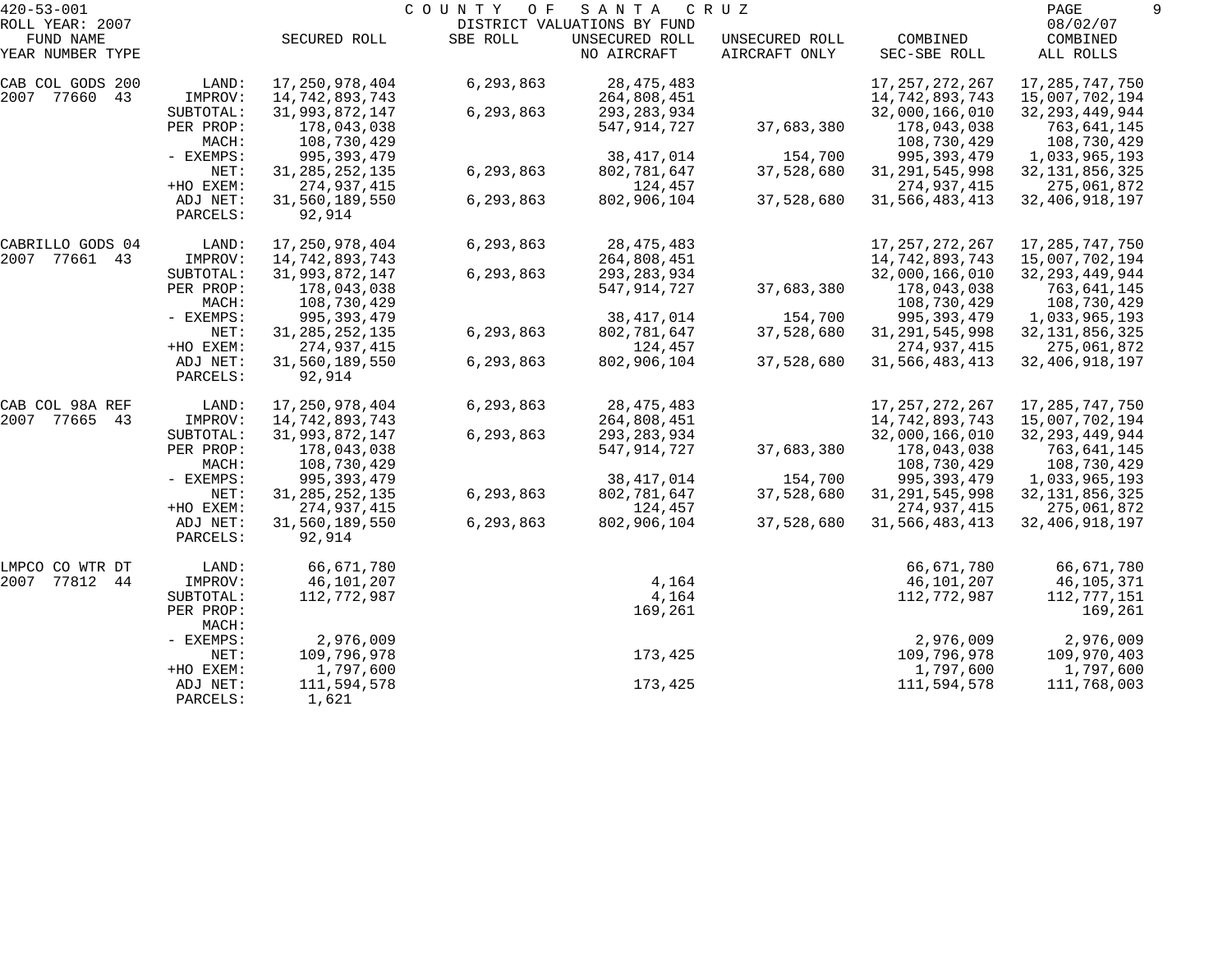| $420 - 53 - 001$<br>ROLL YEAR: 2007 |                       |                         | COUNTY OF | SANTA<br>DISTRICT VALUATIONS BY FUND | C R U Z                         |                          | PAGE<br>10<br>08/02/07 |
|-------------------------------------|-----------------------|-------------------------|-----------|--------------------------------------|---------------------------------|--------------------------|------------------------|
| FUND NAME<br>YEAR NUMBER TYPE       |                       | SECURED ROLL            | SBE ROLL  | UNSECURED ROLL<br>NO AIRCRAFT        | UNSECURED ROLL<br>AIRCRAFT ONLY | COMBINED<br>SEC-SBE ROLL | COMBINED<br>ALL ROLLS  |
| SALSIPUEDES SAN                     | LAND:                 | 241,654,755             |           | 118,256                              |                                 | 241,654,755              | 241,773,011            |
| 2007 77878<br>44                    | IMPROV:               | 220,622,398             |           | 316,247                              |                                 | 220,622,398              | 220,938,645            |
|                                     | SUBTOTAL:             | 462, 277, 153           |           | 434,503                              |                                 | 462, 277, 153            | 462,711,656            |
|                                     | PER PROP:<br>MACH:    | 314,544                 |           | 1,571,151                            |                                 | 314,544                  | 1,885,695              |
|                                     | - EXEMPS:             | 40,013,014              |           | 569,006                              |                                 | 40,013,014               | 40,582,020             |
|                                     | NET:                  | 422,578,683             |           | 1,436,648                            |                                 | 422,578,683              | 424,015,331            |
|                                     | +HO EXEM:             | 6,139,000               |           |                                      |                                 | 6,139,000                | 6,139,000              |
|                                     | ADJ NET:<br>PARCELS:  | 428,717,683<br>1,693    |           | 1,436,648                            |                                 | 428,717,683              | 430, 154, 331          |
| ZAYANTE FPD DT S                    | LAND:                 | 225,892,246             | 100,000   | 16,746                               |                                 | 225,992,246              | 226,008,992            |
| 2007 77985 44                       | IMPROV:               | 182,025,143             |           | 29,116                               |                                 | 182,025,143              | 182,054,259            |
|                                     | SUBTOTAL:             | 407, 917, 389           | 100,000   | 45,862                               |                                 | 408,017,389              | 408,063,251            |
|                                     | PER PROP:             | 712,900                 |           | 619,604                              |                                 | 712,900                  | 1,332,504<br>1,158,898 |
|                                     | MACH:<br>- EXEMPS:    | 1,158,898<br>10,067,297 |           |                                      |                                 | 1,158,898<br>10,067,297  | 10,067,297             |
|                                     | NET:                  | 399,721,890             | 100,000   | 665,466                              |                                 | 399,821,890              | 400,487,356            |
|                                     | +HO EXEM:             | 5,513,200               |           |                                      |                                 | 5,513,200                | 5,513,200              |
|                                     | ADJ NET:              | 405, 235, 090           | 100,000   | 665,466                              |                                 | 405, 335, 090            | 406,000,556            |
|                                     | PARCELS:              | 3,926                   |           |                                      |                                 |                          |                        |
| AROMAS/S JUAN US                    | LAND:                 | 10,229,976              |           |                                      |                                 | 10,229,976               | 10,229,976             |
| 2007<br>79845 43                    | IMPROV:               | 3,945,260               |           | 70,384                               |                                 | 3,945,260                | 4,015,644              |
|                                     | SUBTOTAL:             | 14, 175, 236            |           | 70,384                               |                                 | 14,175,236               | 14,245,620             |
|                                     | PER PROP:<br>MACH:    | 106,955                 |           | 240,148                              |                                 | 106,955                  | 347,103                |
|                                     | - EXEMPS:             | 93,649                  |           |                                      |                                 | 93,649                   | 93,649                 |
|                                     | NET:                  | 14, 188, 542            |           | 310,532                              |                                 | 14,188,542               | 14,499,074             |
|                                     | +HO EXEM:<br>ADJ NET: | 91,000                  |           | 310,532                              |                                 | 91,000<br>14,279,542     | 91,000<br>14,590,074   |
|                                     | PARCELS:              | 14,279,542<br>67        |           |                                      |                                 |                          |                        |
| BNY DOON SCH                        | LAND:                 | 234,678,279             |           | 96,112                               |                                 | 234,678,279              | 234,774,391            |
| 2007<br>79902<br>43                 | IMPROV:               | 220,469,108             |           | 6,517,049                            |                                 | 220, 469, 108            | 226,986,157            |
|                                     | SUBTOTAL:             | 455,147,387             |           | 6,613,161                            |                                 | 455, 147, 387            | 461,760,548            |
|                                     | PER PROP:             | 2,609,111               |           | 3,297,920                            | 6,300                           | 2,609,111                | 5,913,331              |
|                                     | MACH:                 | 5,808,595               |           |                                      |                                 | 5,808,595                | 5,808,595              |
|                                     | - EXEMPS:             | 10,777,407              |           |                                      |                                 | 10,777,407               | 10,777,407             |
|                                     | NET:                  | 452,787,686             |           | 9,911,081                            | 6,300                           | 452,787,686              | 462,705,067            |
|                                     | +HO EXEM:             | 4,853,800               |           |                                      |                                 | 4,853,800                | 4,853,800              |
|                                     | ADJ NET:<br>PARCELS:  | 457,641,486<br>1,291    |           | 9,911,081                            | 6,300                           | 457,641,486              | 467,558,867            |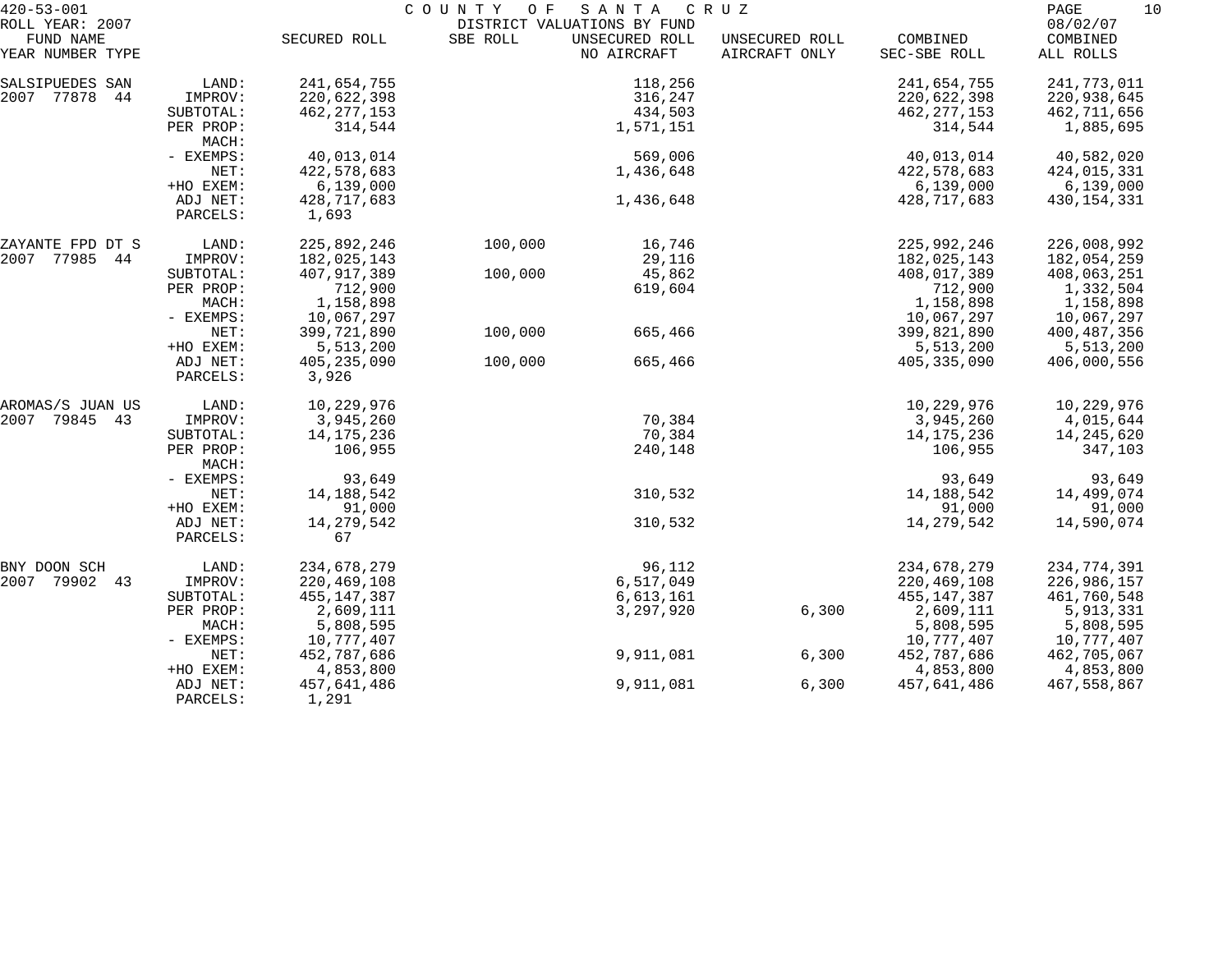| $420 - 53 - 001$                                 |                       | COUNTY OF<br>SANTA<br>C R U Z |          |                                                              |                                 |                               |                                   |  |
|--------------------------------------------------|-----------------------|-------------------------------|----------|--------------------------------------------------------------|---------------------------------|-------------------------------|-----------------------------------|--|
| ROLL YEAR: 2007<br>FUND NAME<br>YEAR NUMBER TYPE |                       | SECURED ROLL                  | SBE ROLL | DISTRICT VALUATIONS BY FUND<br>UNSECURED ROLL<br>NO AIRCRAFT | UNSECURED ROLL<br>AIRCRAFT ONLY | COMBINED<br>SEC-SBE ROLL      | 08/02/07<br>COMBINED<br>ALL ROLLS |  |
|                                                  |                       |                               |          |                                                              |                                 |                               |                                   |  |
| HPY VLY SCH                                      | LAND:                 | 120,915,171                   |          |                                                              |                                 | 120, 915, 171                 | 120,915,171                       |  |
| 2007 79911<br>43                                 | IMPROV:               | 112,568,547                   |          | 4,737                                                        |                                 | 112,568,547                   | 112,573,284                       |  |
|                                                  | SUBTOTAL:             | 233, 483, 718                 |          | 4,737                                                        |                                 | 233, 483, 718                 | 233, 488, 455                     |  |
|                                                  | PER PROP:             | 333,605                       |          | 962,488                                                      |                                 | 333,605                       | 1,296,093                         |  |
|                                                  | MACH:                 | 3,372                         |          |                                                              |                                 | 3,372                         | 3,372                             |  |
|                                                  | - EXEMPS:             | 3,848,638                     |          |                                                              |                                 | 3,848,638                     | 3,848,638                         |  |
|                                                  | NET:                  | 229,972,057                   |          | 967,225                                                      |                                 | 229,972,057                   | 230,939,282                       |  |
|                                                  | +HO EXEM:             | 2,156,000                     |          |                                                              |                                 | 2,156,000                     | 2,156,000                         |  |
|                                                  | ADJ NET:              | 232, 128, 057                 |          | 967,225                                                      |                                 | 232,128,057                   | 233,095,282                       |  |
|                                                  | PARCELS:              | 574                           |          |                                                              |                                 |                               |                                   |  |
| HPY VLY SCH-ST S                                 | LAND:                 | 120,915,171                   |          |                                                              |                                 | 120,915,171                   | 120,915,171                       |  |
| 2007 79912 43                                    | IMPROV:               | 112,568,547                   |          | 4,737                                                        |                                 | 112,568,547                   | 112,573,284                       |  |
|                                                  | SUBTOTAL:             | 233, 483, 718                 |          | 4,737                                                        |                                 | 233, 483, 718                 | 233, 488, 455                     |  |
|                                                  | PER PROP:             | 333,605                       |          | 962,488                                                      |                                 | 333,605                       | 1,296,093                         |  |
|                                                  | MACH:                 | 3,372                         |          |                                                              |                                 | 3,372                         | 3,372                             |  |
|                                                  | - EXEMPS:             | 3,848,638                     |          |                                                              |                                 | 3,848,638                     | 3,848,638                         |  |
|                                                  | NET:                  | 229,972,057                   |          | 967,225                                                      |                                 | 229,972,057                   | 230,939,282                       |  |
|                                                  | +HO EXEM:             | 2,156,000                     |          |                                                              |                                 | 2,156,000                     | 2,156,000                         |  |
|                                                  | ADJ NET:<br>PARCELS:  | 232, 128, 057<br>574          |          | 967,225                                                      |                                 | 232, 128, 057                 | 233,095,282                       |  |
|                                                  |                       |                               |          |                                                              |                                 |                               |                                   |  |
| LIVE OAK SCH                                     | LAND:                 | 1,570,228,931                 | 396,581  | 5,926,353                                                    |                                 | 1,570,625,512                 | 1,576,551,865                     |  |
| 2007<br>79915<br>43                              | IMPROV:               | 1,127,994,192                 |          | 32, 513, 237                                                 |                                 | 1,127,994,192                 | 1,160,507,429                     |  |
|                                                  | SUBTOTAL:             | 2,698,223,123                 | 396,581  | 38,439,590                                                   |                                 | 2,698,619,704                 | 2,737,059,294                     |  |
|                                                  | PER PROP:             | 8,676,525                     |          | 37,906,857                                                   |                                 | 8,676,525                     | 46,583,382                        |  |
|                                                  | MACH:                 | 111,580                       |          |                                                              |                                 | 111,580                       | 111,580                           |  |
|                                                  | - EXEMPS:             | 48,718,645                    |          | 3,554,450                                                    |                                 | 48,718,645                    | 52, 273, 095                      |  |
|                                                  | NET:                  | 2,658,292,583                 | 396,581  | 72,791,997                                                   |                                 | 2,658,689,164                 | 2,731,481,161                     |  |
|                                                  | +HO EXEM:<br>ADJ NET: | 21, 251, 894<br>2,679,544,477 | 396,581  | 41,175<br>72,833,172                                         |                                 | 21, 251, 894<br>2,679,941,058 | 21,293,069<br>2,752,774,230       |  |
|                                                  | PARCELS:              | 7,214                         |          |                                                              |                                 |                               |                                   |  |
|                                                  |                       |                               |          |                                                              |                                 |                               |                                   |  |
| LIVE OAK ST SCH                                  | LAND:                 | 1,570,228,931                 | 396,581  | 5,926,353                                                    |                                 | 1,570,625,512                 | 1,576,551,865                     |  |
| 2007<br>79917<br>43                              | IMPROV:               | 1,127,994,192                 |          | 32, 513, 237                                                 |                                 | 1,127,994,192                 | 1,160,507,429                     |  |
|                                                  | SUBTOTAL:             | 2,698,223,123                 | 396,581  | 38,439,590<br>37,906,857                                     |                                 | 2,698,619,704                 | 2,737,059,294                     |  |
|                                                  | PER PROP:<br>MACH:    | 8,676,525<br>111,580          |          |                                                              |                                 | 8,676,525<br>111,580          | 46,583,382<br>111,580             |  |
|                                                  | - EXEMPS:             | 48,718,645                    |          | 3,554,450                                                    |                                 | 48,718,645                    | 52, 273, 095                      |  |
|                                                  | NET:                  | 2,658,292,583                 | 396,581  | 72,791,997                                                   |                                 | 2,658,689,164                 | 2,731,481,161                     |  |
|                                                  | +HO EXEM:             | 21, 251, 894                  |          | 41,175                                                       |                                 | 21, 251, 894                  | 21,293,069                        |  |
|                                                  | ADJ NET:              | 2,679,544,477                 | 396,581  | 72,833,172                                                   |                                 | 2,679,941,058                 | 2,752,774,230                     |  |
|                                                  | PARCELS:              | 7,214                         |          |                                                              |                                 |                               |                                   |  |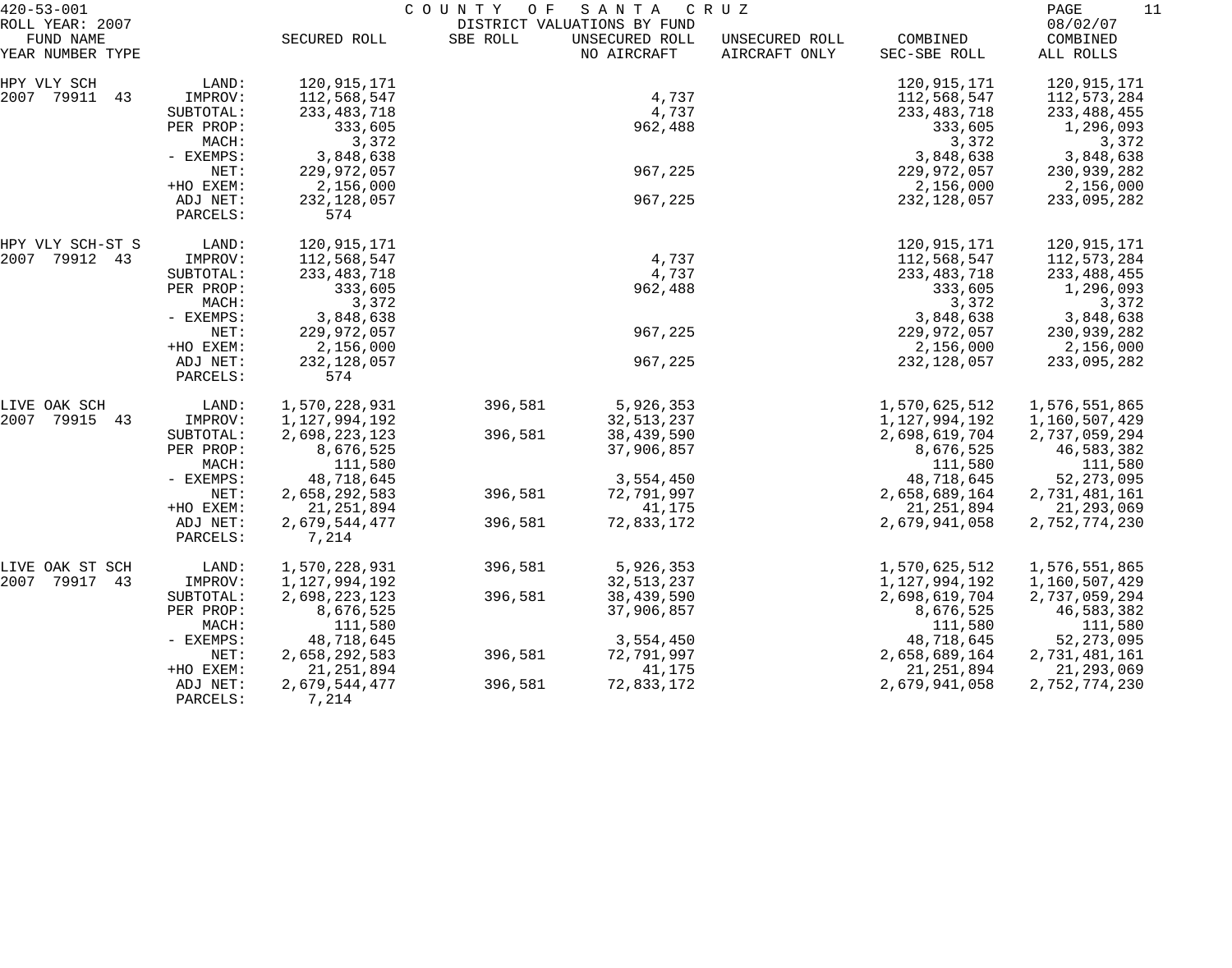| $420 - 53 - 001$                                 |                      | COUNTY OF<br>SANTA<br>C R U Z |          |                                                              |                                 |                          |                                   |  |
|--------------------------------------------------|----------------------|-------------------------------|----------|--------------------------------------------------------------|---------------------------------|--------------------------|-----------------------------------|--|
| ROLL YEAR: 2007<br>FUND NAME<br>YEAR NUMBER TYPE |                      | SECURED ROLL                  | SBE ROLL | DISTRICT VALUATIONS BY FUND<br>UNSECURED ROLL<br>NO AIRCRAFT | UNSECURED ROLL<br>AIRCRAFT ONLY | COMBINED<br>SEC-SBE ROLL | 08/02/07<br>COMBINED<br>ALL ROLLS |  |
| MTN SCH DIST                                     | LAND:                | 106,785,981                   |          |                                                              |                                 | 106,785,981              | 106,785,981                       |  |
| 2007 79921 43                                    | IMPROV:              | 93,761,995                    |          | 3,209,314                                                    |                                 | 93,761,995               | 96,971,309                        |  |
|                                                  | SUBTOTAL:            | 200, 547, 976                 |          | 3,209,314                                                    |                                 | 200,547,976              | 203, 757, 290                     |  |
|                                                  | PER PROP:<br>MACH:   | 174,555                       |          | 1,427,762                                                    |                                 | 174,555                  | 1,602,317                         |  |
|                                                  | - EXEMPS:            | 3,971,304                     |          |                                                              |                                 | 3,971,304                | 3,971,304                         |  |
|                                                  | NET:                 | 196,751,227                   |          | 4,637,076                                                    |                                 | 196,751,227              | 201,388,303                       |  |
|                                                  | +HO EXEM:            | 2,007,600                     |          |                                                              |                                 | 2,007,600                | 2,007,600                         |  |
|                                                  | ADJ NET:<br>PARCELS: | 198,758,827<br>552            |          | 4,637,076                                                    |                                 | 198,758,827              | 203, 395, 903                     |  |
| MOUNTN SCH-ST SC                                 | LAND:                | 106,785,981                   |          |                                                              |                                 | 106,785,981              | 106,785,981                       |  |
| 79922 43<br>2007                                 | IMPROV:              | 93,761,995                    |          | 3,209,314                                                    |                                 | 93,761,995               | 96,971,309                        |  |
|                                                  | SUBTOTAL:            | 200, 547, 976                 |          | 3,209,314                                                    |                                 | 200,547,976              | 203,757,290                       |  |
|                                                  | PER PROP:<br>MACH:   | 174,555                       |          | 1,427,762                                                    |                                 | 174,555                  | 1,602,317                         |  |
|                                                  | - EXEMPS:            | 3,971,304                     |          |                                                              |                                 | 3,971,304                | 3,971,304                         |  |
|                                                  | NET:                 | 196,751,227                   |          | 4,637,076                                                    |                                 | 196,751,227              | 201,388,303                       |  |
|                                                  | +HO EXEM:            | 2,007,600                     |          |                                                              |                                 | 2,007,600                | 2,007,600                         |  |
|                                                  | ADJ NET:<br>PARCELS: | 198,758,827<br>552            |          | 4,637,076                                                    |                                 | 198,758,827              | 203, 395, 903                     |  |
| PFC SCH DIST                                     | LAND:                | 49,637,808                    | 81,750   | 44,243                                                       |                                 | 49,719,558               | 49,763,801                        |  |
| 2007 79925<br>43                                 | IMPROV:              | 32,512,883                    |          | 5,904,133                                                    |                                 | 32,512,883               | 38, 417, 016                      |  |
|                                                  | SUBTOTAL:            | 82,150,691                    | 81,750   | 5,948,376                                                    |                                 | 82, 232, 441             | 88,180,817                        |  |
|                                                  | PER PROP:            | 5,349,402                     |          | 2,592,900                                                    |                                 | 5,349,402                | 7,942,302                         |  |
|                                                  | MACH:                | 54, 346, 259                  |          |                                                              |                                 | 54, 346, 259             | 54, 346, 259                      |  |
|                                                  | - EXEMPS:            | 5,192,975                     |          |                                                              |                                 | 5,192,975                | 5,192,975                         |  |
|                                                  | NET:                 | 136,653,377                   | 81,750   | 8,541,276                                                    |                                 | 136,735,127              | 145,276,403                       |  |
|                                                  | +HO EXEM:            | 800,787                       |          |                                                              |                                 | 800,787                  | 800,787                           |  |
|                                                  | ADJ NET:<br>PARCELS: | 137, 454, 164<br>440          | 81,750   | 8,541,276                                                    |                                 | 137,535,914              | 146,077,190                       |  |
| S C ELEM SCH                                     | LAND:                | 3,672,087,104                 | 546,598  | 10,621,576                                                   |                                 | 3,672,633,702            | 3,683,255,278                     |  |
| 2007 79933 43                                    | IMPROV:              | 3,179,779,301                 |          | 71,494,979                                                   |                                 | 3,179,779,301            | 3, 251, 274, 280                  |  |
|                                                  | SUBTOTAL:            | 6,851,866,405                 | 546,598  | 82, 116, 555                                                 |                                 | 6,852,413,003            | 6,934,529,558                     |  |
|                                                  | PER PROP:            | 29, 341, 338                  |          | 148, 129, 485                                                |                                 | 29, 341, 338             | 177,470,823                       |  |
|                                                  | MACH:                | 18,206,706                    |          |                                                              |                                 | 18,206,706               | 18,206,706                        |  |
|                                                  | $-$ EXEMPS:          | 208,162,148                   |          | 22, 143, 824                                                 |                                 | 208, 162, 148            | 230, 305, 972                     |  |
|                                                  | NET:                 | 6,691,252,301                 | 546,598  | 208,102,216                                                  |                                 | 6,691,798,899            | 6,899,901,115                     |  |
|                                                  | +HO EXEM:            | 56,828,425                    |          | 83,282                                                       |                                 | 56,828,425               | 56,911,707                        |  |
|                                                  | ADJ NET:<br>PARCELS: | 6,748,080,726<br>17,662       | 546,598  | 208, 185, 498                                                |                                 | 6,748,627,324            | 6,956,812,822                     |  |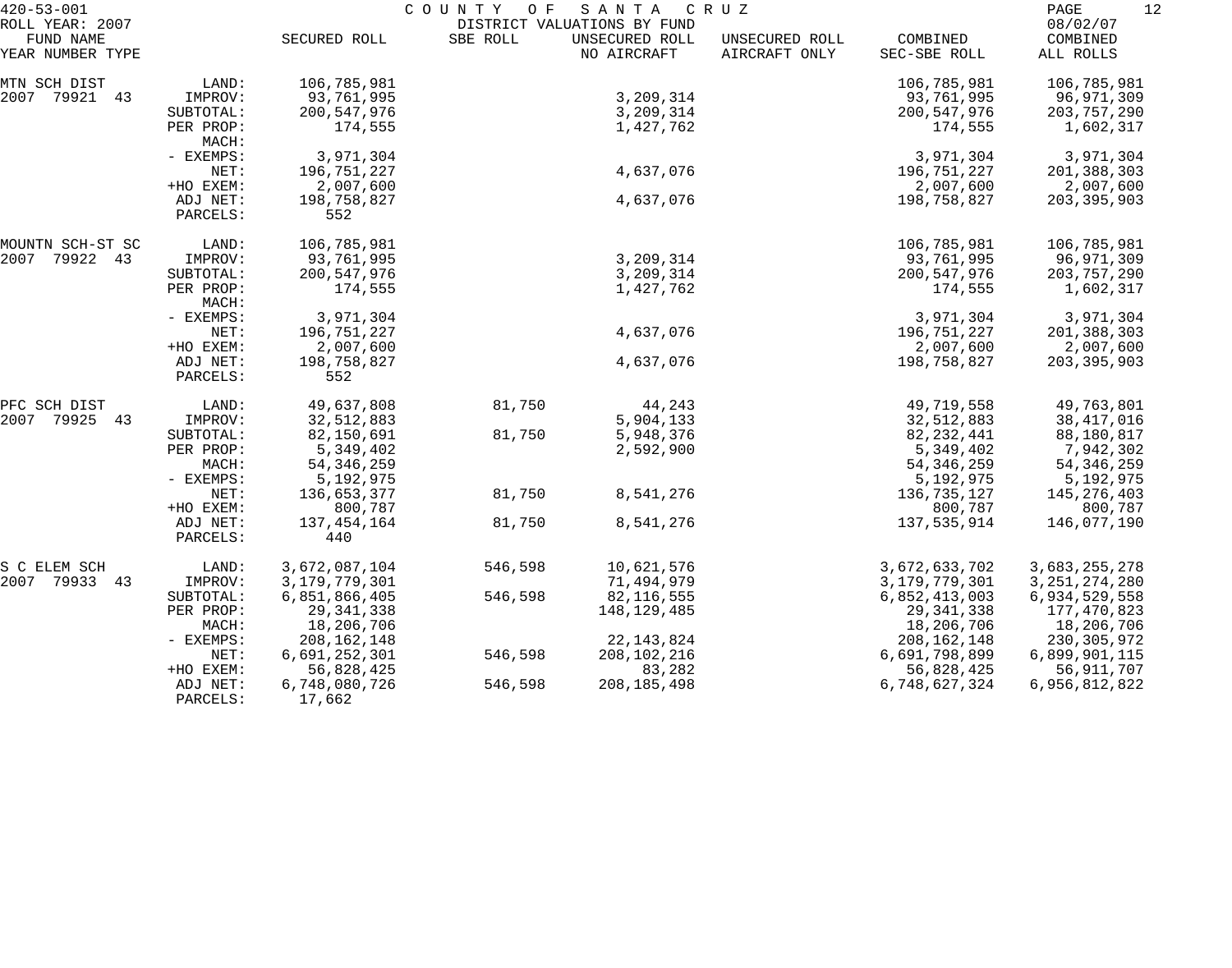| $420 - 53 - 001$              |                      |                             | C O U N T Y<br>O F | SANTA                         | C R U Z                         |                          | PAGE<br>13            |
|-------------------------------|----------------------|-----------------------------|--------------------|-------------------------------|---------------------------------|--------------------------|-----------------------|
| ROLL YEAR: 2007               |                      |                             |                    | DISTRICT VALUATIONS BY FUND   |                                 |                          | 08/02/07              |
| FUND NAME<br>YEAR NUMBER TYPE |                      | SECURED ROLL                | SBE ROLL           | UNSECURED ROLL<br>NO AIRCRAFT | UNSECURED ROLL<br>AIRCRAFT ONLY | COMBINED<br>SEC-SBE ROLL | COMBINED<br>ALL ROLLS |
| S V SCH DIST                  | LAND:                | 1,536,802,643               | 50,000             | 734,898                       |                                 | 1,536,852,643            | 1,537,587,541         |
| 2007 79947 43                 | IMPROV:              | 1,595,069,422               |                    | 21,621,591                    |                                 | 1,595,069,422            | 1,616,691,013         |
|                               | SUBTOTAL:            | 3, 131, 872, 065            | 50,000             | 22,356,489                    |                                 | 3, 131, 922, 065         | 3, 154, 278, 554      |
|                               | PER PROP:            | 9,444,098                   |                    | 86, 134, 655                  | 75,000                          | 9,444,098                | 95,653,753            |
|                               | MACH:                | 2,333,442                   |                    |                               |                                 | 2,333,442                | 2,333,442             |
|                               | - EXEMPS:            | 69,828,454                  |                    | 756,378                       |                                 | 69,828,454               | 70,584,832            |
|                               | NET:                 | 3,073,821,151               | 50,000             | 107,734,766                   | 75,000                          | 3,073,871,151            | 3,181,680,917         |
|                               | +HO EXEM:            | 25,856,600                  |                    |                               |                                 | 25,856,600               | 25,856,600            |
|                               | ADJ NET:<br>PARCELS: | 3,099,677,751<br>7,334      | 50,000             | 107,734,766                   | 75,000                          | 3,099,727,751            | 3, 207, 537, 517      |
| SOQ SCH DIST                  | LAND:                | 2,192,528,010               | 4,285,415          | 1,705,163                     |                                 | 2,196,813,425            | 2,198,518,588         |
| 2007 79952 43                 | IMPROV:              | 1,843,726,608               |                    | 31,309,957                    |                                 | 1,843,726,608            | 1,875,036,565         |
|                               | SUBTOTAL:            | 4,036,254,618               | 4, 285, 415        | 33,015,120                    |                                 | 4,040,540,033            | 4,073,555,153         |
|                               | PER PROP:            | 35,875,403                  |                    | 70, 372, 493                  |                                 | 35,875,403               | 106,247,896           |
|                               | MACH:                | 1,706,426                   |                    |                               |                                 | 1,706,426                | 1,706,426             |
|                               | - EXEMPS:            | 207,620,789                 |                    | 7,679,812                     |                                 | 207,620,789              | 215,300,601           |
|                               | NET:                 | 3,866,215,658               | 4, 285, 415        | 95,707,801                    |                                 | 3,870,501,073            | 3,966,208,874         |
|                               | +HO EXEM:            | 32,789,400                  |                    |                               |                                 | 32,789,400               | 32,789,400            |
|                               | ADJ NET:<br>PARCELS: | 3,899,005,058<br>10,506     | 4, 285, 415        | 95,707,801                    |                                 | 3,903,290,473            | 3,998,998,274         |
| S C HI SCH                    | LAND:                | 7,946,861,284               | 5,310,344          | 18,393,447                    |                                 | 7,952,171,628            | 7,970,565,075         |
| 2007 79958<br>43              | IMPROV:              | 6,610,812,634               |                    | 150,953,406                   |                                 | 6,610,812,634            | 6,761,766,040         |
|                               | SUBTOTAL:            | 14,557,673,918              | 5,310,344          | 169,346,853                   |                                 | 14,562,984,262           | 14,732,331,115        |
|                               | PER PROP:            | 82, 359, 939                |                    | 264,689,905                   | 6,300                           | 82, 359, 939             | 347,056,144           |
|                               | MACH:                | 80,182,938                  |                    |                               |                                 | 80,182,938               | 80,182,938            |
|                               | - EXEMPS:            | 488,291,906                 |                    | 33, 378, 086                  |                                 | 488,291,906              | 521,669,992           |
|                               | NET:                 | 14, 231, 924, 889           | 5,310,344          | 400,658,672                   | 6,300                           | 14, 237, 235, 233        | 14,637,900,205        |
|                               | +HO EXEM:            | 120,687,906                 |                    | 124,457                       |                                 | 120,687,906              | 120,812,363           |
|                               | ADJ NET:             | 14, 352, 612, 795           | 5,310,344          | 400,783,129                   | 6,300                           | 14, 357, 923, 139        | 14,758,712,568        |
|                               | PARCELS:             | 38,239                      |                    |                               |                                 |                          |                       |
| PAJ VAL GODS 05R              | LAND:                | 6,136,244,623               | 833,519            | 7,981,642                     |                                 | 6,137,078,142            | 6,145,059,784         |
| 2007<br>79966<br>43           | IMPROV:              | 5,165,356,051               |                    | 79,645,501                    |                                 | 5,165,356,051            | 5, 245, 001, 552      |
|                               | SUBTOTAL:            | 11,301,600,674              | 833,519            | 87,627,143                    |                                 | 11,302,434,193           | 11,390,061,336        |
|                               | PER PROP:            | 76,507,904                  |                    | 182,755,786                   | 37,602,080                      | 76,507,904               | 296,865,770           |
|                               | MACH:                | 23,714,305                  |                    |                               |                                 | 23,714,305               | 23,714,305            |
|                               | - EXEMPS:            | 340,602,695                 |                    | 4,201,612                     | 154,700                         | 340,602,695              | 344,959,007           |
|                               | NET:                 | 11,061,220,188              | 833,519            | 266,181,317                   | 37,447,380                      | 11,062,053,707           | 11,365,682,404        |
|                               | +HO EXEM:            | 91,510,500                  |                    |                               |                                 | 91,510,500               | 91,510,500            |
|                               | ADJ NET:<br>PARCELS: | 11, 152, 730, 688<br>29,952 | 833,519            | 266, 181, 317                 | 37, 447, 380                    | 11, 153, 564, 207        | 11, 457, 192, 904     |
|                               |                      |                             |                    |                               |                                 |                          |                       |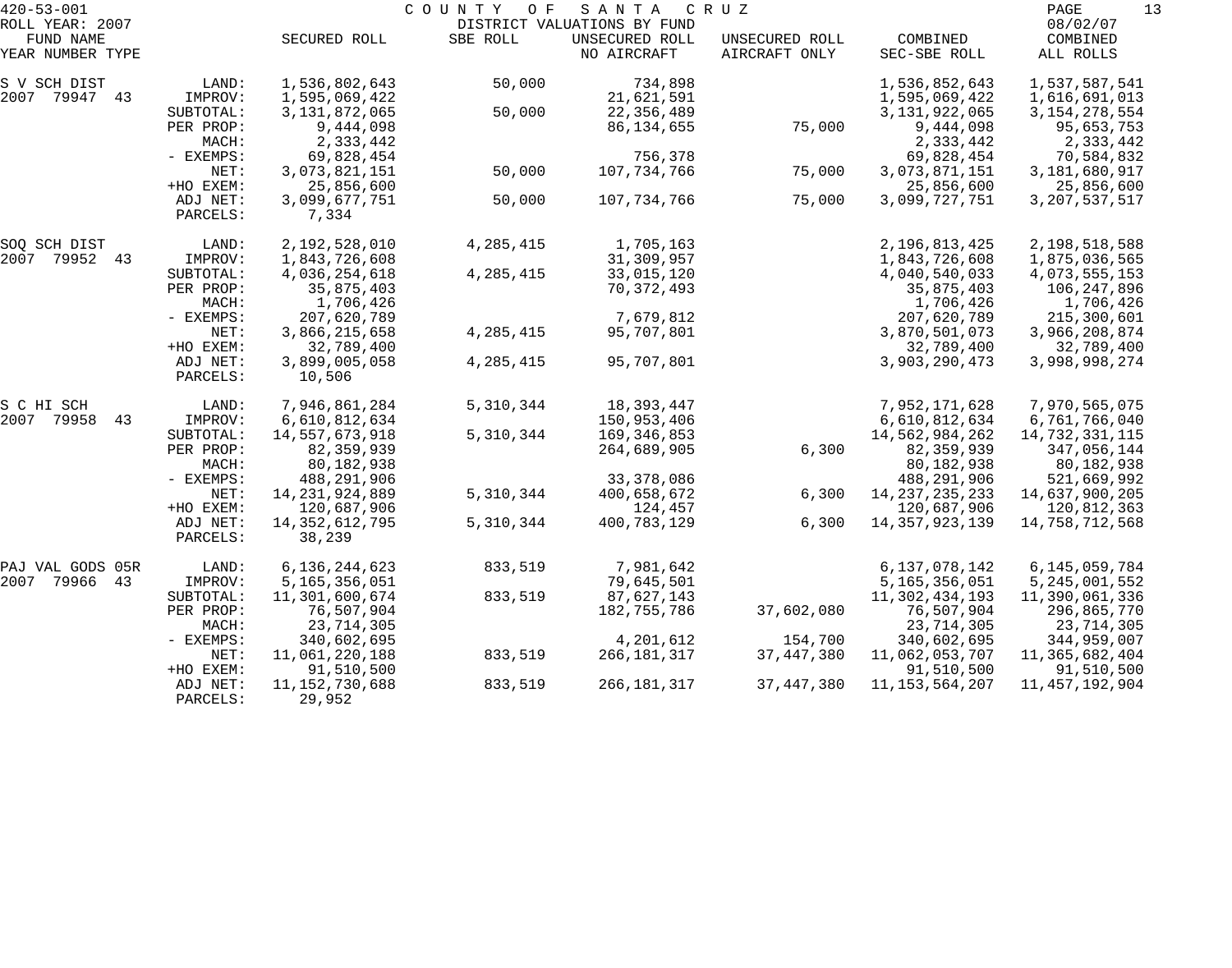| $420 - 53 - 001$             |                       |                                 | C O U N T Y<br>O F | SANTA                                         | C R U Z                 |                                 | 14<br>PAGE                      |
|------------------------------|-----------------------|---------------------------------|--------------------|-----------------------------------------------|-------------------------|---------------------------------|---------------------------------|
| ROLL YEAR: 2007<br>FUND NAME |                       | SECURED ROLL                    | SBE ROLL           | DISTRICT VALUATIONS BY FUND<br>UNSECURED ROLL | UNSECURED ROLL          | COMBINED                        | 08/02/07<br>COMBINED            |
| YEAR NUMBER TYPE             |                       |                                 |                    | NO AIRCRAFT                                   | AIRCRAFT ONLY           | SEC-SBE ROLL                    | ALL ROLLS                       |
| PAJ VAL GODS 200             | LAND:                 | 6, 136, 244, 623                | 833,519            | 7,981,642                                     |                         | 6,137,078,142                   | 6, 145, 059, 784                |
| 2007<br>79968<br>43          | IMPROV:               | 5,165,356,051                   |                    | 79,645,501                                    |                         | 5,165,356,051                   | 5, 245, 001, 552                |
|                              | SUBTOTAL:             | 11,301,600,674                  | 833,519            | 87,627,143                                    |                         | 11,302,434,193<br>76,507,904    | 11,390,061,336                  |
|                              | PER PROP:<br>MACH:    | 76,507,904<br>23,714,305        |                    | 182,755,786                                   | 37,602,080              | 23,714,305                      | 296,865,770<br>23,714,305       |
|                              | - EXEMPS:             | 340,602,695                     |                    | 4,201,612                                     | 154,700                 | 340,602,695                     | 344,959,007                     |
|                              | NET:                  | 11,061,220,188                  | 833,519            | 266, 181, 317                                 | 37, 447, 380            | 11,062,053,707                  | 11,365,682,404                  |
|                              | +HO EXEM:             | 91,510,500                      |                    |                                               |                         | 91,510,500                      | 91,510,500                      |
|                              | ADJ NET:              | 11, 152, 730, 688               | 833,519            | 266,181,317                                   | 37, 447, 380            | 11, 153, 564, 207               | 11, 457, 192, 904               |
|                              | PARCELS:              | 29,952                          |                    |                                               |                         |                                 |                                 |
| PAJ VLY U S D                | LAND:                 | 6, 136, 244, 623                | 833,519            | 7,981,642                                     |                         | 6,137,078,142                   | 6, 145, 059, 784                |
| 2007 79971 43                | IMPROV:               | 5,165,356,051                   |                    | 79,645,501                                    |                         | 5,165,356,051                   | 5, 245, 001, 552                |
|                              | SUBTOTAL:             | 11,301,600,674                  | 833,519            | 87,627,143                                    |                         | 11,302,434,193                  | 11,390,061,336                  |
|                              | PER PROP:             | 76,507,904                      |                    | 182,755,786                                   | 37,602,080              | 76,507,904                      | 296,865,770                     |
|                              | MACH:                 | 23,714,305                      |                    |                                               |                         | 23,714,305                      | 23,714,305                      |
|                              | - EXEMPS:<br>NET:     | 340,602,695<br>11,061,220,188   | 833,519            | 4,201,612<br>266, 181, 317                    | 154,700<br>37, 447, 380 | 340,602,695<br>11,062,053,707   | 344,959,007<br>11,365,682,404   |
|                              | +HO EXEM:             | 91,510,500                      |                    |                                               |                         | 91,510,500                      | 91,510,500                      |
|                              | ADJ NET:              | 11, 152, 730, 688               | 833,519            | 266, 181, 317                                 | 37, 447, 380            | 11, 153, 564, 207               | 11, 457, 192, 904               |
|                              | PARCELS:              | 29,952                          |                    |                                               |                         |                                 |                                 |
| PAJ VAL SCH PROP             | LAND:                 | 6, 136, 244, 623                | 833,519            | 7,981,642                                     |                         | 6,137,078,142                   | 6, 145, 059, 784                |
| 79972 43<br>2007             | IMPROV:               | 5,165,356,051                   |                    | 79,645,501                                    |                         | 5,165,356,051                   | 5, 245, 001, 552                |
|                              | SUBTOTAL:             | 11,301,600,674                  | 833,519            | 87,627,143                                    |                         | 11,302,434,193                  | 11,390,061,336                  |
|                              | PER PROP:             | 76,507,904                      |                    | 182,755,786                                   | 37,602,080              | 76,507,904                      | 296,865,770                     |
|                              | MACH:                 | 23,714,305                      |                    |                                               |                         | 23,714,305                      | 23,714,305                      |
|                              | - EXEMPS:             | 340,602,695                     |                    | 4,201,612                                     | 154,700                 | 340,602,695                     | 344,959,007                     |
|                              | NET:<br>+HO EXEM:     | 11,061,220,188<br>91,510,500    | 833,519            | 266, 181, 317                                 | 37, 447, 380            | 11,062,053,707<br>91,510,500    | 11,365,682,404<br>91,510,500    |
|                              | ADJ NET:              | 11, 152, 730, 688               | 833,519            | 266, 181, 317                                 | 37, 447, 380            | 11, 153, 564, 207               | 11, 457, 192, 904               |
|                              | PARCELS:              | 29,952                          |                    |                                               |                         |                                 |                                 |
| PAJ VAL SCH-ST S             | LAND:                 | 6, 136, 244, 623                | 833,519            | 7,981,642                                     |                         | 6,137,078,142                   | 6,145,059,784                   |
| 2007<br>79976 43             | IMPROV:               | 5,165,356,051                   |                    | 79,645,501                                    |                         | 5,165,356,051                   | 5, 245, 001, 552                |
|                              | SUBTOTAL:             | 11,301,600,674                  | 833,519            | 87,627,143                                    |                         | 11,302,434,193                  | 11,390,061,336                  |
|                              | PER PROP:             | 76,507,904                      |                    | 182,755,786                                   | 37,602,080              | 76,507,904                      | 296,865,770                     |
|                              | MACH:                 | 23,714,305                      |                    |                                               |                         | 23,714,305                      | 23,714,305                      |
|                              | $-$ EXEMPS:           | 340,602,695                     |                    | 4,201,612                                     | 154,700                 | 340,602,695                     | 344,959,007                     |
|                              | NET:                  | 11,061,220,188                  | 833,519            | 266,181,317                                   | 37, 447, 380            | 11,062,053,707                  | 11,365,682,404                  |
|                              | +HO EXEM:<br>ADJ NET: | 91,510,500<br>11, 152, 730, 688 | 833,519            | 266, 181, 317                                 | 37, 447, 380            | 91,510,500<br>11, 153, 564, 207 | 91,510,500<br>11, 457, 192, 904 |
|                              | PARCELS:              | 29,952                          |                    |                                               |                         |                                 |                                 |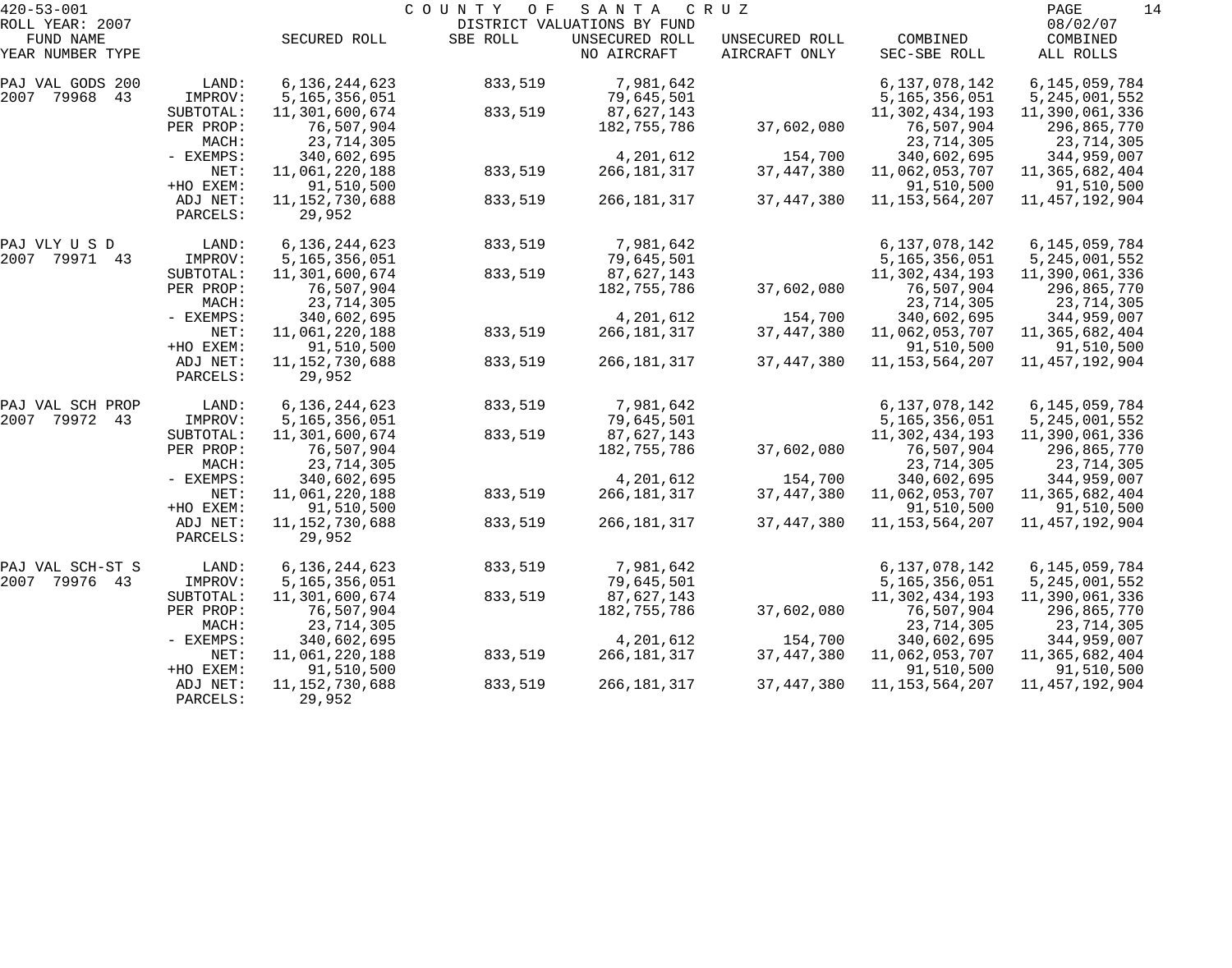| $420 - 53 - 001$    |           |                   | COUNTY<br>O F | SANTA                       | C R U Z        |                   | 15<br>PAGE        |
|---------------------|-----------|-------------------|---------------|-----------------------------|----------------|-------------------|-------------------|
| ROLL YEAR: 2007     |           |                   |               | DISTRICT VALUATIONS BY FUND |                |                   | 08/02/07          |
| FUND NAME           |           | SECURED ROLL      | SBE ROLL      | UNSECURED ROLL              | UNSECURED ROLL | COMBINED          | COMBINED          |
| YEAR NUMBER TYPE    |           |                   |               | NO AIRCRAFT                 | AIRCRAFT ONLY  | SEC-SBE ROLL      | ALL ROLLS         |
| SLV U S D           | LAND:     | 1,611,446,714     | 100,000       | 1,365,496                   |                | 1,611,546,714     | 1,612,912,210     |
| 79978<br>2007<br>43 | IMPROV:   | 1,360,442,016     |               | 12,517,569                  |                | 1,360,442,016     | 1,372,959,585     |
|                     | SUBTOTAL: | 2,971,888,730     | 100,000       | 13,883,065                  |                | 2,971,988,730     | 2,985,871,795     |
|                     | PER PROP: | 9,624,142         |               | 14,079,775                  |                | 9,624,142         | 23,703,917        |
|                     | MACH:     | 2,499,744         |               |                             |                | 2,499,744         | 2,499,744         |
|                     | - EXEMPS: | 96, 413, 673      |               | 80,938                      |                | 96, 413, 673      | 96,494,611        |
|                     | NET:      | 2,887,598,943     | 100,000       | 27,881,902                  |                | 2,887,698,943     | 2,915,580,845     |
|                     | +HO EXEM: | 36,630,409        |               |                             |                | 36,630,409        | 36,630,409        |
|                     | ADJ NET:  | 2,924,229,352     | 100,000       | 27,881,902                  |                | 2,924,329,352     | 2,952,211,254     |
|                     | PARCELS:  | 17,276            |               |                             |                |                   |                   |
| CAB COMM COLL       | LAND:     | 17,250,978,404    | 6,293,863     | 28, 475, 483                |                | 17, 257, 272, 267 | 17, 285, 747, 750 |
| 2007<br>79981 43    | IMPROV:   | 14,742,893,743    |               | 264,808,451                 |                | 14,742,893,743    | 15,007,702,194    |
|                     | SUBTOTAL: | 31,993,872,147    | 6,293,863     | 293, 283, 934               |                | 32,000,166,010    | 32, 293, 449, 944 |
|                     | PER PROP: | 178,043,038       |               | 547,914,727                 | 37,683,380     | 178,043,038       | 763,641,145       |
|                     | MACH:     | 108,730,429       |               |                             |                | 108,730,429       | 108,730,429       |
|                     | - EXEMPS: | 995, 393, 479     |               | 38, 417, 014                | 154,700        | 995, 393, 479     | 1,033,965,193     |
|                     | NET:      | 31, 285, 252, 135 | 6,293,863     | 802,781,647                 | 37,528,680     | 31, 291, 545, 998 | 32, 131, 856, 325 |
|                     | +HO EXEM: | 274,937,415       |               | 124,457                     |                | 274,937,415       | 275,061,872       |
|                     | ADJ NET:  | 31,560,189,550    | 6,293,863     | 802,906,104                 | 37,528,680     | 31,566,483,413    | 32, 406, 918, 197 |
|                     | PARCELS:  | 92,914            |               |                             |                |                   |                   |
| CO SCH SVC          | LAND:     | 17, 241, 585, 240 | 6,293,863     | 28, 475, 483                |                | 17, 247, 879, 103 | 17, 276, 354, 586 |
| 2007<br>79988<br>43 | IMPROV:   | 14,735,625,383    |               | 264,808,451                 |                | 14,735,625,383    | 15,000,433,834    |
|                     | SUBTOTAL: | 31, 977, 210, 623 | 6,293,863     | 293, 283, 934               |                | 31,983,504,486    | 32, 276, 788, 420 |
|                     | PER PROP: | 178,043,038       |               | 547,900,269                 | 37,683,380     | 178,043,038       | 763,626,687       |
|                     | MACH:     | 108,730,429       |               |                             |                | 108,730,429       | 108,730,429       |
|                     | - EXEMPS: | 995, 230, 377     |               | 38, 417, 014                | 154,700        | 995, 230, 377     | 1,033,802,091     |
|                     | NET:      | 31, 268, 753, 713 | 6,293,863     | 802,767,189                 | 37,528,680     | 31, 275, 047, 576 | 32, 115, 343, 445 |
|                     | +HO EXEM: | 274,776,415       |               | 124,457                     |                | 274,776,415       | 274,900,872       |
|                     | ADJ NET:  | 31, 543, 530, 128 | 6,293,863     | 802,891,646                 | 37,528,680     | 31, 549, 823, 991 | 32, 390, 244, 317 |
|                     | PARCELS:  | 92,868            |               |                             |                |                   |                   |
| CO SCH BLD AID      | LAND:     | 17, 241, 585, 240 | 6,293,863     | 28, 475, 483                |                | 17, 247, 879, 103 | 17,276,354,586    |
| 2007<br>79996<br>43 | IMPROV:   | 14,735,625,383    |               | 264,808,451                 |                | 14,735,625,383    | 15,000,433,834    |
|                     | SUBTOTAL: | 31,977,210,623    | 6,293,863     | 293, 283, 934               |                | 31,983,504,486    | 32, 276, 788, 420 |
|                     | PER PROP: | 178,043,038       |               | 547,900,269                 | 37,683,380     | 178,043,038       | 763,626,687       |
|                     | MACH:     | 108,730,429       |               |                             |                | 108,730,429       | 108,730,429       |
|                     | - EXEMPS: | 995, 230, 377     |               | 38, 417, 014                | 154,700        | 995, 230, 377     | 1,033,802,091     |
|                     | NET:      | 31, 268, 753, 713 | 6,293,863     | 802,767,189                 | 37,528,680     | 31, 275, 047, 576 | 32, 115, 343, 445 |
|                     | +HO EXEM: | 274,776,415       |               | 124,457                     |                | 274,776,415       | 274,900,872       |
|                     | ADJ NET:  | 31, 543, 530, 128 | 6,293,863     | 802,891,646                 | 37,528,680     | 31,549,823,991    | 32, 390, 244, 317 |
|                     | PARCELS:  | 92,868            |               |                             |                |                   |                   |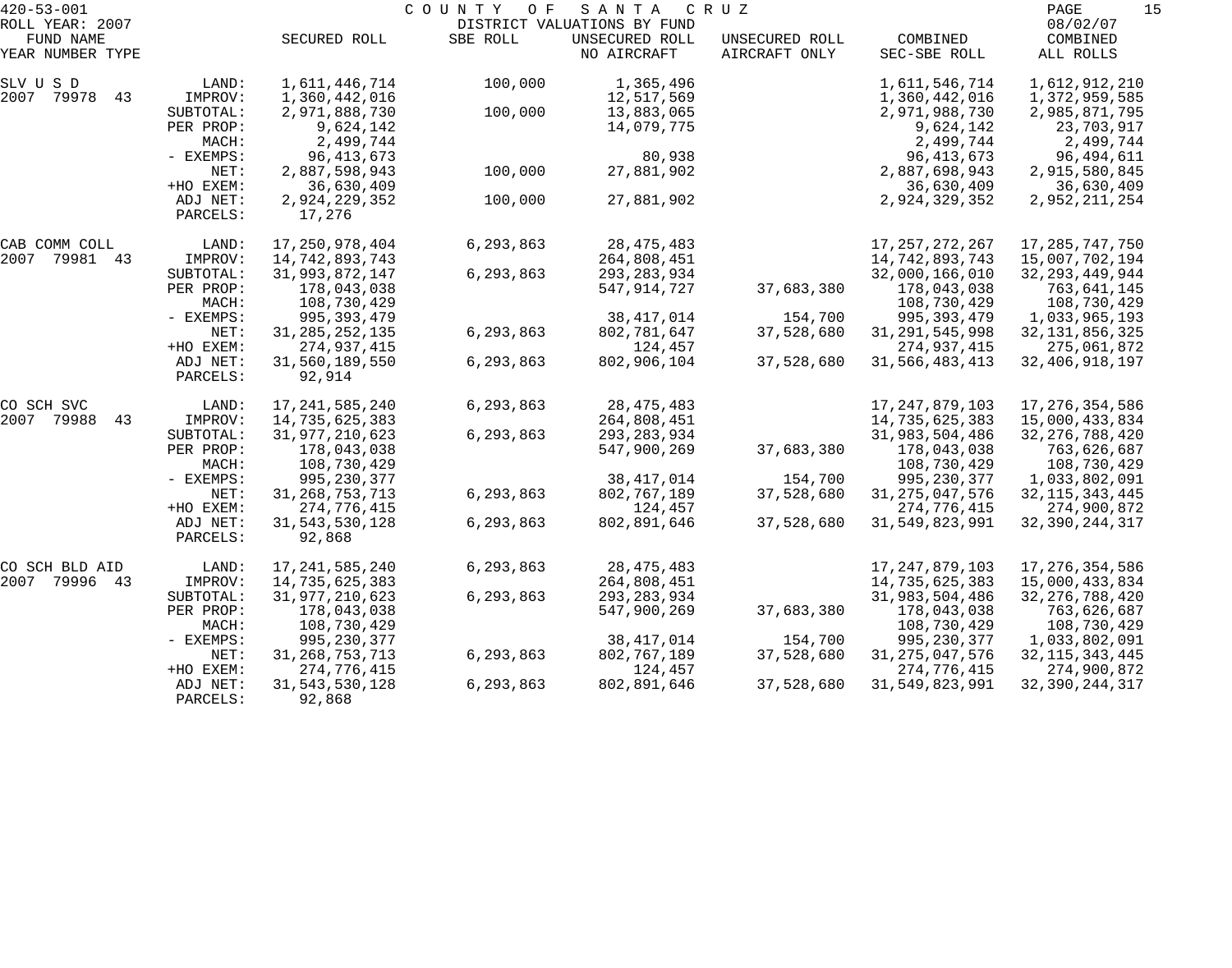| $420 - 53 - 001$                                 |                      |                  | COUNTY<br>O F | SANTA                                                        | C R U Z                         |                          | 16<br>PAGE                        |
|--------------------------------------------------|----------------------|------------------|---------------|--------------------------------------------------------------|---------------------------------|--------------------------|-----------------------------------|
| ROLL YEAR: 2007<br>FUND NAME<br>YEAR NUMBER TYPE |                      | SECURED ROLL     | SBE ROLL      | DISTRICT VALUATIONS BY FUND<br>UNSECURED ROLL<br>NO AIRCRAFT | UNSECURED ROLL<br>AIRCRAFT ONLY | COMBINED<br>SEC-SBE ROLL | 08/02/07<br>COMBINED<br>ALL ROLLS |
| APTOS SEASCPE CS                                 | LAND:                | 476,369,825      |               | 548,059                                                      |                                 | 476, 369, 825            | 476,917,884                       |
| 2007<br>80017 44                                 | IMPROV:              | 329,037,487      |               | 407,961                                                      |                                 | 329,037,487              | 329,445,448                       |
|                                                  | SUBTOTAL:            | 805,407,312      |               | 956,020                                                      |                                 | 805, 407, 312            | 806, 363, 332                     |
|                                                  | PER PROP:            | 3, 238, 315      |               | 1,276,367                                                    |                                 | 3, 238, 315              | 4,514,682                         |
|                                                  | MACH:                | 114,032          |               |                                                              |                                 | 114,032                  | 114,032                           |
|                                                  | - EXEMPS:            | 8,455,621        |               | 8,530                                                        |                                 | 8,455,621                | 8,464,151                         |
|                                                  | NET:                 | 800, 304, 038    |               | 2, 223, 857                                                  |                                 | 800, 304, 038            | 802,527,895                       |
|                                                  | +HO EXEM:            | 3,599,400        |               |                                                              |                                 | 3,599,400                | 3,599,400                         |
|                                                  | ADJ NET:             | 803,903,438      |               | 2, 223, 857                                                  |                                 | 803,903,438              | 806,127,295                       |
|                                                  | PARCELS:             | 1,625            |               |                                                              |                                 |                          |                                   |
| BOULDER CREEK CS                                 | LAND:                | 53,058,775       |               |                                                              |                                 | 53,058,775               | 53,058,775                        |
| 2007 81104 44                                    | IMPROV:              | 46,748,255       |               |                                                              |                                 | 46,748,255               | 46,748,255                        |
|                                                  | SUBTOTAL:            | 99,807,030       |               |                                                              |                                 | 99,807,030               | 99,807,030                        |
|                                                  | PER PROP:<br>MACH:   |                  |               | 601,901                                                      |                                 |                          | 601,901                           |
|                                                  | - EXEMPS:            | 1,174,784        |               |                                                              |                                 | 1,174,784                | 1,174,784                         |
|                                                  | NET:                 | 98,632,246       |               | 601,901                                                      |                                 | 98,632,246               | 99,234,147                        |
|                                                  | +HO EXEM:            | 945,000          |               |                                                              |                                 | 945,000                  | 945,000                           |
|                                                  | ADJ NET:             | 99,577,246       |               | 601,901                                                      |                                 | 99,577,246               | 100,179,147                       |
|                                                  | PARCELS:             | 337              |               |                                                              |                                 |                          |                                   |
| BRAEMOOR DR CSA                                  | LAND:                | 10,832,790       |               |                                                              |                                 | 10,832,790               | 10,832,790                        |
| 2007 81115<br>44                                 | IMPROV:              | 11,848,201       |               |                                                              |                                 | 11,848,201               | 11,848,201                        |
|                                                  | SUBTOTAL:            | 22,680,991       |               |                                                              |                                 | 22,680,991               | 22,680,991                        |
|                                                  | PER PROP:            |                  |               | 28,500                                                       |                                 |                          | 28,500                            |
|                                                  | MACH:                |                  |               |                                                              |                                 |                          |                                   |
|                                                  | - EXEMPS:            | 238,000          |               |                                                              |                                 | 238,000                  | 238,000                           |
|                                                  | NET:                 | 22, 442, 991     |               | 28,500                                                       |                                 | 22, 442, 991             | 22, 471, 491                      |
|                                                  | +HO EXEM:            | 238,000          |               |                                                              |                                 | 238,000                  | 238,000                           |
|                                                  | ADJ NET:<br>PARCELS: | 22,680,991<br>54 |               | 28,500                                                       |                                 | 22,680,991               | 22,709,491                        |
| COUNTY FPD CSA 4                                 | LAND:                | 1,605,363,936    | 214,040       | 1,153,101                                                    |                                 | 1,605,577,976            | 1,606,731,077                     |
| 2007<br>81120<br>44                              | IMPROV:              | 1,396,142,779    |               | 23,090,652                                                   |                                 | 1,396,142,779            | 1,419,233,431                     |
|                                                  | SUBTOTAL:            | 3,001,506,715    | 214,040       | 24, 243, 753                                                 |                                 | 3,001,720,755            | 3,025,964,508                     |
|                                                  | PER PROP:            | 15,593,678       |               | 24,603,224                                                   | 6,300                           | 15,593,678               | 40, 203, 202                      |
|                                                  | MACH:                | 61,815,682       |               |                                                              |                                 | 61,815,682               | 61,815,682                        |
|                                                  | $-$ EXEMPS:          | 71,464,342       |               | 5,559                                                        |                                 | 71,464,342               | 71,469,901                        |
|                                                  | NET:                 | 3,007,451,733    | 214,040       | 48,841,418                                                   | 6,300                           | 3,007,665,773            | 3,056,513,491                     |
|                                                  | +HO EXEM:            | 27,579,612       |               |                                                              |                                 | 27,579,612               | 27,579,612                        |
|                                                  | ADJ NET:             | 3,035,031,345    | 214,040       | 48,841,418                                                   | 6,300                           | 3,035,245,385            | 3,084,093,103                     |
|                                                  | PARCELS:             | 9,672            |               |                                                              |                                 |                          |                                   |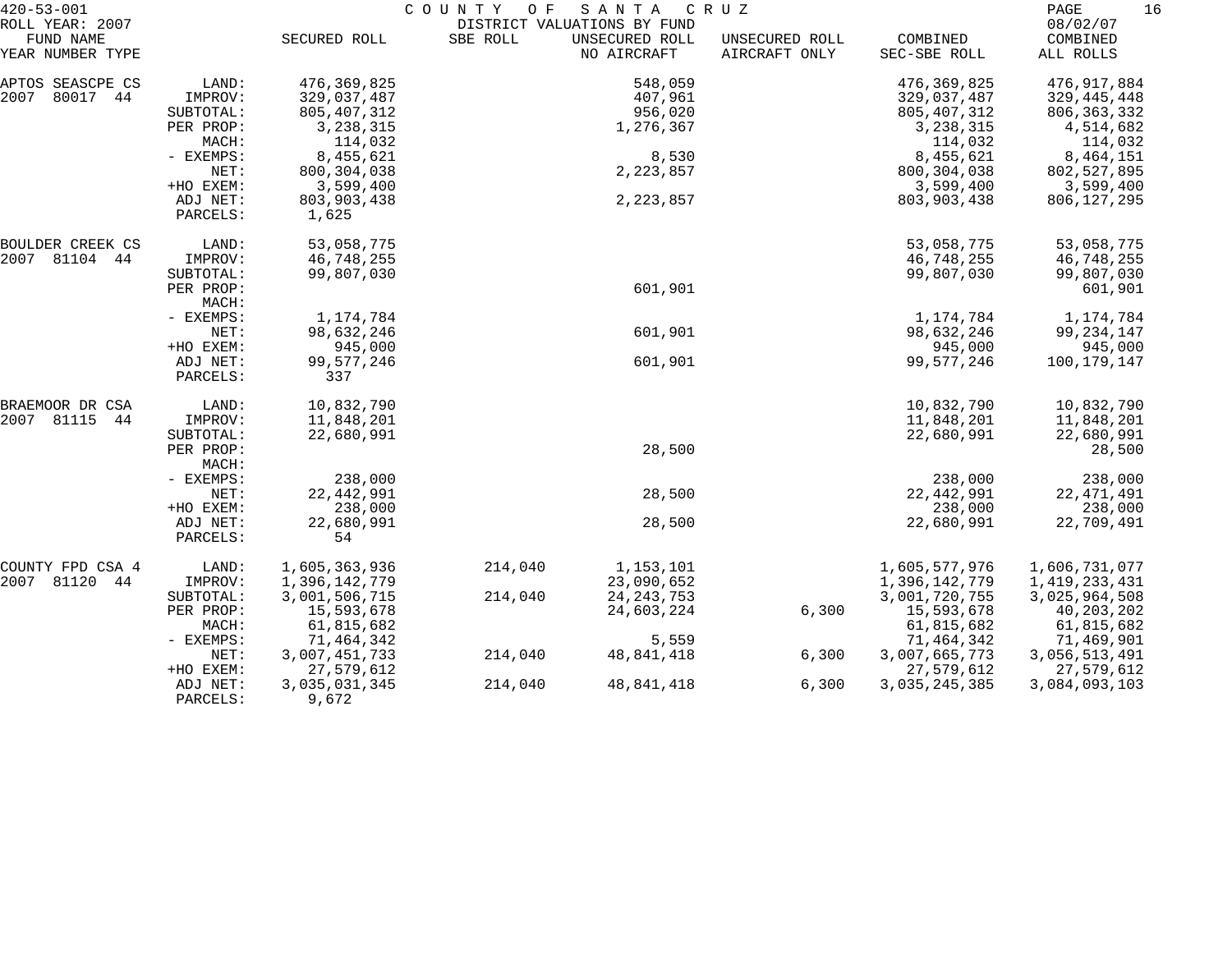| $420 - 53 - 001$             |                      |                          | COUNTY<br>O F | SANTA                                         | C R U Z        |                   | 17<br>PAGE           |
|------------------------------|----------------------|--------------------------|---------------|-----------------------------------------------|----------------|-------------------|----------------------|
| ROLL YEAR: 2007<br>FUND NAME |                      | SECURED ROLL             | SBE ROLL      | DISTRICT VALUATIONS BY FUND<br>UNSECURED ROLL | UNSECURED ROLL | COMBINED          | 08/02/07<br>COMBINED |
| YEAR NUMBER TYPE             |                      |                          |               | NO AIRCRAFT                                   | AIRCRAFT ONLY  | SEC-SBE ROLL      | ALL ROLLS            |
| CO HWY CSA #9                | LAND:                | 10,641,680,859           | 4,524,253     | 6,214,768                                     |                | 10,646,205,112    | 10,652,419,880       |
| 2007 81128 44                | IMPROV:              | 8,588,136,812            |               | 75,363,012                                    |                | 8,588,136,812     | 8,663,499,824        |
|                              | SUBTOTAL:            | 19,229,817,671           | 4,524,253     | 81,577,780                                    |                | 19, 234, 341, 924 | 19, 315, 919, 704    |
|                              | PER PROP:            | 76,869,447               |               | 147,898,629                                   | 6,300          | 76,869,447        | 224,774,376          |
|                              | MACH:                | 64,576,169               |               |                                               |                | 64,576,169        | 64,576,169           |
|                              | - EXEMPS:            | 574,671,323              |               | 11,360,395                                    |                | 574,671,323       | 586,031,718          |
|                              | NET:                 | 18,796,591,964           | 4,524,253     | 218, 116, 014                                 | 6,300          | 18,801,116,217    | 19,019,238,531       |
|                              | +HO EXEM:            | 174, 255, 515            |               |                                               |                | 174, 255, 515     | 174, 255, 515        |
|                              | ADJ NET:<br>PARCELS: | 18,970,847,479<br>60,373 | 4,524,253     | 218,116,014                                   | 6,300          | 18,975,371,732    | 19,193,494,046       |
| CSA #9 ZN A                  | LAND:                | 4, 287, 714, 367         | 3,934,365     | 4,235,817                                     |                | 4, 291, 648, 732  | 4,295,884,549        |
| 2007 81129<br>44             | IMPROV:              | 3,409,780,399            |               | 27,635,303                                    |                | 3,409,780,399     | 3, 437, 415, 702     |
|                              | SUBTOTAL:            | 7,697,494,766            | 3,934,365     | 31,871,120                                    |                | 7,701,429,131     | 7,733,300,251        |
|                              | PER PROP:            | 43,025,444               |               | 75,833,379                                    |                | 43,025,444        | 118,858,823          |
|                              | MACH:                | 55,006,287               |               |                                               |                | 55,006,287        | 55,006,287           |
|                              | - EXEMPS:            | 319, 342, 747            |               | 9,685,291                                     |                | 319, 342, 747     | 329,028,038          |
|                              | NET:                 | 7,476,183,750            | 3,934,365     | 98,019,208                                    |                | 7,480,118,115     | 7,578,137,323        |
|                              | +HO EXEM:            | 72,601,890               |               |                                               |                | 72,601,890        | 72,601,890           |
|                              | ADJ NET:             | 7,548,785,640            | 3,934,365     | 98,019,208                                    |                | 7,552,720,005     | 7,650,739,213        |
|                              | PARCELS:             | 22,829                   |               |                                               |                |                   |                      |
| CSA #9 ZN B                  | LAND:                | 1,497,004,138            | 327,600       | 1,728,413                                     |                | 1,497,331,738     | 1,499,060,151        |
| 2007 81130<br>44             | IMPROV:              | 1,030,689,163            |               | 7,116,134                                     |                | 1,030,689,163     | 1,037,805,297        |
|                              | SUBTOTAL:            | 2,527,693,301            | 327,600       | 8,844,547                                     |                | 2,528,020,901     | 2,536,865,448        |
|                              | PER PROP:            | 3,473,864                |               | 17,968,840                                    |                | 3,473,864         | 21,442,704           |
|                              | MACH:                | 111,580                  |               |                                               |                | 111,580           | 111,580              |
|                              | - EXEMPS:            | 44,846,445               |               | 1,576,520                                     |                | 44,846,445        | 46, 422, 965         |
|                              | NET:                 | 2,486,432,300            | 327,600       | 25, 236, 867                                  |                | 2,486,759,900     | 2,511,996,767        |
|                              | +HO EXEM:            | 21,027,894               |               |                                               |                | 21,027,894        | 21,027,894           |
|                              | ADJ NET:<br>PARCELS: | 2,507,460,194<br>7,091   | 327,600       | 25, 236, 867                                  |                | 2,507,787,794     | 2,533,024,661        |
| CSA #9 ZN C                  | LAND:                | 11,617,098,721           | 4,524,253     | 6,949,666                                     |                | 11,621,622,974    | 11,628,572,640       |
| 2007 81131<br>44             | IMPROV:              | 9,668,827,206            |               | 96,255,794                                    |                | 9,668,827,206     | 9,765,083,000        |
|                              | SUBTOTAL:            | 21, 285, 925, 927        | 4,524,253     | 103,205,460                                   |                | 21, 290, 450, 180 | 21, 393, 655, 640    |
|                              | PER PROP:            | 84, 516, 563             |               | 232,520,949                                   | 81,300         | 84, 516, 563      | 317, 118, 812        |
|                              | MACH:                | 66,703,779               |               |                                               |                | 66,703,779        | 66,703,779           |
|                              | - EXEMPS:            | 622,813,964              |               | 12, 112, 614                                  |                | 622,813,964       | 634,926,578          |
|                              | NET:                 | 20, 814, 332, 305        | 4,524,253     | 323, 613, 795                                 | 81,300         | 20,818,856,558    | 21, 142, 551, 653    |
|                              | +HO EXEM:            | 189,686,315              |               |                                               |                | 189,686,315       | 189,686,315          |
|                              | ADJ NET:             | 21,004,018,620           | 4,524,253     | 323,613,795                                   | 81,300         | 21,008,542,873    | 21, 332, 237, 968    |
|                              | PARCELS:             | 64,561                   |               |                                               |                |                   |                      |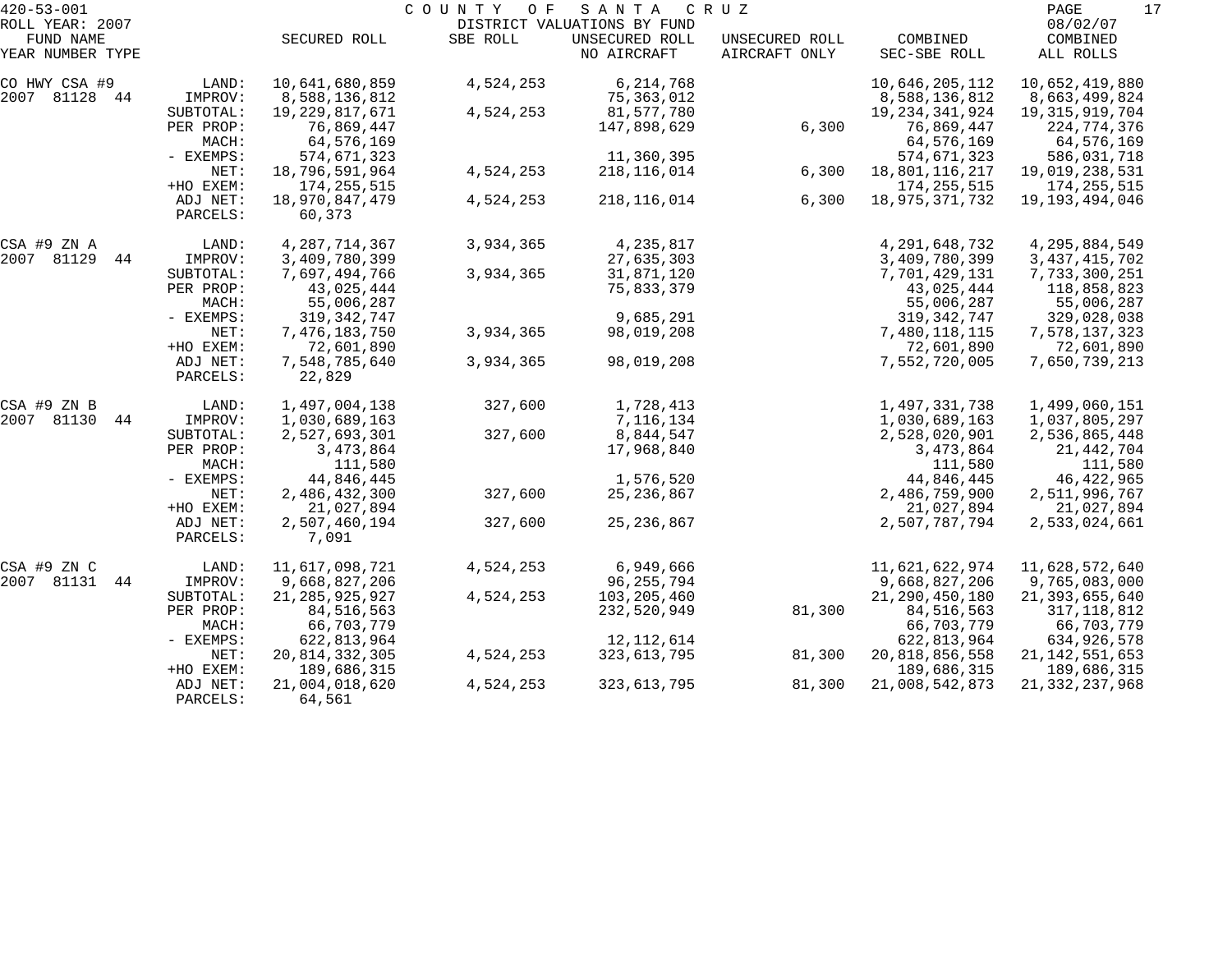| $420 - 53 - 001$              |                        |                               | COUNTY<br>O F | SANTA                         | C R U Z                         |                               | PAGE<br>18                       |
|-------------------------------|------------------------|-------------------------------|---------------|-------------------------------|---------------------------------|-------------------------------|----------------------------------|
| ROLL YEAR: 2007               |                        |                               |               | DISTRICT VALUATIONS BY FUND   |                                 |                               | 08/02/07                         |
| FUND NAME<br>YEAR NUMBER TYPE |                        | SECURED ROLL                  | SBE ROLL      | UNSECURED ROLL<br>NO AIRCRAFT | UNSECURED ROLL<br>AIRCRAFT ONLY | COMBINED<br>SEC-SBE ROLL      | COMBINED<br>ALL ROLLS            |
| CSA #9D1                      | LAND:                  | 3,498,719,751                 | 345,910       | 1,865,308                     |                                 | 3,499,065,661                 | 3,500,930,969                    |
| 2007 81132<br>44              | IMPROV:                | 3, 104, 295, 492              |               | 29,667,791                    |                                 | 3, 104, 295, 492              | 3, 133, 963, 283                 |
|                               | SUBTOTAL:<br>PER PROP: | 6,603,015,243<br>21,762,210   | 345,910       | 31,533,099<br>32,621,308      | 6,300                           | 6,603,361,153<br>21,762,210   | 6,634,894,252<br>54, 389, 818    |
|                               | MACH:                  | 62,920,516                    |               |                               |                                 | 62,920,516                    | 62,920,516                       |
|                               | - EXEMPS:              | 181,261,410                   |               | 573,377                       |                                 | 181,261,410                   | 181,834,787                      |
|                               | NET:                   | 6,506,436,559                 | 345,910       | 63,581,030                    | 6,300                           | 6,506,782,469                 | 6,570,369,799                    |
|                               | +HO EXEM:              | 72,117,221                    |               |                               |                                 | 72,117,221                    | 72,117,221                       |
|                               | ADJ NET:<br>PARCELS:   | 6,578,553,780<br>27,743       | 345,910       | 63,581,030                    | 6,300                           | 6,578,899,690                 | 6,642,487,020                    |
| CSA #9D2                      | LAND:                  | 8,529,857,696                 | 4,328,923     | 5,282,127                     |                                 | 8,534,186,619                 | 8,539,468,746                    |
| 2007 81133<br>44              | IMPROV:                | 6,788,757,664                 |               | 56,749,993                    |                                 | 6,788,757,664                 | 6,845,507,657                    |
|                               | SUBTOTAL:              | 15, 318, 615, 360             | 4,328,923     | 62,032,120                    |                                 | 15,322,944,283                | 15,384,976,403                   |
|                               | PER PROP:              | 60,303,494                    |               | 128,346,225                   |                                 | 60,303,494                    | 188,649,719                      |
|                               | MACH:                  | 1,780,809                     |               |                               |                                 | 1,780,809                     | 1,780,809                        |
|                               | - EXEMPS:              | 463,826,386                   |               | 10,445,139                    |                                 | 463,826,386                   | 474, 271, 525                    |
|                               | NET:<br>+HO EXEM:      | 14,916,873,277<br>131,436,528 | 4,328,923     | 179,933,206                   |                                 | 14,921,202,200<br>131,436,528 | 15, 101, 135, 406<br>131,436,528 |
|                               | ADJ NET:               | 15,048,309,805                | 4,328,923     | 179,933,206                   |                                 | 15,052,638,728                | 15, 232, 571, 934                |
|                               | PARCELS:               | 41,422                        |               |                               |                                 |                               |                                  |
| CSA #9D3                      | LAND:                  | 4,169,484,923                 | 172,630       | 1,653,214                     |                                 | 4,169,657,553                 | 4, 171, 310, 767                 |
| 2007 81134<br>44              | IMPROV:                | 3, 218, 074, 186              |               | 22,538,742                    |                                 | 3, 218, 074, 186              | 3, 240, 612, 928                 |
|                               | SUBTOTAL:              | 7,387,559,109                 | 172,630       | 24,191,956                    |                                 | 7,387,731,739                 | 7, 411, 923, 695                 |
|                               | PER PROP:              | 15,856,815                    |               | 62,401,104                    |                                 | 15,856,815                    | 78,257,919                       |
|                               | MACH:                  | 1,061,467                     |               |                               |                                 | 1,061,467                     | 1,061,467                        |
|                               | - EXEMPS:              | 206, 329, 349                 |               | 2,709,338                     |                                 | 206, 329, 349                 | 209,038,687                      |
|                               | NET:<br>+HO EXEM:      | 7,198,148,042<br>60,643,800   | 172,630       | 83,883,722                    |                                 | 7,198,320,672<br>60,643,800   | 7,282,204,394<br>60,643,800      |
|                               | ADJ NET:               | 7,258,791,842                 | 172,630       | 83,883,722                    |                                 | 7, 258, 964, 472              | 7,342,848,194                    |
|                               | PARCELS:               | 19,235                        |               |                               |                                 |                               |                                  |
| COUNTRY ESTS CSA              | LAND:                  | 5,310,853                     |               |                               |                                 | 5,310,853                     | 5,310,853                        |
| 2007<br>81140<br>44           | IMPROV:                | 6,412,005                     |               |                               |                                 | 6,412,005                     | 6,412,005                        |
|                               | SUBTOTAL:              | 11,722,858                    |               |                               |                                 | 11,722,858                    | 11,722,858                       |
|                               | PER PROP:<br>MACH:     |                               |               | 31,723                        |                                 |                               | 31,723                           |
|                               | - EXEMPS:              | 123,463                       |               |                               |                                 | 123,463                       | 123,463                          |
|                               | NET:                   | 11,599,395                    |               | 31,723                        |                                 | 11,599,395                    | 11,631,118                       |
|                               | +HO EXEM:              | 119,000                       |               |                               |                                 | 119,000                       | 119,000                          |
|                               | ADJ NET:<br>PARCELS:   | 11,718,395<br>34              |               | 31,723                        |                                 | 11,718,395                    | 11,750,118                       |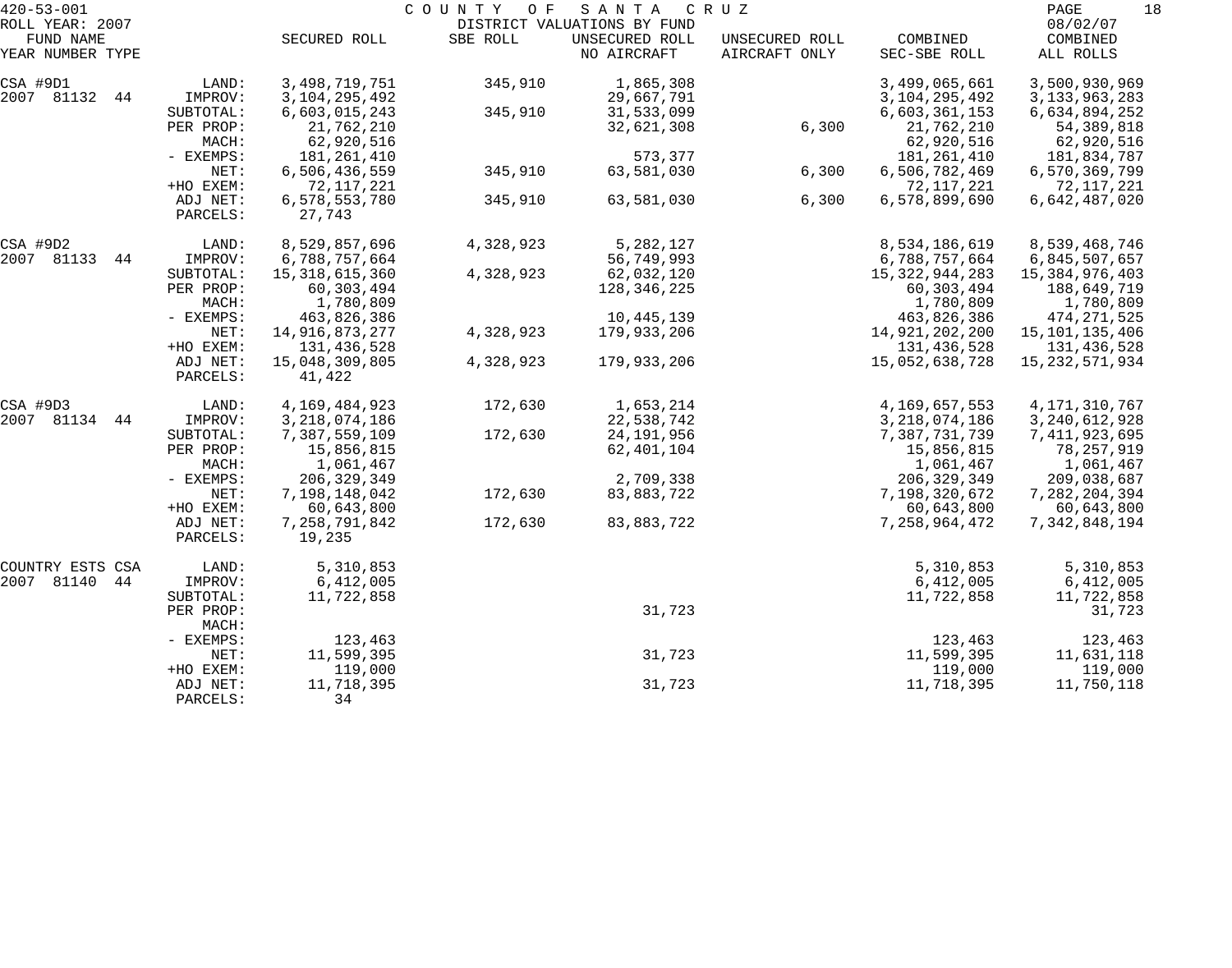| $420 - 53 - 001$             |           | COUNTY OF<br>SANTA<br>C R U Z |           |                                               |                |                   |                      |  |
|------------------------------|-----------|-------------------------------|-----------|-----------------------------------------------|----------------|-------------------|----------------------|--|
| ROLL YEAR: 2007<br>FUND NAME |           | SECURED ROLL                  | SBE ROLL  | DISTRICT VALUATIONS BY FUND<br>UNSECURED ROLL | UNSECURED ROLL | COMBINED          | 08/02/07<br>COMBINED |  |
| YEAR NUMBER TYPE             |           |                               |           | NO AIRCRAFT                                   | AIRCRAFT ONLY  | SEC-SBE ROLL      | ALL ROLLS            |  |
| DAVENPORT SANITA             | LAND:     | 14,049,610                    |           |                                               |                | 14,049,610        | 14,049,610           |  |
| 2007 82202<br>44             | IMPROV:   | 10,909,193                    |           | 172,564                                       |                | 10,909,193        | 11,081,757           |  |
|                              | SUBTOTAL: | 24,958,803                    |           | 172,564                                       |                | 24,958,803        | 25, 131, 367         |  |
|                              | PER PROP: | 2,000                         |           | 729,744                                       |                | 2,000             | 731,744              |  |
|                              | MACH:     |                               |           |                                               |                |                   |                      |  |
|                              | - EXEMPS: | 591,776                       |           |                                               |                | 591,776           | 591,776              |  |
|                              | NET:      | 24,369,027                    |           | 902,308                                       |                | 24,369,027        | 25, 271, 335         |  |
|                              | +HO EXEM: | 359,787                       |           |                                               |                | 359,787           | 359,787              |  |
|                              | ADJ NET:  | 24,728,814                    |           | 902,308                                       |                | 24,728,814        | 25,631,122           |  |
|                              | PARCELS:  | 122                           |           |                                               |                |                   |                      |  |
| EMPIRE ACRES CSA             | LAND:     | 8,610,926                     |           |                                               |                | 8,610,926         | 8,610,926            |  |
| 2007<br>82247<br>44          | IMPROV:   | 8,516,753                     |           |                                               |                | 8,516,753         | 8,516,753            |  |
|                              | SUBTOTAL: | 17, 127, 679                  |           |                                               |                | 17, 127, 679      | 17,127,679           |  |
|                              | PER PROP: |                               |           | 31,927                                        |                |                   | 31,927               |  |
|                              | MACH:     |                               |           |                                               |                |                   |                      |  |
|                              | - EXEMPS: | 238,411                       |           |                                               |                | 238,411           | 238,411              |  |
|                              | NET:      | 16,889,268                    |           | 31,927                                        |                | 16,889,268        | 16,921,195           |  |
|                              | +HO EXEM: | 238,000                       |           |                                               |                | 238,000           | 238,000              |  |
|                              | ADJ NET:  | 17, 127, 268                  |           | 31,927                                        |                | 17, 127, 268      | 17,159,195           |  |
|                              | PARCELS:  | 53                            |           |                                               |                |                   |                      |  |
| EXT POL PRO CSA              | LAND:     | 10,638,307,156                | 4,524,253 | 6, 214, 768                                   |                | 10,642,831,409    | 10,649,046,177       |  |
| 82250<br>2007<br>44          | IMPROV:   | 8,585,886,400                 |           | 75, 363, 012                                  |                | 8,585,886,400     | 8,661,249,412        |  |
|                              | SUBTOTAL: | 19, 224, 193, 556             | 4,524,253 | 81,577,780                                    |                | 19, 228, 717, 809 | 19,310,295,589       |  |
|                              | PER PROP: | 76,869,447                    |           | 147,898,629                                   | 6,300          | 76,869,447        | 224,774,376          |  |
|                              | MACH:     | 64,576,169                    |           |                                               |                | 64,576,169        | 64,576,169           |  |
|                              | - EXEMPS: | 574,587,323                   |           | 11,360,395                                    |                | 574, 587, 323     | 585, 947, 718        |  |
|                              | NET:      | 18,791,051,849                | 4,524,253 | 218, 116, 014                                 | 6,300          | 18,795,576,102    | 19,013,698,416       |  |
|                              | +HO EXEM: | 174,171,515                   |           |                                               |                | 174,171,515       | 174,171,515          |  |
|                              | ADJ NET:  | 18,965,223,364                | 4,524,253 | 218, 116, 014                                 | 6,300          | 18,969,747,617    | 19,187,869,931       |  |
|                              | PARCELS:  | 60,355                        |           |                                               |                |                   |                      |  |
| BONITAENCINO CSA             | LAND:     | 14,748,716                    |           |                                               |                | 14,748,716        | 14,748,716           |  |
| 2007 83334<br>44             | IMPROV:   | 10,011,850                    |           |                                               |                | 10,011,850        | 10,011,850           |  |
|                              | SUBTOTAL: | 24,760,566                    |           |                                               |                | 24,760,566        | 24,760,566           |  |
|                              | PER PROP: |                               |           | 32,175                                        |                |                   | 32,175               |  |
|                              | MACH:     |                               |           |                                               |                |                   |                      |  |
|                              | - EXEMPS: | 225,459                       |           |                                               |                | 225,459           | 225,459              |  |
|                              | NET:      | 24,535,107                    |           | 32,175                                        |                | 24,535,107        | 24,567,282           |  |
|                              | +HO EXEM: | 224,000                       |           |                                               |                | 224,000           | 224,000              |  |
|                              | ADJ NET:  | 24,759,107                    |           | 32,175                                        |                | 24,759,107        | 24,791,282           |  |
|                              | PARCELS:  | 82                            |           |                                               |                |                   |                      |  |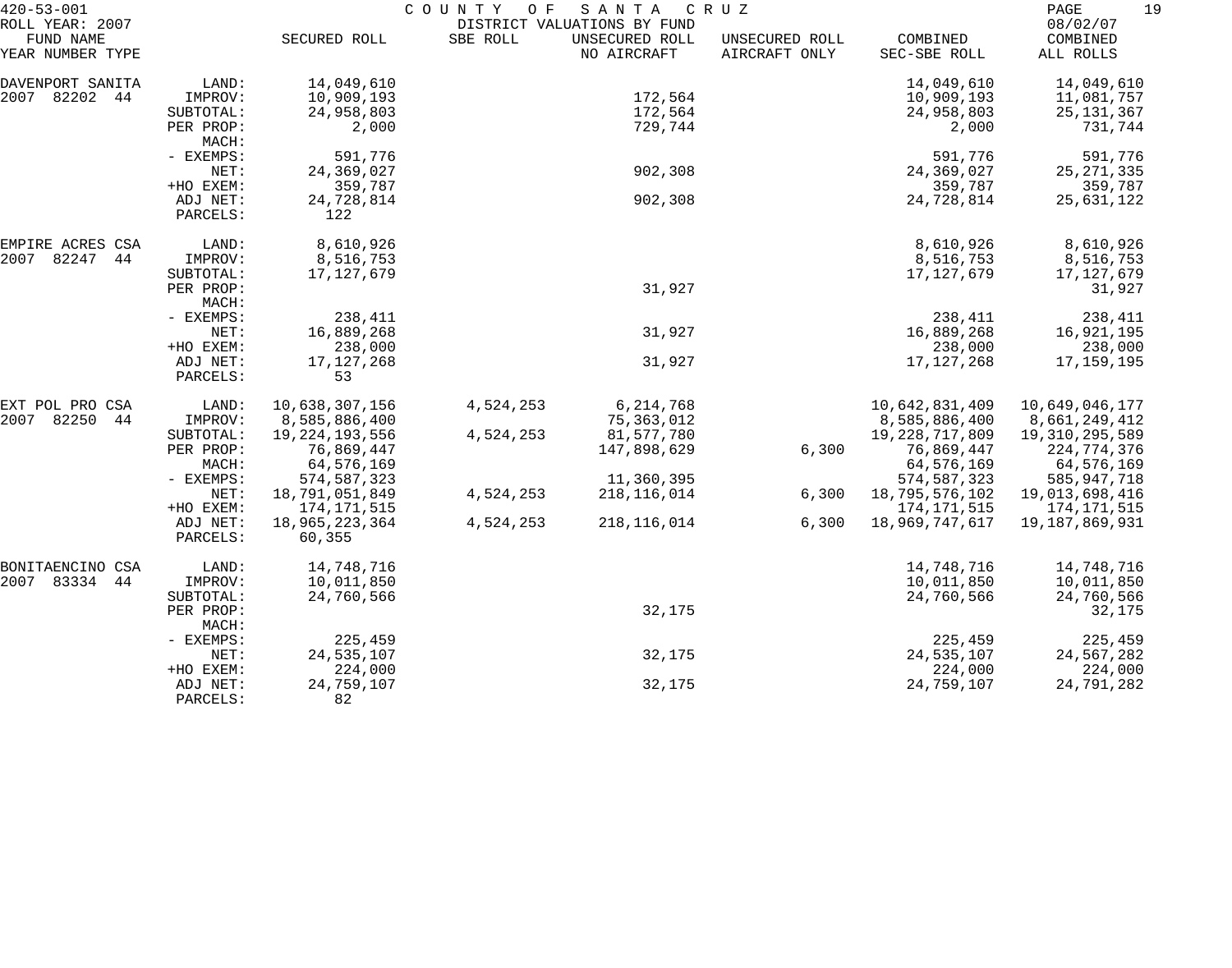| $420 - 53 - 001$              |                      | COUNTY<br>O F<br>SANTA<br>C R U Z |                                           |                                 |                          |                       |  |
|-------------------------------|----------------------|-----------------------------------|-------------------------------------------|---------------------------------|--------------------------|-----------------------|--|
| ROLL YEAR: 2007               |                      |                                   | DISTRICT VALUATIONS BY FUND               |                                 |                          | 08/02/07              |  |
| FUND NAME<br>YEAR NUMBER TYPE |                      | SECURED ROLL                      | SBE ROLL<br>UNSECURED ROLL<br>NO AIRCRAFT | UNSECURED ROLL<br>AIRCRAFT ONLY | COMBINED<br>SEC-SBE ROLL | COMBINED<br>ALL ROLLS |  |
| FOREST GLEN CSA               | LAND:                | 13,436,897                        |                                           |                                 | 13,436,897               | 13,436,897            |  |
| 2007 83335<br>44              | IMPROV:              | 12,334,790                        |                                           |                                 | 12,334,790               | 12,334,790            |  |
|                               | SUBTOTAL:            | 25,771,687                        |                                           |                                 | 25,771,687               | 25,771,687            |  |
|                               | PER PROP:            |                                   | 42,148                                    |                                 |                          | 42,148                |  |
|                               | MACH:                |                                   |                                           |                                 |                          |                       |  |
|                               | - EXEMPS:            | 262,019                           |                                           |                                 | 262,019                  | 262,019               |  |
|                               | NET:                 | 25,509,668                        | 42,148                                    |                                 | 25,509,668               | 25,551,816            |  |
|                               | +HO EXEM:            | 257,600                           |                                           |                                 | 257,600                  | 257,600               |  |
|                               | ADJ NET:             | 25,767,268                        | 42,148                                    |                                 | 25,767,268               | 25,809,416            |  |
|                               | PARCELS:             | 80                                |                                           |                                 |                          |                       |  |
| FELTON GROVE CSA              | LAND:                | 9,984,539                         |                                           |                                 | 9,984,539                | 9,984,539             |  |
| 2007<br>83340<br>44           | IMPROV:              | 6,628,167                         |                                           |                                 | 6,628,167                | 6,628,167             |  |
|                               | SUBTOTAL:            | 16,612,706                        |                                           |                                 | 16,612,706               | 16,612,706            |  |
|                               | PER PROP:            | 2,000                             | 36,214                                    |                                 | 2,000                    | 38,214                |  |
|                               | MACH:                |                                   |                                           |                                 |                          |                       |  |
|                               | - EXEMPS:            | 286,189                           |                                           |                                 | 286,189                  | 286,189               |  |
|                               | NET:                 | 16, 328, 517                      | 36,214                                    |                                 | 16,328,517               | 16,364,731            |  |
|                               | +HO EXEM:            | 175,000                           |                                           |                                 | 175,000                  | 175,000               |  |
|                               | ADJ NET:<br>PARCELS: | 16,503,517<br>56                  | 36,214                                    |                                 | 16,503,517               | 16,539,731            |  |
| FREEDOM CO SAN D              | LAND:                | 201,399,072                       | 154,824                                   |                                 | 201,399,072              | 201,553,896           |  |
| 2007<br>83344 70              | IMPROV:              | 176,732,598                       | 149,110                                   |                                 | 176,732,598              | 176,881,708           |  |
|                               | SUBTOTAL:            | 378, 131, 670                     | 303,934                                   |                                 | 378,131,670              | 378,435,604           |  |
|                               | PER PROP:<br>MACH:   | 182,436                           | 1,640,350                                 |                                 | 182,436                  | 1,822,786             |  |
|                               | - EXEMPS:            | 22,965,402                        | 82,184                                    |                                 | 22,965,402               | 23,047,586            |  |
|                               | NET:                 | 355, 348, 704                     | 1,862,100                                 |                                 | 355, 348, 704            | 357, 210, 804         |  |
|                               | +HO EXEM:            | 6,377,000                         |                                           |                                 | 6,377,000                | 6,377,000             |  |
|                               | ADJ NET:             | 361,725,704                       | 1,862,100                                 |                                 | 361,725,704              | 363,587,804           |  |
|                               | PARCELS:             | 1,530                             |                                           |                                 |                          |                       |  |
| FREEDOM CO SAN E              | LAND:                | 201,399,072                       | 154,824                                   |                                 | 201,399,072              | 201,553,896           |  |
| 2007 83347 44                 | IMPROV:              | 176,732,598                       | 149,110                                   |                                 | 176,732,598              | 176,881,708           |  |
|                               | SUBTOTAL:            | 378, 131, 670                     | 303,934                                   |                                 | 378,131,670              | 378,435,604           |  |
|                               | PER PROP:<br>MACH:   | 182,436                           | 1,640,350                                 |                                 | 182,436                  | 1,822,786             |  |
|                               | - EXEMPS:            | 22,965,402                        | 82,184                                    |                                 | 22,965,402               | 23,047,586            |  |
|                               | NET:                 | 355, 348, 704                     | 1,862,100                                 |                                 | 355, 348, 704            | 357, 210, 804         |  |
|                               | +HO EXEM:            | 6,377,000                         |                                           |                                 | 6,377,000                | 6,377,000             |  |
|                               | ADJ NET:<br>PARCELS: | 361,725,704<br>1,530              | 1,862,100                                 |                                 | 361,725,704              | 363,587,804           |  |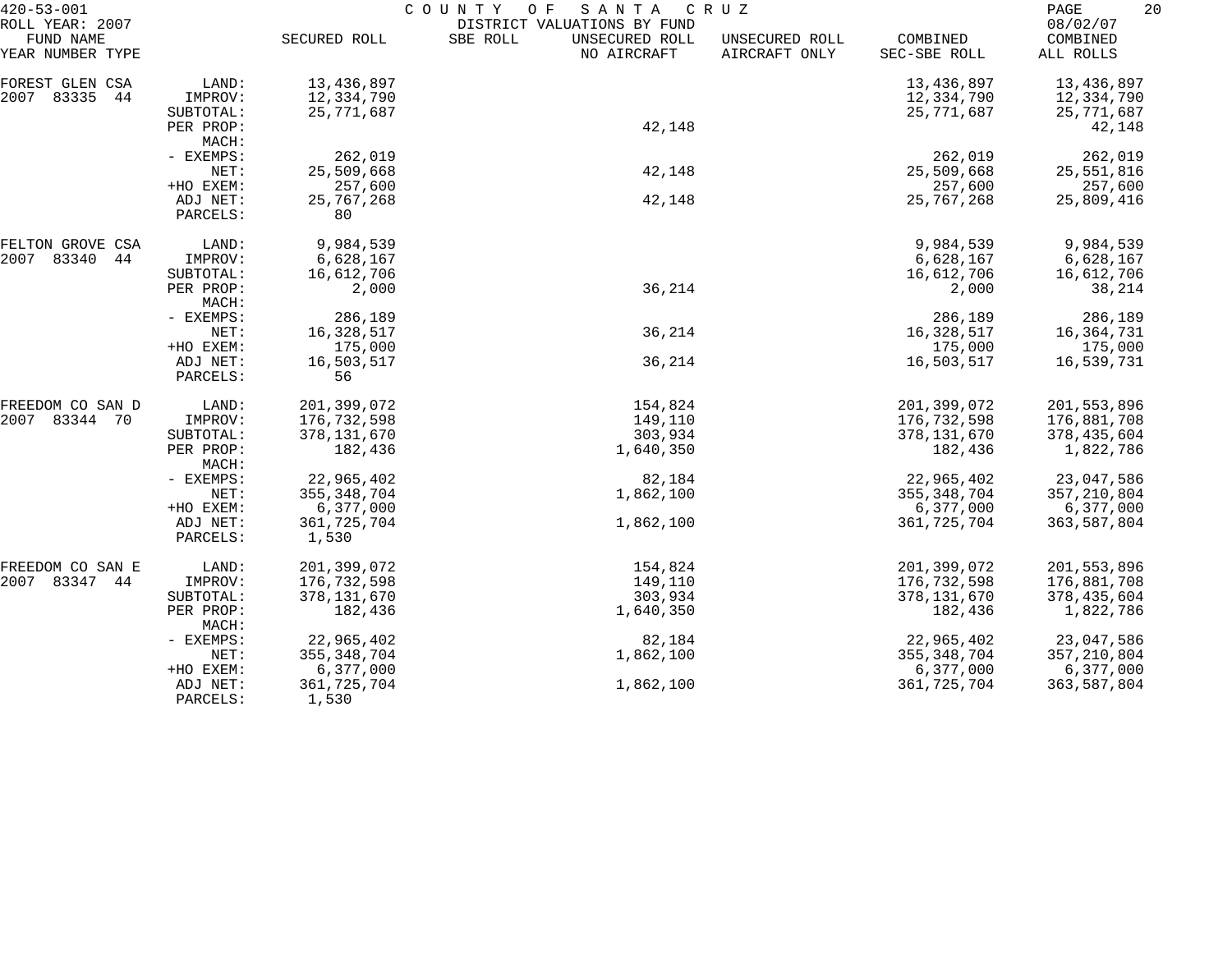| $420 - 53 - 001$<br>ROLL YEAR: 2007 |                      | COUNTY<br>O F<br>SANTA<br>C R U Z<br>DISTRICT VALUATIONS BY FUND |                                           |                                 |                          |                                   |  |  |
|-------------------------------------|----------------------|------------------------------------------------------------------|-------------------------------------------|---------------------------------|--------------------------|-----------------------------------|--|--|
| FUND NAME<br>YEAR NUMBER TYPE       |                      | SECURED ROLL                                                     | UNSECURED ROLL<br>SBE ROLL<br>NO AIRCRAFT | UNSECURED ROLL<br>AIRCRAFT ONLY | COMBINED<br>SEC-SBE ROLL | 08/02/07<br>COMBINED<br>ALL ROLLS |  |  |
| GLENWD ACRES CSA                    | LAND:                | 3, 344, 456                                                      |                                           |                                 | 3, 344, 456              | 3, 344, 456                       |  |  |
| 83380<br>2007<br>44                 | IMPROV:              | 3,977,792                                                        |                                           |                                 | 3,977,792                | 3,977,792                         |  |  |
|                                     | SUBTOTAL:            | 7,322,248                                                        |                                           |                                 | 7,322,248                | 7,322,248                         |  |  |
|                                     | PER PROP:            |                                                                  |                                           |                                 |                          |                                   |  |  |
|                                     | MACH:                |                                                                  |                                           |                                 |                          |                                   |  |  |
|                                     | - EXEMPS:            | 63,000                                                           |                                           |                                 | 63,000                   | 63,000                            |  |  |
|                                     | NET:                 | 7,259,248                                                        |                                           |                                 | 7,259,248                | 7,259,248                         |  |  |
|                                     | +HO EXEM:            | 63,000                                                           |                                           |                                 | 63,000                   | 63,000                            |  |  |
|                                     | ADJ NET:             | 7,322,248                                                        |                                           |                                 | 7,322,248                | 7,322,248                         |  |  |
|                                     | PARCELS:             | 22                                                               |                                           |                                 |                          |                                   |  |  |
| HDDN VALLEY CSA                     | LAND:                | 24,538,076                                                       |                                           |                                 | 24,538,076               | 24,538,076                        |  |  |
| 2007<br>84420<br>44                 | IMPROV:              | 26,555,101                                                       | 8,300                                     |                                 | 26,555,101               | 26,563,401                        |  |  |
|                                     | SUBTOTAL:            | 51,093,177                                                       | 8,300                                     |                                 | 51,093,177               | 51,101,477                        |  |  |
|                                     | PER PROP:            |                                                                  | 39,466                                    |                                 |                          | 39,466                            |  |  |
|                                     | MACH:                |                                                                  |                                           |                                 |                          |                                   |  |  |
|                                     | - EXEMPS:            | 472,758                                                          |                                           |                                 | 472,758                  | 472,758                           |  |  |
|                                     | NET:                 | 50,620,419                                                       | 47,766                                    |                                 | 50,620,419               | 50,668,185                        |  |  |
|                                     | +HO EXEM:            | 364,000                                                          |                                           |                                 | 364,000                  | 364,000                           |  |  |
|                                     | ADJ NET:<br>PARCELS: | 50,984,419<br>87                                                 | 47,766                                    |                                 | 50,984,419               | 51,032,185                        |  |  |
| HOPKINS GLCH CSA                    | LAND:                | 11,496,276                                                       |                                           |                                 | 11,496,276               | 11,496,276                        |  |  |
| 84430<br>2007<br>44                 | IMPROV:              | 8,341,560                                                        |                                           |                                 | 8,341,560                | 8,341,560                         |  |  |
|                                     | SUBTOTAL:            | 19,837,836                                                       |                                           |                                 | 19,837,836               | 19,837,836                        |  |  |
|                                     | PER PROP:            | 27,702                                                           | 67,509                                    |                                 | 27,702                   | 95,211                            |  |  |
|                                     | MACH:                |                                                                  |                                           |                                 |                          |                                   |  |  |
|                                     | - EXEMPS:            | 189,126                                                          |                                           |                                 | 189,126                  | 189,126                           |  |  |
|                                     | NET:                 | 19,676,412                                                       | 67,509                                    |                                 | 19,676,412               | 19,743,921                        |  |  |
|                                     | +HO EXEM:            | 189,000                                                          |                                           |                                 | 189,000                  | 189,000                           |  |  |
|                                     | ADJ NET:             | 19,865,412                                                       | 67,509                                    |                                 | 19,865,412               | 19,932,921                        |  |  |
|                                     | PARCELS:             | 69                                                               |                                           |                                 |                          |                                   |  |  |
| HCKLBRRY WDS CSA                    | LAND:                | 8,835,095                                                        |                                           |                                 | 8,835,095                | 8,835,095                         |  |  |
| 2007 84434 44                       | IMPROV:              | 9,446,670                                                        |                                           |                                 | 9,446,670                | 9,446,670                         |  |  |
|                                     | SUBTOTAL:            | 18, 281, 765                                                     |                                           |                                 | 18,281,765               | 18,281,765                        |  |  |
|                                     | PER PROP:<br>MACH:   |                                                                  |                                           |                                 |                          |                                   |  |  |
|                                     | - EXEMPS:            | 369,349                                                          |                                           |                                 | 369,349                  | 369,349                           |  |  |
|                                     | NET:                 | 17,912,416                                                       |                                           |                                 | 17,912,416               | 17,912,416                        |  |  |
|                                     | +HO EXEM:            | 250,600                                                          |                                           |                                 | 250,600                  | 250,600                           |  |  |
|                                     | ADJ NET:             | 18, 163, 016                                                     |                                           |                                 | 18,163,016               | 18,163,016                        |  |  |
|                                     | PARCELS:             | 83                                                               |                                           |                                 |                          |                                   |  |  |
|                                     |                      |                                                                  |                                           |                                 |                          |                                   |  |  |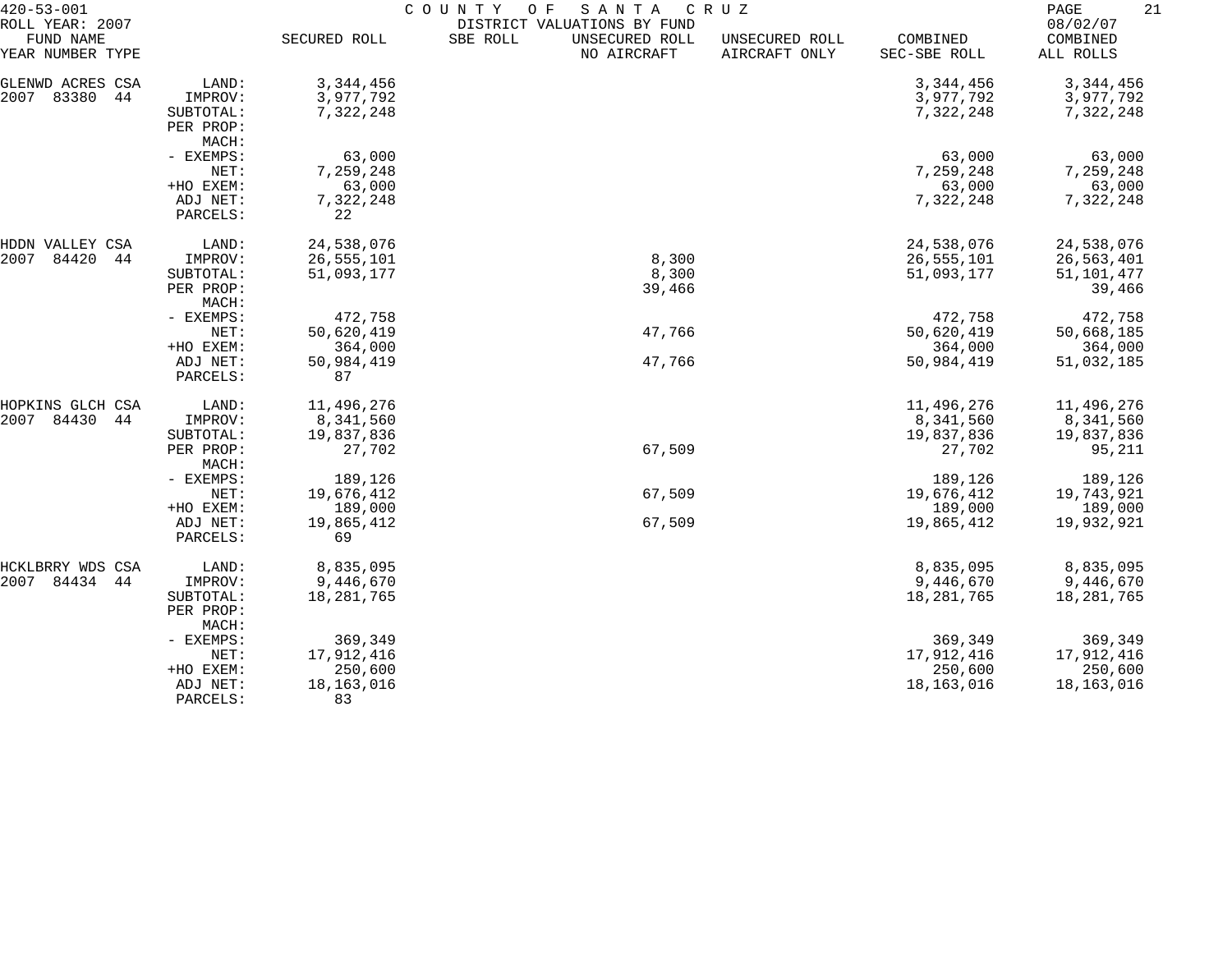| $420 - 53 - 001$                                 |                       | COUNTY<br>SANTA<br>O F<br>C R U Z |                                                                          |                                 |                          |                                   |  |  |
|--------------------------------------------------|-----------------------|-----------------------------------|--------------------------------------------------------------------------|---------------------------------|--------------------------|-----------------------------------|--|--|
| ROLL YEAR: 2007<br>FUND NAME<br>YEAR NUMBER TYPE |                       | SECURED ROLL                      | DISTRICT VALUATIONS BY FUND<br>SBE ROLL<br>UNSECURED ROLL<br>NO AIRCRAFT | UNSECURED ROLL<br>AIRCRAFT ONLY | COMBINED<br>SEC-SBE ROLL | 08/02/07<br>COMBINED<br>ALL ROLLS |  |  |
| HTCHNSON RD CSA                                  | LAND:                 | 38,839,874                        |                                                                          |                                 | 38,839,874               | 38,839,874                        |  |  |
| 2007<br>84435<br>44                              | IMPROV:               | 39,666,790                        |                                                                          |                                 | 39,666,790               | 39,666,790                        |  |  |
|                                                  | SUBTOTAL:             | 78,506,664                        |                                                                          |                                 | 78,506,664               | 78,506,664                        |  |  |
|                                                  | PER PROP:             |                                   | 66,169                                                                   |                                 |                          | 66,169                            |  |  |
|                                                  | MACH:                 |                                   |                                                                          |                                 |                          |                                   |  |  |
|                                                  | - EXEMPS:             | 756,273                           |                                                                          |                                 | 756,273                  | 756,273                           |  |  |
|                                                  | NET:                  | 77,750,391                        | 66,169                                                                   |                                 | 77,750,391               | 77,816,560                        |  |  |
|                                                  | +HO EXEM:             | 754,600                           |                                                                          |                                 | 754,600                  | 754,600                           |  |  |
|                                                  | ADJ NET:              | 78,504,991                        | 66,169                                                                   |                                 | 78,504,991               | 78,571,160                        |  |  |
|                                                  | PARCELS:              | 178                               |                                                                          |                                 |                          |                                   |  |  |
| KELLY HILL CSA 2                                 | LAND:                 | 1,071,585                         |                                                                          |                                 | 1,071,585                | 1,071,585                         |  |  |
| 2007<br>84475<br>44                              | IMPROV:               | 1,531,689                         |                                                                          |                                 | 1,531,689                | 1,531,689                         |  |  |
|                                                  | SUBTOTAL:             | 2,603,274                         |                                                                          |                                 | 2,603,274                | 2,603,274                         |  |  |
|                                                  | PER PROP:             |                                   |                                                                          |                                 |                          |                                   |  |  |
|                                                  | MACH:                 |                                   |                                                                          |                                 |                          |                                   |  |  |
|                                                  | - EXEMPS:             | 37,520                            |                                                                          |                                 | 37,520                   | 37,520                            |  |  |
|                                                  | NET:                  | 2,565,754                         |                                                                          |                                 | 2,565,754                | 2,565,754                         |  |  |
|                                                  | +HO EXEM:<br>ADJ NET: | 35,000<br>2,600,754               |                                                                          |                                 | 35,000<br>2,600,754      | 35,000<br>2,600,754               |  |  |
|                                                  | PARCELS:              | 18                                |                                                                          |                                 |                          |                                   |  |  |
| LARSEN RD CSA 34                                 | LAND:                 | 7,093,428                         |                                                                          |                                 | 7,093,428                | 7,093,428                         |  |  |
| 2007<br>85505<br>44                              | IMPROV:               | 7,785,276                         |                                                                          |                                 | 7,785,276                | 7,785,276                         |  |  |
|                                                  | SUBTOTAL:             | 14,878,704                        |                                                                          |                                 | 14,878,704               | 14,878,704                        |  |  |
|                                                  | PER PROP:             |                                   | 31,993                                                                   |                                 |                          | 31,993                            |  |  |
|                                                  | MACH:                 |                                   |                                                                          |                                 |                          |                                   |  |  |
|                                                  | - EXEMPS:             | 169,410                           |                                                                          |                                 | 169,410                  | 169,410                           |  |  |
|                                                  | NET:                  | 14,709,294                        | 31,993                                                                   |                                 | 14,709,294               | 14,741,287                        |  |  |
|                                                  | +HO EXEM:             | 168,000                           |                                                                          |                                 | 168,000                  | 168,000                           |  |  |
|                                                  | ADJ NET:              | 14,877,294                        | 31,993                                                                   |                                 | 14,877,294               | 14,909,287                        |  |  |
|                                                  | PARCELS:              | 54                                |                                                                          |                                 |                          |                                   |  |  |
| LOMA PRIETA CSA                                  | LAND:                 | 15,406,746                        |                                                                          |                                 | 15,406,746               | 15,406,746                        |  |  |
| 2007<br>85506<br>44                              | IMPROV:               | 11,770,971                        |                                                                          |                                 | 11,770,971               | 11,770,971                        |  |  |
|                                                  | SUBTOTAL:             | 27, 177, 717                      |                                                                          |                                 | 27, 177, 717             | 27, 177, 717                      |  |  |
|                                                  | PER PROP:             |                                   |                                                                          |                                 |                          |                                   |  |  |
|                                                  | MACH:<br>- EXEMPS:    | 266,931                           |                                                                          |                                 | 266,931                  | 266,931                           |  |  |
|                                                  | NET:                  | 26,910,786                        |                                                                          |                                 | 26,910,786               | 26,910,786                        |  |  |
|                                                  | +HO EXEM:             | 266,000                           |                                                                          |                                 | 266,000                  | 266,000                           |  |  |
|                                                  | ADJ NET:              | 27, 176, 786                      |                                                                          |                                 | 27, 176, 786             | 27, 176, 786                      |  |  |
|                                                  | PARCELS:              | 102                               |                                                                          |                                 |                          |                                   |  |  |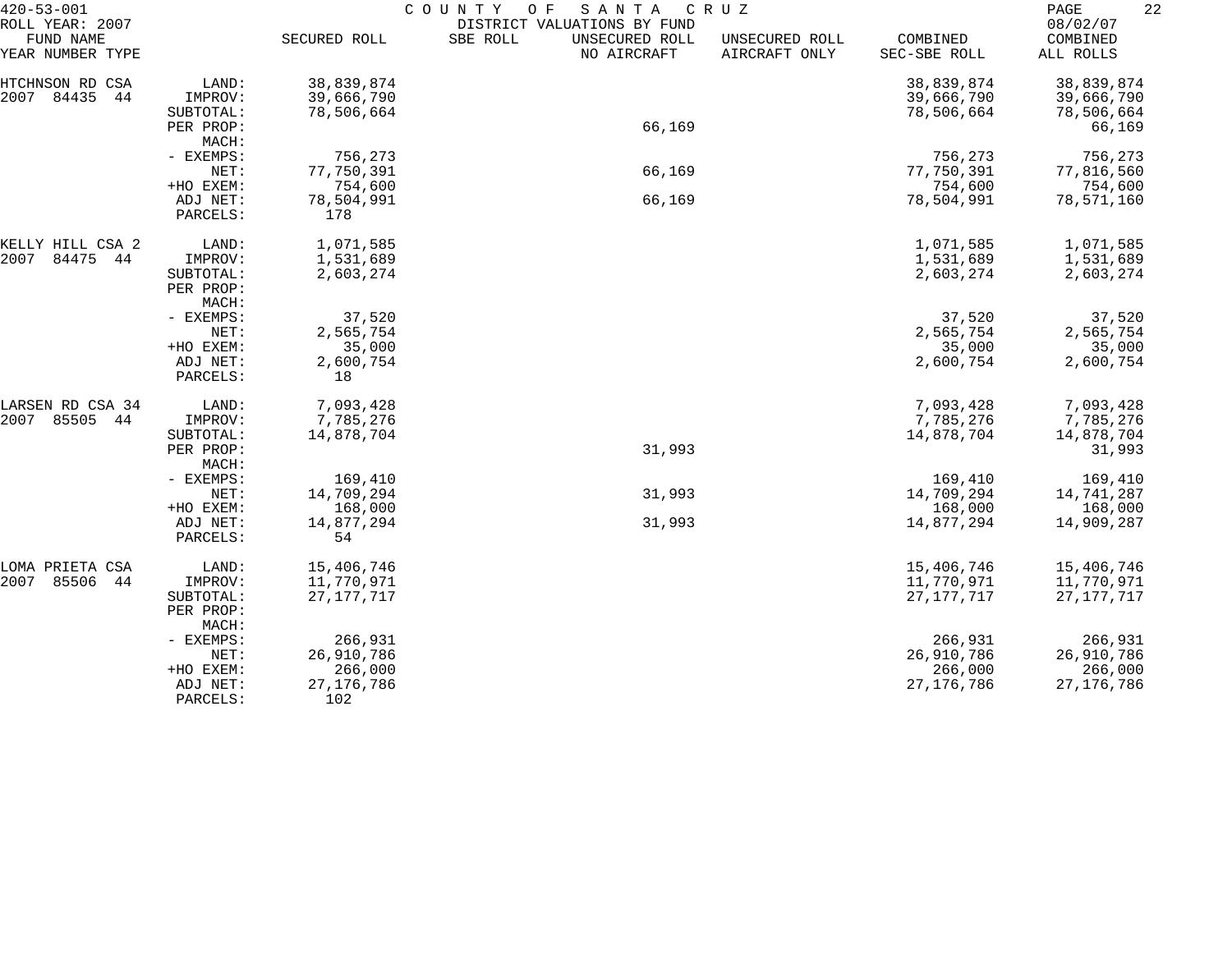| $420 - 53 - 001$                                 |                                            | COUNTY<br>SANTA<br>C R U Z<br>O F<br>DISTRICT VALUATIONS BY FUND |             |                               |                                 |                                          | 23<br>PAGE                                        |  |
|--------------------------------------------------|--------------------------------------------|------------------------------------------------------------------|-------------|-------------------------------|---------------------------------|------------------------------------------|---------------------------------------------------|--|
| ROLL YEAR: 2007<br>FUND NAME<br>YEAR NUMBER TYPE |                                            | SECURED ROLL                                                     | SBE ROLL    | UNSECURED ROLL<br>NO AIRCRAFT | UNSECURED ROLL<br>AIRCRAFT ONLY | COMBINED<br>SEC-SBE ROLL                 | 08/02/07<br>COMBINED<br>ALL ROLLS                 |  |
| LOMOND TERR CSA<br>2007 85515<br>44              | LAND:<br>IMPROV:<br>SUBTOTAL:<br>PER PROP: | 13,618,500<br>13,564,002<br>27, 182, 502                         |             | 219,720                       |                                 | 13,618,500<br>13,564,002<br>27, 182, 502 | 13,618,500<br>13,564,002<br>27,182,502<br>219,720 |  |
|                                                  | MACH:                                      |                                                                  |             |                               |                                 |                                          |                                                   |  |
|                                                  | - EXEMPS:<br>NET:                          | 392,974<br>26,789,528                                            |             | 219,720                       |                                 | 392,974<br>26,789,528                    | 392,974<br>27,009,248                             |  |
|                                                  | +HO EXEM:<br>ADJ NET:<br>PARCELS:          | 390,600<br>27,180,128<br>93                                      |             | 219,720                       |                                 | 390,600<br>27,180,128                    | 390,600<br>27,399,848                             |  |
| MCGAFFIN ROADCSA                                 | LAND:                                      | 1,429,422                                                        |             |                               |                                 | 1,429,422                                | 1,429,422                                         |  |
| 2007 85520<br>44                                 | IMPROV:<br>SUBTOTAL:<br>PER PROP:<br>MACH: | 1,731,604<br>3,161,026                                           |             |                               |                                 | 1,731,604<br>3,161,026                   | 1,731,604<br>3,161,026                            |  |
|                                                  | - EXEMPS:<br>NET:                          | 84,389<br>3,076,637                                              |             |                               |                                 | 84,389<br>3,076,637                      | 84,389<br>3,076,637                               |  |
|                                                  | +HO EXEM:                                  | 63,000                                                           |             |                               |                                 | 63,000                                   | 63,000                                            |  |
|                                                  | ADJ NET:<br>PARCELS:                       | 3,139,637<br>69                                                  |             |                               |                                 | 3,139,637                                | 3,139,637                                         |  |
| MOSQUITO CSA #53                                 | LAND:                                      | 12,339,524,157                                                   | 5, 113, 794 | 12,500,582                    |                                 | 12,344,637,951                           | 12, 357, 138, 533                                 |  |
| 2007<br>86540<br>44                              | IMPROV:<br>SUBTOTAL:                       | 10,394,181,131<br>22,733,705,288                                 | 5, 113, 794 | 133,686,619<br>146,187,201    |                                 | 10,394,181,131<br>22,738,819,082         | 10,527,867,750<br>22,885,006,283                  |  |
|                                                  | PER PROP:<br>MACH:                         | 134,713,879<br>87,175,061                                        |             | 273,873,034                   | 37,608,380                      | 134,713,879<br>87,175,061                | 446, 195, 293<br>87,175,061                       |  |
|                                                  | - EXEMPS:                                  | 723,289,570                                                      |             | 13, 335, 949                  | 154,700                         | 723, 289, 570                            | 736,780,219                                       |  |
|                                                  | NET:                                       | 22, 232, 304, 658                                                | 5, 113, 794 | 406,724,286                   | 37,453,680                      | 22, 237, 418, 452                        | 22,681,596,418                                    |  |
|                                                  | +HO EXEM:<br>ADJ NET:<br>PARCELS:          | 203,536,015<br>22, 435, 840, 673<br>70,266                       | 5, 113, 794 | 406,724,286                   | 37, 453, 680                    | 203,536,015<br>22, 440, 954, 467         | 203,536,015<br>22,885,132,433                     |  |
|                                                  |                                            |                                                                  |             |                               |                                 |                                          |                                                   |  |
| OLD RANCH RD CSA<br>2007<br>86570<br>44          | LAND:<br>IMPROV:                           | 8,862,992<br>7,454,569                                           |             |                               |                                 | 8,862,992<br>7,454,569                   | 8,862,992<br>7,454,569                            |  |
|                                                  | SUBTOTAL:<br>PER PROP:<br>MACH:            | 16,317,561                                                       |             |                               |                                 | 16, 317, 561                             | 16, 317, 561                                      |  |
|                                                  | - EXEMPS:                                  | 129,678                                                          |             |                               |                                 | 129,678                                  | 129,678                                           |  |
|                                                  | NET:                                       | 16,187,883                                                       |             |                               |                                 | 16, 187, 883                             | 16,187,883                                        |  |
|                                                  | +HO EXEM:                                  | 126,000                                                          |             |                               |                                 | 126,000                                  | 126,000                                           |  |
|                                                  | ADJ NET:<br>PARCELS:                       | 16, 313, 883<br>42                                               |             |                               |                                 | 16, 313, 883                             | 16, 313, 883                                      |  |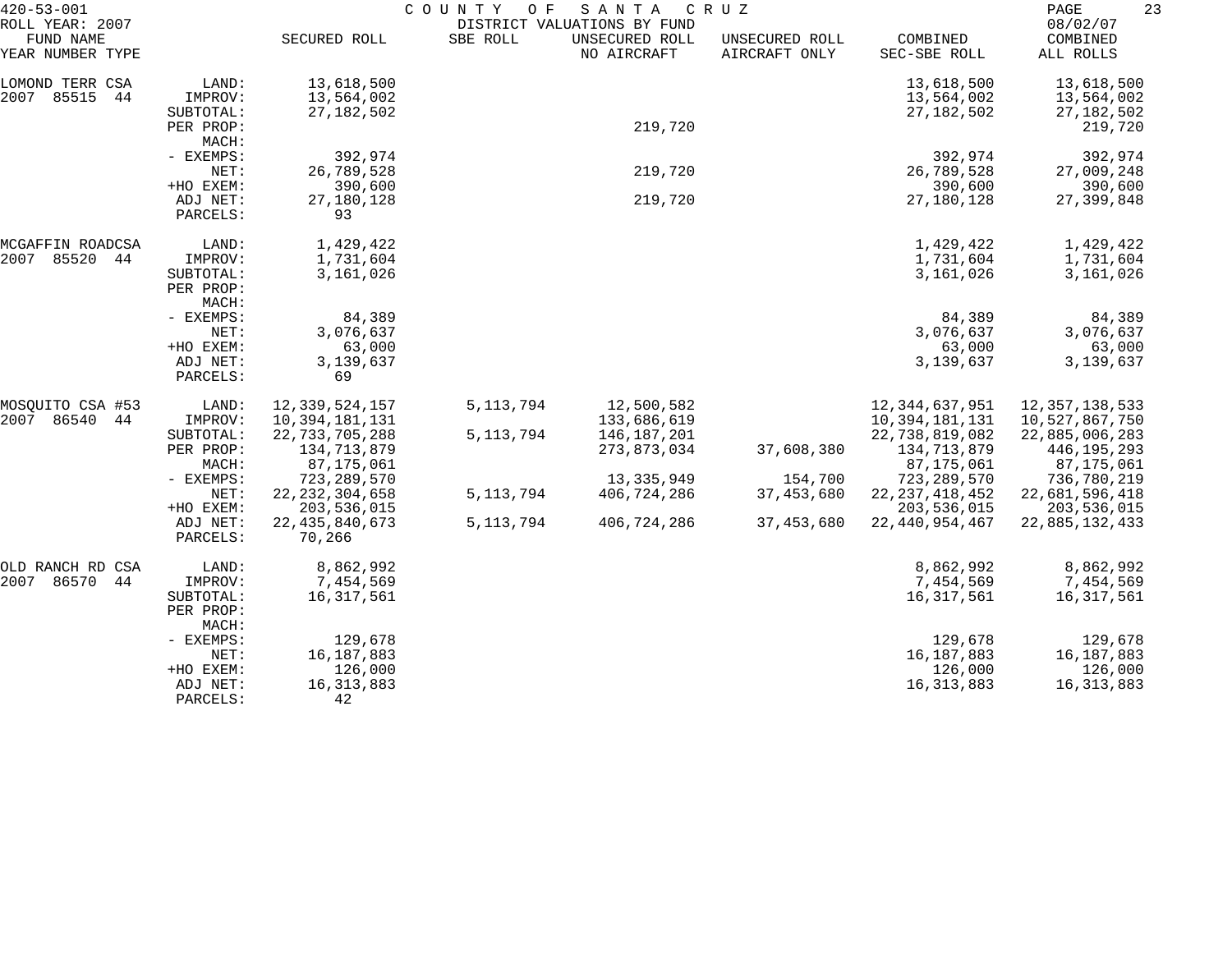| $420 - 53 - 001$                        |                                 |                                | COUNTY<br>O F | SANTA                         | C R U Z                         |                                | 24<br>PAGE                     |
|-----------------------------------------|---------------------------------|--------------------------------|---------------|-------------------------------|---------------------------------|--------------------------------|--------------------------------|
| ROLL YEAR: 2007                         |                                 |                                |               | DISTRICT VALUATIONS BY FUND   |                                 |                                | 08/02/07                       |
| FUND NAME<br>YEAR NUMBER TYPE           |                                 | SECURED ROLL                   | SBE ROLL      | UNSECURED ROLL<br>NO AIRCRAFT | UNSECURED ROLL<br>AIRCRAFT ONLY | COMBINED<br>SEC-SBE ROLL       | COMBINED<br>ALL ROLLS          |
| PAJARO STORM DRA                        | LAND:                           | 2,907,858,572                  | 589,541       | 6,561,733                     |                                 | 2,908,448,113                  | 2,915,009,846                  |
| 2007<br>86685<br>44                     | IMPROV:<br>SUBTOTAL:            | 2,741,784,657<br>5,649,643,229 | 589,541       | 66,488,102<br>73,049,835      |                                 | 2,741,784,657<br>5,650,232,770 | 2,808,272,759<br>5,723,282,605 |
|                                         | PER PROP:<br>MACH:              | 68,685,132<br>22,981,301       |               | 154,145,830                   | 37,602,080                      | 68,685,132<br>22,981,301       | 260, 433, 042<br>22,981,301    |
|                                         | - EXEMPS:                       | 258, 237, 008                  |               | 3,050,716                     | 154,700                         | 258, 237, 008                  | 261, 442, 424                  |
|                                         | NET:<br>+HO EXEM:               | 5,483,072,654<br>49,448,900    | 589,541       | 224, 144, 949                 | 37, 447, 380                    | 5,483,662,195<br>49,448,900    | 5,745,254,524<br>49,448,900    |
|                                         | ADJ NET:<br>PARCELS:            | 5,532,521,554<br>16,510        | 589,541       | 224, 144, 949                 | 37, 447, 380                    | 5,533,111,095                  | 5,794,703,424                  |
|                                         |                                 |                                |               |                               |                                 |                                |                                |
| PAJARO DUNES CSA<br>2007<br>86687<br>44 | LAND:<br>IMPROV:                | 193,819,618<br>115,328,168     |               | 425,157                       |                                 | 193,819,618<br>115,328,168     | 193,819,618<br>115,753,325     |
|                                         | SUBTOTAL:                       | 309, 147, 786                  |               | 425,157                       |                                 | 309,147,786                    | 309,572,943                    |
|                                         | PER PROP:                       | 167,535                        |               | 101,343                       |                                 | 167,535                        | 268,878                        |
|                                         | MACH:<br>- EXEMPS:              | 9,390                          |               |                               |                                 | 9,390                          | 9,390                          |
|                                         | NET:                            | 191,317<br>309, 133, 394       |               | 526,500                       |                                 | 191,317<br>309, 133, 394       | 191,317<br>309,659,894         |
|                                         | +HO EXEM:                       | 189,000                        |               |                               |                                 | 189,000                        | 189,000                        |
|                                         | ADJ NET:<br>PARCELS:            | 309, 322, 394<br>625           |               | 526,500                       |                                 | 309, 322, 394                  | 309,848,894                    |
| PINECREST DR CSA                        | LAND:                           | 5,555,122                      |               |                               |                                 | 5,555,122                      | 5,555,122                      |
| 2007<br>86691<br>44                     | IMPROV:                         | 5,514,297                      |               |                               |                                 | 5,514,297                      | 5,514,297                      |
|                                         | SUBTOTAL:<br>PER PROP:<br>MACH: | 11,069,419                     |               |                               |                                 | 11,069,419                     | 11,069,419                     |
|                                         | - EXEMPS:                       | 231,394                        |               |                               |                                 | 231,394                        | 231,394                        |
|                                         | NET:                            | 10,838,025                     |               |                               |                                 | 10,838,025                     | 10,838,025                     |
|                                         | +HO EXEM:<br>ADJ NET:           | 112,000<br>10,950,025          |               |                               |                                 | 112,000<br>10,950,025          | 112,000<br>10,950,025          |
|                                         | PARCELS:                        | 61                             |               |                               |                                 |                                |                                |
| PINE RIDGE CSA 2                        | LAND:                           | 17,085,413                     |               |                               |                                 | 17,085,413                     | 17,085,413                     |
| 86697 44<br>2007                        | IMPROV:                         | 19,225,436                     |               |                               |                                 | 19,225,436                     | 19,225,436                     |
|                                         | SUBTOTAL:<br>PER PROP:<br>MACH: | 36, 310, 849                   |               | 139,284                       |                                 | 36, 310, 849                   | 36, 310, 849<br>139,284        |
|                                         | - EXEMPS:                       | 497,190                        |               |                               |                                 | 497,190                        | 497,190                        |
|                                         | NET:                            | 35,813,659                     |               | 139,284                       |                                 | 35,813,659                     | 35,952,943                     |
|                                         | +HO EXEM:                       | 497,000                        |               |                               |                                 | 497,000                        | 497,000                        |
|                                         | ADJ NET:<br>PARCELS:            | 36, 310, 659<br>97             |               | 139,284                       |                                 | 36, 310, 659                   | 36, 449, 943                   |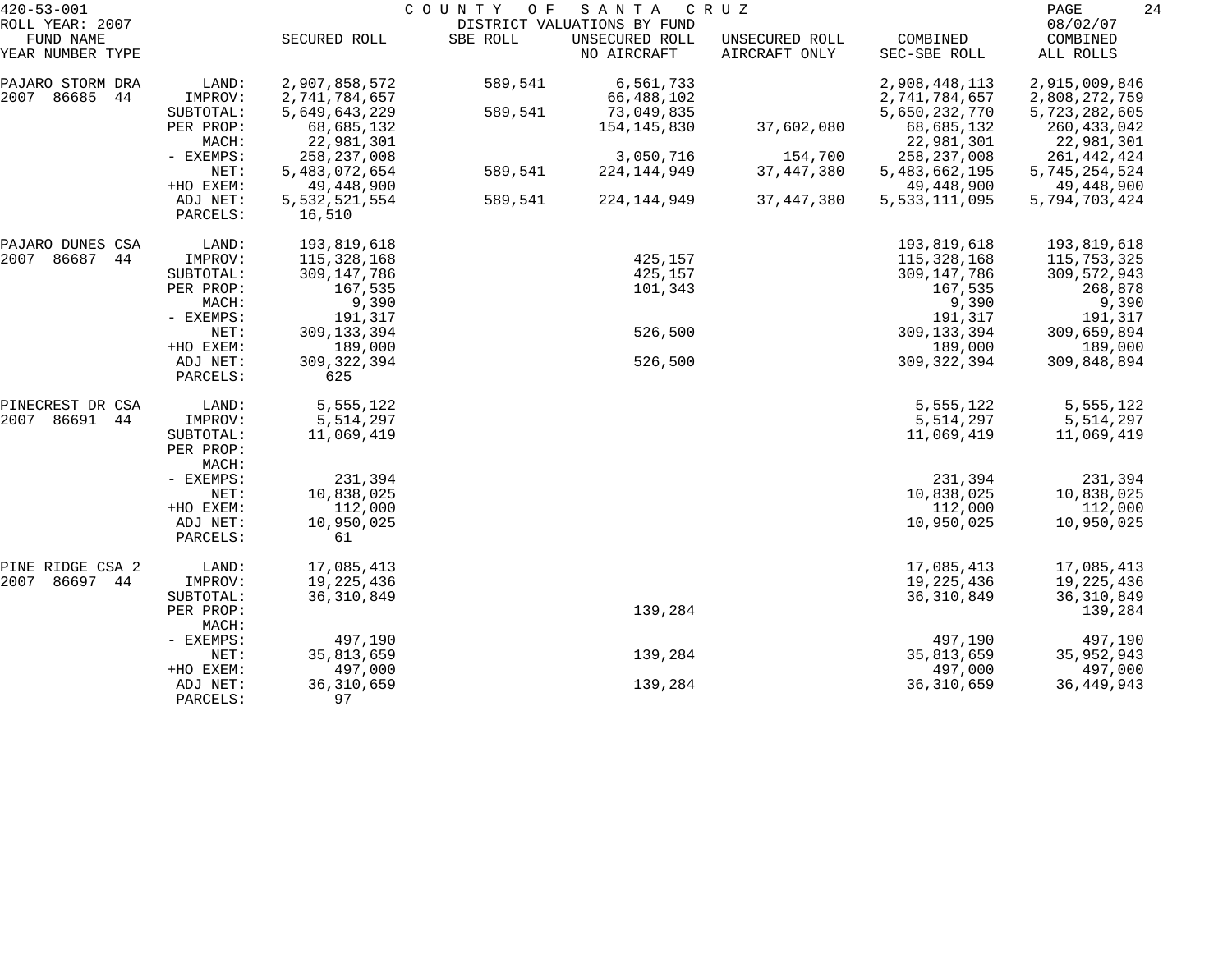| $420 - 53 - 001$                                 |                                                        | COUNTY<br>O F<br>SANTA<br>C R U Z<br>DISTRICT VALUATIONS BY FUND |                        |                                     |                                 |                                                |                                                |
|--------------------------------------------------|--------------------------------------------------------|------------------------------------------------------------------|------------------------|-------------------------------------|---------------------------------|------------------------------------------------|------------------------------------------------|
| ROLL YEAR: 2007<br>FUND NAME<br>YEAR NUMBER TYPE |                                                        | SECURED ROLL                                                     | SBE ROLL               | UNSECURED ROLL<br>NO AIRCRAFT       | UNSECURED ROLL<br>AIRCRAFT ONLY | COMBINED<br>SEC-SBE ROLL                       | 08/02/07<br>COMBINED<br>ALL ROLLS              |
| PLACE DE MER CSA<br>2007<br>86698<br>44          | LAND:<br>IMPROV:<br>SUBTOTAL:<br>PER PROP:<br>MACH:    | 37,065,412<br>18, 137, 536<br>55, 202, 948                       |                        |                                     |                                 | 37,065,412<br>18,137,536<br>55,202,948         | 37,065,412<br>18,137,536<br>55, 202, 948       |
|                                                  | - EXEMPS:<br>NET:<br>+HO EXEM:<br>ADJ NET:             | 158,913<br>55,044,035<br>154,000<br>55,198,035                   |                        |                                     |                                 | 158,913<br>55,044,035<br>154,000<br>55,198,035 | 158,913<br>55,044,035<br>154,000<br>55,198,035 |
|                                                  | PARCELS:                                               | 109                                                              |                        |                                     |                                 |                                                |                                                |
| RALSTON WAY CSA<br>2007 86699<br>44              | LAND:<br>IMPROV:<br>SUBTOTAL:<br>PER PROP:<br>MACH:    | 3,689,720<br>3,318,760<br>7,008,480                              |                        |                                     |                                 | 3,689,720<br>3,318,760<br>7,008,480            | 3,689,720<br>3,318,760<br>7,008,480            |
|                                                  | - EXEMPS:<br>NET:<br>+HO EXEM:<br>ADJ NET:<br>PARCELS: | 64,040<br>6,944,440<br>63,000<br>7,007,440<br>17                 |                        |                                     |                                 | 64,040<br>6,944,440<br>63,000<br>7,007,440     | 64,040<br>6,944,440<br>63,000<br>7,007,440     |
| SOQ VLG BUSN IMP<br>2007 87101 41                | LAND:<br>IMPROV:<br>SUBTOTAL:                          | 759,007,331<br>757,426,826<br>1,516,434,157                      | 3,606,765<br>3,606,765 | 985,940<br>14,949,906<br>15,935,846 |                                 | 762,614,096<br>757,426,826<br>1,520,040,922    | 763,600,036<br>772,376,732                     |
|                                                  | PER PROP:<br>MACH:                                     | 28, 191, 671<br>485,374                                          |                        | 41,298,874                          |                                 | 28, 191, 671<br>485,374                        | 1,535,976,768<br>69,490,545<br>485,374         |
|                                                  | - EXEMPS:<br>NET:<br>+HO EXEM:                         | 162,667,861<br>1,382,443,341<br>13,139,000                       | 3,606,765              | 7,328,611<br>49,906,109             |                                 | 162,667,861<br>1,386,050,106<br>13,139,000     | 169,996,472<br>1,435,956,215<br>13,139,000     |
|                                                  | ADJ NET:<br>PARCELS:                                   | 1,395,582,341<br>4,041                                           | 3,606,765              | 49,906,109                          |                                 | 1,399,189,106                                  | 1,449,095,215                                  |
| SOQ VLG PKG IMP<br>2007 87102<br>-41             | LAND:<br>IMPROV:                                       | 759,007,331<br>757,426,826                                       | 3,606,765              | 985,940<br>14,949,906               |                                 | 762,614,096<br>757,426,826                     | 763,600,036<br>772,376,732                     |
|                                                  | SUBTOTAL:<br>PER PROP:<br>MACH:                        | 1,516,434,157<br>28, 191, 671<br>485,374                         | 3,606,765              | 15,935,846<br>41,298,874            |                                 | 1,520,040,922<br>28, 191, 671<br>485,374       | 1,535,976,768<br>69,490,545<br>485,374         |
|                                                  | - EXEMPS:<br>NET:<br>+HO EXEM:                         | 162,667,861<br>1,382,443,341<br>13,139,000                       | 3,606,765              | 7,328,611<br>49,906,109             |                                 | 162,667,861<br>1,386,050,106<br>13,139,000     | 169,996,472<br>1,435,956,215<br>13,139,000     |
|                                                  | ADJ NET:<br>PARCELS:                                   | 1,395,582,341<br>4,041                                           | 3,606,765              | 49,906,109                          |                                 | 1,399,189,106                                  | 1,449,095,215                                  |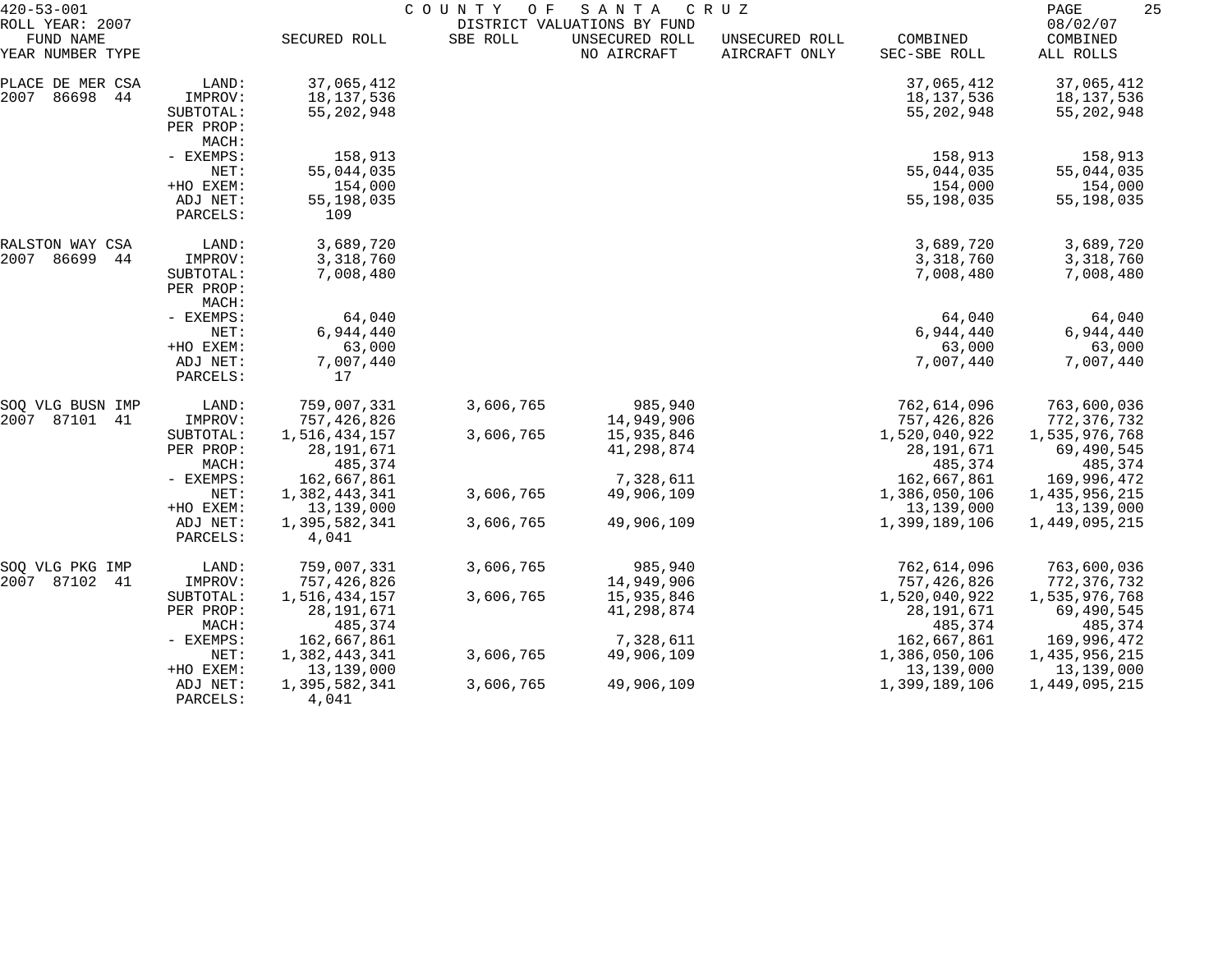| $420 - 53 - 001$              |                      |                             | COUNTY<br>O F | SANTA                         | C R U Z                         |                          | 26<br>PAGE            |
|-------------------------------|----------------------|-----------------------------|---------------|-------------------------------|---------------------------------|--------------------------|-----------------------|
| ROLL YEAR: 2007               |                      |                             |               | DISTRICT VALUATIONS BY FUND   |                                 |                          | 08/02/07              |
| FUND NAME<br>YEAR NUMBER TYPE |                      | SECURED ROLL                | SBE ROLL      | UNSECURED ROLL<br>NO AIRCRAFT | UNSECURED ROLL<br>AIRCRAFT ONLY | COMBINED<br>SEC-SBE ROLL | COMBINED<br>ALL ROLLS |
| PARKS & REC CSA               | LAND:                | 9,712,407,756               | 4,524,253     | 6,214,768                     |                                 | 9,716,932,009            | 9,723,146,777         |
| 2007 87704 44                 | IMPROV:              | 7,869,889,869               |               | 73,513,777                    |                                 | 7,869,889,869            | 7,943,403,646         |
|                               | SUBTOTAL:            | 17,582,297,625              | 4,524,253     | 79,728,545                    |                                 | 17,586,821,878           | 17,666,550,423        |
|                               | PER PROP:            | 76,065,049                  |               | 142,061,685                   | 6,300                           | 76,065,049               | 218, 133, 034         |
|                               | MACH:                | 64,576,169                  |               |                               |                                 | 64,576,169               | 64,576,169            |
|                               | - EXEMPS:            | 543,018,339                 |               | 11,346,297                    |                                 | 543,018,339              | 554,364,636           |
|                               | NET:                 | 17, 179, 920, 504           | 4,524,253     | 210, 443, 933                 | 6,300                           | 17, 184, 444, 757        | 17,394,894,990        |
|                               | +HO EXEM:            | 155,634,115                 |               |                               |                                 | 155,634,115              | 155,634,115           |
|                               | ADJ NET:<br>PARCELS: | 17, 335, 554, 619<br>52,531 | 4,524,253     | 210,443,933                   | 6,300                           | 17,340,078,872           | 17,550,529,105        |
| STREETSCAPE CSA               | LAND:                | 2,459,130,748               | 3,934,365     | 2,714,353                     |                                 | 2,463,065,113            | 2,465,779,466         |
| 2007 87705<br>44              | IMPROV:              | 1,925,707,059               |               | 22,807,472                    |                                 | 1,925,707,059            | 1,948,514,531         |
|                               | SUBTOTAL:            | 4,384,837,807               | 3,934,365     | 25,521,825                    |                                 | 4,388,772,172            | 4, 414, 293, 997      |
|                               | PER PROP:            | 31,694,941                  |               | 60,432,656                    |                                 | 31,694,941               | 92,127,597            |
|                               | MACH:                | 596,954                     |               |                               |                                 | 596,954                  | 596,954               |
|                               | - EXEMPS:            | 211,967,323                 |               | 8,919,229                     |                                 | 211,967,323              | 220,886,552           |
|                               | NET:                 | 4, 205, 162, 379            | 3,934,365     | 77,035,252                    |                                 | 4,209,096,744            | 4, 286, 131, 996      |
|                               | +HO EXEM:            | 38,130,294                  |               |                               |                                 | 38,130,294               | 38,130,294            |
|                               | ADJ NET:<br>PARCELS: | 4, 243, 292, 673<br>12,024  | 3,934,365     | 77,035,252                    |                                 | 4, 247, 227, 038         | 4, 324, 262, 290      |
| REDWOOD DR CSA 3              | LAND:                | 25, 358, 457                |               |                               |                                 | 25, 358, 457             | 25, 358, 457          |
| 2007 87710<br>44              | IMPROV:              | 21,146,871                  |               |                               |                                 | 21,146,871               | 21,146,871            |
|                               | SUBTOTAL:            | 46,505,328                  |               |                               |                                 | 46,505,328               | 46,505,328            |
|                               | PER PROP:<br>MACH:   | 42,229                      |               | 33,865                        |                                 | 42,229                   | 76,094                |
|                               | - EXEMPS:            | 852,909                     |               |                               |                                 | 852,909                  | 852,909               |
|                               | NET:                 | 45,694,648                  |               | 33,865                        |                                 | 45,694,648               | 45,728,513            |
|                               | +HO EXEM:            | 586,600                     |               |                               |                                 | 586,600                  | 586,600               |
|                               | ADJ NET:             | 46, 281, 248                |               | 33,865                        |                                 | 46, 281, 248             | 46, 315, 113          |
|                               | PARCELS:             | 298                         |               |                               |                                 |                          |                       |
| REED ST CSA 39                | LAND:                | 2,453,862                   |               |                               |                                 | 2,453,862                | 2,453,862             |
| 2007 87711<br>44              | IMPROV:              | 1,537,454                   |               |                               |                                 | 1,537,454                | 1,537,454             |
|                               | SUBTOTAL:            | 3,991,316                   |               |                               |                                 | 3,991,316                | 3,991,316             |
|                               | PER PROP:<br>MACH:   |                             |               | 6,650                         |                                 |                          | 6,650                 |
|                               | - EXEMPS:            | 22,904                      |               |                               |                                 | 22,904                   | 22,904                |
|                               | NET:                 | 3,968,412                   |               | 6,650                         |                                 | 3,968,412                | 3,975,062             |
|                               | +HO EXEM:            | 21,000                      |               |                               |                                 | 21,000                   | 21,000                |
|                               | ADJ NET:<br>PARCELS: | 3,989,412<br>14             |               | 6,650                         |                                 | 3,989,412                | 3,996,062             |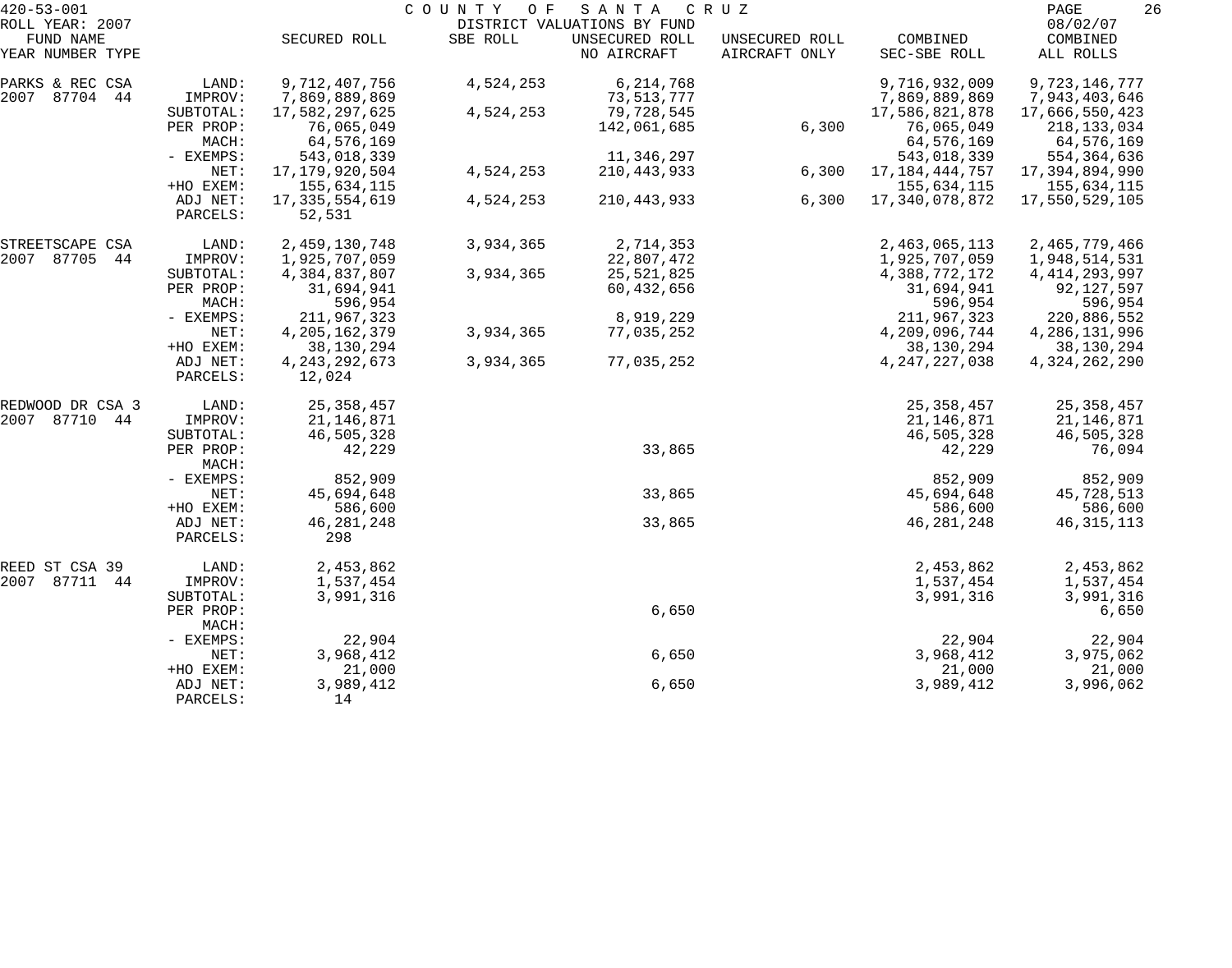| $420 - 53 - 001$                                 |                      | COUNTY<br>O F<br>SANTA<br>C R U Z |                                                                          |                                 |                          |                                   |  |  |  |
|--------------------------------------------------|----------------------|-----------------------------------|--------------------------------------------------------------------------|---------------------------------|--------------------------|-----------------------------------|--|--|--|
| ROLL YEAR: 2007<br>FUND NAME<br>YEAR NUMBER TYPE |                      | SECURED ROLL                      | DISTRICT VALUATIONS BY FUND<br>SBE ROLL<br>UNSECURED ROLL<br>NO AIRCRAFT | UNSECURED ROLL<br>AIRCRAFT ONLY | COMBINED<br>SEC-SBE ROLL | 08/02/07<br>COMBINED<br>ALL ROLLS |  |  |  |
| ROBERTS RD CSA 3                                 | LAND:                | 9,082,593                         |                                                                          |                                 | 9,082,593                | 9,082,593                         |  |  |  |
| 2007<br>87712<br>44                              | IMPROV:              | 8,429,302                         |                                                                          |                                 | 8,429,302                | 8,429,302                         |  |  |  |
|                                                  | SUBTOTAL:            | 17,511,895                        |                                                                          |                                 | 17,511,895               | 17,511,895                        |  |  |  |
|                                                  | PER PROP:            |                                   | 11,403                                                                   |                                 |                          | 11,403                            |  |  |  |
|                                                  | MACH:                |                                   |                                                                          |                                 |                          |                                   |  |  |  |
|                                                  | - EXEMPS:            | 214,564                           |                                                                          |                                 | 214,564                  | 214,564                           |  |  |  |
|                                                  | NET:                 | 17,297,331                        | 11,403                                                                   |                                 | 17, 297, 331             | 17,308,734                        |  |  |  |
|                                                  | +HO EXEM:            | 189,000                           |                                                                          |                                 | 189,000                  | 189,000                           |  |  |  |
|                                                  | ADJ NET:             | 17,486,331                        | 11,403                                                                   |                                 | 17,486,331               | 17,497,734                        |  |  |  |
|                                                  | PARCELS:             | 96                                |                                                                          |                                 |                          |                                   |  |  |  |
| RIDGE DRIVE CSA                                  | LAND:                | 3,543,397                         |                                                                          |                                 | 3,543,397                | 3,543,397                         |  |  |  |
| 2007<br>87730<br>44                              | IMPROV:              | 2,001,866                         |                                                                          |                                 | 2,001,866                | 2,001,866                         |  |  |  |
|                                                  | SUBTOTAL:            | 5,545,263                         |                                                                          |                                 | 5,545,263                | 5,545,263                         |  |  |  |
|                                                  | PER PROP:            |                                   | 7,351                                                                    |                                 |                          | 7,351                             |  |  |  |
|                                                  | MACH:                |                                   |                                                                          |                                 |                          |                                   |  |  |  |
|                                                  | - EXEMPS:<br>NET:    | 49,079<br>5,496,184               | 7,351                                                                    |                                 | 49,079<br>5,496,184      | 49,079<br>5,503,535               |  |  |  |
|                                                  | +HO EXEM:            | 47,600                            |                                                                          |                                 | 47,600                   | 47,600                            |  |  |  |
|                                                  | ADJ NET:             | 5,543,784                         | 7,351                                                                    |                                 | 5,543,784                | 5,551,135                         |  |  |  |
|                                                  | PARCELS:             | 23                                |                                                                          |                                 |                          |                                   |  |  |  |
| ROBAK DR CSA 16                                  | LAND:                | 14, 344, 984                      |                                                                          |                                 | 14, 344, 984             | 14,344,984                        |  |  |  |
| 2007<br>87737 44                                 | IMPROV:              | 12,188,110                        |                                                                          |                                 | 12,188,110               | 12,188,110                        |  |  |  |
|                                                  | SUBTOTAL:            | 26,533,094                        |                                                                          |                                 | 26,533,094               | 26,533,094                        |  |  |  |
|                                                  | PER PROP:            |                                   | 27,922                                                                   |                                 |                          | 27,922                            |  |  |  |
|                                                  | MACH:                |                                   |                                                                          |                                 |                          |                                   |  |  |  |
|                                                  | - EXEMPS:            | 317,270                           |                                                                          |                                 | 317,270                  | 317,270                           |  |  |  |
|                                                  | NET:                 | 26, 215, 824                      | 27,922                                                                   |                                 | 26, 215, 824             | 26, 243, 746                      |  |  |  |
|                                                  | +HO EXEM:            | 315,000                           |                                                                          |                                 | 315,000                  | 315,000                           |  |  |  |
|                                                  | ADJ NET:<br>PARCELS: | 26,530,824<br>77                  | 27,922                                                                   |                                 | 26,530,824               | 26,558,746                        |  |  |  |
| ROLLING WDS CSA                                  | LAND:                | 7,771,242                         |                                                                          |                                 | 7,771,242                | 7,771,242                         |  |  |  |
| 2007 87738<br>44                                 | IMPROV:              | 7,257,523                         |                                                                          |                                 | 7,257,523                | 7,257,523                         |  |  |  |
|                                                  | SUBTOTAL:            | 15,028,765                        |                                                                          |                                 | 15,028,765               | 15,028,765                        |  |  |  |
|                                                  | PER PROP:<br>MACH:   |                                   | 8,645                                                                    |                                 |                          | 8,645                             |  |  |  |
|                                                  | - EXEMPS:            | 169,148                           |                                                                          |                                 | 169,148                  | 169,148                           |  |  |  |
|                                                  | NET:                 | 14,859,617                        | 8,645                                                                    |                                 | 14,859,617               | 14,868,262                        |  |  |  |
|                                                  | +HO EXEM:            | 168,000                           |                                                                          |                                 | 168,000                  | 168,000                           |  |  |  |
|                                                  | ADJ NET:             | 15,027,617                        | 8,645                                                                    |                                 | 15,027,617               | 15,036,262                        |  |  |  |
|                                                  | PARCELS:             | 38                                |                                                                          |                                 |                          |                                   |  |  |  |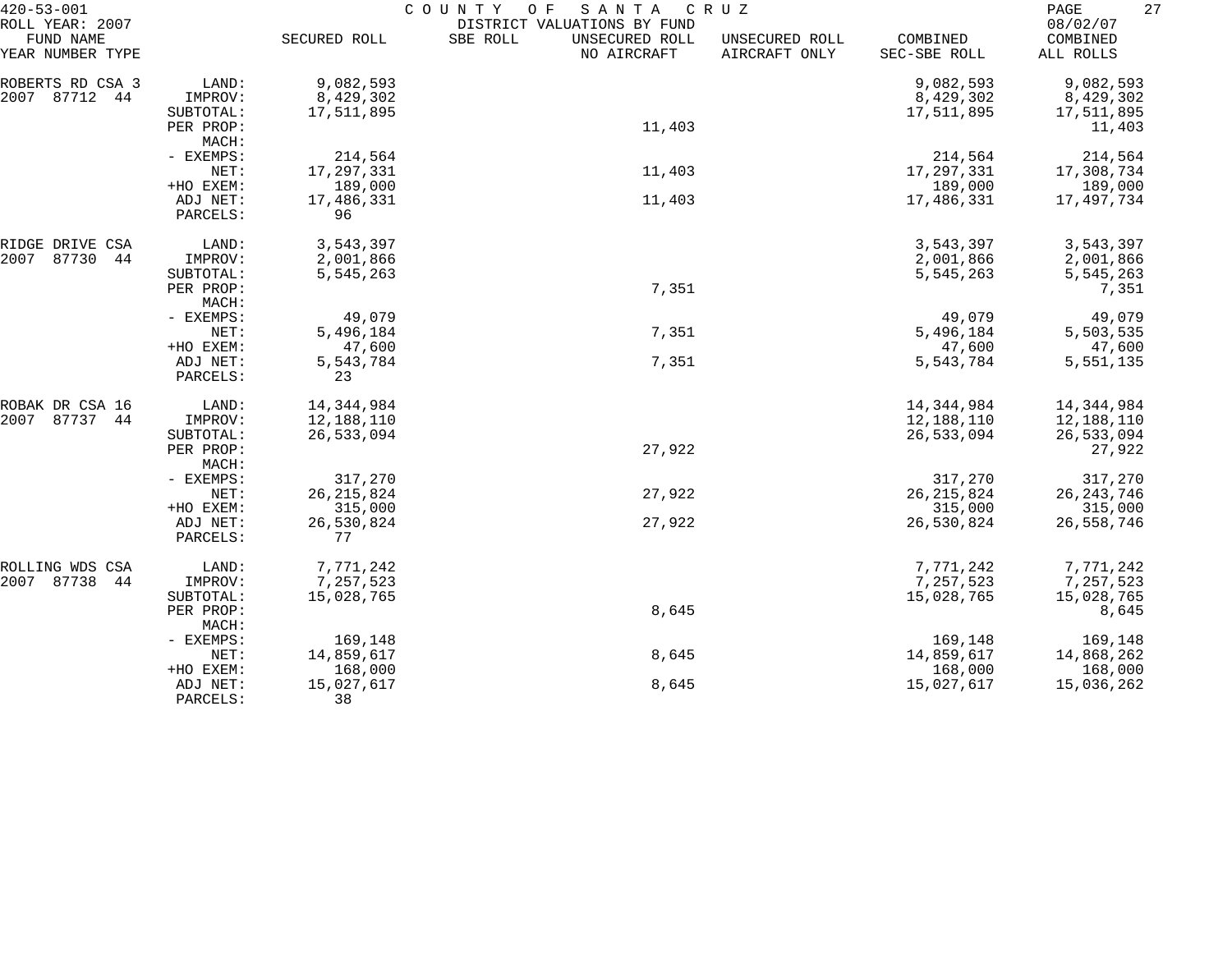| $420 - 53 - 001$                                 |           | COUNTY OF<br>SANTA<br>C R U Z<br>DISTRICT VALUATIONS BY FUND |           |                               |                                 |                          |                                   |  |
|--------------------------------------------------|-----------|--------------------------------------------------------------|-----------|-------------------------------|---------------------------------|--------------------------|-----------------------------------|--|
| ROLL YEAR: 2007<br>FUND NAME<br>YEAR NUMBER TYPE |           | SECURED ROLL                                                 | SBE ROLL  | UNSECURED ROLL<br>NO AIRCRAFT | UNSECURED ROLL<br>AIRCRAFT ONLY | COMBINED<br>SEC-SBE ROLL | 08/02/07<br>COMBINED<br>ALL ROLLS |  |
| SND DLLR BCH CSA                                 | LAND:     | 55,026,829                                                   |           | 22,126                        |                                 | 55,026,829               | 55,048,955                        |  |
| 2007 88832<br>44                                 | IMPROV:   | 39,699,601                                                   |           | 22,126                        |                                 | 39,699,601               | 39,721,727                        |  |
|                                                  | SUBTOTAL: | 94,726,430                                                   |           | 44,252                        |                                 | 94,726,430               | 94,770,682                        |  |
|                                                  | PER PROP: |                                                              |           |                               |                                 |                          |                                   |  |
|                                                  | MACH:     |                                                              |           |                               |                                 |                          |                                   |  |
|                                                  | - EXEMPS: | 329,000                                                      |           |                               |                                 | 329,000                  | 329,000                           |  |
|                                                  | NET:      | 94,397,430                                                   |           | 44,252                        |                                 | 94, 397, 430             | 94, 441, 682                      |  |
|                                                  | +HO EXEM: | 329,000                                                      |           |                               |                                 | 329,000                  | 329,000                           |  |
|                                                  | ADJ NET:  | 94,726,430                                                   |           | 44,252                        |                                 | 94,726,430               | 94,770,682                        |  |
|                                                  | PARCELS:  | 190                                                          |           |                               |                                 |                          |                                   |  |
| SC FLD CT & WC Z                                 | LAND:     | 17,740,512,370                                               | 6,293,863 | 28,536,612                    |                                 | 17,746,806,233           | 17,775,342,845                    |  |
| 2007 88836 70                                    | IMPROV:   | 15,190,093,811                                               |           | 265, 261, 797                 |                                 | 15,190,093,811           | 15, 455, 355, 608                 |  |
|                                                  | SUBTOTAL: | 32,930,606,181                                               | 6,293,863 | 293,798,409                   |                                 | 32,936,900,044           | 33, 230, 698, 453                 |  |
|                                                  | PER PROP: | 179,604,959                                                  |           | 549,994,901                   | 37,683,380                      | 179,604,959              | 767,283,240                       |  |
|                                                  | MACH:     | 108,730,429                                                  |           |                               |                                 | 108,730,429              | 108,730,429                       |  |
|                                                  | - EXEMPS: | 1,005,391,638                                                |           | 38, 417, 014                  | 154,700                         | 1,005,391,638            | 1,043,963,352                     |  |
|                                                  | NET:      | 32, 213, 549, 931                                            | 6,293,863 | 805, 376, 296                 | 37,528,680                      | 32, 219, 843, 794        | 33,062,748,770                    |  |
|                                                  | +HO EXEM: | 283,042,015                                                  |           | 124,457                       |                                 | 283,042,015              | 283,166,472                       |  |
|                                                  | ADJ NET:  | 32, 496, 591, 946                                            | 6,293,863 | 805,500,753                   | 37,528,680                      | 32,502,885,809           | 33, 345, 915, 242                 |  |
|                                                  | PARCELS:  | 95,253                                                       |           |                               |                                 |                          |                                   |  |
| SC FLD CT & WC Z                                 | LAND:     | 3,506,370,723                                                | 4,681,996 | 3,353,993                     |                                 | 3,511,052,719            | 3,514,406,712                     |  |
| 2007<br>88837 70                                 | IMPROV:   | 2,746,981,037                                                |           | 58,598,003                    |                                 | 2,746,981,037            | 2,805,579,040                     |  |
|                                                  | SUBTOTAL: | 6, 253, 351, 760                                             | 4,681,996 | 61,951,996                    |                                 | 6, 258, 033, 756         | 6, 319, 985, 752                  |  |
|                                                  | PER PROP: | 44, 187, 481                                                 |           | 98,330,975                    |                                 | 44, 187, 481             | 142,518,456                       |  |
|                                                  | MACH:     | 1,818,006                                                    |           |                               |                                 | 1,818,006                | 1,818,006                         |  |
|                                                  | - EXEMPS: | 249,522,065                                                  |           | 10,458,456                    |                                 | 249,522,065              | 259,980,521                       |  |
|                                                  | NET:      | 6,049,835,182                                                | 4,681,996 | 149,824,515                   |                                 | 6,054,517,178            | 6, 204, 341, 693                  |  |
|                                                  | +HO EXEM: | 49, 915, 494                                                 |           |                               |                                 | 49,915,494               | 49,915,494                        |  |
|                                                  | ADJ NET:  | 6,099,750,676                                                | 4,681,996 | 149,824,515                   |                                 | 6,104,432,672            | 6, 254, 257, 187                  |  |
|                                                  | PARCELS:  | 16,634                                                       |           |                               |                                 |                          |                                   |  |
| SC FLD CT & WC G                                 | LAND:     | 17,741,192,661                                               | 6,293,863 | 28,536,612                    |                                 | 17,747,486,524           | 17,776,023,136                    |  |
| 88838<br>2007<br>70                              | IMPROV:   | 15,190,921,804                                               |           | 265, 261, 797                 |                                 | 15,190,921,804           | 15,456,183,601                    |  |
|                                                  | SUBTOTAL: | 32, 932, 114, 465                                            | 6,293,863 | 293,798,409                   |                                 | 32,938,408,328           | 33, 232, 206, 737                 |  |
|                                                  | PER PROP: | 179,604,959                                                  |           | 550,002,401                   | 37,683,380                      | 179,604,959              | 767,290,740                       |  |
|                                                  | MACH:     | 108,730,429                                                  |           |                               |                                 | 108,730,429              | 108,730,429                       |  |
|                                                  | - EXEMPS: | 1,005,405,638                                                |           | 38, 417, 014                  | 154,700                         | 1,005,405,638            | 1,043,977,352                     |  |
|                                                  | NET:      | 32, 215, 044, 215                                            | 6,293,863 | 805, 383, 796                 | 37,528,680                      | 32, 221, 338, 078        | 33,064,250,554                    |  |
|                                                  | +HO EXEM: | 283,056,015                                                  |           | 124,457                       |                                 | 283,056,015              | 283, 180, 472                     |  |
|                                                  | ADJ NET:  | 32,498,100,230                                               | 6,293,863 | 805,508,253                   | 37,528,680                      | 32,504,394,093           | 33, 347, 431, 026                 |  |
|                                                  | PARCELS:  | 95,257                                                       |           |                               |                                 |                          |                                   |  |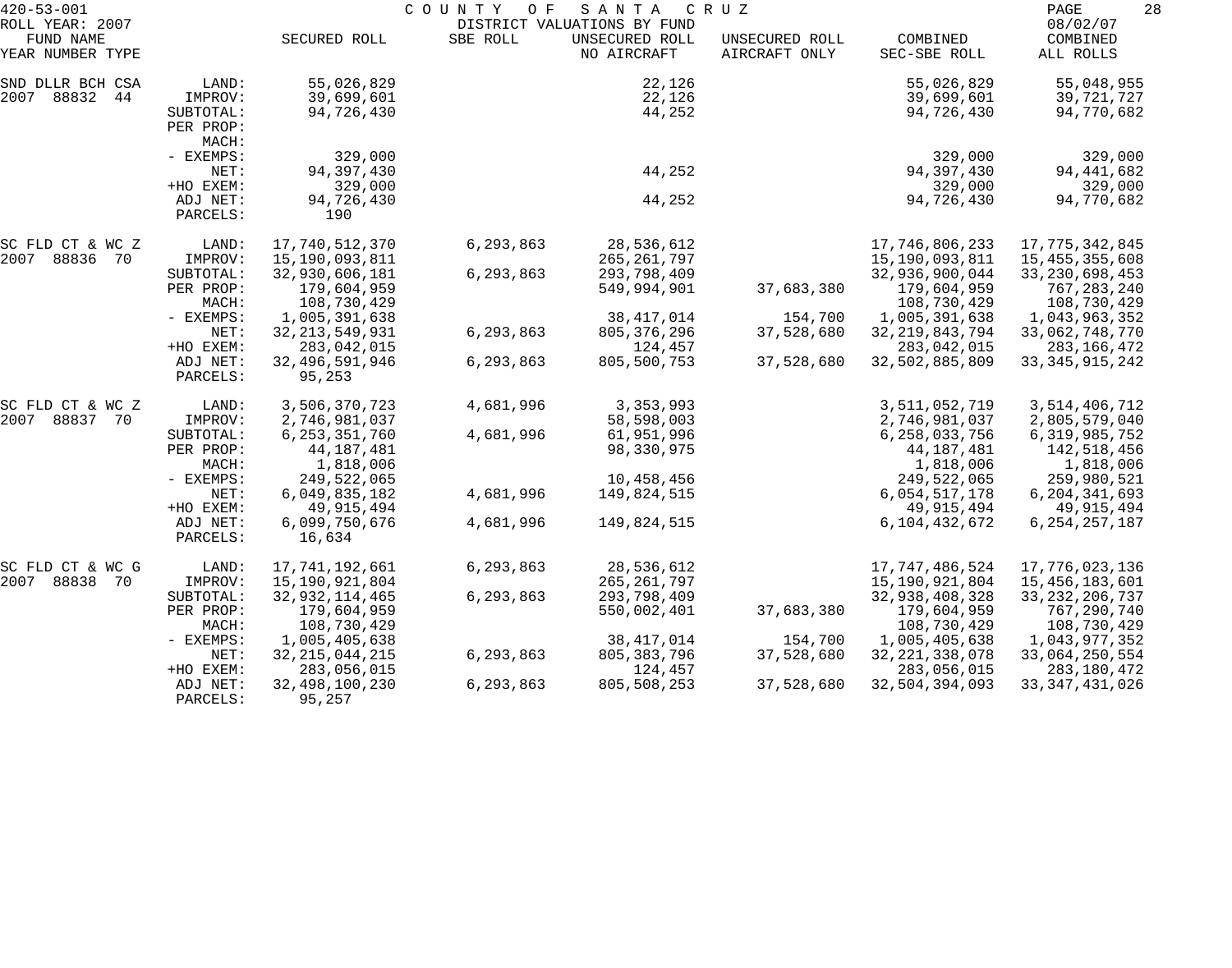| $420 - 53 - 001$              |           |                  | COUNTY OF | SANTA                         | C R U Z                         |                          | 29<br>PAGE            |
|-------------------------------|-----------|------------------|-----------|-------------------------------|---------------------------------|--------------------------|-----------------------|
| ROLL YEAR: 2007               |           |                  |           | DISTRICT VALUATIONS BY FUND   |                                 |                          | 08/02/07              |
| FUND NAME<br>YEAR NUMBER TYPE |           | SECURED ROLL     | SBE ROLL  | UNSECURED ROLL<br>NO AIRCRAFT | UNSECURED ROLL<br>AIRCRAFT ONLY | COMBINED<br>SEC-SBE ROLL | COMBINED<br>ALL ROLLS |
|                               |           |                  |           |                               |                                 |                          |                       |
| SC FLD CT & WC Z              | LAND:     | 1,628,125,338    | 100,000   | 766,924                       |                                 | 1,628,225,338            | 1,628,992,262         |
| 2007 88839 44                 | IMPROV:   | 1,374,508,501    |           | 8,463,452                     |                                 | 1,374,508,501            | 1,382,971,953         |
|                               | SUBTOTAL: | 3,002,633,839    | 100,000   | 9,230,376                     |                                 | 3,002,733,839            | 3,011,964,215         |
|                               | PER PROP: | 7,030,919        |           | 13,994,578                    |                                 | 7,030,919                | 21,025,497            |
|                               | MACH:     | 1,221,972        |           |                               |                                 | 1,221,972                | 1,221,972             |
|                               | - EXEMPS: | 94,871,703       |           | 80,938                        |                                 | 94,871,703               | 94,952,641            |
|                               | NET:      | 2,916,015,027    | 100,000   | 23, 144, 016                  |                                 | 2,916,115,027            | 2,939,259,043         |
|                               | +HO EXEM: | 37,099,409       |           |                               |                                 | 37,099,409               | 37,099,409            |
|                               | ADJ NET:  | 2,953,114,436    | 100,000   | 23, 144, 016                  |                                 | 2,953,214,436            | 2,976,358,452         |
|                               | PARCELS:  | 17,330           |           |                               |                                 |                          |                       |
|                               |           |                  |           |                               |                                 |                          |                       |
| SC FLD CT & WC Z              | LAND:     | 2, 125, 653, 671 | 154,500   | 1,307,221                     |                                 | 2,125,808,171            | 2, 127, 115, 392      |
| 2007 88843<br>70              | IMPROV:   | 1,483,428,541    |           | 9,944,814                     |                                 | 1,483,428,541            | 1,493,373,355         |
|                               | SUBTOTAL: | 3,609,082,212    | 154,500   | 11,252,035                    |                                 | 3,609,236,712            | 3,620,488,747         |
|                               | PER PROP: | 5,358,514        |           | 21, 363, 489                  |                                 | 5,358,514                | 26,722,003            |
|                               | MACH:     | 529,168          |           |                               |                                 | 529,168                  | 529,168               |
|                               | - EXEMPS: | 52,505,613       |           | 1,145,337                     |                                 | 52,505,613               | 53,650,950            |
|                               | NET:      | 3,562,464,281    | 154,500   | 31, 470, 187                  |                                 | 3,562,618,781            | 3,594,088,968         |
|                               | +HO EXEM: | 25, 214, 000     |           |                               |                                 | 25, 214, 000             | 25, 214, 000          |
|                               | ADJ NET:  | 3,587,678,281    | 154,500   | 31, 470, 187                  |                                 | 3,587,832,781            | 3,619,302,968         |
|                               | PARCELS:  | 8,348            |           |                               |                                 |                          |                       |
|                               |           |                  |           |                               |                                 |                          |                       |
| SC FLD CT & WC Z              | LAND:     | 2,907,858,572    | 589,541   | 6,561,733                     |                                 | 2,908,448,113            | 2,915,009,846         |
| 88844<br>2007<br>44           | IMPROV:   | 2,741,784,657    |           | 66,488,102                    |                                 | 2,741,784,657            | 2,808,272,759         |
|                               | SUBTOTAL: | 5,649,643,229    | 589,541   | 73,049,835                    |                                 | 5,650,232,770            | 5,723,282,605         |
|                               | PER PROP: | 68,685,132       |           | 154,145,830                   | 37,602,080                      | 68,685,132               | 260, 433, 042         |
|                               | MACH:     | 22,981,301       |           |                               |                                 | 22,981,301               | 22,981,301            |
|                               | - EXEMPS: | 258, 237, 008    |           | 3,050,716                     | 154,700                         | 258, 237, 008            | 261, 442, 424         |
|                               | NET:      | 5,483,072,654    | 589,541   | 224, 144, 949                 | 37, 447, 380                    | 5,483,662,195            | 5,745,254,524         |
|                               | +HO EXEM: | 49,448,900       |           |                               |                                 | 49,448,900               | 49,448,900            |
|                               | ADJ NET:  | 5,532,521,554    | 589,541   | 224, 144, 949                 | 37, 447, 380                    | 5,533,111,095            | 5,794,703,424         |
|                               | PARCELS:  | 16,510           |           |                               |                                 |                          |                       |
| SUMMIT WEST CSA               | LAND:     | 51,494,293       |           |                               |                                 | 51,494,293               | 51,494,293            |
| 2007<br>88845<br>44           | IMPROV:   | 50,564,862       |           |                               |                                 | 50,564,862               | 50,564,862            |
|                               | SUBTOTAL: | 102,059,155      |           |                               |                                 | 102,059,155              | 102,059,155           |
|                               | PER PROP: |                  |           | 89,561                        |                                 |                          | 89,561                |
|                               | MACH:     |                  |           |                               |                                 |                          |                       |
|                               | - EXEMPS: | 934,548          |           |                               |                                 | 934,548                  | 934,548               |
|                               | NET:      | 101,124,607      |           | 89,561                        |                                 | 101, 124, 607            | 101,214,168           |
|                               | +HO EXEM: | 929,600          |           |                               |                                 | 929,600                  | 929,600               |
|                               | ADJ NET:  | 102,054,207      |           | 89,561                        |                                 | 102,054,207              | 102,143,768           |
|                               | PARCELS:  | 222              |           |                               |                                 |                          |                       |
|                               |           |                  |           |                               |                                 |                          |                       |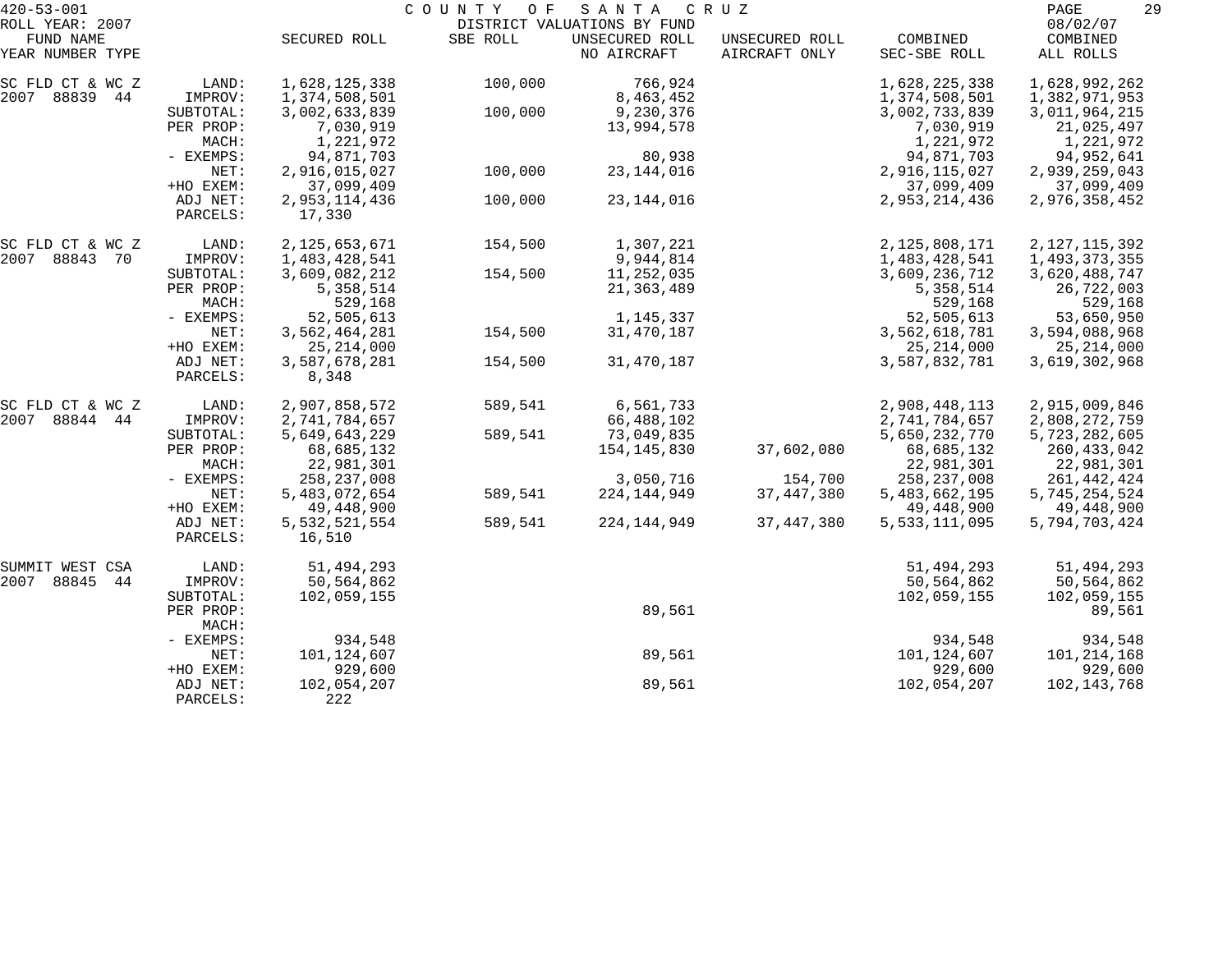| $420 - 53 - 001$                                 |                      |                         | COUNTY OF | SANTA                                                        | C R U Z                         |                          | PAGE<br>30                        |
|--------------------------------------------------|----------------------|-------------------------|-----------|--------------------------------------------------------------|---------------------------------|--------------------------|-----------------------------------|
| ROLL YEAR: 2007<br>FUND NAME<br>YEAR NUMBER TYPE |                      | SECURED ROLL            | SBE ROLL  | DISTRICT VALUATIONS BY FUND<br>UNSECURED ROLL<br>NO AIRCRAFT | UNSECURED ROLL<br>AIRCRAFT ONLY | COMBINED<br>SEC-SBE ROLL | 08/02/07<br>COMBINED<br>ALL ROLLS |
|                                                  |                      |                         |           |                                                              |                                 |                          |                                   |
| SEPTNK MGMT CSA1                                 | LAND:                | 3, 102, 625, 113        | 186,960   | 1,717,396                                                    |                                 | 3,102,812,073            | 3, 104, 529, 469                  |
| 2007<br>88877<br>41                              | IMPROV:              | 2,751,288,575           |           | 21,776,918                                                   |                                 | 2,751,288,575            | 2,773,065,493                     |
|                                                  | SUBTOTAL:            | 5,853,913,688           | 186,960   | 23, 494, 314                                                 |                                 | 5,854,100,648            | 5,877,594,962                     |
|                                                  | PER PROP:            | 16,234,196              |           | 23, 223, 808                                                 |                                 | 16,234,196               | 39,458,004                        |
|                                                  | MACH:                | 8,517,543               |           |                                                              |                                 | 8,517,543                | 8,517,543                         |
|                                                  | - EXEMPS:            | 146,356,861             |           | 189,704                                                      |                                 | 146,356,861              | 146,546,565                       |
|                                                  | NET:                 | 5,732,308,566           | 186,960   | 46,528,418                                                   |                                 | 5,732,495,526            | 5,779,023,944                     |
|                                                  | +HO EXEM:            | 63,599,634              |           |                                                              |                                 | 63,599,634               | 63,599,634                        |
|                                                  | ADJ NET:<br>PARCELS: | 5,795,908,200<br>25,196 | 186,960   | 46,528,418                                                   |                                 | 5,796,095,160            | 5,842,623,578                     |
| SEP TNK MNT CSA                                  | LAND:                | 5,288,614,099           | 435,388   | 2,009,070                                                    |                                 | 5,289,049,487            | 5, 291, 058, 557                  |
| 2007<br>88878<br>41                              | IMPROV:              | 4,578,434,919           |           | 41,509,241                                                   |                                 | 4,578,434,919            | 4,619,944,160                     |
|                                                  | SUBTOTAL:            | 9,867,049,018           | 435,388   | 43,518,311                                                   |                                 | 9,867,484,406            | 9,911,002,717                     |
|                                                  | PER PROP:            | 34,874,249              |           | 59,930,479                                                   | 6,300                           | 34,874,249               | 94,811,028                        |
|                                                  | MACH:                | 63,440,657              |           |                                                              |                                 | 63,440,657               | 63,440,657                        |
|                                                  | - EXEMPS:            | 263, 155, 882           |           | 619,235                                                      |                                 | 263, 155, 882            | 263, 775, 117                     |
|                                                  | NET:                 | 9,702,208,042           | 435,388   | 102,829,555                                                  | 6,300                           | 9,702,643,430            | 9,805,479,285                     |
|                                                  | +HO EXEM:            | 99, 352, 834            |           |                                                              |                                 | 99, 352, 834             | 99, 352, 834                      |
|                                                  | ADJ NET:<br>PARCELS: | 9,801,560,876<br>36,246 | 435,388   | 102,829,555                                                  | 6,300                           | 9,801,996,264            | 9,904,832,119                     |
| SUNLIT LANE CSA                                  | LAND:                | 9,927,610               |           |                                                              |                                 | 9,927,610                | 9,927,610                         |
| 88880<br>2007<br>44                              | IMPROV:              | 9,771,819               |           | 48,168                                                       |                                 | 9,771,819                | 9,819,987                         |
|                                                  | SUBTOTAL:            | 19,699,429              |           | 48,168                                                       |                                 | 19,699,429               | 19,747,597                        |
|                                                  | PER PROP:<br>MACH:   |                         |           | 73,361                                                       | 6,300                           |                          | 79,661                            |
|                                                  | - EXEMPS:            | 189,000                 |           |                                                              |                                 | 189,000                  | 189,000                           |
|                                                  | NET:                 | 19,510,429              |           | 121,529                                                      | 6,300                           | 19,510,429               | 19,638,258                        |
|                                                  | +HO EXEM:            | 189,000                 |           |                                                              |                                 | 189,000                  | 189,000                           |
|                                                  | ADJ NET:             | 19,699,429              |           | 121,529                                                      | 6,300                           | 19,699,429               | 19,827,258                        |
|                                                  | PARCELS:             | 44                      |           |                                                              |                                 |                          |                                   |
| SUNBEAM WDS CSA                                  | LAND:                | 5,686,868               |           |                                                              |                                 | 5,686,868                | 5,686,868                         |
| 88881<br>2007<br>44                              | IMPROV:              | 4,723,943               |           |                                                              |                                 | 4,723,943                | 4,723,943                         |
|                                                  | SUBTOTAL:            | 10,410,811              |           |                                                              |                                 | 10,410,811               | 10,410,811                        |
|                                                  | PER PROP:<br>MACH:   |                         |           |                                                              |                                 |                          |                                   |
|                                                  | - EXEMPS:            | 205,264                 |           |                                                              |                                 | 205,264                  | 205,264                           |
|                                                  | NET:                 | 10,205,547              |           |                                                              |                                 | 10,205,547               | 10,205,547                        |
|                                                  | +HO EXEM:            | 201,600                 |           |                                                              |                                 | 201,600                  | 201,600                           |
|                                                  | ADJ NET:             | 10,407,147              |           |                                                              |                                 | 10,407,147               | 10,407,147                        |
|                                                  | PARCELS:             | 65                      |           |                                                              |                                 |                          |                                   |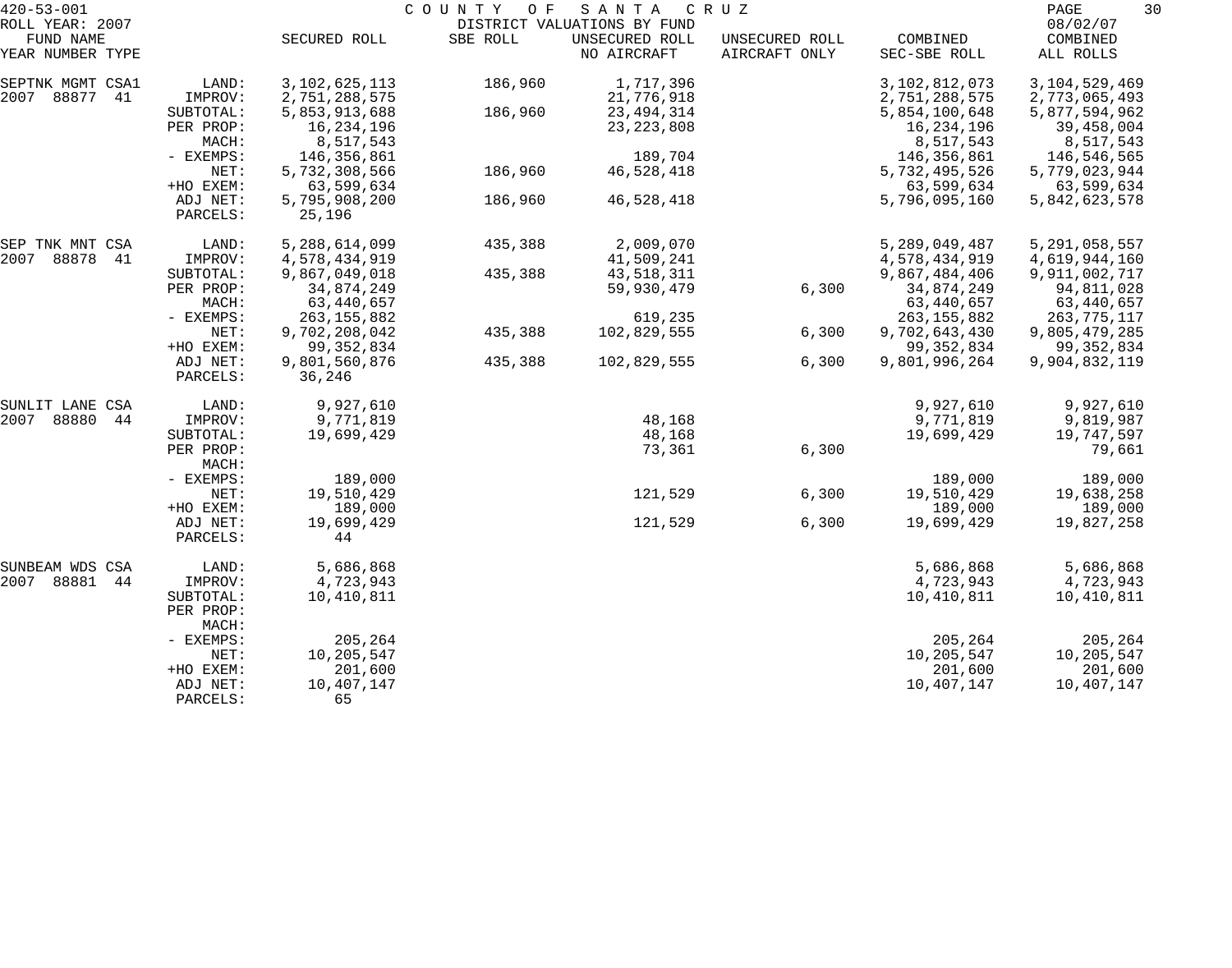| $420 - 53 - 001$                                 |                       | COUNTY<br>SANTA<br>O F<br>CRUZ |                                                                          |                                 |                          |                                   |  |  |  |
|--------------------------------------------------|-----------------------|--------------------------------|--------------------------------------------------------------------------|---------------------------------|--------------------------|-----------------------------------|--|--|--|
| ROLL YEAR: 2007<br>FUND NAME<br>YEAR NUMBER TYPE |                       | SECURED ROLL                   | DISTRICT VALUATIONS BY FUND<br>SBE ROLL<br>UNSECURED ROLL<br>NO AIRCRAFT | UNSECURED ROLL<br>AIRCRAFT ONLY | COMBINED<br>SEC-SBE ROLL | 08/02/07<br>COMBINED<br>ALL ROLLS |  |  |  |
| VINEYARD CSA 50                                  | LAND:                 | 8,737,114                      |                                                                          |                                 | 8,737,114                | 8,737,114                         |  |  |  |
| 88883<br>2007<br>44                              | IMPROV:               | 11,276,529                     |                                                                          |                                 | 11,276,529               | 11,276,529                        |  |  |  |
|                                                  | SUBTOTAL:             | 20,013,643                     |                                                                          |                                 | 20,013,643               | 20,013,643                        |  |  |  |
|                                                  | PER PROP:             |                                | 22,491                                                                   |                                 |                          | 22,491                            |  |  |  |
|                                                  | MACH:                 |                                |                                                                          |                                 |                          |                                   |  |  |  |
|                                                  | - EXEMPS:             | 281,721                        |                                                                          |                                 | 281,721                  | 281,721                           |  |  |  |
|                                                  | NET:                  | 19,731,922                     | 22,491                                                                   |                                 | 19,731,922               | 19,754,413                        |  |  |  |
|                                                  | +HO EXEM:             | 280,000                        |                                                                          |                                 | 280,000                  | 280,000                           |  |  |  |
|                                                  | ADJ NET:<br>PARCELS:  | 20,011,922<br>57               | 22,491                                                                   |                                 | 20,011,922               | 20,034,413                        |  |  |  |
|                                                  |                       |                                |                                                                          |                                 |                          |                                   |  |  |  |
| TRESTLE BCH CSA                                  | LAND:                 | 7,753,903                      |                                                                          |                                 | 7,753,903                | 7,753,903                         |  |  |  |
| 88885<br>2007<br>44                              | IMPROV:               | 3,717,635                      |                                                                          |                                 | 3,717,635                | 3,717,635                         |  |  |  |
|                                                  | SUBTOTAL:             | 11,471,538                     |                                                                          |                                 | 11,471,538               | 11,471,538                        |  |  |  |
|                                                  | PER PROP:             |                                |                                                                          |                                 |                          |                                   |  |  |  |
|                                                  | MACH:                 |                                |                                                                          |                                 |                          |                                   |  |  |  |
|                                                  | - EXEMPS:             | 35,000                         |                                                                          |                                 | 35,000                   | 35,000                            |  |  |  |
|                                                  | NET:                  | 11,436,538                     |                                                                          |                                 | 11,436,538               | 11,436,538                        |  |  |  |
|                                                  | +HO EXEM:<br>ADJ NET: | 35,000<br>11, 471, 538         |                                                                          |                                 | 35,000<br>11, 471, 538   | 35,000<br>11,471,538              |  |  |  |
|                                                  | PARCELS:              | 24                             |                                                                          |                                 |                          |                                   |  |  |  |
| VIEW CIRCLE CSA                                  | LAND:                 | 1,679,953                      |                                                                          |                                 | 1,679,953                | 1,679,953                         |  |  |  |
| 2007<br>89960<br>44                              | IMPROV:               | 1,885,202                      |                                                                          |                                 | 1,885,202                | 1,885,202                         |  |  |  |
|                                                  | SUBTOTAL:             | 3,565,155                      |                                                                          |                                 | 3,565,155                | 3,565,155                         |  |  |  |
|                                                  | PER PROP:             |                                |                                                                          |                                 |                          |                                   |  |  |  |
|                                                  | MACH:                 |                                |                                                                          |                                 |                          |                                   |  |  |  |
|                                                  | - EXEMPS:             | 49,000                         |                                                                          |                                 | 49,000                   | 49,000                            |  |  |  |
|                                                  | NET:<br>+HO EXEM:     | 3,516,155<br>49,000            |                                                                          |                                 | 3,516,155<br>49,000      | 3,516,155<br>49,000               |  |  |  |
|                                                  | ADJ NET:              | 3,565,155                      |                                                                          |                                 | 3,565,155                | 3,565,155                         |  |  |  |
|                                                  | PARCELS:              | 11                             |                                                                          |                                 |                          |                                   |  |  |  |
| VIEW PNT RD<br>CSA                               | LAND:                 | 14,964,893                     |                                                                          |                                 | 14,964,893               | 14,964,893                        |  |  |  |
| 89965<br>2007<br>44                              | IMPROV:               | 14,801,658                     |                                                                          |                                 | 14,801,658               | 14,801,658                        |  |  |  |
|                                                  | SUBTOTAL:             | 29,766,551                     |                                                                          |                                 | 29,766,551               | 29,766,551                        |  |  |  |
|                                                  | PER PROP:<br>MACH:    |                                | 49,365                                                                   |                                 |                          | 49,365                            |  |  |  |
|                                                  | - EXEMPS:             | 280,584                        |                                                                          |                                 | 280,584                  | 280,584                           |  |  |  |
|                                                  | NET:                  | 29,485,967                     | 49,365                                                                   |                                 | 29, 485, 967             | 29,535,332                        |  |  |  |
|                                                  | +HO EXEM:             | 280,000                        |                                                                          |                                 | 280,000                  | 280,000                           |  |  |  |
|                                                  | ADJ NET:              | 29,765,967                     | 49,365                                                                   |                                 | 29,765,967               | 29,815,332                        |  |  |  |
|                                                  | PARCELS:              | 56                             |                                                                          |                                 |                          |                                   |  |  |  |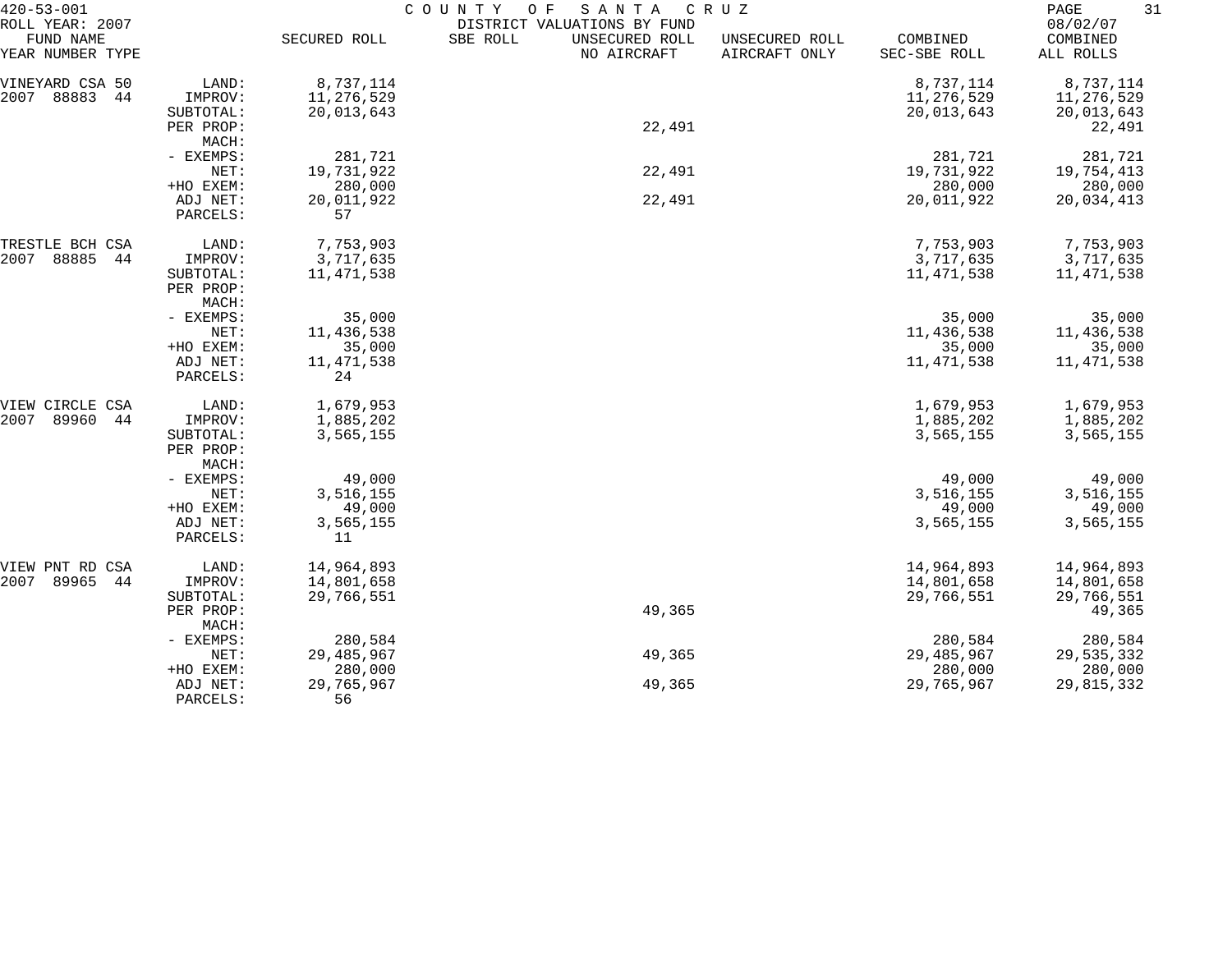| 08/02/07<br>FUND NAME<br>SECURED ROLL<br>SBE ROLL<br>UNSECURED ROLL<br>COMBINED<br>UNSECURED ROLL<br>COMBINED<br>AIRCRAFT ONLY<br>NO AIRCRAFT<br>SEC-SBE ROLL<br>ALL ROLLS<br>11,784,370<br>LAND:<br>11,784,370<br>11,784,370<br>89971<br>15,778,687<br>15,778,687<br>44<br>IMPROV:<br>15,778,687<br>27,563,057<br>27,563,057<br>27,563,057<br>SUBTOTAL:<br>126,543<br>PER PROP:<br>126,543<br>MACH:<br>262,961<br>- EXEMPS:<br>262,961<br>262,961<br>NET:<br>27,300,096<br>126,543<br>27,300,096<br>27, 426, 639<br>+HO EXEM:<br>154,000<br>154,000<br>154,000<br>ADJ NET:<br>27, 454, 096<br>126,543<br>27, 454, 096<br>27,580,639<br>49<br>PARCELS:<br>6, 314, 257<br>LAND:<br>6, 314, 257<br>6, 314, 257<br>89972<br>3,559,198<br>3,559,198<br>44<br>IMPROV:<br>3,559,198<br>9,873,455<br>9,873,455<br>9,873,455<br>SUBTOTAL:<br>PER PROP:<br>MACH:<br>130,935<br>- EXEMPS:<br>130,935<br>130,935<br>9,742,520<br>9,742,520<br>9,742,520<br>NET:<br>+HO EXEM:<br>105,000<br>105,000<br>105,000<br>9,847,520<br>ADJ NET:<br>9,847,520<br>9,847,520<br>70<br>PARCELS:<br>7,021,084<br>7,021,084<br>LAND:<br>7,021,084<br>89973<br>3,555<br>44<br>IMPROV:<br>6,890,023<br>6,890,023<br>6,893,578<br>3,555<br>13,911,107<br>13,911,107<br>13,914,662<br>SUBTOTAL:<br>34,113<br>34,113<br>PER PROP:<br>MACH:<br>168,000<br>- EXEMPS:<br>168,000<br>168,000<br>13,743,107<br>37,668<br>13,743,107<br>NET:<br>13,780,775<br>+HO EXEM:<br>168,000<br>168,000<br>168,000<br>ADJ NET:<br>13,911,107<br>37,668<br>13,911,107<br>13,948,775<br>39<br>PARCELS:<br>43, 178, 407<br>43,178,407<br>43,178,407<br>GRAHAM HILL CSA<br>LAND:<br>44<br>46,612,358<br>10,645<br>46,612,358<br>46,623,003<br>IMPROV:<br>89,790,765<br>89,790,765<br>89,801,410<br>10,645<br>SUBTOTAL:<br>25,706<br>25,706<br>PER PROP:<br>MACH:<br>- EXEMPS:<br>138,600<br>138,600<br>138,600<br>36,351<br>NET:<br>89,652,165<br>89,652,165<br>89,688,516<br>138,600<br>138,600<br>138,600<br>+HO EXEM:<br>89,790,765<br>36,351<br>89,790,765<br>89,827,116<br>ADJ NET:<br>68<br>PARCELS: | $420 - 53 - 001$<br>ROLL YEAR: 2007 | COUNTY<br>SANTA<br>O F<br>C R U Z<br>DISTRICT VALUATIONS BY FUND |  |  |  |  |  |  |
|---------------------------------------------------------------------------------------------------------------------------------------------------------------------------------------------------------------------------------------------------------------------------------------------------------------------------------------------------------------------------------------------------------------------------------------------------------------------------------------------------------------------------------------------------------------------------------------------------------------------------------------------------------------------------------------------------------------------------------------------------------------------------------------------------------------------------------------------------------------------------------------------------------------------------------------------------------------------------------------------------------------------------------------------------------------------------------------------------------------------------------------------------------------------------------------------------------------------------------------------------------------------------------------------------------------------------------------------------------------------------------------------------------------------------------------------------------------------------------------------------------------------------------------------------------------------------------------------------------------------------------------------------------------------------------------------------------------------------------------------------------------------------------------------------------------------------------------------------------------------------------------------------------------------------------------------------------------------------------------------------------------------------------------------------------|-------------------------------------|------------------------------------------------------------------|--|--|--|--|--|--|
|                                                                                                                                                                                                                                                                                                                                                                                                                                                                                                                                                                                                                                                                                                                                                                                                                                                                                                                                                                                                                                                                                                                                                                                                                                                                                                                                                                                                                                                                                                                                                                                                                                                                                                                                                                                                                                                                                                                                                                                                                                                         | YEAR NUMBER TYPE                    |                                                                  |  |  |  |  |  |  |
|                                                                                                                                                                                                                                                                                                                                                                                                                                                                                                                                                                                                                                                                                                                                                                                                                                                                                                                                                                                                                                                                                                                                                                                                                                                                                                                                                                                                                                                                                                                                                                                                                                                                                                                                                                                                                                                                                                                                                                                                                                                         | UPPR PLSNT VLY #                    |                                                                  |  |  |  |  |  |  |
|                                                                                                                                                                                                                                                                                                                                                                                                                                                                                                                                                                                                                                                                                                                                                                                                                                                                                                                                                                                                                                                                                                                                                                                                                                                                                                                                                                                                                                                                                                                                                                                                                                                                                                                                                                                                                                                                                                                                                                                                                                                         | 2007                                |                                                                  |  |  |  |  |  |  |
|                                                                                                                                                                                                                                                                                                                                                                                                                                                                                                                                                                                                                                                                                                                                                                                                                                                                                                                                                                                                                                                                                                                                                                                                                                                                                                                                                                                                                                                                                                                                                                                                                                                                                                                                                                                                                                                                                                                                                                                                                                                         |                                     |                                                                  |  |  |  |  |  |  |
|                                                                                                                                                                                                                                                                                                                                                                                                                                                                                                                                                                                                                                                                                                                                                                                                                                                                                                                                                                                                                                                                                                                                                                                                                                                                                                                                                                                                                                                                                                                                                                                                                                                                                                                                                                                                                                                                                                                                                                                                                                                         |                                     |                                                                  |  |  |  |  |  |  |
|                                                                                                                                                                                                                                                                                                                                                                                                                                                                                                                                                                                                                                                                                                                                                                                                                                                                                                                                                                                                                                                                                                                                                                                                                                                                                                                                                                                                                                                                                                                                                                                                                                                                                                                                                                                                                                                                                                                                                                                                                                                         |                                     |                                                                  |  |  |  |  |  |  |
|                                                                                                                                                                                                                                                                                                                                                                                                                                                                                                                                                                                                                                                                                                                                                                                                                                                                                                                                                                                                                                                                                                                                                                                                                                                                                                                                                                                                                                                                                                                                                                                                                                                                                                                                                                                                                                                                                                                                                                                                                                                         |                                     |                                                                  |  |  |  |  |  |  |
|                                                                                                                                                                                                                                                                                                                                                                                                                                                                                                                                                                                                                                                                                                                                                                                                                                                                                                                                                                                                                                                                                                                                                                                                                                                                                                                                                                                                                                                                                                                                                                                                                                                                                                                                                                                                                                                                                                                                                                                                                                                         |                                     |                                                                  |  |  |  |  |  |  |
|                                                                                                                                                                                                                                                                                                                                                                                                                                                                                                                                                                                                                                                                                                                                                                                                                                                                                                                                                                                                                                                                                                                                                                                                                                                                                                                                                                                                                                                                                                                                                                                                                                                                                                                                                                                                                                                                                                                                                                                                                                                         |                                     |                                                                  |  |  |  |  |  |  |
|                                                                                                                                                                                                                                                                                                                                                                                                                                                                                                                                                                                                                                                                                                                                                                                                                                                                                                                                                                                                                                                                                                                                                                                                                                                                                                                                                                                                                                                                                                                                                                                                                                                                                                                                                                                                                                                                                                                                                                                                                                                         |                                     |                                                                  |  |  |  |  |  |  |
|                                                                                                                                                                                                                                                                                                                                                                                                                                                                                                                                                                                                                                                                                                                                                                                                                                                                                                                                                                                                                                                                                                                                                                                                                                                                                                                                                                                                                                                                                                                                                                                                                                                                                                                                                                                                                                                                                                                                                                                                                                                         | RIVERDALE PK CSA                    |                                                                  |  |  |  |  |  |  |
|                                                                                                                                                                                                                                                                                                                                                                                                                                                                                                                                                                                                                                                                                                                                                                                                                                                                                                                                                                                                                                                                                                                                                                                                                                                                                                                                                                                                                                                                                                                                                                                                                                                                                                                                                                                                                                                                                                                                                                                                                                                         | 2007                                |                                                                  |  |  |  |  |  |  |
|                                                                                                                                                                                                                                                                                                                                                                                                                                                                                                                                                                                                                                                                                                                                                                                                                                                                                                                                                                                                                                                                                                                                                                                                                                                                                                                                                                                                                                                                                                                                                                                                                                                                                                                                                                                                                                                                                                                                                                                                                                                         |                                     |                                                                  |  |  |  |  |  |  |
|                                                                                                                                                                                                                                                                                                                                                                                                                                                                                                                                                                                                                                                                                                                                                                                                                                                                                                                                                                                                                                                                                                                                                                                                                                                                                                                                                                                                                                                                                                                                                                                                                                                                                                                                                                                                                                                                                                                                                                                                                                                         |                                     |                                                                  |  |  |  |  |  |  |
|                                                                                                                                                                                                                                                                                                                                                                                                                                                                                                                                                                                                                                                                                                                                                                                                                                                                                                                                                                                                                                                                                                                                                                                                                                                                                                                                                                                                                                                                                                                                                                                                                                                                                                                                                                                                                                                                                                                                                                                                                                                         |                                     |                                                                  |  |  |  |  |  |  |
|                                                                                                                                                                                                                                                                                                                                                                                                                                                                                                                                                                                                                                                                                                                                                                                                                                                                                                                                                                                                                                                                                                                                                                                                                                                                                                                                                                                                                                                                                                                                                                                                                                                                                                                                                                                                                                                                                                                                                                                                                                                         |                                     |                                                                  |  |  |  |  |  |  |
|                                                                                                                                                                                                                                                                                                                                                                                                                                                                                                                                                                                                                                                                                                                                                                                                                                                                                                                                                                                                                                                                                                                                                                                                                                                                                                                                                                                                                                                                                                                                                                                                                                                                                                                                                                                                                                                                                                                                                                                                                                                         |                                     |                                                                  |  |  |  |  |  |  |
|                                                                                                                                                                                                                                                                                                                                                                                                                                                                                                                                                                                                                                                                                                                                                                                                                                                                                                                                                                                                                                                                                                                                                                                                                                                                                                                                                                                                                                                                                                                                                                                                                                                                                                                                                                                                                                                                                                                                                                                                                                                         |                                     |                                                                  |  |  |  |  |  |  |
|                                                                                                                                                                                                                                                                                                                                                                                                                                                                                                                                                                                                                                                                                                                                                                                                                                                                                                                                                                                                                                                                                                                                                                                                                                                                                                                                                                                                                                                                                                                                                                                                                                                                                                                                                                                                                                                                                                                                                                                                                                                         |                                     |                                                                  |  |  |  |  |  |  |
|                                                                                                                                                                                                                                                                                                                                                                                                                                                                                                                                                                                                                                                                                                                                                                                                                                                                                                                                                                                                                                                                                                                                                                                                                                                                                                                                                                                                                                                                                                                                                                                                                                                                                                                                                                                                                                                                                                                                                                                                                                                         | WESTDALE CSA 21                     |                                                                  |  |  |  |  |  |  |
|                                                                                                                                                                                                                                                                                                                                                                                                                                                                                                                                                                                                                                                                                                                                                                                                                                                                                                                                                                                                                                                                                                                                                                                                                                                                                                                                                                                                                                                                                                                                                                                                                                                                                                                                                                                                                                                                                                                                                                                                                                                         | 2007                                |                                                                  |  |  |  |  |  |  |
|                                                                                                                                                                                                                                                                                                                                                                                                                                                                                                                                                                                                                                                                                                                                                                                                                                                                                                                                                                                                                                                                                                                                                                                                                                                                                                                                                                                                                                                                                                                                                                                                                                                                                                                                                                                                                                                                                                                                                                                                                                                         |                                     |                                                                  |  |  |  |  |  |  |
|                                                                                                                                                                                                                                                                                                                                                                                                                                                                                                                                                                                                                                                                                                                                                                                                                                                                                                                                                                                                                                                                                                                                                                                                                                                                                                                                                                                                                                                                                                                                                                                                                                                                                                                                                                                                                                                                                                                                                                                                                                                         |                                     |                                                                  |  |  |  |  |  |  |
|                                                                                                                                                                                                                                                                                                                                                                                                                                                                                                                                                                                                                                                                                                                                                                                                                                                                                                                                                                                                                                                                                                                                                                                                                                                                                                                                                                                                                                                                                                                                                                                                                                                                                                                                                                                                                                                                                                                                                                                                                                                         |                                     |                                                                  |  |  |  |  |  |  |
|                                                                                                                                                                                                                                                                                                                                                                                                                                                                                                                                                                                                                                                                                                                                                                                                                                                                                                                                                                                                                                                                                                                                                                                                                                                                                                                                                                                                                                                                                                                                                                                                                                                                                                                                                                                                                                                                                                                                                                                                                                                         |                                     |                                                                  |  |  |  |  |  |  |
|                                                                                                                                                                                                                                                                                                                                                                                                                                                                                                                                                                                                                                                                                                                                                                                                                                                                                                                                                                                                                                                                                                                                                                                                                                                                                                                                                                                                                                                                                                                                                                                                                                                                                                                                                                                                                                                                                                                                                                                                                                                         |                                     |                                                                  |  |  |  |  |  |  |
|                                                                                                                                                                                                                                                                                                                                                                                                                                                                                                                                                                                                                                                                                                                                                                                                                                                                                                                                                                                                                                                                                                                                                                                                                                                                                                                                                                                                                                                                                                                                                                                                                                                                                                                                                                                                                                                                                                                                                                                                                                                         |                                     |                                                                  |  |  |  |  |  |  |
|                                                                                                                                                                                                                                                                                                                                                                                                                                                                                                                                                                                                                                                                                                                                                                                                                                                                                                                                                                                                                                                                                                                                                                                                                                                                                                                                                                                                                                                                                                                                                                                                                                                                                                                                                                                                                                                                                                                                                                                                                                                         |                                     |                                                                  |  |  |  |  |  |  |
|                                                                                                                                                                                                                                                                                                                                                                                                                                                                                                                                                                                                                                                                                                                                                                                                                                                                                                                                                                                                                                                                                                                                                                                                                                                                                                                                                                                                                                                                                                                                                                                                                                                                                                                                                                                                                                                                                                                                                                                                                                                         |                                     |                                                                  |  |  |  |  |  |  |
|                                                                                                                                                                                                                                                                                                                                                                                                                                                                                                                                                                                                                                                                                                                                                                                                                                                                                                                                                                                                                                                                                                                                                                                                                                                                                                                                                                                                                                                                                                                                                                                                                                                                                                                                                                                                                                                                                                                                                                                                                                                         | 2007 89975                          |                                                                  |  |  |  |  |  |  |
|                                                                                                                                                                                                                                                                                                                                                                                                                                                                                                                                                                                                                                                                                                                                                                                                                                                                                                                                                                                                                                                                                                                                                                                                                                                                                                                                                                                                                                                                                                                                                                                                                                                                                                                                                                                                                                                                                                                                                                                                                                                         |                                     |                                                                  |  |  |  |  |  |  |
|                                                                                                                                                                                                                                                                                                                                                                                                                                                                                                                                                                                                                                                                                                                                                                                                                                                                                                                                                                                                                                                                                                                                                                                                                                                                                                                                                                                                                                                                                                                                                                                                                                                                                                                                                                                                                                                                                                                                                                                                                                                         |                                     |                                                                  |  |  |  |  |  |  |
|                                                                                                                                                                                                                                                                                                                                                                                                                                                                                                                                                                                                                                                                                                                                                                                                                                                                                                                                                                                                                                                                                                                                                                                                                                                                                                                                                                                                                                                                                                                                                                                                                                                                                                                                                                                                                                                                                                                                                                                                                                                         |                                     |                                                                  |  |  |  |  |  |  |
|                                                                                                                                                                                                                                                                                                                                                                                                                                                                                                                                                                                                                                                                                                                                                                                                                                                                                                                                                                                                                                                                                                                                                                                                                                                                                                                                                                                                                                                                                                                                                                                                                                                                                                                                                                                                                                                                                                                                                                                                                                                         |                                     |                                                                  |  |  |  |  |  |  |
|                                                                                                                                                                                                                                                                                                                                                                                                                                                                                                                                                                                                                                                                                                                                                                                                                                                                                                                                                                                                                                                                                                                                                                                                                                                                                                                                                                                                                                                                                                                                                                                                                                                                                                                                                                                                                                                                                                                                                                                                                                                         |                                     |                                                                  |  |  |  |  |  |  |
|                                                                                                                                                                                                                                                                                                                                                                                                                                                                                                                                                                                                                                                                                                                                                                                                                                                                                                                                                                                                                                                                                                                                                                                                                                                                                                                                                                                                                                                                                                                                                                                                                                                                                                                                                                                                                                                                                                                                                                                                                                                         |                                     |                                                                  |  |  |  |  |  |  |
|                                                                                                                                                                                                                                                                                                                                                                                                                                                                                                                                                                                                                                                                                                                                                                                                                                                                                                                                                                                                                                                                                                                                                                                                                                                                                                                                                                                                                                                                                                                                                                                                                                                                                                                                                                                                                                                                                                                                                                                                                                                         |                                     |                                                                  |  |  |  |  |  |  |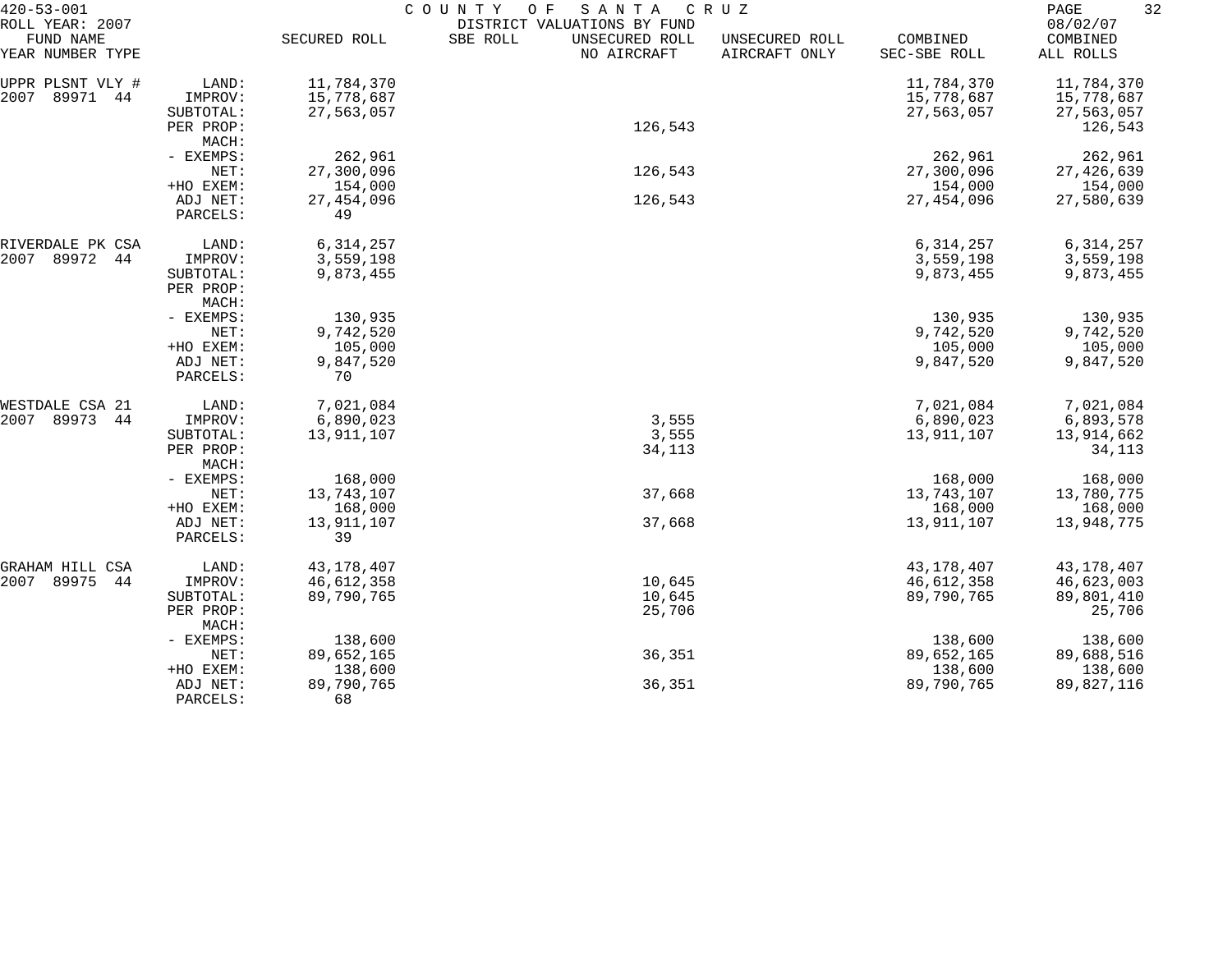| $420 - 53 - 001$<br>ROLL YEAR: 2007 |                        |                               | COUNTY<br>O F | SANTA<br>DISTRICT VALUATIONS BY FUND | C R U Z                         |                             | 33<br>PAGE<br>08/02/07      |
|-------------------------------------|------------------------|-------------------------------|---------------|--------------------------------------|---------------------------------|-----------------------------|-----------------------------|
| FUND NAME<br>YEAR NUMBER TYPE       |                        | SECURED ROLL                  | SBE ROLL      | UNSECURED ROLL<br>NO AIRCRAFT        | UNSECURED ROLL<br>AIRCRAFT ONLY | COMBINED<br>SEC-SBE ROLL    | COMBINED<br>ALL ROLLS       |
| WHTHS CYN RD CSA                    | LAND:                  | 5,743,966                     |               |                                      |                                 | 5,743,966                   | 5,743,966                   |
| 2007 89982 44                       | IMPROV:                | 3,322,077                     |               |                                      |                                 | 3,322,077                   | 3,322,077                   |
|                                     | SUBTOTAL:              | 9,066,043                     |               |                                      |                                 | 9,066,043                   | 9,066,043                   |
|                                     | PER PROP:<br>MACH:     | 105,216                       |               |                                      |                                 | 105,216                     | 105,216                     |
|                                     | - EXEMPS:              | 862,395                       |               |                                      |                                 | 862,395                     | 862,395                     |
|                                     | NET:                   | 8,308,864                     |               |                                      |                                 | 8,308,864                   | 8,308,864                   |
|                                     | +HO EXEM:              | 84,000                        |               |                                      |                                 | 84,000                      | 84,000                      |
|                                     | ADJ NET:<br>PARCELS:   | 8,392,864<br>64               |               |                                      |                                 | 8,392,864                   | 8,392,864                   |
| ALBA REC & PARK                     | LAND:                  | 7,318,652                     |               |                                      |                                 | 7,318,652                   | 7,318,652                   |
| 2007 90004 44                       | IMPROV:                | 5,576,962                     |               |                                      |                                 | 5,576,962                   | 5,576,962                   |
|                                     | SUBTOTAL:<br>PER PROP: | 12,895,614                    |               |                                      |                                 | 12,895,614                  | 12,895,614                  |
|                                     | MACH:                  |                               |               |                                      |                                 |                             |                             |
|                                     | - EXEMPS:              | 113,721                       |               |                                      |                                 | 113,721                     | 113,721                     |
|                                     | NET:                   | 12,781,893                    |               |                                      |                                 | 12,781,893                  | 12,781,893                  |
|                                     | +HO EXEM:              | 112,000                       |               |                                      |                                 | 112,000                     | 112,000                     |
|                                     | ADJ NET:               | 12,893,893                    |               |                                      |                                 | 12,893,893                  | 12,893,893                  |
|                                     | PARCELS:               | 46                            |               |                                      |                                 |                             |                             |
| APTOS LA SELVA F                    | LAND:                  | 2,914,016,934                 | 225,848       | 1,346,357                            |                                 | 2,914,242,782               | 2,915,589,139               |
| 2007<br>90100 44                    | IMPROV:                | 2,126,606,573                 |               | 10,421,064                           |                                 | 2,126,606,573               | 2,137,027,637               |
|                                     | SUBTOTAL:              | 5,040,623,507                 | 225,848       | 11,767,421                           |                                 | 5,040,849,355               | 5,052,616,776               |
|                                     | PER PROP:              | 5,986,921                     |               | 23,516,627                           |                                 | 5,986,921                   | 29,503,548                  |
|                                     | MACH:                  | 529,168                       |               |                                      |                                 | 529,168                     | 529,168                     |
|                                     | - EXEMPS:              | 71,522,420                    |               | 1,145,337                            |                                 | 71,522,420                  | 72,667,757                  |
|                                     | NET:                   | 4,975,617,176                 | 225,848       | 34, 138, 711                         |                                 | 4,975,843,024               | 5,009,981,735               |
|                                     | +HO EXEM:<br>ADJ NET:  | 37, 112, 600<br>5,012,729,776 | 225,848       | 34, 138, 711                         |                                 | 37,112,600<br>5,012,955,624 | 37,112,600<br>5,047,094,335 |
|                                     | PARCELS:               | 11,919                        |               |                                      |                                 |                             |                             |
| BEN LOMOND FPD                      | LAND:                  | 306,880,604                   |               | 16,746                               |                                 | 306,880,604                 | 306,897,350                 |
| 2007 91113 44                       | IMPROV:                | 274, 224, 682                 |               | 168,188                              |                                 | 274, 224, 682               | 274,392,870                 |
|                                     | SUBTOTAL:              | 581,105,286                   |               | 184,934                              |                                 | 581,105,286                 | 581,290,220                 |
|                                     | PER PROP:              | 764,907                       |               | 1,701,159                            |                                 | 764,907                     | 2,466,066                   |
|                                     | MACH:                  | 19,537                        |               |                                      |                                 | 19,537                      | 19,537                      |
|                                     | - EXEMPS:              | 13,750,524                    |               | 61,877                               |                                 | 13,750,524                  | 13,812,401                  |
|                                     | NET:                   | 568,139,206                   |               | 1,824,216                            |                                 | 568,139,206                 | 569,963,422                 |
|                                     | +HO EXEM:              | 7,642,600                     |               |                                      |                                 | 7,642,600                   | 7,642,600                   |
|                                     | ADJ NET:               | 575,781,806                   |               | 1,824,216                            |                                 | 575,781,806                 | 577,606,022                 |
|                                     | PARCELS:               | 2,661                         |               |                                      |                                 |                             |                             |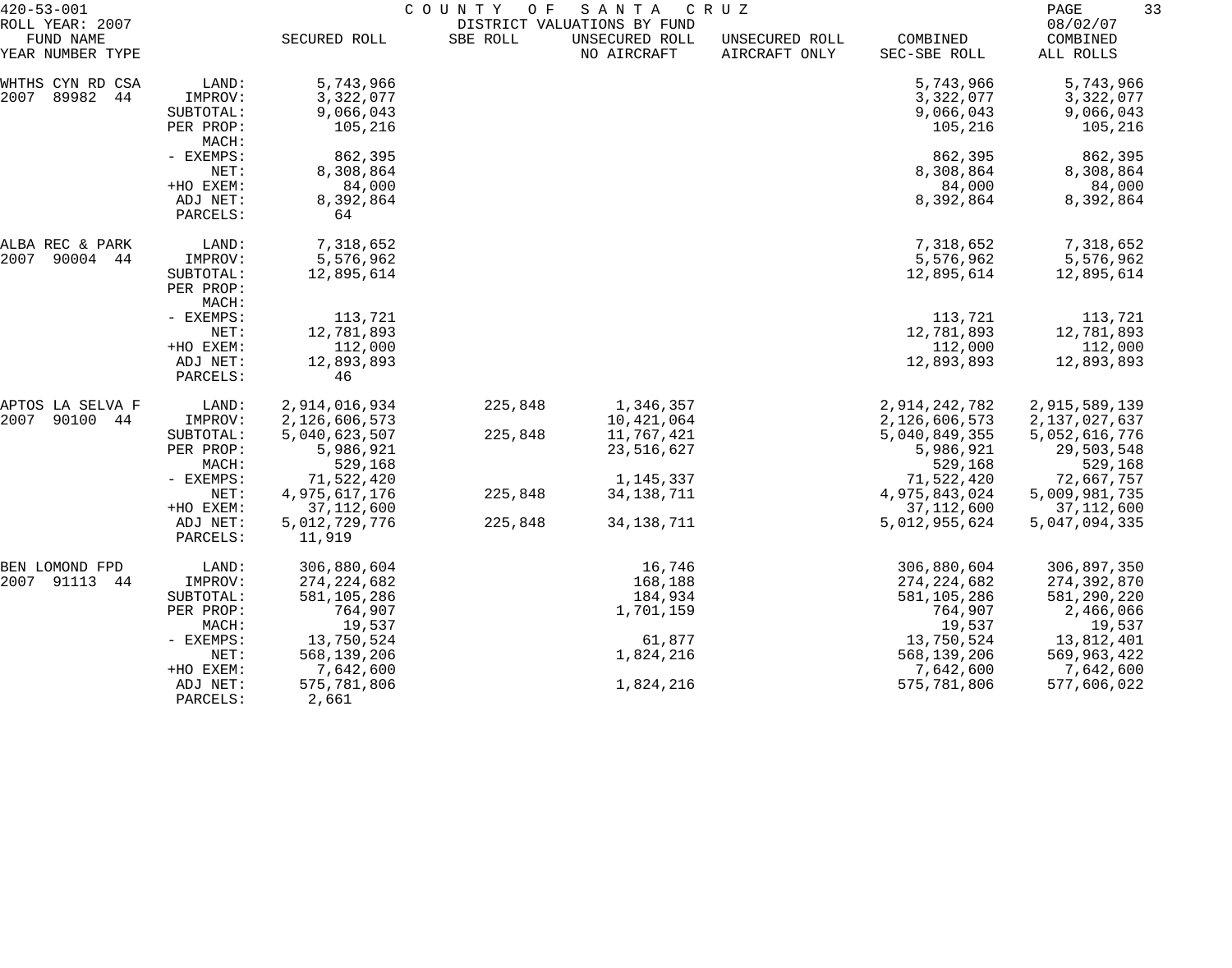| $420 - 53 - 001$              |                      | SANTA<br>COUNTY OF<br>C R U Z |           |                               |                                 |                          |                       |  |
|-------------------------------|----------------------|-------------------------------|-----------|-------------------------------|---------------------------------|--------------------------|-----------------------|--|
| ROLL YEAR: 2007               |                      |                               |           | DISTRICT VALUATIONS BY FUND   |                                 |                          | 08/02/07              |  |
| FUND NAME<br>YEAR NUMBER TYPE |                      | SECURED ROLL                  | SBE ROLL  | UNSECURED ROLL<br>NO AIRCRAFT | UNSECURED ROLL<br>AIRCRAFT ONLY | COMBINED<br>SEC-SBE ROLL | COMBINED<br>ALL ROLLS |  |
| <b>BOULDER CREEK FP</b>       | LAND:                | 640,541,063                   |           |                               |                                 | 640, 541, 063            | 640,541,063           |  |
| 2007 91119 44                 | IMPROV:              | 524, 523, 606                 |           | 1,090,804                     |                                 | 524, 523, 606            | 525,614,410           |  |
|                               | SUBTOTAL:            | 1,165,064,669                 |           | 1,090,804                     |                                 | 1,165,064,669            | 1,166,155,473         |  |
|                               | PER PROP:<br>MACH:   | 771,092                       |           | 4,386,333                     |                                 | 771,092                  | 5,157,425             |  |
|                               | - EXEMPS:            | 25, 548, 258                  |           |                               |                                 | 25, 548, 258             | 25,548,258            |  |
|                               | NET:                 | 1,140,287,503                 |           | 5, 477, 137                   |                                 | 1,140,287,503            | 1, 145, 764, 640      |  |
|                               | +HO EXEM:            | 14,266,000                    |           |                               |                                 | 14,266,000               | 14,266,000            |  |
|                               | ADJ NET:             | 1, 154, 553, 503              |           | 5, 477, 137                   |                                 | 1, 154, 553, 503         | 1,160,030,640         |  |
|                               | PARCELS:             | 6,589                         |           |                               |                                 |                          |                       |  |
| BOULDER CREEK RE              | LAND:                | 640, 265, 724                 |           |                               |                                 | 640, 265, 724            | 640,265,724           |  |
| 2007 91121 44                 | IMPROV:              | 523,942,107                   |           | 1,090,804                     |                                 | 523,942,107              | 525,032,911           |  |
|                               | SUBTOTAL:            | 1,164,207,831                 |           | 1,090,804                     |                                 | 1,164,207,831            | 1,165,298,635         |  |
|                               | PER PROP:<br>MACH:   | 771,092                       |           | 4,365,806                     |                                 | 771,092                  | 5,136,898             |  |
|                               | - EXEMPS:            | 25,570,141                    |           |                               |                                 | 25,570,141               | 25,570,141            |  |
|                               | NET:                 | 1,139,408,782                 |           | 5,456,610                     |                                 | 1,139,408,782            | 1, 144, 865, 392      |  |
|                               | +HO EXEM:            | 14,273,000                    |           |                               |                                 | 14,273,000               | 14,273,000            |  |
|                               | ADJ NET:<br>PARCELS: | 1, 153, 681, 782<br>6,622     |           | 5,456,610                     |                                 | 1, 153, 681, 782         | 1, 159, 138, 392      |  |
| BRANCIFORTE FPD               | LAND:                | 148,596,197                   |           |                               |                                 | 148,596,197              | 148,596,197           |  |
| 2007 91127<br>44              | IMPROV:              | 135,965,878                   |           | 4,737                         |                                 | 135,965,878              | 135,970,615           |  |
|                               | SUBTOTAL:            | 284,562,075                   |           | 4,737                         |                                 | 284,562,075              | 284,566,812           |  |
|                               | PER PROP:            | 369,724                       |           | 977,943                       |                                 | 369,724                  | 1,347,667             |  |
|                               | MACH:                | 3,372                         |           |                               |                                 | 3,372                    | 3,372                 |  |
|                               | - EXEMPS:            | 4,408,416                     |           |                               |                                 | 4,408,416                | 4,408,416             |  |
|                               | NET:                 | 280, 526, 755                 |           | 982,680                       |                                 | 280, 526, 755            | 281,509,435           |  |
|                               | +HO EXEM:            | 2,702,000                     |           |                               |                                 | 2,702,000                | 2,702,000             |  |
|                               | ADJ NET:             | 283, 228, 755                 |           | 982,680                       |                                 | 283, 228, 755            | 284, 211, 435         |  |
|                               | PARCELS:             | 748                           |           |                               |                                 |                          |                       |  |
| CENTRAL FPD                   | LAND:                | 3,837,059,671                 | 4,681,996 | 3,433,576                     |                                 | 3,841,741,667            | 3,845,175,243         |  |
| 2007 91129<br>44              | IMPROV:              | 3,038,874,013                 |           | 60,906,405                    |                                 | 3,038,874,013            | 3,099,780,418         |  |
|                               | SUBTOTAL:            | 6,875,933,684                 | 4,681,996 | 64,339,981                    |                                 | 6,880,615,680            | 6,944,955,661         |  |
|                               | PER PROP:            | 44,686,364                    |           | 98, 951, 515                  |                                 | 44,686,364               | 143,637,879           |  |
|                               | MACH:                | 1,818,006                     |           |                               |                                 | 1,818,006                | 1,818,006             |  |
|                               | $-$ EXEMPS:          | 259, 324, 476                 |           | 9,256,332                     |                                 | 259, 324, 476            | 268,580,808           |  |
|                               | NET:                 | 6,663,113,578                 | 4,681,996 | 154,035,164                   |                                 | 6,667,795,574            | 6,821,830,738         |  |
|                               | +HO EXEM:            | 55,490,294                    |           |                               |                                 | 55,490,294               | 55,490,294            |  |
|                               | ADJ NET:<br>PARCELS: | 6,718,603,872<br>18,106       | 4,681,996 | 154,035,164                   |                                 | 6,723,285,868            | 6,877,321,032         |  |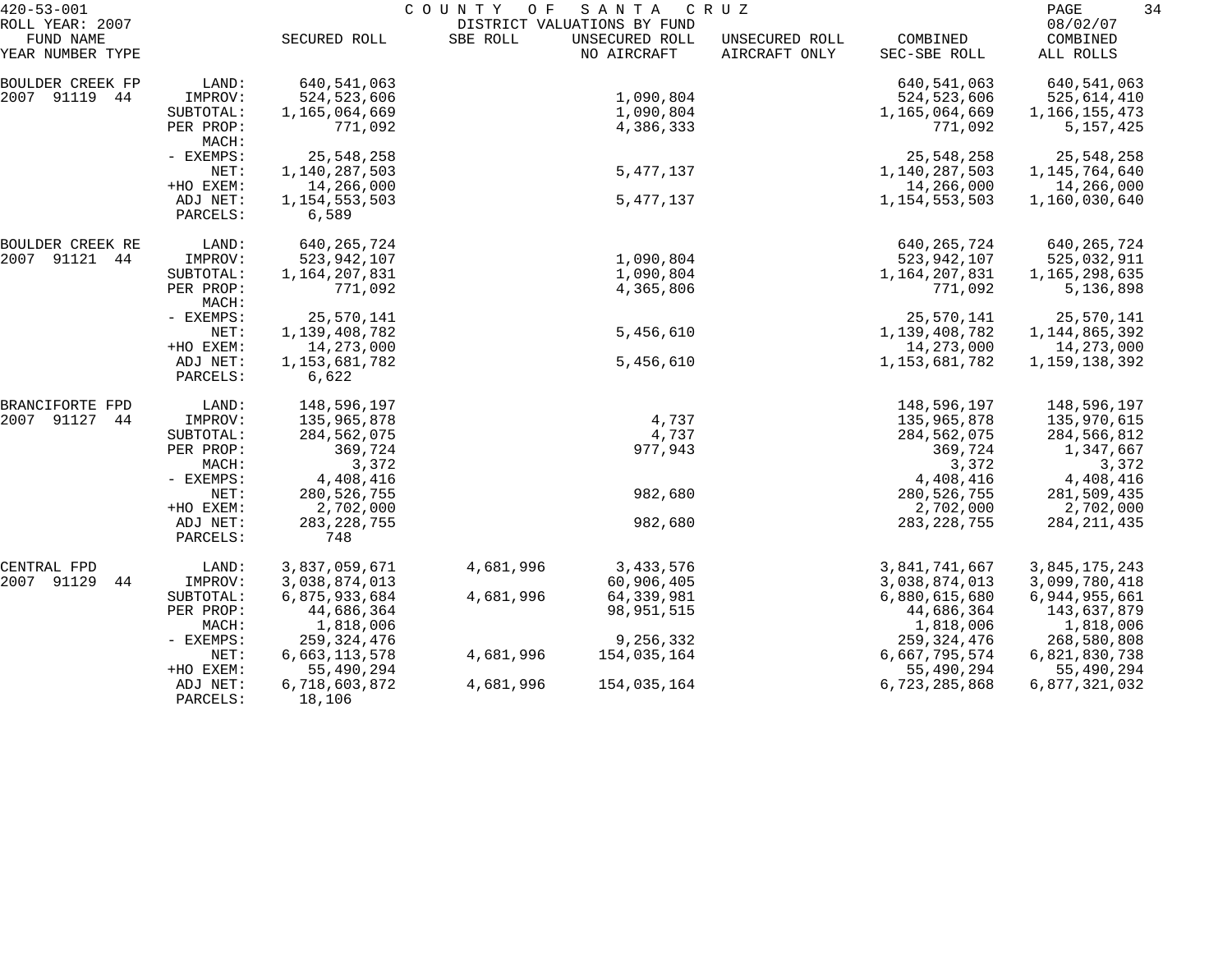| $420 - 53 - 001$                                 |                       | COUNTY OF<br>SANTA<br>C R U Z<br>DISTRICT VALUATIONS BY FUND |          |                               |                                 |                              |                                   |
|--------------------------------------------------|-----------------------|--------------------------------------------------------------|----------|-------------------------------|---------------------------------|------------------------------|-----------------------------------|
| ROLL YEAR: 2007<br>FUND NAME<br>YEAR NUMBER TYPE |                       | SECURED ROLL                                                 | SBE ROLL | UNSECURED ROLL<br>NO AIRCRAFT | UNSECURED ROLL<br>AIRCRAFT ONLY | COMBINED<br>SEC-SBE ROLL     | 08/02/07<br>COMBINED<br>ALL ROLLS |
| CENTRAL WATER<br>2007 92201 44                   | LAND:<br>IMPROV:      | 235,981,584<br>220, 778, 074                                 | 71,348   |                               |                                 | 236,052,932<br>220, 778, 074 | 236,052,932<br>220,778,074        |
|                                                  | SUBTOTAL:             | 456,759,658                                                  | 71,348   |                               |                                 | 456,831,006                  | 456,831,006                       |
|                                                  | PER PROP:<br>MACH:    | 174,324                                                      |          | 1,282,741                     |                                 | 174,324                      | 1,457,065                         |
|                                                  | - EXEMPS:             | 6,587,776                                                    |          |                               |                                 | 6,587,776                    | 6,587,776                         |
|                                                  | NET:                  | 450, 346, 206                                                | 71,348   | 1,282,741                     |                                 | 450, 417, 554                | 451,700,295                       |
|                                                  | +HO EXEM:             | 4,779,600                                                    |          |                               |                                 | 4,779,600                    | 4,779,600                         |
|                                                  | ADJ NET:<br>PARCELS:  | 455,125,806<br>1,099                                         | 71,348   | 1,282,741                     |                                 | 455,197,154                  | 456,479,895                       |
| FELTON FPD                                       | LAND:                 | 377,487,859                                                  |          | 721,548                       |                                 | 377,487,859                  | 378, 209, 407                     |
| 2007 94347<br>44                                 | IMPROV:               | 338, 348, 943                                                |          | 6,319,217                     |                                 | 338,348,943                  | 344,668,160                       |
|                                                  | SUBTOTAL:             | 715,836,802                                                  |          | 7,040,765                     |                                 | 715,836,802                  | 722,877,567                       |
|                                                  | PER PROP:             | 4,457,241                                                    |          | 6,392,078                     |                                 | 4,457,241                    | 10,849,319                        |
|                                                  | MACH:                 | 43,537                                                       |          |                               |                                 | 43,537                       | 43,537                            |
|                                                  | - EXEMPS:             | 40,563,389                                                   |          | 19,061                        |                                 | 40,563,389                   | 40,582,450                        |
|                                                  | NET:                  | 679,774,191                                                  |          | 13, 413, 782                  |                                 | 679,774,191                  | 693,187,973                       |
|                                                  | +HO EXEM:<br>ADJ NET: | 8,504,409                                                    |          |                               |                                 | 8,504,409<br>688,278,600     | 8,504,409                         |
|                                                  | PARCELS:              | 688,278,600<br>2,967                                         |          | 13, 413, 782                  |                                 |                              | 701,692,382                       |
| LA SELVA REC                                     | LAND:                 | 174,824,092                                                  |          |                               |                                 | 174,824,092                  | 174,824,092                       |
| 2007 95504 44                                    | IMPROV:               | 132,816,377                                                  |          | 18,591                        |                                 | 132,816,377                  | 132,834,968                       |
|                                                  | SUBTOTAL:             | 307,640,469                                                  |          | 18,591                        |                                 | 307,640,469                  | 307,659,060                       |
|                                                  | PER PROP:<br>MACH:    | 3,900                                                        |          | 476,717                       |                                 | 3,900                        | 480,617                           |
|                                                  | - EXEMPS:             | 4,673,286                                                    |          |                               |                                 | 4,673,286                    | 4,673,286                         |
|                                                  | NET:                  | 302,971,083                                                  |          | 495,308                       |                                 | 302,971,083                  | 303,466,391                       |
|                                                  | +HO EXEM:             | 3,028,200                                                    |          |                               |                                 | 3,028,200                    | 3,028,200                         |
|                                                  | ADJ NET:<br>PARCELS:  | 305,999,283<br>833                                           |          | 495,308                       |                                 | 305,999,283                  | 306, 494, 591                     |
| LOMPICO WATER                                    | LAND:                 | 66,671,780                                                   |          |                               |                                 | 66,671,780                   | 66,671,780                        |
| 2007 96609 44                                    | IMPROV:               | 46,101,207                                                   |          | 4,164                         |                                 | 46,101,207                   | 46,105,371                        |
|                                                  | SUBTOTAL:             | 112,772,987                                                  |          | 4,164                         |                                 | 112,772,987                  | 112,777,151                       |
|                                                  | PER PROP:<br>MACH:    |                                                              |          | 169,261                       |                                 |                              | 169,261                           |
|                                                  | - EXEMPS:             | 2,976,009                                                    |          |                               |                                 | 2,976,009                    | 2,976,009                         |
|                                                  | NET:                  | 109,796,978                                                  |          | 173,425                       |                                 | 109,796,978                  | 109,970,403                       |
|                                                  | +HO EXEM:             | 1,797,600                                                    |          |                               |                                 | 1,797,600                    | 1,797,600                         |
|                                                  | ADJ NET:<br>PARCELS:  | 111,594,578<br>1,621                                         |          | 173,425                       |                                 | 111,594,578                  | 111,768,003                       |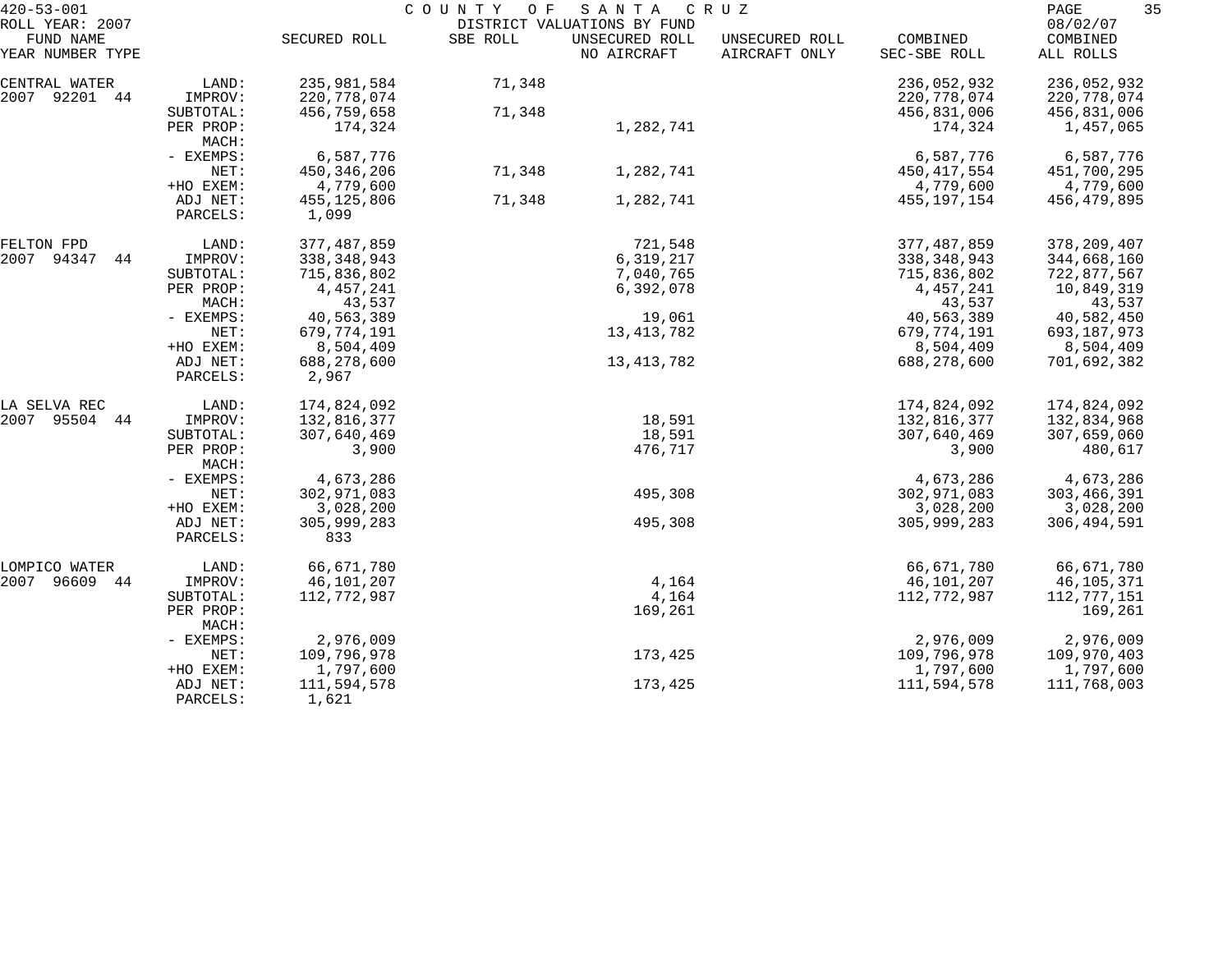| $420 - 53 - 001$             |                      | COUNTY<br>O F<br>SANTA<br>C R U Z |          |                                               |                |                  |                      |  |
|------------------------------|----------------------|-----------------------------------|----------|-----------------------------------------------|----------------|------------------|----------------------|--|
| ROLL YEAR: 2007<br>FUND NAME |                      | SECURED ROLL                      | SBE ROLL | DISTRICT VALUATIONS BY FUND<br>UNSECURED ROLL | UNSECURED ROLL | COMBINED         | 08/02/07<br>COMBINED |  |
| YEAR NUMBER TYPE             |                      |                                   |          | NO AIRCRAFT                                   | AIRCRAFT ONLY  | SEC-SBE ROLL     | ALL ROLLS            |  |
| OPAL CLFS REC                | LAND:                | 121, 145, 543                     |          |                                               |                | 121, 145, 543    | 121, 145, 543        |  |
| 2007<br>96612<br>44          | IMPROV:              | 61,463,597                        |          | 739,840                                       |                | 61, 463, 597     | 62, 203, 437         |  |
|                              | SUBTOTAL:            | 182,609,140                       |          | 739,840                                       |                | 182,609,140      | 183,348,980          |  |
|                              | PER PROP:<br>MACH:   | 29,406                            |          | 1,006,108                                     |                | 29,406           | 1,035,514            |  |
|                              | - EXEMPS:            | 1,337,836                         |          | 14,098                                        |                | 1,337,836        | 1,351,934            |  |
|                              | NET:                 | 181,300,710                       |          | 1,731,850                                     |                | 181,300,710      | 183,032,560          |  |
|                              | +HO EXEM:            | 1,250,200                         |          |                                               |                | 1,250,200        | 1,250,200            |  |
|                              | ADJ NET:<br>PARCELS: | 182,550,910<br>379                |          | 1,731,850                                     |                | 182,550,910      | 184,282,760          |  |
| PV CEMETERY                  | LAND:                | 3,310,095,986                     | 589,541  | 6,561,733                                     |                | 3,310,685,527    | 3, 317, 247, 260     |  |
| 2007<br>96615<br>44          | IMPROV:              | 3,109,457,861                     |          | 68,636,036                                    |                | 3,109,457,861    | 3,178,093,897        |  |
|                              | SUBTOTAL:            | 6, 419, 553, 847                  | 589,541  | 75,197,769                                    |                | 6,420,143,388    | 6, 495, 341, 157     |  |
|                              | PER PROP:            | 68,889,052                        |          | 157,724,233                                   | 37,602,080     | 68,889,052       | 264, 215, 365        |  |
|                              | MACH:                | 22,981,301                        |          |                                               |                | 22,981,301       | 22,981,301           |  |
|                              | - EXEMPS:            | 263, 325, 003                     |          | 2,823,082                                     | 154,700        | 263, 325, 003    | 266,302,785          |  |
|                              | NET:                 | 6, 248, 099, 197                  | 589,541  | 230,098,920                                   | 37, 447, 380   | 6,248,688,738    | 6,516,235,038        |  |
|                              | +HO EXEM:            | 56, 516, 100                      |          |                                               |                | 56,516,100       | 56,516,100           |  |
|                              | ADJ NET:<br>PARCELS: | 6,304,615,297<br>18,411           | 589,541  | 230,098,920                                   | 37, 447, 380   | 6,305,204,838    | 6,572,751,138        |  |
| PAJARO VALLEY FP             | LAND:                | 700,383,512                       |          | 231,569                                       |                | 700,383,512      | 700,615,081          |  |
| 96619<br>2007<br>44          | IMPROV:              | 593,047,967                       |          | 6,976,248                                     |                | 593,047,967      | 600,024,215          |  |
|                              | SUBTOTAL:            | 1, 293, 431, 479                  |          | 7,207,817                                     |                | 1,293,431,479    | 1,300,639,296        |  |
|                              | PER PROP:            | 9,685,670                         |          | 20,596,510                                    |                | 9,685,670        | 30,282,180           |  |
|                              | MACH:                | 193,799                           |          |                                               |                | 193,799          | 193,799              |  |
|                              | - EXEMPS:            | 85,588,409                        |          | 1,075,162                                     |                | 85,588,409       | 86,663,571           |  |
|                              | NET:                 | 1, 217, 722, 539                  |          | 26,729,165                                    |                | 1, 217, 722, 539 | 1, 244, 451, 704     |  |
|                              | +HO EXEM:            | 14,938,000                        |          |                                               |                | 14,938,000       | 14,938,000           |  |
|                              | ADJ NET:<br>PARCELS: | 1,232,660,539<br>4,161            |          | 26,729,165                                    |                | 1,232,660,539    | 1,259,389,704        |  |
| SCOTTS VLY FPD               | LAND:                | 1,599,710,836                     | 50,000   | 742,072                                       |                | 1,599,760,836    | 1,600,502,908        |  |
| 2007<br>98861<br>44          | IMPROV:              | 1,667,489,861                     |          | 21,813,568                                    |                | 1,667,489,861    | 1,689,303,429        |  |
|                              | SUBTOTAL:            | 3, 267, 200, 697                  | 50,000   | 22,555,640                                    |                | 3, 267, 250, 697 | 3, 289, 806, 337     |  |
|                              | PER PROP:            | 9,477,833                         |          | 86, 245, 941                                  | 75,000         | 9,477,833        | 95,798,774           |  |
|                              | MACH:                | 2,333,442                         |          |                                               |                | 2,333,442        | 2,333,442            |  |
|                              | - EXEMPS:            | 70,619,411                        |          | 761,378                                       |                | 70,619,411       | 71,380,789           |  |
|                              | NET:                 | 3, 208, 392, 561                  | 50,000   | 108,040,203                                   | 75,000         | 3, 208, 442, 561 | 3, 316, 557, 764     |  |
|                              | +HO EXEM:            | 26,539,800                        |          |                                               |                | 26,539,800       | 26,539,800           |  |
|                              | ADJ NET:<br>PARCELS: | 3, 234, 932, 361<br>7,477         | 50,000   | 108,040,203                                   | 75,000         | 3, 234, 982, 361 | 3, 343, 097, 564     |  |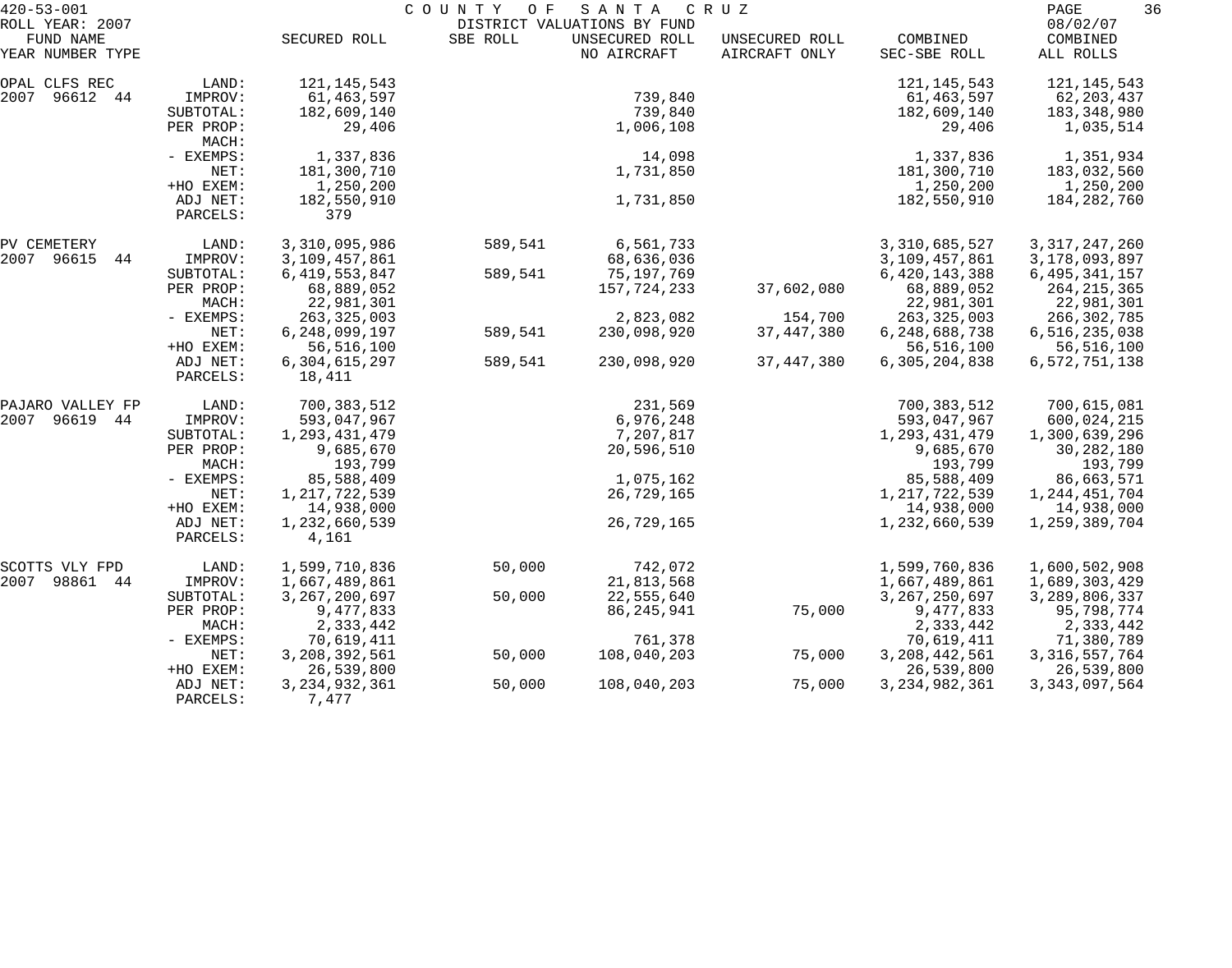| $420 - 53 - 001$             |                      |                         | COUNTY<br>O F | SANTA                                         | C R U Z        |                   | 37<br>PAGE           |
|------------------------------|----------------------|-------------------------|---------------|-----------------------------------------------|----------------|-------------------|----------------------|
| ROLL YEAR: 2007<br>FUND NAME |                      | SECURED ROLL            | SBE ROLL      | DISTRICT VALUATIONS BY FUND<br>UNSECURED ROLL | UNSECURED ROLL | COMBINED          | 08/02/07<br>COMBINED |
| YEAR NUMBER TYPE             |                      |                         |               | NO AIRCRAFT                                   | AIRCRAFT ONLY  | SEC-SBE ROLL      | ALL ROLLS            |
| SV FPD ZN A                  | LAND:                | 204,698,140             |               |                                               |                | 204,698,140       | 204,698,140          |
| 2007 98862<br>44             | IMPROV:              | 178,350,135             |               | 587,643                                       |                | 178,350,135       | 178,937,778          |
|                              | SUBTOTAL:            | 383,048,275             |               | 587,643                                       |                | 383,048,275       | 383,635,918          |
|                              | PER PROP:            | 1,042,808               |               | 305,717                                       |                | 1,042,808         | 1,348,525            |
|                              | MACH:                | 20,048                  |               |                                               |                | 20,048            | 20,048               |
|                              | - EXEMPS:            | 3,789,807               |               |                                               |                | 3,789,807         | 3,789,807            |
|                              | NET:                 | 380, 321, 324           |               | 893,360                                       |                | 380, 321, 324     | 381, 214, 684        |
|                              | +HO EXEM:            | 3,670,800               |               |                                               |                | 3,670,800         | 3,670,800            |
|                              | ADJ NET:<br>PARCELS: | 383,992,124<br>862      |               | 893,360                                       |                | 383,992,124       | 384,885,484          |
| RESOURCE CONS                | LAND:                | 11,564,375,061          | 5, 271, 884   | 6,926,817                                     |                | 11,569,646,945    | 11,576,573,762       |
| 2007<br>98867 60             | IMPROV:              | 9,300,603,585           |               | 110,981,111                                   |                | 9,300,603,585     | 9, 411, 584, 696     |
|                              | SUBTOTAL:            | 20,864,978,646          | 5, 271, 884   | 117,907,928                                   |                | 20,870,250,530    | 20,988,158,458       |
|                              | PER PROP:            | 84,805,808              |               | 183,949,201                                   | 6,300          | 84,805,808        | 268,761,309          |
|                              | MACH:                | 65,797,221              |               |                                               |                | 65,797,221        | 65,797,221           |
|                              | - EXEMPS:            | 604,844,660             |               | 12,357,887                                    |                | 604,844,660       | 617,202,547          |
|                              | NET:                 | 20, 410, 737, 015       | 5, 271, 884   | 289,499,242                                   | 6,300          | 20, 416, 008, 899 | 20,705,514,441       |
|                              | +HO EXEM:            | 184,983,715             |               |                                               |                | 184,983,715       | 184,983,715          |
|                              | ADJ NET:             | 20,595,720,730          | 5,271,884     | 289,499,242                                   | 6,300          | 20,600,992,614    | 20,890,498,156       |
|                              | PARCELS:             | 64,670                  |               |                                               |                |                   |                      |
| SC CO SAN                    | LAND:                | 5,627,349,982           | 4,836,496     | 4,740,797                                     |                | 5,632,186,478     | 5,636,927,275        |
| 2007<br>98869<br>70          | IMPROV:              | 4, 227, 539, 601        |               | 67,878,264                                    |                | 4,227,539,601     | 4, 295, 417, 865     |
|                              | SUBTOTAL:            | 9,854,889,583           | 4,836,496     | 72,619,061                                    |                | 9,859,726,079     | 9,932,345,140        |
|                              | PER PROP:            | 49,545,995              |               | 118,914,347                                   |                | 49,545,995        | 168,460,342          |
|                              | MACH:                | 2,347,174               |               |                                               |                | 2,347,174         | 2,347,174            |
|                              | - EXEMPS:            | 301,971,364             |               | 10,302,062                                    |                | 301,971,364       | 312, 273, 426        |
|                              | NET:                 | 9,604,811,388           | 4,836,496     | 181, 231, 346                                 |                | 9,609,647,884     | 9,790,879,230        |
|                              | +HO EXEM:            | 75,073,494              |               |                                               |                | 75,073,494        | 75,073,494           |
|                              | ADJ NET:<br>PARCELS: | 9,679,884,882<br>24,952 | 4,836,496     | 181, 231, 346                                 |                | 9,684,721,378     | 9,865,952,724        |
| SC CO<br>SAN                 | LAND:                | 5,627,349,982           | 4,836,496     | 4,740,797                                     |                | 5,632,186,478     | 5,636,927,275        |
| 98885<br>2007<br>44          | IMPROV:              | 4, 227, 539, 601        |               | 67,878,264                                    |                | 4, 227, 539, 601  | 4,295,417,865        |
|                              | SUBTOTAL:            | 9,854,889,583           | 4,836,496     | 72,619,061                                    |                | 9,859,726,079     | 9,932,345,140        |
|                              | PER PROP:            | 49,545,995              |               | 118,914,347                                   |                | 49,545,995        | 168,460,342          |
|                              | MACH:                | 2,347,174               |               |                                               |                | 2,347,174         | 2,347,174            |
|                              | - EXEMPS:            | 301,971,364             |               | 10,302,062                                    |                | 301,971,364       | 312, 273, 426        |
|                              | NET:                 | 9,604,811,388           | 4,836,496     | 181,231,346                                   |                | 9,609,647,884     | 9,790,879,230        |
|                              | +HO EXEM:            | 75,073,494              |               |                                               |                | 75,073,494        | 75,073,494           |
|                              | ADJ NET:             | 9,679,884,882           | 4,836,496     | 181, 231, 346                                 |                | 9,684,721,378     | 9,865,952,724        |
|                              | PARCELS:             | 24,952                  |               |                                               |                |                   |                      |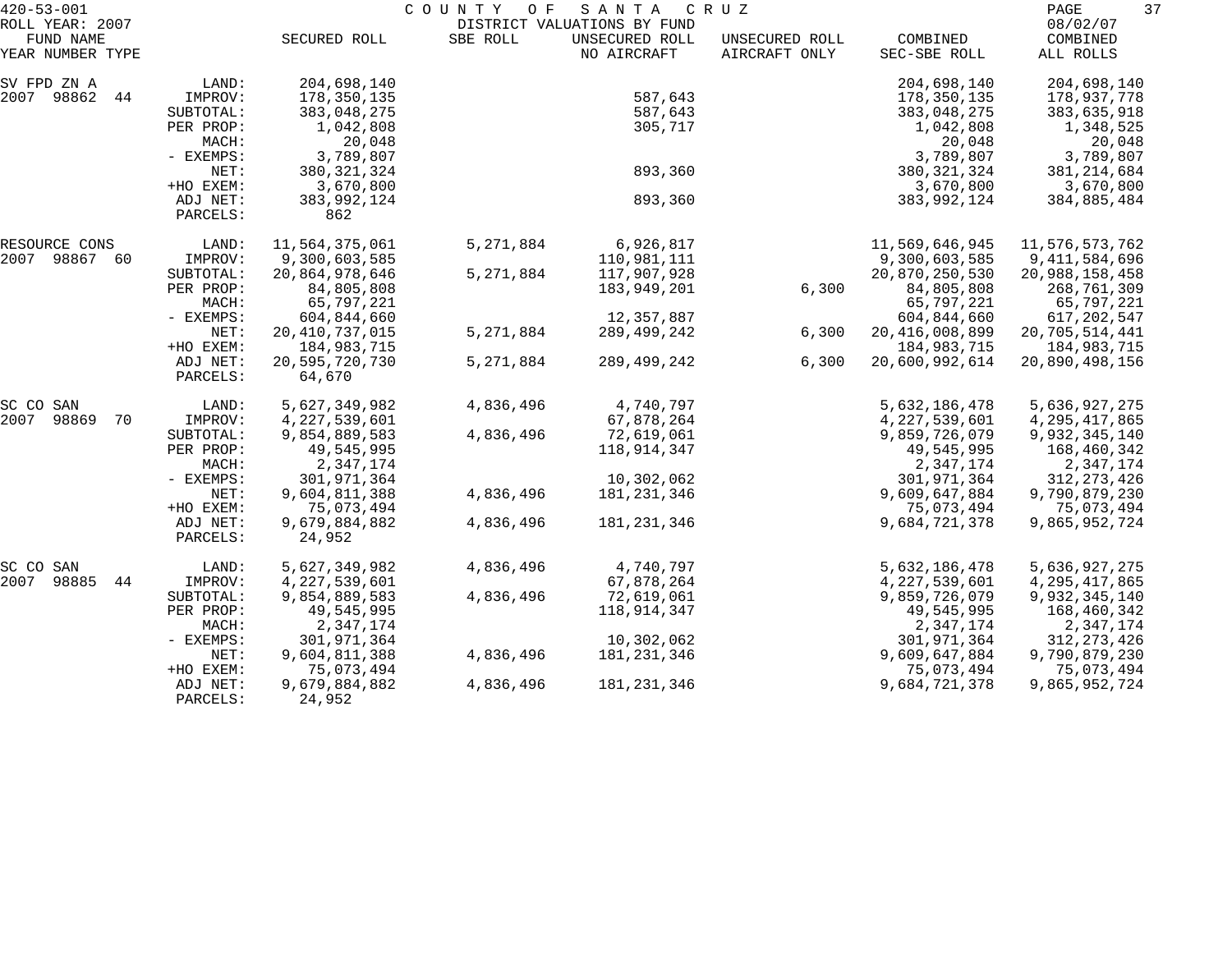| $420 - 53 - 001$    |           |               | COUNTY OF | SANTA                       | C R U Z        |               | 38<br>PAGE    |
|---------------------|-----------|---------------|-----------|-----------------------------|----------------|---------------|---------------|
| ROLL YEAR: 2007     |           |               |           | DISTRICT VALUATIONS BY FUND |                |               | 08/02/07      |
| FUND NAME           |           | SECURED ROLL  | SBE ROLL  | UNSECURED ROLL              | UNSECURED ROLL | COMBINED      | COMBINED      |
| YEAR NUMBER TYPE    |           |               |           | NO AIRCRAFT                 | AIRCRAFT ONLY  | SEC-SBE ROLL  | ALL ROLLS     |
| ZAYANTE FPD         | LAND:     | 225,892,246   | 100,000   | 16,746                      |                | 225,992,246   | 226,008,992   |
| 2007 99350<br>44    | IMPROV:   | 182,025,143   |           | 29,116                      |                | 182,025,143   | 182,054,259   |
|                     | SUBTOTAL: | 407,917,389   | 100,000   | 45,862                      |                | 408,017,389   | 408,063,251   |
|                     | PER PROP: | 712,900       |           | 619,604                     |                | 712,900       | 1,332,504     |
|                     | MACH:     | 1,158,898     |           |                             |                | 1,158,898     | 1,158,898     |
|                     | - EXEMPS: | 10,067,297    |           |                             |                | 10,067,297    | 10,067,297    |
|                     | NET:      | 399,721,890   | 100,000   | 665,466                     |                | 399,821,890   | 400,487,356   |
|                     | +HO EXEM: | 5,513,200     |           |                             |                | 5,513,200     | 5,513,200     |
|                     | ADJ NET:  | 405,235,090   | 100,000   | 665,466                     |                | 405, 335, 090 | 406,000,556   |
|                     | PARCELS:  | 3,926         |           |                             |                |               |               |
| AROMAS FPD          | LAND:     | 10,721,518    |           |                             |                | 10,721,518    | 10,721,518    |
| 2007<br>99800<br>44 | IMPROV:   | 3,949,732     |           | 70,384                      |                | 3,949,732     | 4,020,116     |
|                     | SUBTOTAL: | 14,671,250    |           | 70,384                      |                | 14,671,250    | 14,741,634    |
|                     | PER PROP: | 106,955       |           | 240,148                     |                | 106,955       | 347,103       |
|                     | MACH:     |               |           |                             |                |               |               |
|                     | - EXEMPS: | 93,649        |           |                             |                | 93,649        | 93,649        |
|                     | NET:      | 14,684,556    |           | 310,532                     |                | 14,684,556    | 14,995,088    |
|                     | +HO EXEM: | 91,000        |           |                             |                | 91,000        | 91,000        |
|                     | ADJ NET:  | 14,775,556    |           | 310,532                     |                | 14,775,556    | 15,086,088    |
|                     | PARCELS:  | 70            |           |                             |                |               |               |
| SC EASTSIDE RDA     | LAND:     | 78,162,885    |           |                             |                | 78,162,885    | 78,162,885    |
| 99801<br>2007<br>44 | IMPROV:   | 84,013,591    |           | 8,042,992                   |                | 84,013,591    | 92,056,583    |
|                     | SUBTOTAL: | 162, 176, 476 |           | 8,042,992                   |                | 162,176,476   | 170,219,468   |
|                     | PER PROP: | 2,101,231     |           | 23,179,020                  |                | 2,101,231     | 25,280,251    |
|                     | MACH:     | 530,421       |           |                             |                | 530,421       | 530,421       |
|                     | - EXEMPS: | 29,975,341    |           | 11,711,964                  |                | 29,975,341    | 41,687,305    |
|                     | NET:      | 134,832,787   |           | 19,510,048                  |                | 134,832,787   | 154, 342, 835 |
|                     | +HO EXEM: | 68,600        |           |                             |                | 68,600        | 68,600        |
|                     | ADJ NET:  | 134,901,387   |           | 19,510,048                  |                | 134,901,387   | 154,411,435   |
|                     | PARCELS:  | 253           |           |                             |                |               |               |
| SL RIVER 1991 RD    | LAND:     | 350, 435, 006 | 374,208   | 2,150,628                   |                | 350,809,214   | 352,959,842   |
| 2007 99802<br>44    | IMPROV:   | 389, 366, 019 |           | 28,585,676                  |                | 389,366,019   | 417,951,695   |
|                     | SUBTOTAL: | 739,801,025   | 374,208   | 30,736,304                  |                | 740, 175, 233 | 770,911,537   |
|                     | PER PROP: | 21,783,617    |           | 54,933,636                  |                | 21,783,617    | 76,717,253    |
|                     | MACH:     | 16, 139, 471  |           |                             |                | 16, 139, 471  | 16,139,471    |
|                     | - EXEMPS: | 23,892,281    |           | 5,863,486                   |                | 23,892,281    | 29,755,767    |
|                     | NET:      | 753,831,832   | 374,208   | 79,806,454                  |                | 754,206,040   | 834,012,494   |
|                     | +HO EXEM: | 791,000       |           |                             |                | 791,000       | 791,000       |
|                     | ADJ NET:  | 754,622,832   | 374,208   | 79,806,454                  |                | 754,997,040   | 834,803,494   |
|                     | PARCELS:  | 1,072         |           |                             |                |               |               |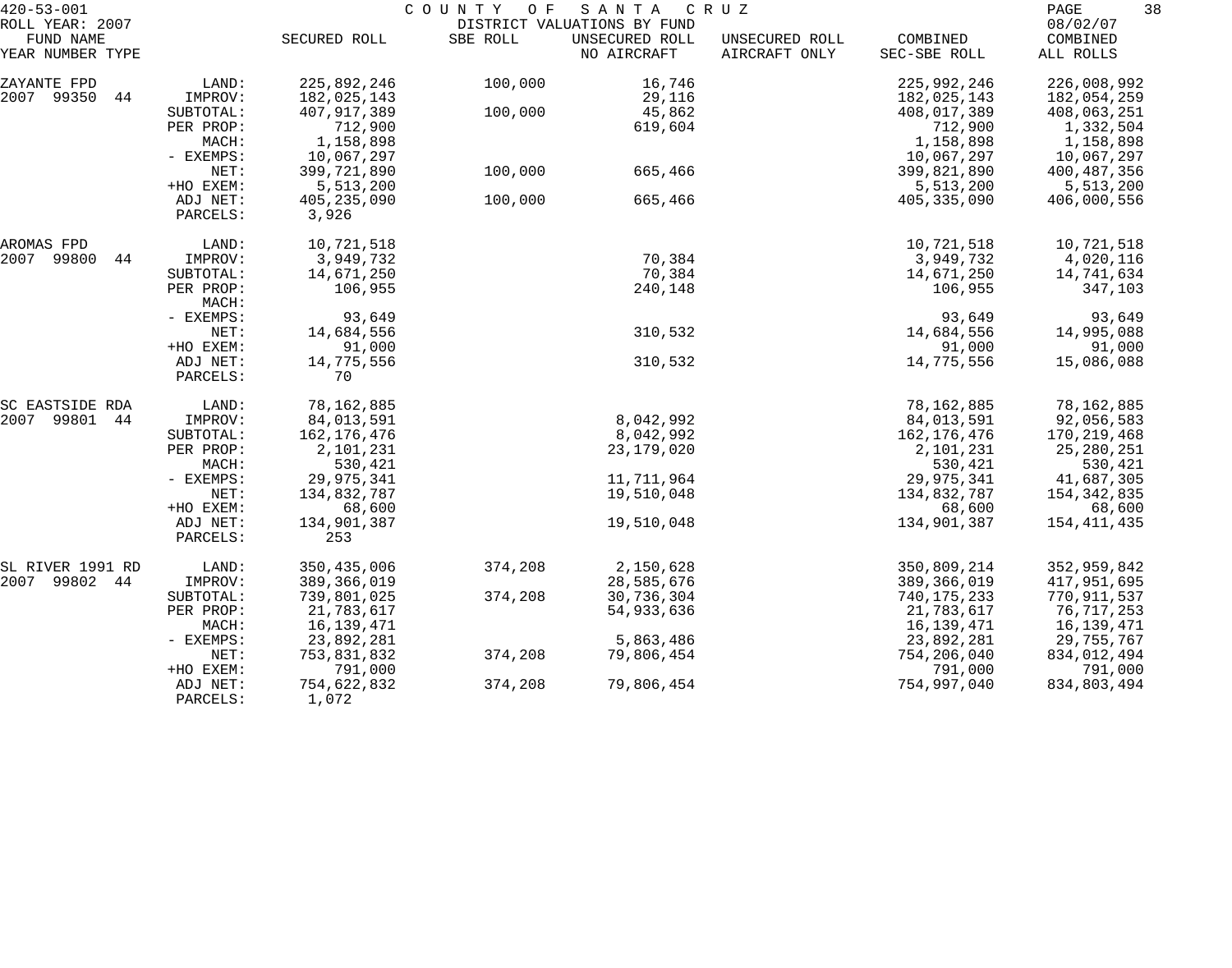| $420 - 53 - 001$                                 |                                 | COUNTY<br>O F<br>SANTA<br>CRUZ<br>DISTRICT VALUATIONS BY FUND |          |                               |                                 |                                      |                                      | 39 |
|--------------------------------------------------|---------------------------------|---------------------------------------------------------------|----------|-------------------------------|---------------------------------|--------------------------------------|--------------------------------------|----|
| ROLL YEAR: 2007<br>FUND NAME<br>YEAR NUMBER TYPE |                                 | SECURED ROLL                                                  | SBE ROLL | UNSECURED ROLL<br>NO AIRCRAFT | UNSECURED ROLL<br>AIRCRAFT ONLY | COMBINED<br>SEC-SBE ROLL             | 08/02/07<br>COMBINED<br>ALL ROLLS    |    |
| SC N MALL 1991 R<br>2007<br>99803 44             | LAND:<br>IMPROV:<br>SUBTOTAL:   | 2,816,311<br>7,954,312<br>10,770,623                          |          | 454,671<br>454,671            |                                 | 2,816,311<br>7,954,312<br>10,770,623 | 2,816,311<br>8,408,983<br>11,225,294 |    |
|                                                  | PER PROP:<br>MACH:<br>- EXEMPS: | 50,000                                                        |          | 655,186                       |                                 | 50,000                               | 705,186                              |    |
|                                                  | NET:<br>+HO EXEM:               | 10,820,623                                                    |          | 1,109,857                     |                                 | 10,820,623                           | 11,930,480                           |    |
|                                                  | ADJ NET:<br>PARCELS:            | 10,820,623<br>5                                               |          | 1,109,857                     |                                 | 10,820,623                           | 11,930,480                           |    |
| SCOTTS VALLEY RD                                 | LAND:                           | 404,688,948                                                   |          | 317,625                       |                                 | 404,688,948                          | 405,006,573                          |    |
| 2007<br>99805<br>44                              | IMPROV:                         | 466,954,491                                                   |          | 18, 259, 743                  |                                 | 466,954,491                          | 485,214,234                          |    |
|                                                  | SUBTOTAL:                       | 871,643,439                                                   |          | 18,577,368                    |                                 | 871,643,439                          | 890, 220, 807                        |    |
|                                                  | PER PROP:                       | 6,135,372                                                     |          | 64, 134, 485                  | 75,000                          | 6,135,372                            | 70,344,857                           |    |
|                                                  | MACH:                           | 2,127,610                                                     |          |                               |                                 | 2,127,610                            | 2,127,610                            |    |
|                                                  | - EXEMPS:                       | 20,005,823                                                    |          | 634,515                       |                                 | 20,005,823                           | 20,640,338                           |    |
|                                                  | NET:                            | 859,900,598                                                   |          | 82,077,338                    | 75,000                          | 859,900,598                          | 942,052,936                          |    |
|                                                  | +HO EXEM:                       | 4,225,200                                                     |          |                               |                                 | 4,225,200                            | 4,225,200                            |    |
|                                                  | ADJ NET:<br>PARCELS:            | 864, 125, 798<br>1,463                                        |          | 82,077,338                    | 75,000                          | 864, 125, 798                        | 946, 278, 136                        |    |
| CAPITOLA RDA                                     | LAND:                           | 103,441,900                                                   | 68,981   |                               |                                 | 103,510,881                          | 103,510,881                          |    |
| 2007 99810<br>44                                 | IMPROV:                         | 118,660,110                                                   |          | 21,396,683                    |                                 | 118,660,110                          | 140,056,793                          |    |
|                                                  | SUBTOTAL:                       | 222,102,010                                                   | 68,981   | 21,396,683                    |                                 | 222,170,991                          | 243,567,674                          |    |
|                                                  | PER PROP:                       | 6, 259, 573                                                   |          | 14,008,443                    |                                 | 6, 259, 573                          | 20,268,016                           |    |
|                                                  | MACH:                           | 135,700                                                       |          |                               |                                 | 135,700                              | 135,700                              |    |
|                                                  | - EXEMPS:                       | 3,987,779                                                     |          | 6,247                         |                                 | 3,987,779                            | 3,994,026                            |    |
|                                                  | NET:                            | 224,509,504                                                   | 68,981   | 35, 398, 879                  |                                 | 224,578,485                          | 259,977,364                          |    |
|                                                  | +HO EXEM:                       | 448,000                                                       |          |                               |                                 | 448,000                              | 448,000                              |    |
|                                                  | ADJ NET:<br>PARCELS:            | 224,957,504<br>216                                            | 68,981   | 35, 398, 879                  |                                 | 225,026,485                          | 260, 425, 364                        |    |
| SC N MALL RDA                                    | LAND:                           | 29,525,517                                                    |          | 117,597                       |                                 | 29,525,517                           | 29,643,114                           |    |
| 2007<br>99811<br>44                              | IMPROV:                         | 82,049,408                                                    |          | 13,290,575                    |                                 | 82,049,408                           | 95,339,983                           |    |
|                                                  | SUBTOTAL:                       | 111,574,925                                                   |          | 13,408,172                    |                                 | 111,574,925                          | 124,983,097                          |    |
|                                                  | PER PROP:<br>MACH:              |                                                               |          | 10,831,614                    |                                 |                                      | 10,831,614                           |    |
|                                                  | - EXEMPS:                       | 1,569,829                                                     |          | 712,638                       |                                 | 1,569,829                            | 2,282,467                            |    |
|                                                  | NET:<br>+HO EXEM:               | 110,005,096                                                   |          | 23,527,148                    |                                 | 110,005,096                          | 133,532,244                          |    |
|                                                  | ADJ NET:<br>PARCELS:            | 110,005,096<br>73                                             |          | 23,527,148                    |                                 | 110,005,096                          | 133,532,244                          |    |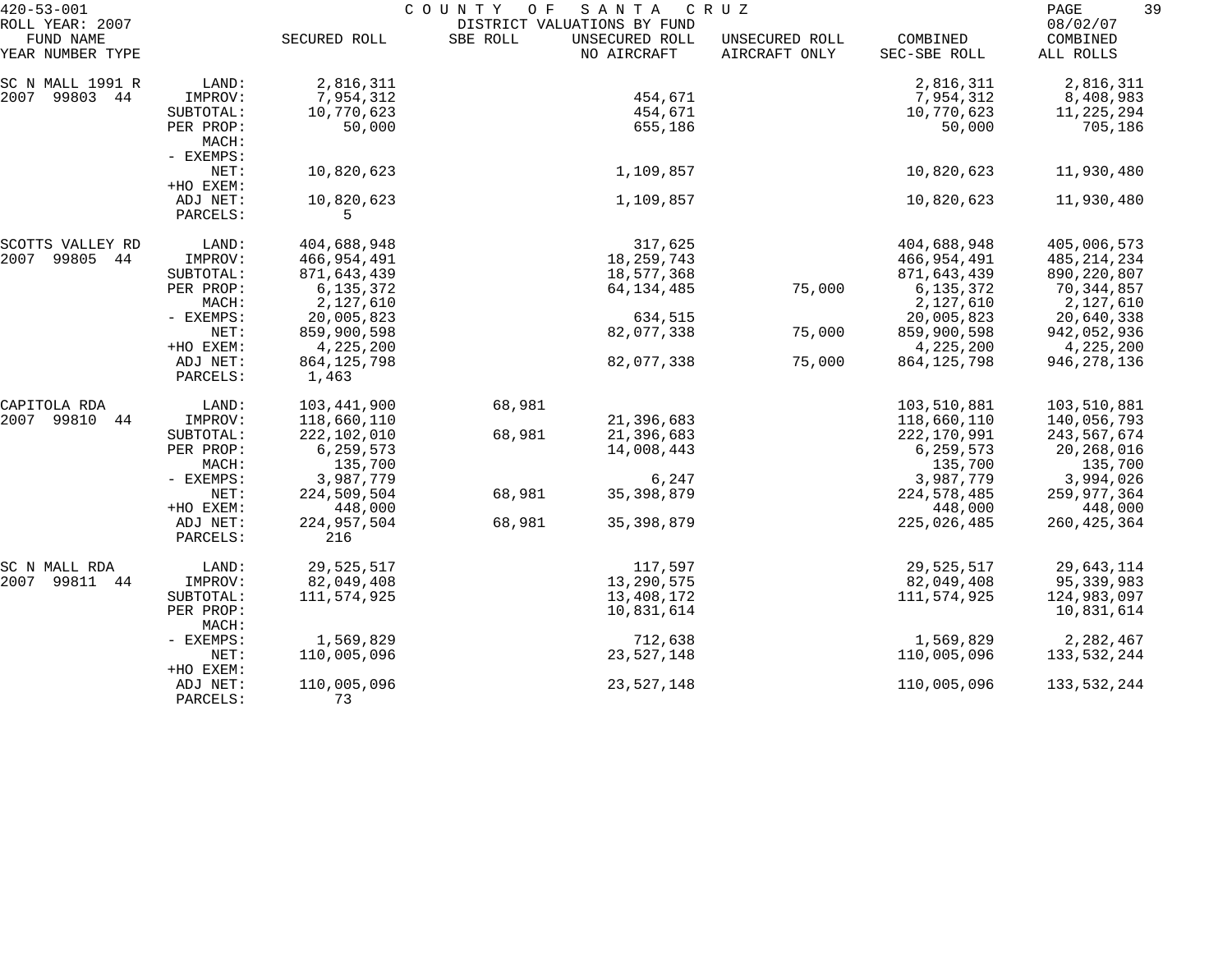| $420 - 53 - 001$             |                    |                  | COUNTY OF | SANTA                                         | CRUZ           |                  | 40<br>PAGE           |
|------------------------------|--------------------|------------------|-----------|-----------------------------------------------|----------------|------------------|----------------------|
| ROLL YEAR: 2007<br>FUND NAME |                    | SECURED ROLL     | SBE ROLL  | DISTRICT VALUATIONS BY FUND<br>UNSECURED ROLL | UNSECURED ROLL | COMBINED         | 08/02/07<br>COMBINED |
| YEAR NUMBER TYPE             |                    |                  |           | NO AIRCRAFT                                   | AIRCRAFT ONLY  | SEC-SBE ROLL     | ALL ROLLS            |
| LIVE OAK RDA                 | LAND:              | 2,459,130,748    | 3,934,365 | 2,714,353                                     |                | 2,463,065,113    | 2,465,779,466        |
| 2007 99812 44                | IMPROV:            | 1,925,707,059    |           | 22,807,472                                    |                | 1,925,707,059    | 1,948,514,531        |
|                              | SUBTOTAL:          | 4,384,837,807    | 3,934,365 | 25, 521, 825                                  |                | 4,388,772,172    | 4, 414, 293, 997     |
|                              | PER PROP:          | 31,694,941       |           | 60,432,656                                    |                | 31,694,941       | 92,127,597           |
|                              | MACH:              | 596,954          |           |                                               |                | 596,954          | 596,954              |
|                              | - EXEMPS:          | 211,967,323      |           | 8,919,229                                     |                | 211,967,323      | 220,886,552          |
|                              | NET:               | 4, 205, 162, 379 | 3,934,365 | 77,035,252                                    |                | 4,209,096,744    | 4, 286, 131, 996     |
|                              | +HO EXEM:          | 38,130,294       |           |                                               |                | 38,130,294       | 38,130,294           |
|                              | ADJ NET:           | 4, 243, 292, 673 | 3,934,365 | 77,035,252                                    |                | 4, 247, 227, 038 | 4,324,262,290        |
|                              | PARCELS:           | 12,024           |           |                                               |                |                  |                      |
| SL RIVER RDA                 | LAND:              | 233,679,951      |           | 970,377                                       |                | 233,679,951      | 234,650,328          |
| 2007 99813<br>44             | IMPROV:            | 263,190,690      |           | 7,866,191                                     |                | 263,190,690      | 271,056,881          |
|                              | SUBTOTAL:          | 496,870,641      |           | 8,836,568                                     |                | 496,870,641      | 505,707,209          |
|                              | PER PROP:          | 4,086,101        |           | 11,959,549                                    |                | 4,086,101        | 16,045,650           |
|                              | MACH:              | 1,481,414        |           |                                               |                | 1,481,414        | 1,481,414            |
|                              | - EXEMPS:          | 38,799,393       |           | 1,633,624                                     |                | 38,799,393       | 40,433,017           |
|                              | NET:               | 463,638,763      |           | 19,162,493                                    |                | 463,638,763      | 482,801,256          |
|                              | +HO EXEM:          | 1,738,800        |           |                                               |                | 1,738,800        | 1,738,800            |
|                              | ADJ NET:           | 465, 377, 563    |           | 19,162,493                                    |                | 465, 377, 563    | 484,540,056          |
|                              | PARCELS:           | 1,066            |           |                                               |                |                  |                      |
| SL RIVER 1990 RD             | LAND:              | 78,472,760       |           |                                               |                | 78,472,760       | 78,472,760           |
| 2007 99814 44                | IMPROV:            | 83, 118, 310     |           | 47,754                                        |                | 83,118,310       | 83,166,064           |
|                              | SUBTOTAL:          | 161,591,070      |           | 47,754                                        |                | 161,591,070      | 161,638,824          |
|                              | PER PROP:<br>MACH: | 272,250          |           | 316,132                                       |                | 272,250          | 588,382              |
|                              | - EXEMPS:          | 9,209,903        |           |                                               |                | 9,209,903        | 9,209,903            |
|                              | NET:               | 152,653,417      |           | 363,886                                       |                | 152,653,417      | 153,017,303          |
|                              | +HO EXEM:          | 740,600          |           |                                               |                | 740,600          | 740,600              |
|                              | ADJ NET:           | 153, 394, 017    |           | 363,886                                       |                | 153, 394, 017    | 153,757,903          |
|                              | PARCELS:           | 321              |           |                                               |                |                  |                      |
| WTSV CITY - RTRM             | LAND:              | 1,697,843,298    | 589,541   | 6,285,814                                     |                | 1,698,432,839    | 1,704,718,653        |
| 99815<br>42<br>2007          | IMPROV:            | 1,806,044,319    |           | 58, 323, 607                                  |                | 1,806,044,319    | 1,864,367,926        |
|                              | SUBTOTAL:          | 3,503,887,617    | 589,541   | 64,609,421                                    |                | 3,504,477,158    | 3,569,086,579        |
|                              | PER PROP:          | 57,844,432       |           | 125,974,405                                   | 37,602,080     | 57,844,432       | 221,420,917          |
|                              | MACH:              | 22,598,892       |           |                                               |                | 22,598,892       | 22,598,892           |
|                              | - EXEMPS:          | 148,618,247      |           | 1,975,554                                     | 154,700        | 148,618,247      | 150,748,501          |
|                              | NET:               | 3, 435, 712, 694 | 589,541   | 188,608,272                                   | 37, 447, 380   | 3,436,302,235    | 3,662,357,887        |
|                              | +HO EXEM:          | 29,280,500       |           |                                               |                | 29,280,500       | 29,280,500           |
|                              | ADJ NET:           | 3,464,993,194    | 589,541   | 188,608,272                                   | 37, 447, 380   | 3,465,582,735    | 3,691,638,387        |
|                              | PARCELS:           | 9,893            |           |                                               |                |                  |                      |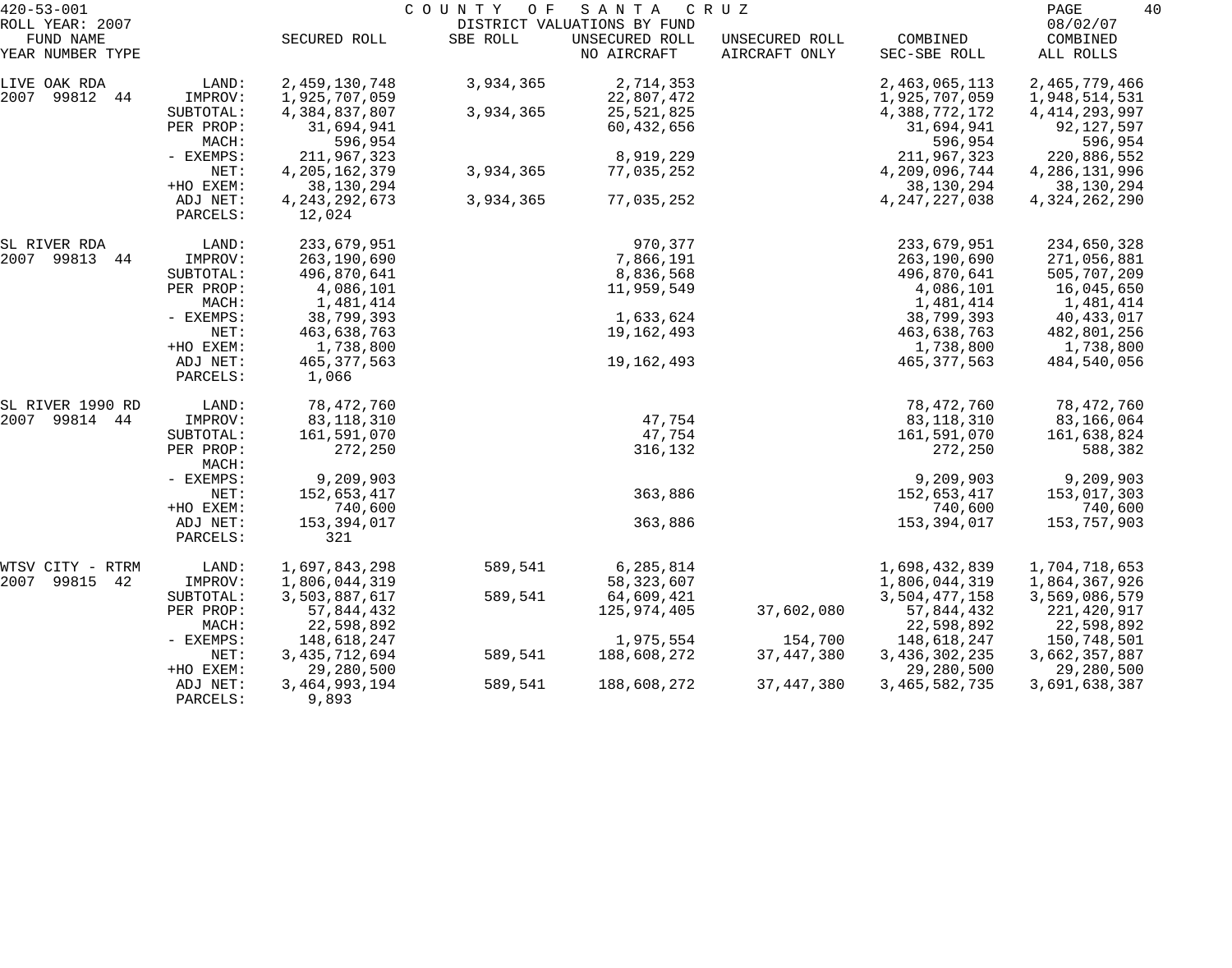| $420 - 53 - 001$    |           |                  | COUNTY OF | SANTA                       | C R U Z        |                  | 41<br>PAGE       |
|---------------------|-----------|------------------|-----------|-----------------------------|----------------|------------------|------------------|
| ROLL YEAR: 2007     |           |                  |           | DISTRICT VALUATIONS BY FUND |                |                  | 08/02/07         |
| FUND NAME           |           | SECURED ROLL     | SBE ROLL  | UNSECURED ROLL              | UNSECURED ROLL | COMBINED         | COMBINED         |
| YEAR NUMBER TYPE    |           |                  |           | NO AIRCRAFT                 | AIRCRAFT ONLY  | SEC-SBE ROLL     | ALL ROLLS        |
| WTSNVL CITY-DT S    | LAND:     | 1,601,904,698    | 375,053   | 5,943,665                   |                | 1,602,279,751    | 1,608,223,416    |
| 99816 42<br>2007    | IMPROV:   | 1,639,865,799    |           | 47,578,343                  |                | 1,639,865,799    | 1,687,444,142    |
|                     | SUBTOTAL: | 3, 241, 770, 497 | 375,053   | 53, 522, 008                |                | 3, 242, 145, 550 | 3, 295, 667, 558 |
|                     | PER PROP: | 23, 347, 501     |           | 103,806,191                 | 37,602,080     | 23, 347, 501     | 164,755,772      |
|                     | MACH:     | 4,907,405        |           |                             |                | 4,907,405        | 4,907,405        |
|                     | - EXEMPS: | 129, 389, 125    |           | 1,923,803                   | 154,700        | 129, 389, 125    | 131,467,628      |
|                     | NET:      | 3, 140, 636, 278 | 375,053   | 155,404,396                 | 37, 447, 380   | 3, 141, 011, 331 | 3, 333, 863, 107 |
|                     | +HO EXEM: | 28,938,900       |           |                             |                | 28,938,900       | 28,938,900       |
|                     | ADJ NET:  | 3, 169, 575, 178 | 375,053   | 155,404,396                 | 37, 447, 380   | 3,169,950,231    | 3,362,802,007    |
|                     | PARCELS:  | 9,467            |           |                             |                |                  |                  |
| WTSNVL CITY-PRK     | LAND:     | 13,005,371       |           | 254,648                     |                | 13,005,371       | 13,260,019       |
| 2007<br>99817<br>70 | IMPROV:   | 23,713,955       |           | 1,758,002                   |                | 23, 713, 955     | 25, 471, 957     |
|                     | SUBTOTAL: | 36,719,326       |           | 2,012,650                   |                | 36,719,326       | 38,731,976       |
|                     | PER PROP: | 326,790          |           | 1,515,273                   |                | 326,790          | 1,842,063        |
|                     | MACH:     | 29,743           |           |                             |                | 29,743           | 29,743           |
|                     | - EXEMPS: | 4,874,159        |           | 30,948                      |                | 4,874,159        | 4,905,107        |
|                     | NET:      | 32, 201, 700     |           | 3,496,975                   |                | 32, 201, 700     | 35,698,675       |
|                     | +HO EXEM: | 14,000           |           |                             |                | 14,000           | 14,000           |
|                     | ADJ NET:  | 32, 215, 700     |           | 3,496,975                   |                | 32, 215, 700     | 35, 712, 675     |
|                     | PARCELS:  | 46               |           |                             |                |                  |                  |
| S C CITY-LIBRY D    | LAND:     | 3,527,062,688    | 432,438   | 14,589,083                  |                | 3,527,495,126    | 3,542,084,209    |
| 2007<br>99819 42    | IMPROV:   | 3,023,468,430    |           | 75,622,650                  |                | 3,023,468,430    | 3,099,091,080    |
|                     | SUBTOTAL: | 6,550,531,118    | 432,438   | 90, 211, 733                |                | 6,550,963,556    | 6,641,175,289    |
|                     | PER PROP: | 29,307,603       |           | 155,924,477                 |                | 29,307,603       | 185,232,080      |
|                     | MACH:     | 18,206,706       |           |                             |                | 18,206,706       | 18,206,706       |
|                     | - EXEMPS: | 204,519,820      |           | 24, 116, 754                |                | 204,519,820      | 228,636,574      |
|                     | NET:      | 6,393,525,607    | 432,438   | 222,019,456                 |                | 6,393,958,045    | 6,615,977,501    |
|                     | +HO EXEM: | 53,704,000       |           | 124,457                     |                | 53,704,000       | 53,828,457       |
|                     | ADJ NET:  | 6, 447, 229, 607 | 432,438   | 222, 143, 913               |                | 6,447,662,045    | 6,669,805,958    |
|                     | PARCELS:  | 16,592           |           |                             |                |                  |                  |
| CITY SC 99 DS GO    | LAND:     | 3,503,620,987    | 432,438   | 14,589,083                  |                | 3,504,053,425    | 3,518,642,508    |
| 2007<br>99820<br>42 | IMPROV:   | 3,004,297,505    |           | 75,622,650                  |                | 3,004,297,505    | 3,079,920,155    |
|                     | SUBTOTAL: | 6,507,918,492    | 432,438   | 90, 211, 733                |                | 6,508,350,930    | 6,598,562,663    |
|                     | PER PROP: | 29,307,603       |           | 155,909,490                 |                | 29,307,603       | 185,217,093      |
|                     | MACH:     | 18,206,706       |           |                             |                | 18,206,706       | 18,206,706       |
|                     | - EXEMPS: | 203,800,090      |           | 24, 116, 754                |                | 203,800,090      | 227,916,844      |
|                     | NET:      | 6, 351, 632, 711 | 432,438   | 222,004,469                 |                | 6,352,065,149    | 6,574,069,618    |
|                     | +HO EXEM: | 53,361,000       |           | 124,457                     |                | 53,361,000       | 53, 485, 457     |
|                     | ADJ NET:  | 6,404,993,711    | 432,438   | 222, 128, 926               |                | 6,405,426,149    | 6,627,555,075    |
|                     | PARCELS:  | 16,507           |           |                             |                |                  |                  |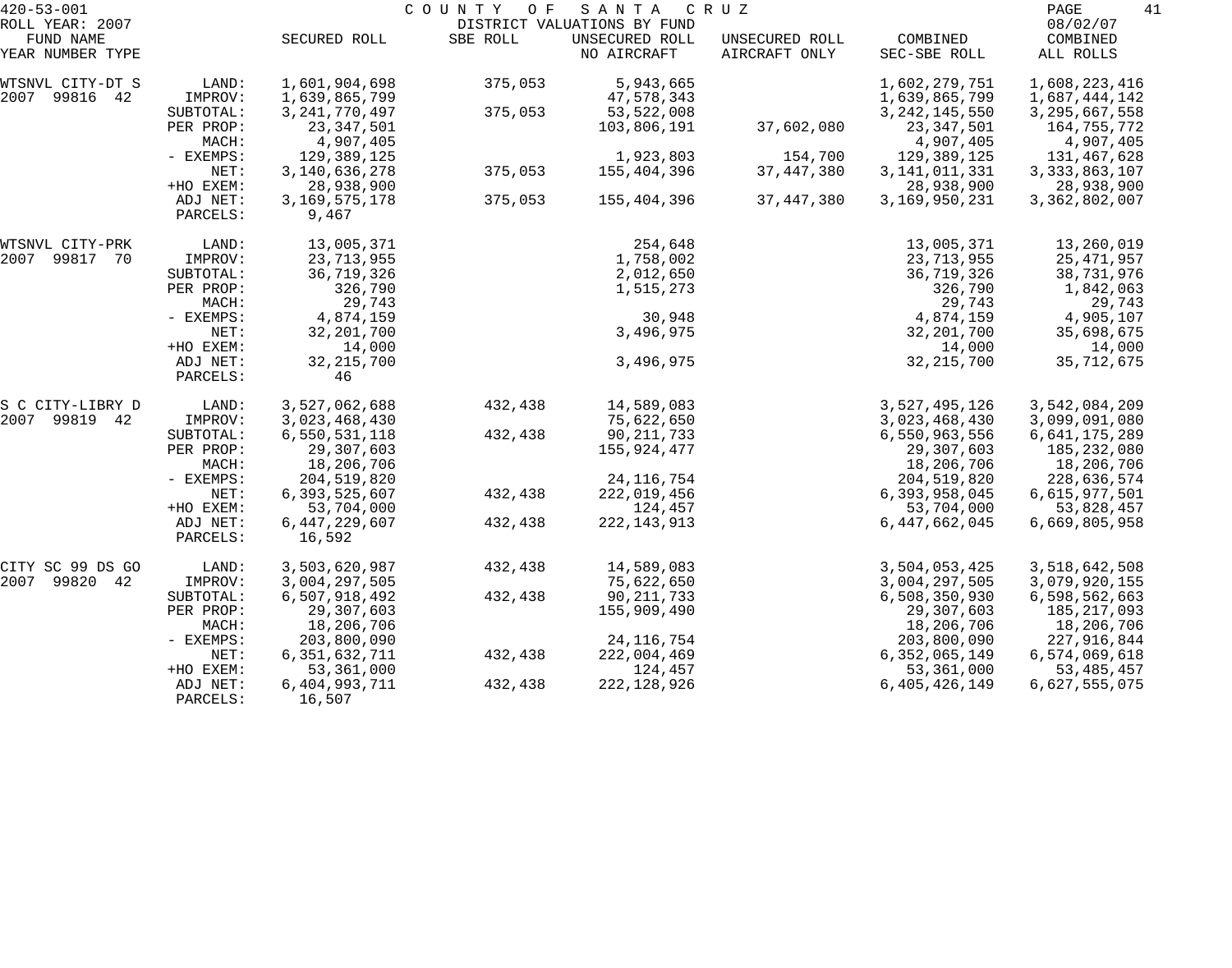| $420 - 53 - 001$              |                      |                           | COUNTY OF | SANTA                         | C R U Z                         |                          | 42<br>PAGE            |
|-------------------------------|----------------------|---------------------------|-----------|-------------------------------|---------------------------------|--------------------------|-----------------------|
| ROLL YEAR: 2007               |                      |                           |           | DISTRICT VALUATIONS BY FUND   |                                 |                          | 08/02/07              |
| FUND NAME<br>YEAR NUMBER TYPE |                      | SECURED ROLL              | SBE ROLL  | UNSECURED ROLL<br>NO AIRCRAFT | UNSECURED ROLL<br>AIRCRAFT ONLY | COMBINED<br>SEC-SBE ROLL | COMBINED<br>ALL ROLLS |
| SANTA CRUZ CITY               | LAND:                | 3,503,620,987             | 432,438   | 14,589,083                    |                                 | 3,504,053,425            | 3,518,642,508         |
| 2007<br>99821 42              | IMPROV:              | 3,004,297,505             |           | 75,622,650                    |                                 | 3,004,297,505            | 3,079,920,155         |
|                               | SUBTOTAL:            | 6,507,918,492             | 432,438   | 90, 211, 733                  |                                 | 6,508,350,930            | 6,598,562,663         |
|                               | PER PROP:            | 29,307,603                |           | 155,909,490                   |                                 | 29,307,603               | 185, 217, 093         |
|                               | MACH:                | 18,206,706                |           |                               |                                 | 18,206,706               | 18,206,706            |
|                               | - EXEMPS:            | 203,800,090               |           | 24, 116, 754                  |                                 | 203,800,090              | 227,916,844           |
|                               | NET:                 | 6, 351, 632, 711          | 432,438   | 222,004,469                   |                                 | 6,352,065,149            | 6,574,069,618         |
|                               | +HO EXEM:            | 53, 361, 000              |           | 124,457                       |                                 | 53, 361, 000             | 53, 485, 457          |
|                               | ADJ NET:<br>PARCELS: | 6,404,993,711<br>16,507   | 432,438   | 222, 128, 926                 |                                 | 6,405,426,149            | 6,627,555,075         |
| WATSONVILLE CITY              | LAND:                | 1,697,843,298             | 589,541   | 6,285,814                     |                                 | 1,698,432,839            | 1,704,718,653         |
| 2007 99823<br>42              | IMPROV:              | 1,806,044,319             |           | 58, 323, 607                  |                                 | 1,806,044,319            | 1,864,367,926         |
|                               | SUBTOTAL:            | 3,503,887,617             | 589,541   | 64,609,421                    |                                 | 3,504,477,158            | 3,569,086,579         |
|                               | PER PROP:            | 57,844,432                |           | 125,974,405                   | 37,602,080                      | 57,844,432               | 221,420,917           |
|                               | MACH:                | 22,598,892                |           |                               |                                 | 22,598,892               | 22,598,892            |
|                               | - EXEMPS:            | 148,618,247               |           | 1,975,554                     | 154,700                         | 148,618,247              | 150,748,501           |
|                               | NET:                 | 3, 435, 712, 694          | 589,541   | 188,608,272                   | 37, 447, 380                    | 3, 436, 302, 235         | 3,662,357,887         |
|                               | +HO EXEM:            | 29,280,500                |           |                               |                                 | 29,280,500               | 29,280,500            |
|                               | ADJ NET:<br>PARCELS: | 3, 464, 993, 194<br>9,893 | 589,541   | 188,608,272                   | 37, 447, 380                    | 3,465,582,735            | 3,691,638,387         |
| SCOTTS VLY CITY               | LAND:                | 975, 417, 862             |           | 734,898                       |                                 | 975, 417, 862            | 976, 152, 760         |
| 99824 42<br>2007              | IMPROV:              | 1,080,690,394             |           | 20,892,782                    |                                 | 1,080,690,394            | 1,101,583,176         |
|                               | SUBTOTAL:            | 2,056,108,256             |           | 21,627,680                    |                                 | 2,056,108,256            | 2,077,735,936         |
|                               | PER PROP:            | 7,647,116                 |           | 84,622,320                    | 75,000                          | 7,647,116                | 92,344,436            |
|                               | MACH:                | 2,127,610                 |           |                               |                                 | 2,127,610                | 2,127,610             |
|                               | - EXEMPS:            | 48, 142, 641              |           | 752,219                       |                                 | 48,142,641               | 48,894,860            |
|                               | NET:                 | 2,017,740,341             |           | 105,497,781                   | 75,000                          | 2,017,740,341            | 2, 123, 313, 122      |
|                               | +HO EXEM:            | 15,430,800                |           |                               |                                 | 15,430,800               | 15,430,800            |
|                               | ADJ NET:<br>PARCELS: | 2,033,171,141<br>4,188    |           | 105,497,781                   | 75,000                          | 2,033,171,141            | 2, 138, 743, 922      |
| CAPITOLA CITY                 | LAND:                | 922,629,655               | 747,631   | 712,049                       |                                 | 923, 377, 286            | 924,089,335           |
| 2007 99825<br>-42             | IMPROV:              | 711,752,774               |           | 35,059,746                    |                                 | 711,752,774              | 746,812,520           |
|                               | SUBTOTAL:            | 1,634,382,429             | 747,631   | 35, 771, 795                  |                                 | 1,635,130,060            | 1,670,901,855         |
|                               | PER PROP:            | 7,936,361                 |           | 35, 597, 557                  |                                 | 7,936,361                | 43,533,918            |
|                               | MACH:                | 1,221,052                 |           |                               |                                 | 1,221,052                | 1,221,052             |
|                               | - EXEMPS:            | 30, 173, 337              |           | 212,092                       |                                 | 30, 173, 337             | 30, 385, 429          |
|                               | NET:                 | 1,613,366,505             | 747,631   | 71,157,260                    |                                 | 1,614,114,136            | 1,685,271,396         |
|                               | +HO EXEM:            | 10,728,200                |           |                               |                                 | 10,728,200               | 10,728,200            |
|                               | ADJ NET:             | 1,624,094,705             | 747,631   | 71,157,260                    |                                 | 1,624,842,336            | 1,695,999,596         |
|                               | PARCELS:             | 4,296                     |           |                               |                                 |                          |                       |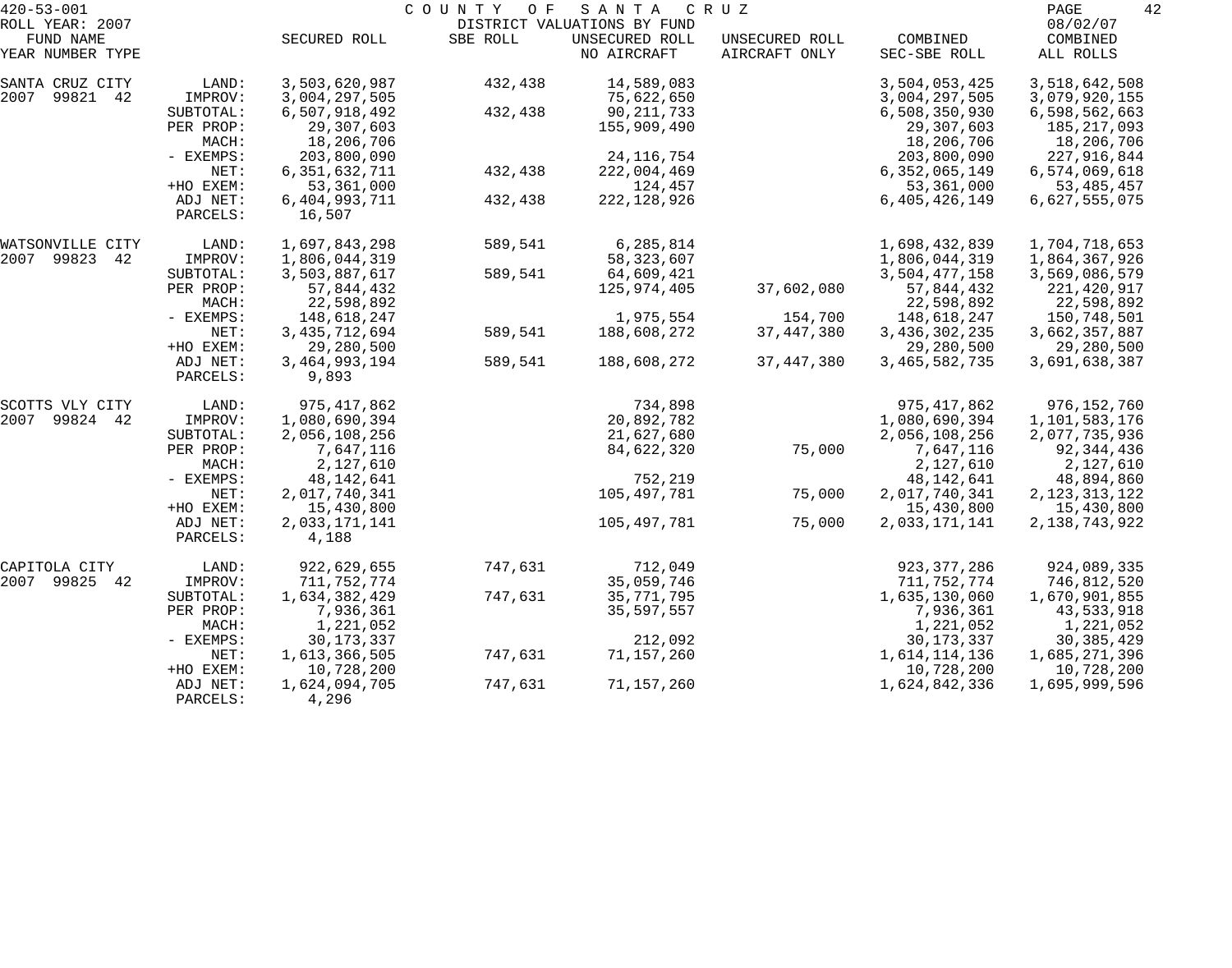| $420 - 53 - 001$              |                      | COUNTY OF<br>SANTA<br>C R U Z |                                           |                                 |                          |                       |  |
|-------------------------------|----------------------|-------------------------------|-------------------------------------------|---------------------------------|--------------------------|-----------------------|--|
| ROLL YEAR: 2007               |                      |                               | DISTRICT VALUATIONS BY FUND               |                                 |                          | 08/02/07              |  |
| FUND NAME<br>YEAR NUMBER TYPE |                      | SECURED ROLL                  | SBE ROLL<br>UNSECURED ROLL<br>NO AIRCRAFT | UNSECURED ROLL<br>AIRCRAFT ONLY | COMBINED<br>SEC-SBE ROLL | COMBINED<br>ALL ROLLS |  |
| LMA PRTA-ST SCH               | LAND:                | 364, 483, 216                 |                                           |                                 | 364, 483, 216            | 364, 483, 216         |  |
| 2007 99881 43                 | IMPROV:              | 336,086,745                   | 365,688                                   |                                 | 336,086,745              | 336, 452, 433         |  |
|                               | SUBTOTAL:            | 700,569,961                   | 365,688                                   |                                 | 700,569,961              | 700,935,649           |  |
|                               | PER PROP:<br>MACH:   | 40,723                        | 1,061,539                                 |                                 | 40,723                   | 1,102,262             |  |
|                               | - EXEMPS:            | 7,359,790                     |                                           |                                 | 7,359,790                | 7,359,790             |  |
|                               | NET:                 | 693, 250, 894                 | 1,427,227                                 |                                 | 693,250,894              | 694,678,121           |  |
|                               | +HO EXEM:            | 6,111,000                     |                                           |                                 | 6,111,000                | 6,111,000             |  |
|                               | ADJ NET:             | 699, 361, 894                 | 1,427,227                                 |                                 | 699,361,894              | 700,789,121           |  |
|                               | PARCELS:             | 1,664                         |                                           |                                 |                          |                       |  |
| LAKESIDE SCH ST               | LAND:                | 135, 124, 205                 | 61,129                                    |                                 | 135, 124, 205            | 135, 185, 334         |  |
| 2007 99882<br>43              | IMPROV:              | 119,209,676                   | 87,658                                    |                                 | 119,209,676              | 119,297,334           |  |
|                               | SUBTOTAL:            | 254, 333, 881                 | 148,787                                   |                                 | 254, 333, 881            | 254,482,668           |  |
|                               | PER PROP:<br>MACH:   | 1,521,198                     | 1,040,593                                 |                                 | 1,521,198                | 2,561,791             |  |
|                               | - EXEMPS:            | 2,815,471                     |                                           |                                 | 2,815,471                | 2,815,471             |  |
|                               | NET:                 | 253,039,608                   | 1,189,380                                 |                                 | 253,039,608              | 254, 228, 988         |  |
|                               | +HO EXEM:            | 2,168,600                     |                                           |                                 | 2,168,600                | 2,168,600             |  |
|                               | ADJ NET:<br>PARCELS: | 255, 208, 208<br>725          | 1,189,380                                 |                                 | 255, 208, 208            | 256,397,588           |  |
| LAKESIDE SCH                  | LAND:                | 135, 124, 205                 | 61,129                                    |                                 | 135, 124, 205            | 135, 185, 334         |  |
| 2007 99883<br>43              | IMPROV:              | 119,209,676                   | 87,658                                    |                                 | 119,209,676              | 119,297,334           |  |
|                               | SUBTOTAL:            | 254, 333, 881                 | 148,787                                   |                                 | 254, 333, 881            | 254,482,668           |  |
|                               | PER PROP:<br>MACH:   | 1,521,198                     | 1,040,593                                 |                                 | 1,521,198                | 2,561,791             |  |
|                               | - EXEMPS:            | 2,815,471                     |                                           |                                 | 2,815,471                | 2,815,471             |  |
|                               | NET:                 | 253,039,608                   | 1,189,380                                 |                                 | 253,039,608              | 254,228,988           |  |
|                               | +HO EXEM:            | 2,168,600                     |                                           |                                 | 2,168,600                | 2,168,600             |  |
|                               | ADJ NET:             | 255, 208, 208                 | 1,189,380                                 |                                 | 255, 208, 208            | 256,397,588           |  |
|                               | PARCELS:             | 725                           |                                           |                                 |                          |                       |  |
| LOMA PRIETA SCH               | LAND:                | 364, 483, 216                 |                                           |                                 | 364, 483, 216            | 364, 483, 216         |  |
| 2007<br>99884<br>43           | IMPROV:              | 336,086,745                   | 365,688                                   |                                 | 336,086,745              | 336, 452, 433         |  |
|                               | SUBTOTAL:            | 700,569,961                   | 365,688                                   |                                 | 700,569,961              | 700,935,649           |  |
|                               | PER PROP:<br>MACH:   | 40,723                        | 1,061,539                                 |                                 | 40,723                   | 1,102,262             |  |
|                               | - EXEMPS:            | 7,359,790                     |                                           |                                 | 7,359,790                | 7,359,790             |  |
|                               | NET:                 | 693, 250, 894                 | 1,427,227                                 |                                 | 693,250,894              | 694,678,121           |  |
|                               | +HO EXEM:            | 6,111,000                     |                                           |                                 | 6,111,000                | 6,111,000             |  |
|                               | ADJ NET:<br>PARCELS: | 699,361,894<br>1,664          | 1,427,227                                 |                                 | 699,361,894              | 700,789,121           |  |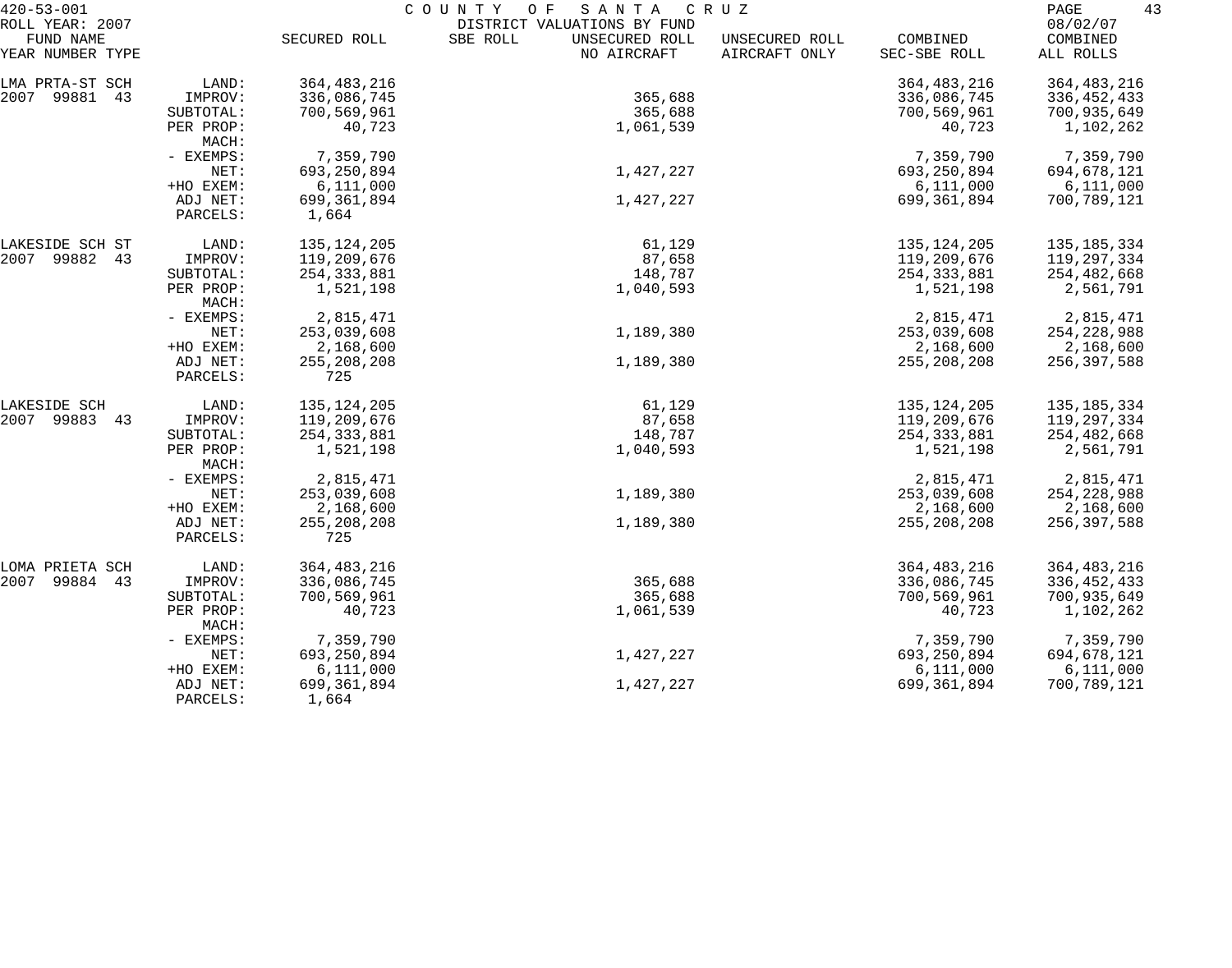| $420 - 53 - 001$                                 |                      | COUNTY<br>O F<br>SANTA<br>C R U Z |                                                                          |                                 |                          |                                   |
|--------------------------------------------------|----------------------|-----------------------------------|--------------------------------------------------------------------------|---------------------------------|--------------------------|-----------------------------------|
| ROLL YEAR: 2007<br>FUND NAME<br>YEAR NUMBER TYPE |                      | SECURED ROLL                      | DISTRICT VALUATIONS BY FUND<br>SBE ROLL<br>UNSECURED ROLL<br>NO AIRCRAFT | UNSECURED ROLL<br>AIRCRAFT ONLY | COMBINED<br>SEC-SBE ROLL | 08/02/07<br>COMBINED<br>ALL ROLLS |
| LOS GATOS HI                                     | LAND:                | 499,607,421                       | 61,129                                                                   |                                 | 499,607,421              | 499,668,550                       |
| 2007 99885 43                                    | IMPROV:              | 455,296,421                       | 453,346                                                                  |                                 | 455,296,421              | 455,749,767                       |
|                                                  | SUBTOTAL:            | 954,903,842                       | 514,475                                                                  |                                 | 954,903,842              | 955,418,317                       |
|                                                  | PER PROP:<br>MACH:   | 1,561,921                         | 2,102,132                                                                |                                 | 1,561,921                | 3,664,053                         |
|                                                  | - EXEMPS:            | 10,175,261                        |                                                                          |                                 | 10,175,261               | 10,175,261                        |
|                                                  | NET:                 | 946,290,502                       | 2,616,607                                                                |                                 | 946,290,502              | 948,907,109                       |
|                                                  | +HO EXEM:            | 8,279,600                         |                                                                          |                                 | 8,279,600                | 8,279,600                         |
|                                                  | ADJ NET:             | 954,570,102                       | 2,616,607                                                                |                                 | 954,570,102              | 957,186,709                       |
|                                                  | PARCELS:             | 2,389                             |                                                                          |                                 |                          |                                   |
| LAKESIDE SC 98 S                                 | LAND:                | 135, 124, 205                     | 61,129                                                                   |                                 | 135,124,205              | 135, 185, 334                     |
| 2007 99886 43                                    | IMPROV:              | 119,209,676                       | 87,658                                                                   |                                 | 119,209,676              | 119,297,334                       |
|                                                  | SUBTOTAL:            | 254, 333, 881                     | 148,787                                                                  |                                 | 254, 333, 881            | 254,482,668                       |
|                                                  | PER PROP:<br>MACH:   | 1,521,198                         | 1,040,593                                                                |                                 | 1,521,198                | 2,561,791                         |
|                                                  | - EXEMPS:            | 2,815,471                         |                                                                          |                                 | 2,815,471                | 2,815,471                         |
|                                                  | NET:                 | 253,039,608                       | 1,189,380                                                                |                                 | 253,039,608              | 254,228,988                       |
|                                                  | +HO EXEM:            | 2,168,600                         |                                                                          |                                 | 2,168,600                | 2,168,600                         |
|                                                  | ADJ NET:<br>PARCELS: | 255, 208, 208<br>725              | 1,189,380                                                                |                                 | 255, 208, 208            | 256,397,588                       |
| LOMA PR SCH 2002                                 | LAND:                | 364, 483, 216                     |                                                                          |                                 | 364,483,216              | 364, 483, 216                     |
| 2007<br>99887 43                                 | IMPROV:              | 336,086,745                       | 365,688                                                                  |                                 | 336,086,745              | 336, 452, 433                     |
|                                                  | SUBTOTAL:            | 700,569,961                       | 365,688                                                                  |                                 | 700,569,961              | 700,935,649                       |
|                                                  | PER PROP:<br>MACH:   | 40,723                            | 1,061,539                                                                |                                 | 40,723                   | 1,102,262                         |
|                                                  | - EXEMPS:            | 7,359,790                         |                                                                          |                                 | 7,359,790                | 7,359,790                         |
|                                                  | NET:                 | 693, 250, 894                     | 1,427,227                                                                |                                 | 693,250,894              | 694,678,121                       |
|                                                  | +HO EXEM:            | 6,111,000                         |                                                                          |                                 | 6,111,000                | 6,111,000                         |
|                                                  | ADJ NET:             | 699,361,894                       | 1,427,227                                                                |                                 | 699,361,894              | 700,789,121                       |
|                                                  | PARCELS:             | 1,664                             |                                                                          |                                 |                          |                                   |
| LOS GATOS HS 98S                                 | LAND:                | 499,607,421                       | 61,129                                                                   |                                 | 499,607,421              | 499,668,550                       |
| 2007 99888 43                                    | IMPROV:              | 455,296,421                       | 453,346                                                                  |                                 | 455,296,421              | 455,749,767                       |
|                                                  | SUBTOTAL:            | 954,903,842                       | 514,475                                                                  |                                 | 954,903,842              | 955, 418, 317                     |
|                                                  | PER PROP:<br>MACH:   | 1,561,921                         | 2,102,132                                                                |                                 | 1,561,921                | 3,664,053                         |
|                                                  | - EXEMPS:            | 10,175,261                        |                                                                          |                                 | 10,175,261               | 10,175,261                        |
|                                                  | NET:                 | 946,290,502                       | 2,616,607                                                                |                                 | 946,290,502              | 948,907,109                       |
|                                                  | +HO EXEM:            | 8,279,600                         |                                                                          |                                 | 8,279,600                | 8,279,600                         |
|                                                  | ADJ NET:<br>PARCELS: | 954,570,102<br>2,389              | 2,616,607                                                                |                                 | 954,570,102              | 957,186,709                       |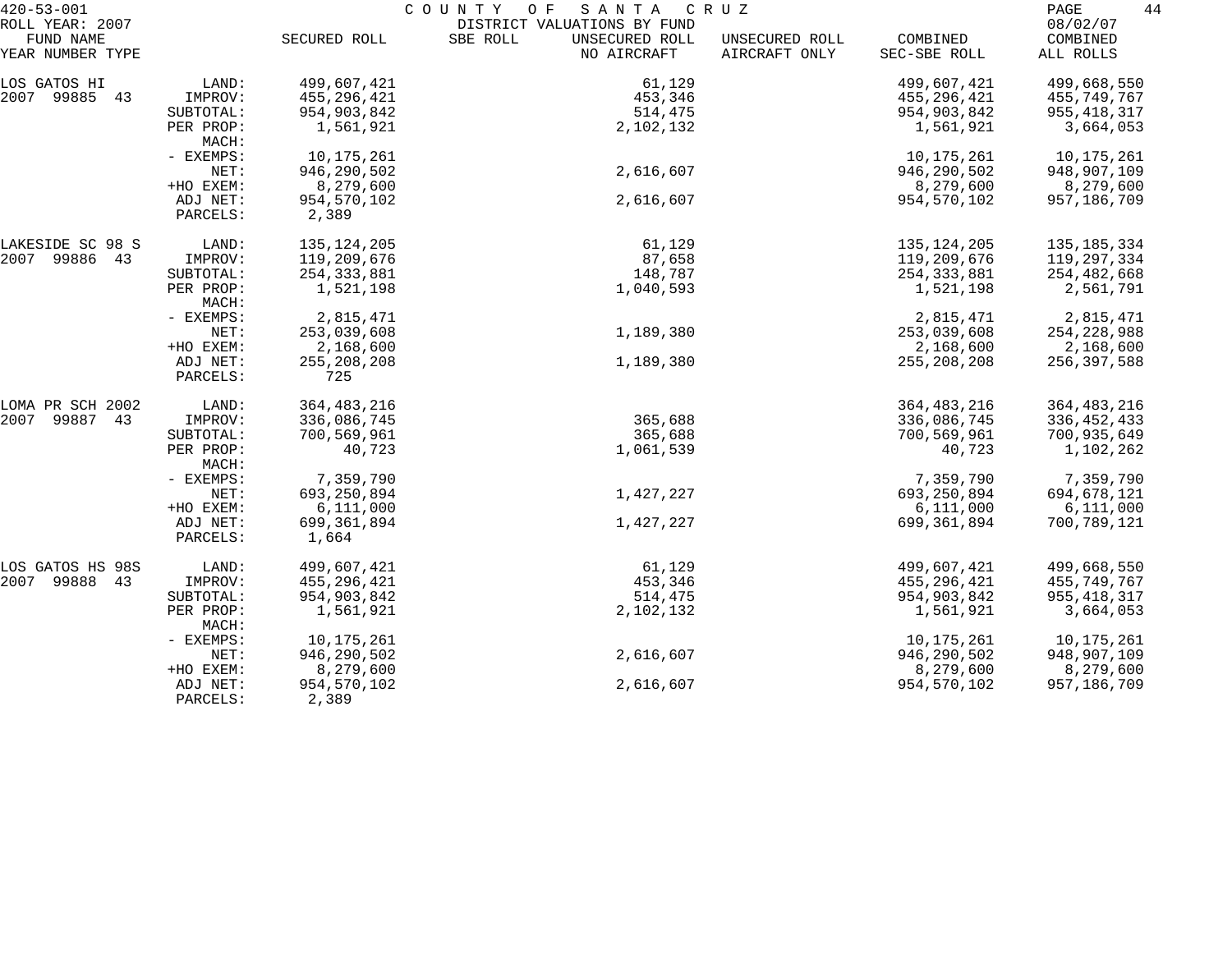| $420 - 53 - 001$<br>ROLL YEAR: 2007 |                      |                             | COUNTY<br>O F | SANTA<br>DISTRICT VALUATIONS BY FUND | C R U Z                         |                          | 45<br>PAGE<br>08/02/07 |
|-------------------------------------|----------------------|-----------------------------|---------------|--------------------------------------|---------------------------------|--------------------------|------------------------|
| FUND NAME<br>YEAR NUMBER TYPE       |                      | SECURED ROLL                | SBE ROLL      | UNSECURED ROLL<br>NO AIRCRAFT        | UNSECURED ROLL<br>AIRCRAFT ONLY | COMBINED<br>SEC-SBE ROLL | COMBINED<br>ALL ROLLS  |
| PV WTR MGMT AGEN                    | LAND:                | 3, 227, 062, 665            | 607,671       | 6,681,595                            |                                 | 3, 227, 670, 336         | 3, 234, 351, 931       |
| 99915<br>2007<br>44                 | IMPROV:              | 3,009,864,581               |               | 69,720,024                           |                                 | 3,009,864,581            | 3,079,584,605          |
|                                     | SUBTOTAL:            | 6, 236, 927, 246            | 607,671       | 76,401,619                           |                                 | 6, 237, 534, 917         | 6, 313, 936, 536       |
|                                     | PER PROP:            | 70,617,180                  |               | 158,551,724                          | 37,602,080                      | 70,617,180               | 266,770,984            |
|                                     | MACH:                | 23, 185, 137                |               |                                      |                                 | 23, 185, 137             | 23,185,137             |
|                                     | - EXEMPS:            | 250,015,305                 |               | 2,710,025                            | 154,700                         | 250,015,305              | 252,880,030            |
|                                     | NET:                 | 6,080,714,258               | 607,671       | 232, 243, 318                        | 37, 447, 380                    | 6,081,321,929            | 6,351,012,627          |
|                                     | +HO EXEM:            | 52,500,900                  |               |                                      |                                 | 52,500,900               | 52,500,900             |
|                                     | ADJ NET:<br>PARCELS: | 6, 133, 215, 158<br>17,294  | 607,671       | 232, 243, 318                        | 37, 447, 380                    | 6,133,822,829            | 6, 403, 513, 527       |
| SC PARKING #1                       | LAND:                | 79,257,450                  |               | 901,136                              |                                 | 79,257,450               | 80,158,586             |
| 2007 99941 43                       | IMPROV:              | 181, 269, 713               |               | 19,165,965                           |                                 | 181,269,713              | 200, 435, 678          |
|                                     | SUBTOTAL:            | 260,527,163                 |               | 20,067,101                           |                                 | 260,527,163              | 280,594,264            |
|                                     | PER PROP:            | 2,885,224                   |               | 18,460,279                           |                                 | 2,885,224                | 21,345,503             |
|                                     | MACH:                | 1,450,000                   |               |                                      |                                 | 1,450,000                | 1,450,000              |
|                                     | - EXEMPS:            | 25,983,119                  |               | 2,330,942                            |                                 | 25,983,119               | 28,314,061             |
|                                     | NET:                 | 238,879,268                 |               | 36,196,438                           |                                 | 238,879,268              | 275,075,706            |
|                                     | +HO EXEM:            | 28,000                      |               |                                      |                                 | 28,000                   | 28,000                 |
|                                     | ADJ NET:<br>PARCELS: | 238,907,268<br>231          |               | 36, 196, 438                         |                                 | 238,907,268              | 275,103,706            |
| SLV WTR DIST                        | LAND:                | 1,170,253,681               | 50,000        | 28,630                               |                                 | 1,170,303,681            | 1,170,332,311          |
| 2007<br>99951<br>44                 | IMPROV:              | 1,041,397,423               |               | 1,302,594                            |                                 | 1,041,397,423            | 1,042,700,017          |
|                                     | SUBTOTAL:            | 2, 211, 651, 104            | 50,000        | 1,331,224                            |                                 | 2, 211, 701, 104         | 2, 213, 032, 328       |
|                                     | PER PROP:            | 1,954,193                   |               | 7,826,596                            |                                 | 1,954,193                | 9,780,789              |
|                                     | MACH:                | 19,537                      |               |                                      |                                 | 19,537                   | 19,537                 |
|                                     | - EXEMPS:            | 51, 356, 523                |               | 123,242                              |                                 | 51, 356, 523             | 51, 479, 765           |
|                                     | NET:                 | 2,162,268,311               | 50,000        | 9,034,578                            |                                 | 2, 162, 318, 311         | 2, 171, 352, 889       |
|                                     | +HO EXEM:            | 27,459,600                  |               |                                      |                                 | 27,459,600               | 27,459,600             |
|                                     | ADJ NET:<br>PARCELS: | 2,189,727,911<br>11,420     | 50,000        | 9,034,578                            |                                 | 2,189,777,911            | 2,198,812,489          |
| SC PORT DIST                        | LAND:                | 6,394,394,246               | 4,366,803     | 15, 379, 353                         |                                 | 6,398,761,049            | 6, 414, 140, 402       |
| 2007 99952 44                       | IMPROV:              | 5, 299, 958, 412            |               | 96,212,140                           |                                 | 5, 299, 958, 412         | 5,396,170,552          |
|                                     | SUBTOTAL:            | 11,694,352,658              | 4,366,803     | 111,591,493                          |                                 | 11,698,719,461           | 11,810,310,954         |
|                                     | PER PROP:            | 62,408,138                  |               | 216,874,939                          |                                 | 62,408,138               | 279,283,077            |
|                                     | MACH:                | 18,823,708                  |               |                                      |                                 | 18,823,708               | 18,823,708             |
|                                     | - EXEMPS:            | 428,936,815                 |               | 33,040,983                           |                                 | 428,936,815              | 461,977,798            |
|                                     | NET:                 | 11,346,647,689              | 4,366,803     | 295,425,449                          |                                 | 11,351,014,492           | 11,646,439,941         |
|                                     | +HO EXEM:            | 97,995,319                  |               | 124,457                              |                                 | 97,995,319               | 98,119,776             |
|                                     | ADJ NET:<br>PARCELS: | 11, 444, 643, 008<br>30,514 | 4,366,803     | 295,549,906                          |                                 | 11,449,009,811           | 11,744,559,717         |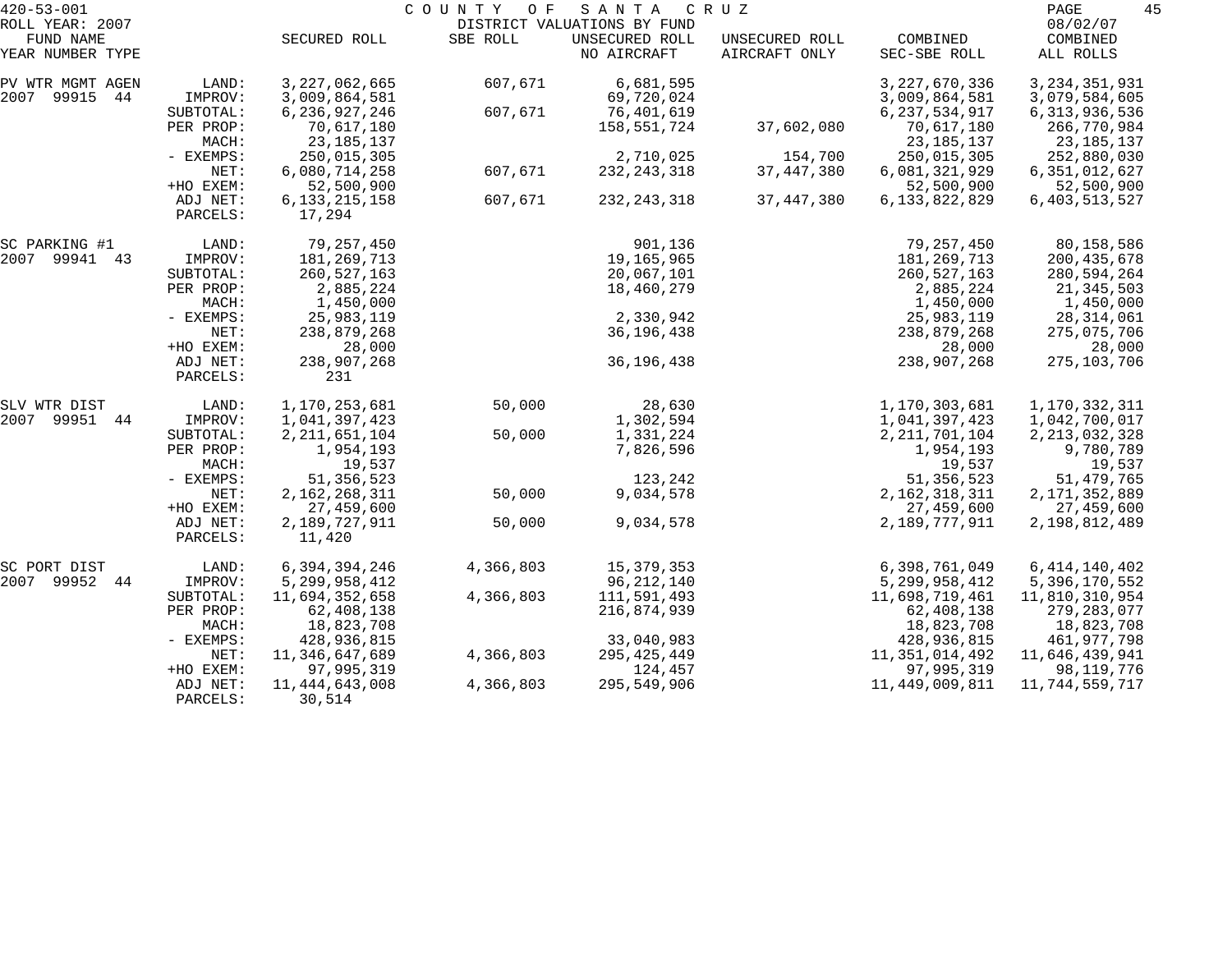| $420 - 53 - 001$<br>ROLL YEAR: 2007 |                      | 46<br>PAGE<br>08/02/07 |                                           |                                 |                          |                       |
|-------------------------------------|----------------------|------------------------|-------------------------------------------|---------------------------------|--------------------------|-----------------------|
| FUND NAME<br>YEAR NUMBER TYPE       |                      | SECURED ROLL           | SBE ROLL<br>UNSECURED ROLL<br>NO AIRCRAFT | UNSECURED ROLL<br>AIRCRAFT ONLY | COMBINED<br>SEC-SBE ROLL | COMBINED<br>ALL ROLLS |
| SV WTR DIST                         | LAND:                | 908,172,751            | 734,898                                   |                                 | 908, 172, 751            | 908,907,649           |
| 2007 99953<br>44                    | IMPROV:              | 977,167,600            | 20,892,782                                |                                 | 977,167,600              | 998,060,382           |
|                                     | SUBTOTAL:            | 1,885,340,351          | 21,627,680                                |                                 | 1,885,340,351            | 1,906,968,031         |
|                                     | PER PROP:            | 7,621,023              | 83,990,874                                | 75,000                          | 7,621,023                | 91,686,897            |
|                                     | MACH:                | 2,127,610              |                                           |                                 | 2,127,610                | 2,127,610             |
|                                     | - EXEMPS:            | 45,739,346             | 752,219                                   |                                 | 45,739,346               | 46,491,565            |
|                                     | NET:                 | 1,849,349,638          | 104,866,335                               | 75,000                          | 1,849,349,638            | 1,954,290,973         |
|                                     | +HO EXEM:            | 13,416,200             |                                           |                                 | 13,416,200               | 13,416,200            |
|                                     | ADJ NET:<br>PARCELS: | 1,862,765,838<br>3,787 | 104,866,335                               | 75,000                          | 1,862,765,838            | 1,967,707,173         |
| S CLARA SPEC SCH                    | LAND:                | 499,607,421            | 61,129                                    |                                 | 499,607,421              | 499,668,550           |
| 2007 99957 43                       | IMPROV:              | 455,296,421            | 453,346                                   |                                 | 455,296,421              | 455,749,767           |
|                                     | SUBTOTAL:            | 954,903,842            | 514,475                                   |                                 | 954,903,842              | 955,418,317           |
|                                     | PER PROP:<br>MACH:   | 1,561,921              | 2,102,132                                 |                                 | 1,561,921                | 3,664,053             |
|                                     | - EXEMPS:            | 10,175,261             |                                           |                                 | 10,175,261               | 10,175,261            |
|                                     | NET:                 | 946, 290, 502          | 2,616,607                                 |                                 | 946, 290, 502            | 948,907,109           |
|                                     | +HO EXEM:            | 8,279,600              |                                           |                                 | 8,279,600                | 8,279,600             |
|                                     | ADJ NET:<br>PARCELS: | 954,570,102<br>2,389   | 2,616,607                                 |                                 | 954,570,102              | 957,186,709           |
| S CLARA INST TAX                    | LAND:                | 499,607,421            | 61,129                                    |                                 | 499,607,421              | 499,668,550           |
| 2007 99958 43                       | IMPROV:              | 455,296,421            | 453,346                                   |                                 | 455,296,421              | 455,749,767           |
|                                     | SUBTOTAL:            | 954,903,842            | 514,475                                   |                                 | 954,903,842              | 955, 418, 317         |
|                                     | PER PROP:<br>MACH:   | 1,561,921              | 2,102,132                                 |                                 | 1,561,921                | 3,664,053             |
|                                     | - EXEMPS:            | 10,175,261             |                                           |                                 | 10,175,261               | 10,175,261            |
|                                     | NET:                 | 946, 290, 502          | 2,616,607                                 |                                 | 946, 290, 502            | 948,907,109           |
|                                     | +HO EXEM:            | 8,279,600              |                                           |                                 | 8,279,600                | 8,279,600             |
|                                     | ADJ NET:             | 954,570,102            | 2,616,607                                 |                                 | 954,570,102              | 957,186,709           |
|                                     | PARCELS:             | 2,389                  |                                           |                                 |                          |                       |
| S CLARA DEV CTR                     | LAND:                | 499,607,421            | 61,129                                    |                                 | 499,607,421              | 499,668,550           |
| 2007 99959 43                       | IMPROV:              | 455,296,421            | 453,346                                   |                                 | 455,296,421              | 455,749,767           |
|                                     | SUBTOTAL:            | 954,903,842            | 514,475                                   |                                 | 954,903,842              | 955, 418, 317         |
|                                     | PER PROP:<br>MACH:   | 1,561,921              | 2,102,132                                 |                                 | 1,561,921                | 3,664,053             |
|                                     | - EXEMPS:            | 10,175,261             |                                           |                                 | 10,175,261               | 10,175,261            |
|                                     | NET:                 | 946,290,502            | 2,616,607                                 |                                 | 946,290,502              | 948,907,109           |
|                                     | +HO EXEM:            | 8,279,600              |                                           |                                 | 8,279,600                | 8,279,600             |
|                                     | ADJ NET:<br>PARCELS: | 954,570,102<br>2,389   | 2,616,607                                 |                                 | 954,570,102              | 957,186,709           |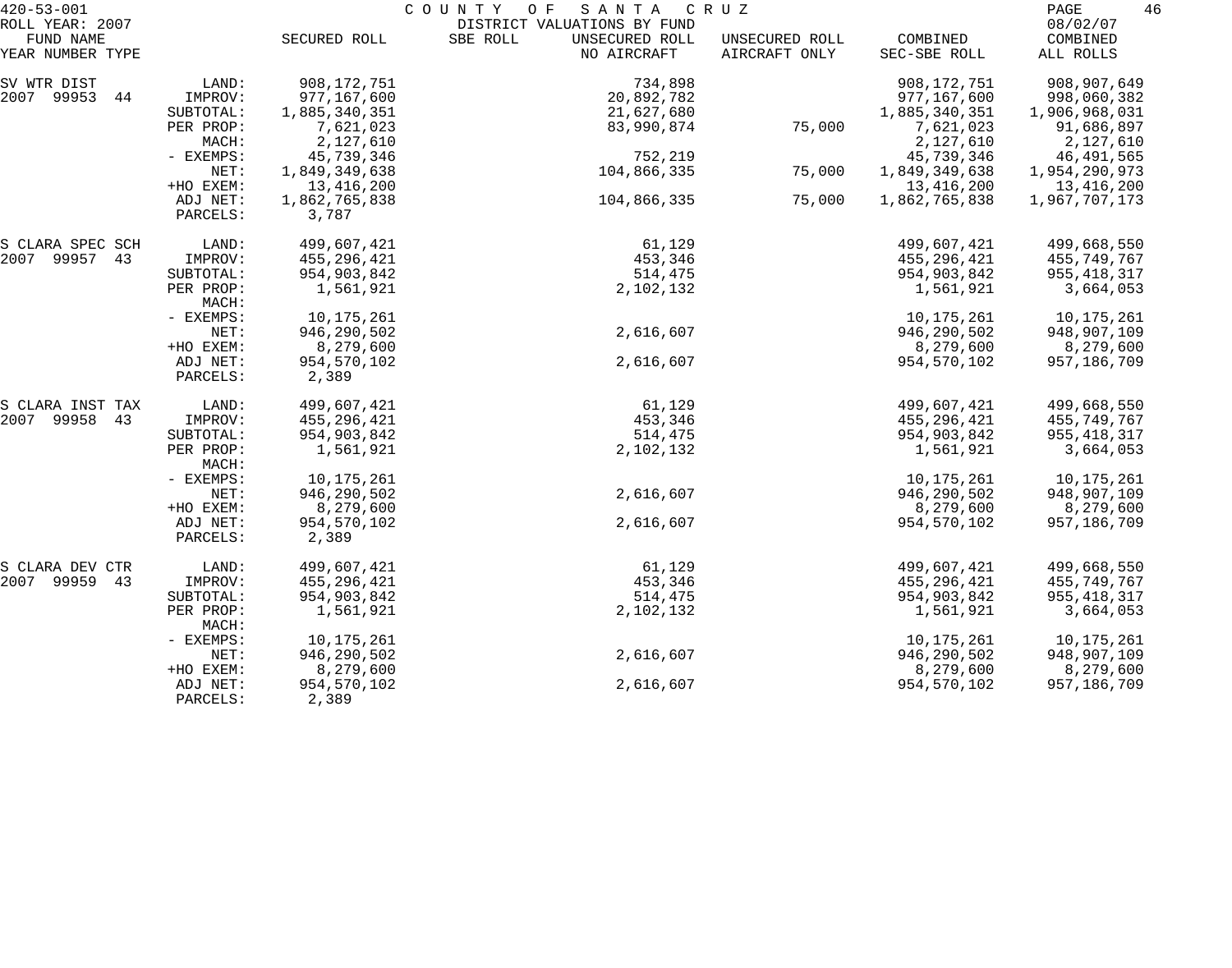| $420 - 53 - 001$              |                      | COUNTY<br>O F<br>S A N T A<br>C R U Z |                                           |                                 |                          |                       |
|-------------------------------|----------------------|---------------------------------------|-------------------------------------------|---------------------------------|--------------------------|-----------------------|
| ROLL YEAR: 2007               |                      |                                       | DISTRICT VALUATIONS BY FUND               |                                 |                          | 08/02/07              |
| FUND NAME<br>YEAR NUMBER TYPE |                      | SECURED ROLL                          | SBE ROLL<br>UNSECURED ROLL<br>NO AIRCRAFT | UNSECURED ROLL<br>AIRCRAFT ONLY | COMBINED<br>SEC-SBE ROLL | COMBINED<br>ALL ROLLS |
| S CLARA PHYS HND              | LAND:                | 499,607,421                           | 61,129                                    |                                 | 499,607,421              | 499,668,550           |
| 2007 99960 43                 | IMPROV:              | 455,296,421                           | 453,346                                   |                                 | 455,296,421              | 455,749,767           |
|                               | SUBTOTAL:            | 954,903,842                           | 514,475                                   |                                 | 954,903,842              | 955, 418, 317         |
|                               | PER PROP:<br>MACH:   | 1,561,921                             | 2,102,132                                 |                                 | 1,561,921                | 3,664,053             |
|                               | - EXEMPS:            | 10,175,261                            |                                           |                                 | 10, 175, 261             | 10,175,261            |
|                               | NET:                 | 946, 290, 502                         | 2,616,607                                 |                                 | 946,290,502              | 948,907,109           |
|                               | +HO EXEM:            | 8,279,600                             |                                           |                                 | 8,279,600                | 8,279,600             |
|                               | ADJ NET:             | 954,570,102                           | 2,616,607                                 |                                 | 954,570,102              | 957,186,709           |
|                               | PARCELS:             | 2,389                                 |                                           |                                 |                          |                       |
| S CLARA CO SCH S              | LAND:                | 499,607,421                           | 61,129                                    |                                 | 499,607,421              | 499,668,550           |
| 2007 99961 43                 | IMPROV:              | 455,296,421                           | 453,346                                   |                                 | 455,296,421              | 455,749,767           |
|                               | SUBTOTAL:            | 954,903,842                           | 514,475                                   |                                 | 954,903,842              | 955,418,317           |
|                               | PER PROP:<br>MACH:   | 1,561,921                             | 2,102,132                                 |                                 | 1,561,921                | 3,664,053             |
|                               | - EXEMPS:            | 10,175,261                            |                                           |                                 | 10, 175, 261             | 10,175,261            |
|                               | NET:                 | 946, 290, 502                         | 2,616,607                                 |                                 | 946, 290, 502            | 948,907,109           |
|                               | +HO EXEM:            | 8,279,600                             |                                           |                                 | 8,279,600                | 8,279,600             |
|                               | ADJ NET:<br>PARCELS: | 954,570,102<br>2,389                  | 2,616,607                                 |                                 | 954,570,102              | 957,186,709           |
| LOMA PRTA AREAWI              | LAND:                | 364, 483, 216                         |                                           |                                 | 364, 483, 216            | 364, 483, 216         |
| 2007<br>99962 43              | IMPROV:              | 336,086,745                           | 365,688                                   |                                 | 336,086,745              | 336,452,433           |
|                               | SUBTOTAL:            | 700,569,961                           | 365,688                                   |                                 | 700,569,961              | 700,935,649           |
|                               | PER PROP:<br>MACH:   | 40,723                                | 1,061,539                                 |                                 | 40,723                   | 1,102,262             |
|                               | - EXEMPS:            | 7,359,790                             |                                           |                                 | 7,359,790                | 7,359,790             |
|                               | NET:                 | 693, 250, 894                         | 1,427,227                                 |                                 | 693,250,894              | 694,678,121           |
|                               | +HO EXEM:            | 6,111,000                             |                                           |                                 | 6,111,000                | 6,111,000             |
|                               | ADJ NET:             | 699,361,894                           | 1,427,227                                 |                                 | 699,361,894              | 700,789,121           |
|                               | PARCELS:             | 1,664                                 |                                           |                                 |                          |                       |
| S CLARA ALL CAP               | LAND:                | 499,607,421                           | 61,129                                    |                                 | 499,607,421              | 499,668,550           |
| 2007 99964<br>43              | IMPROV:              | 455,296,421                           | 453,346                                   |                                 | 455,296,421              | 455,749,767           |
|                               | SUBTOTAL:            | 954,903,842                           | 514,475                                   |                                 | 954,903,842              | 955, 418, 317         |
|                               | PER PROP:<br>MACH:   | 1,561,921                             | 2,102,132                                 |                                 | 1,561,921                | 3,664,053             |
|                               | - EXEMPS:            | 10,175,261                            |                                           |                                 | 10,175,261               | 10,175,261            |
|                               | NET:                 | 946,290,502                           | 2,616,607                                 |                                 | 946,290,502              | 948,907,109           |
|                               | +HO EXEM:            | 8,279,600                             |                                           |                                 | 8,279,600                | 8,279,600             |
|                               | ADJ NET:<br>PARCELS: | 954,570,102<br>2,389                  | 2,616,607                                 |                                 | 954,570,102              | 957,186,709           |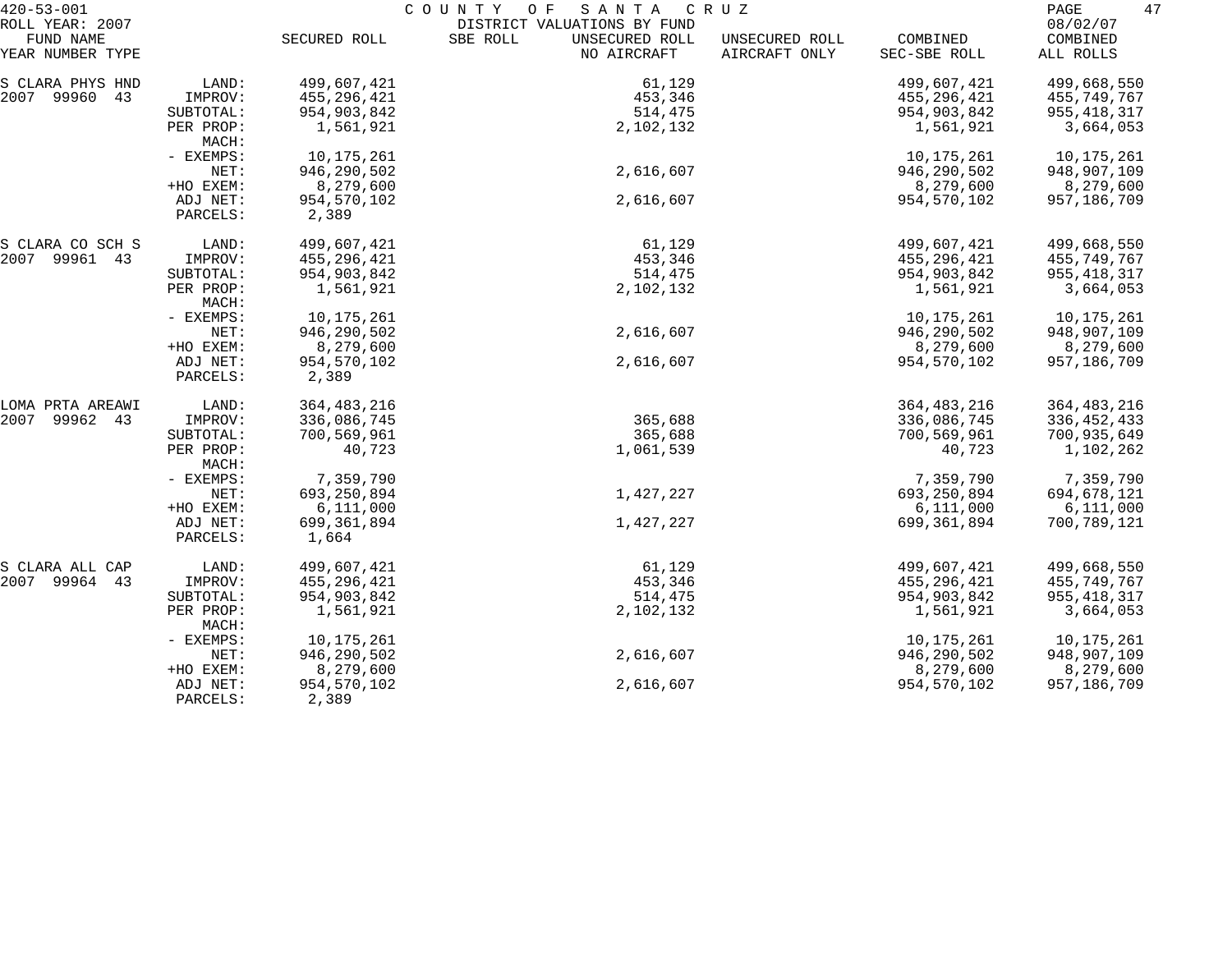| $420 - 53 - 001$             |                      | COUNTY<br>SANTA<br>O F<br>C R U Z |                                                           |                                 |               |                      |
|------------------------------|----------------------|-----------------------------------|-----------------------------------------------------------|---------------------------------|---------------|----------------------|
| ROLL YEAR: 2007<br>FUND NAME |                      |                                   | DISTRICT VALUATIONS BY FUND<br>SBE ROLL<br>UNSECURED ROLL |                                 | COMBINED      | 08/02/07<br>COMBINED |
| YEAR NUMBER TYPE             |                      | SECURED ROLL                      | NO AIRCRAFT                                               | UNSECURED ROLL<br>AIRCRAFT ONLY | SEC-SBE ROLL  | ALL ROLLS            |
| S CLARA EQU AID              | LAND:                | 499,607,421                       | 61,129                                                    |                                 | 499,607,421   | 499,668,550          |
| 2007 99965 43                | IMPROV:              | 455,296,421                       | 453,346                                                   |                                 | 455,296,421   | 455,749,767          |
|                              | SUBTOTAL:            | 954,903,842                       | 514,475                                                   |                                 | 954,903,842   | 955, 418, 317        |
|                              | PER PROP:<br>MACH:   | 1,561,921                         | 2,102,132                                                 |                                 | 1,561,921     | 3,664,053            |
|                              | - EXEMPS:            | 10,175,261                        |                                                           |                                 | 10, 175, 261  | 10,175,261           |
|                              | NET:                 | 946,290,502                       | 2,616,607                                                 |                                 | 946,290,502   | 948,907,109          |
|                              | +HO EXEM:            | 8,279,600                         |                                                           |                                 | 8,279,600     | 8,279,600            |
|                              | ADJ NET:<br>PARCELS: | 954,570,102<br>2,389              | 2,616,607                                                 |                                 | 954,570,102   | 957,186,709          |
| S CLARA JUV HALL             | LAND:                | 499,607,421                       | 61,129                                                    |                                 | 499,607,421   | 499,668,550          |
| 2007 99966 43                | IMPROV:              | 455,296,421                       | 453,346                                                   |                                 | 455,296,421   | 455,749,767          |
|                              | SUBTOTAL:            | 954,903,842                       | 514,475                                                   |                                 | 954,903,842   | 955, 418, 317        |
|                              | PER PROP:<br>MACH:   | 1,561,921                         | 2,102,132                                                 |                                 | 1,561,921     | 3,664,053            |
|                              | - EXEMPS:            | 10,175,261                        |                                                           |                                 | 10,175,261    | 10,175,261           |
|                              | NET:                 | 946,290,502                       | 2,616,607                                                 |                                 | 946,290,502   | 948,907,109          |
|                              | +HO EXEM:            | 8,279,600                         |                                                           |                                 | 8,279,600     | 8,279,600            |
|                              | ADJ NET:<br>PARCELS: | 954,570,102<br>2,389              | 2,616,607                                                 |                                 | 954,570,102   | 957,186,709          |
| LAKESIDE AREAWID             | LAND:                | 135, 124, 205                     | 61,129                                                    |                                 | 135,124,205   | 135, 185, 334        |
| 2007 99967 43                | IMPROV:              | 119,209,676                       | 87,658                                                    |                                 | 119,209,676   | 119,297,334          |
|                              | SUBTOTAL:            | 254, 333, 881                     | 148,787                                                   |                                 | 254, 333, 881 | 254,482,668          |
|                              | PER PROP:<br>MACH:   | 1,521,198                         | 1,040,593                                                 |                                 | 1,521,198     | 2,561,791            |
|                              | - EXEMPS:            | 2,815,471                         |                                                           |                                 | 2,815,471     | 2,815,471            |
|                              | NET:                 | 253,039,608                       | 1,189,380                                                 |                                 | 253,039,608   | 254, 228, 988        |
|                              | +HO EXEM:            | 2,168,600                         |                                                           |                                 | 2,168,600     | 2,168,600            |
|                              | ADJ NET:<br>PARCELS: | 255, 208, 208<br>725              | 1,189,380                                                 |                                 | 255, 208, 208 | 256,397,588          |
| WATS RDA-CENTRAL             | LAND:                | 56,030,890                        | 342,149                                                   |                                 | 56,030,890    | 56, 373, 039         |
| 2007 99971 43                | IMPROV:              | 74,660,418                        | 3, 232, 743                                               |                                 | 74,660,418    | 77,893,161           |
|                              | SUBTOTAL:            | 130,691,308                       | 3,574,892                                                 |                                 | 130,691,308   | 134,266,200          |
|                              | PER PROP:            | 809,856                           | 4,506,967                                                 |                                 | 809,856       | 5,316,823            |
|                              | MACH:                | 391,375                           |                                                           |                                 | 391,375       | 391,375              |
|                              | - EXEMPS:            | 17,453,064                        | 51,751                                                    |                                 | 17,453,064    | 17,504,815           |
|                              | NET:                 | 114,439,475                       | 8,030,108                                                 |                                 | 114,439,475   | 122,469,583          |
|                              | +HO EXEM:            | 306,600                           |                                                           |                                 | 306,600       | 306,600              |
|                              | ADJ NET:             | 114,746,075                       | 8,030,108                                                 |                                 | 114,746,075   | 122,776,183          |
|                              | PARCELS:             | 295                               |                                                           |                                 |               |                      |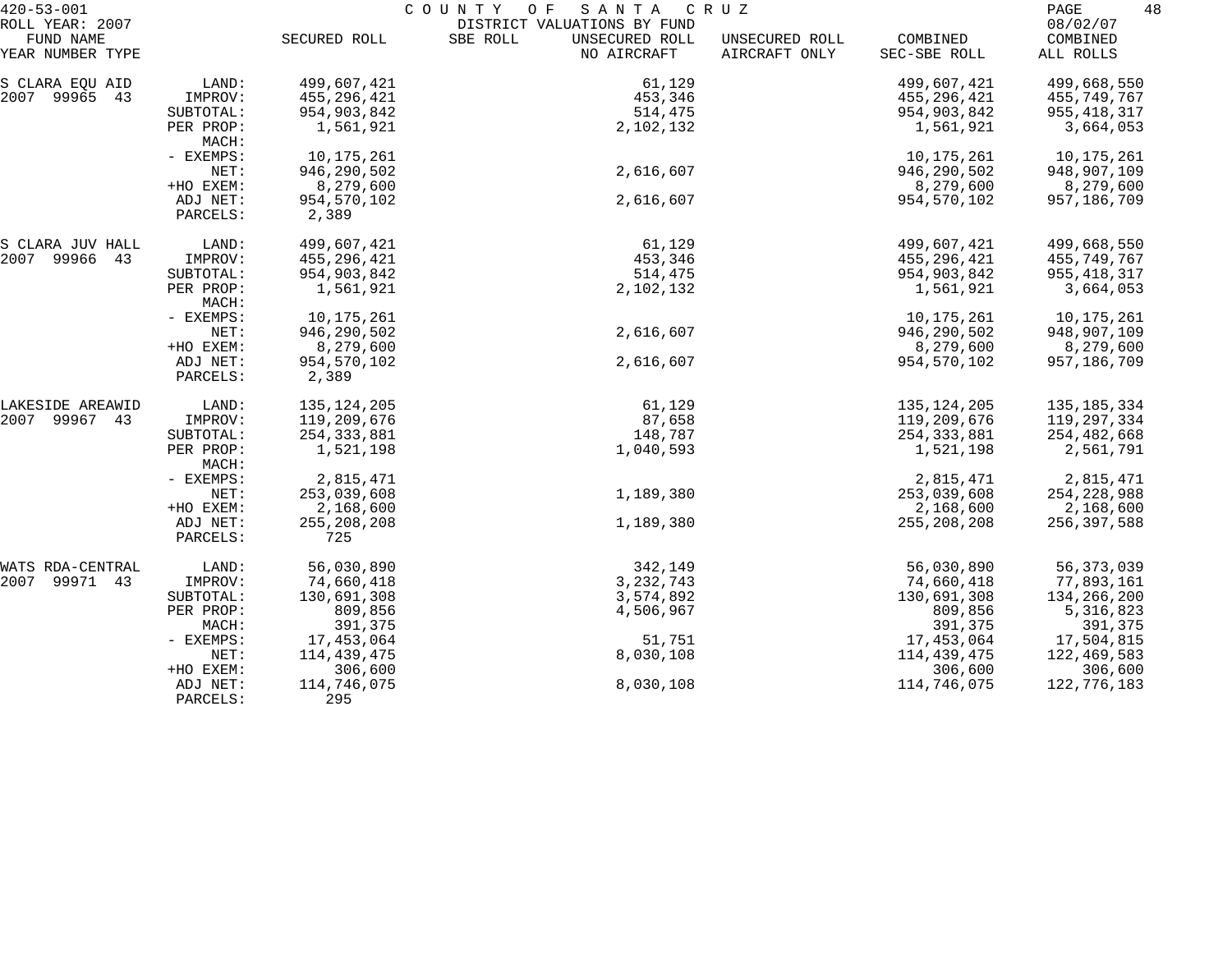| $420 - 53 - 001$             | COUNTY<br>O F<br>SANTA<br>C R U Z |               |          |                                               |                |               |                      |
|------------------------------|-----------------------------------|---------------|----------|-----------------------------------------------|----------------|---------------|----------------------|
| ROLL YEAR: 2007<br>FUND NAME |                                   | SECURED ROLL  | SBE ROLL | DISTRICT VALUATIONS BY FUND<br>UNSECURED ROLL | UNSECURED ROLL | COMBINED      | 08/02/07<br>COMBINED |
| YEAR NUMBER TYPE             |                                   |               |          | NO AIRCRAFT                                   | AIRCRAFT ONLY  | SEC-SBE ROLL  | ALL ROLLS            |
| WATS RDA-WESTSID             | LAND:                             | 39,960,403    | 214,488  |                                               |                | 40,174,891    | 40,174,891           |
| 99972 43<br>2007             | IMPROV:                           | 91,522,725    |          | 7,512,521                                     |                | 91,522,725    | 99,035,246           |
|                              | SUBTOTAL:                         | 131,483,128   | 214,488  | 7,512,521                                     |                | 131,697,616   | 139,210,137          |
|                              | PER PROP:                         | 33,687,075    |          | 17,661,247                                    |                | 33,687,075    | 51, 348, 322         |
|                              | MACH:                             | 17,300,112    |          |                                               |                | 17,300,112    | 17,300,112           |
|                              | - EXEMPS:                         | 1,776,058     |          |                                               |                | 1,776,058     | 1,776,058            |
|                              | NET:                              | 180,694,257   | 214,488  | 25, 173, 768                                  |                | 180,908,745   | 206,082,513          |
|                              | +HO EXEM:                         | 35,000        |          |                                               |                | 35,000        | 35,000               |
|                              | ADJ NET:                          | 180,729,257   | 214,488  | 25, 173, 768                                  |                | 180,943,745   | 206, 117, 513        |
|                              | PARCELS:                          | 134           |          |                                               |                |               |                      |
| WATS RDA CNTL 19             | LAND:                             | 2,924,525     |          |                                               |                | 2,924,525     | 2,924,525            |
| 2007<br>99973 43             | IMPROV:                           | 6,605,418     |          | 2,722                                         |                | 6,605,418     | 6,608,140            |
|                              | SUBTOTAL:                         | 9,529,943     |          | 2,722                                         |                | 9,529,943     | 9,532,665            |
|                              | PER PROP:                         | 653,416       |          | 120,373                                       |                | 653,416       | 773,789              |
|                              | MACH:                             |               |          |                                               |                |               |                      |
|                              | - EXEMPS:                         | 797,067       |          |                                               |                | 797,067       | 797,067              |
|                              | NET:                              | 9,386,292     |          | 123,095                                       |                | 9,386,292     | 9,509,387            |
|                              | +HO EXEM:                         |               |          |                                               |                |               |                      |
|                              | ADJ NET:                          | 9,386,292     |          | 123,095                                       |                | 9,386,292     | 9,509,387            |
|                              | PARCELS:                          | 16            |          |                                               |                |               |                      |
| WATS RDA WEST 19             | LAND:                             | 24, 517, 765  |          | 45,360                                        |                | 24,517,765    | 24,563,125           |
| 2007<br>99974 43             | IMPROV:                           | 25,949,050    |          | 1,801,095                                     |                | 25,949,050    | 27,750,145           |
|                              | SUBTOTAL:                         | 50,466,815    |          | 1,846,455                                     |                | 50,466,815    | 52, 313, 270         |
|                              | PER PROP:                         | 668,504       |          | 6,881,283                                     |                | 668,504       | 7,549,787            |
|                              | MACH:                             |               |          |                                               |                |               |                      |
|                              | - EXEMPS:                         | 272,974       |          |                                               |                | 272,974       | 272,974              |
|                              | NET:                              | 50,862,345    |          | 8,727,738                                     |                | 50,862,345    | 59,590,083           |
|                              | +HO EXEM:                         | 21,000        |          |                                               |                | 21,000        | 21,000               |
|                              | ADJ NET:                          | 50,883,345    |          | 8,727,738                                     |                | 50,883,345    | 59,611,083           |
|                              | PARCELS:                          | 87            |          |                                               |                |               |                      |
| WATSONVILLE<br>00 R          | LAND:                             | 340,747,980   |          | 5,276,278                                     |                | 340,747,980   | 346,024,258          |
| 2007 99975<br>44             | IMPROV:                           | 392, 135, 377 |          | 29, 352, 962                                  |                | 392, 135, 377 | 421, 488, 339        |
|                              | SUBTOTAL:                         | 732,883,357   |          | 34,629,240                                    |                | 732,883,357   | 767,512,597          |
|                              | PER PROP:                         | 6,814,010     |          | 55,788,993                                    | 37,602,080     | 6,814,010     | 100,205,083          |
|                              | MACH:                             | 3,814,823     |          |                                               |                | 3,814,823     | 3,814,823            |
|                              | $-$ EXEMPS:                       | 28,636,099    |          | 240,465                                       | 154,700        | 28,636,099    | 29,031,264           |
|                              | NET:                              | 714,876,091   |          | 90,177,768                                    | 37, 447, 380   | 714,876,091   | 842,501,239          |
|                              | +HO EXEM:                         | 3,207,400     |          |                                               |                | 3,207,400     | 3,207,400            |
|                              | ADJ NET:                          | 718,083,491   |          | 90,177,768                                    | 37, 447, 380   | 718,083,491   | 845,708,639          |
|                              | PARCELS:                          | 1,795         |          |                                               |                |               |                      |
|                              |                                   |               |          |                                               |                |               |                      |